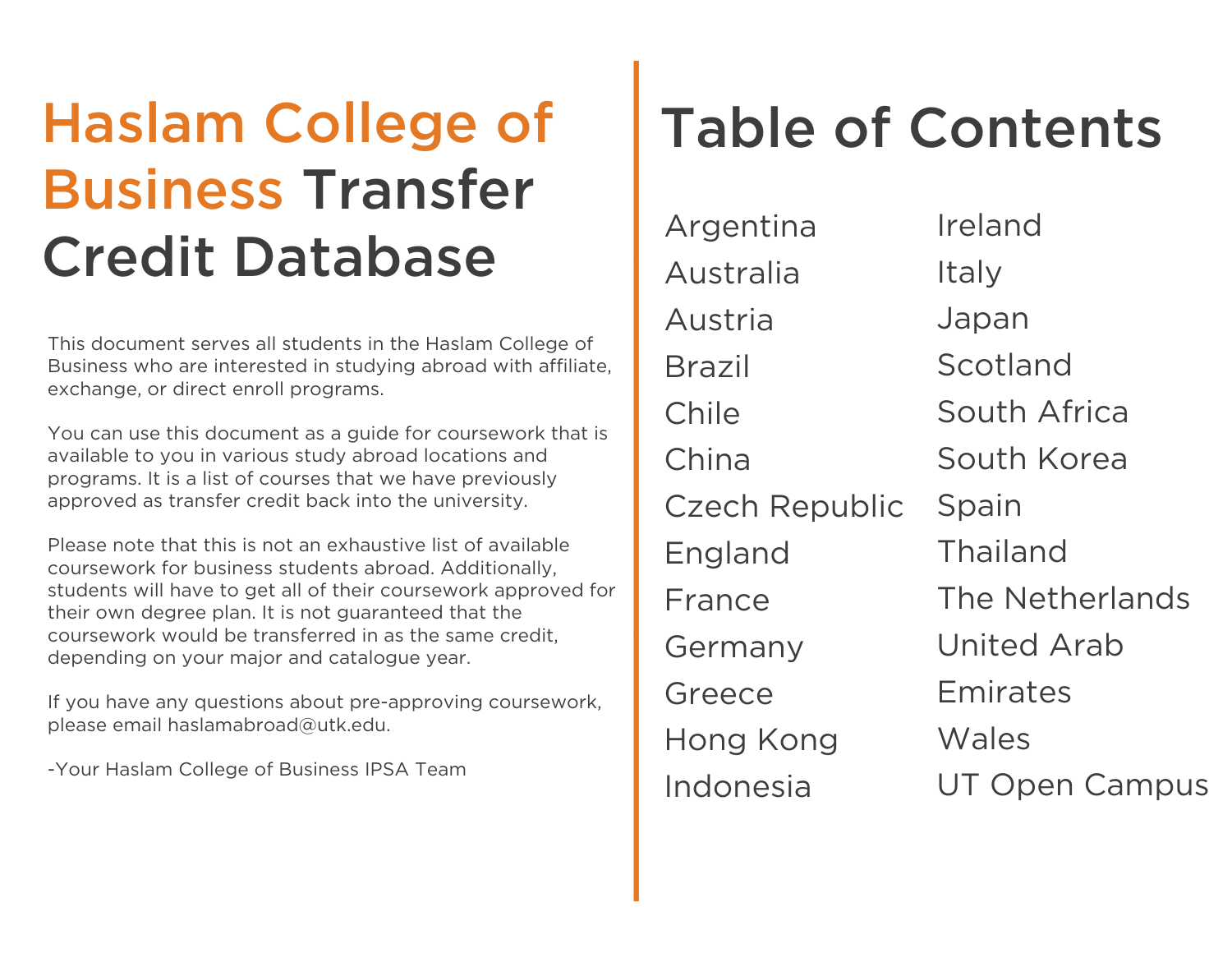<span id="page-1-0"></span>

| <b>Program Name</b>                                                                               | <b>Institution</b>         | <b>Country</b> | <b>Foreign Course Title</b>                                               | <b>Foreign</b><br><b>Credits</b> | <b>UTK</b><br><b>Credit</b><br><b>Hours</b> | LD or<br><b>UD</b> | <b>Transfer Credit Type</b>                               | Note: |
|---------------------------------------------------------------------------------------------------|----------------------------|----------------|---------------------------------------------------------------------------|----------------------------------|---------------------------------------------|--------------------|-----------------------------------------------------------|-------|
|                                                                                                   |                            |                | <b>Argentina</b>                                                          |                                  |                                             |                    |                                                           |       |
| ISA Buenos Aires, Argentina:<br>Latin American Studies and<br><b>Course with Locals- Semester</b> | Universidad<br>de Belgrano | Argentina      | <b>Argentine Economy</b><br><b>PALAS 310</b>                              | 3                                | 3                                           | <b>UD</b>          | <b>International Business</b><br>Collateral/Concentration |       |
| ISA Buenos Aires, Argentina:<br>Latin American Studies and<br>Course with Locals- Semester        | Universidad<br>de Belgrano | Argentina      | Social Economy in<br>Latin America PALAS<br>330                           | 3                                | $\mathbf{3}$                                | <b>UD</b>          | <b>International Business</b><br>Collateral/Concentration |       |
| ISA Buenos Aires, Argentina:<br>Latin American Studies and<br><b>Course with Locals- Semester</b> | Universidad<br>de Belgrano | Argentina      | <b>International Business</b><br>in the Southern Cone<br><b>PALAS 333</b> | 3                                | 3                                           | <b>UD</b>          | <b>International Business</b><br>Collateral/Concentration |       |
| ISA Buenos Aires, Argentina:<br>Latin American Studies and<br><b>Course with Locals- Semester</b> | Universidad<br>de Belgrano | Argentina      | Latin America in the<br>Global Economy<br><b>PALAS 400</b>                | 3                                | $\mathfrak{B}$                              | <b>UD</b>          | <b>International Business</b><br>Collateral/Concentration |       |
| ISA Buenos Aires, Argentina:<br>Latin American Studies and<br>Course with Locals- Semester        | Universidad<br>de Belgrano | Argentina      | Argentine Economic<br>Policy - PEAL 372                                   | 3                                | $\mathfrak{S}$                              | <b>UD</b>          | <b>International Business</b><br>Collateral/Concentration |       |
| ISA Buenos Aires, Argentina:<br>Latin American Studies and<br><b>Course with Locals- Semester</b> | Universidad<br>de Belgrano | Argentina      | <b>International Policy</b>                                               | 3                                | 3                                           | <b>UD</b>          | <b>International Business</b><br>Collateral/Concentration |       |
| ISA Buenos Aires, Argentina:<br>Latin American Studies and<br>Course with Locals- Semester        | Universidad<br>de Belgrano | Argentina      | Economic History of<br>Argentina                                          | 3                                | $\mathfrak{B}$                              | <b>UD</b>          | <b>International Business</b><br>Collateral/Concentration |       |
| ISA Buenos Aires, Argentina:<br>Latin American Studies and<br>Course with Locals- Semester        | Universidad<br>de Belgrano | Argentina      | General Psychology -<br>$1 - 11$                                          | 4                                | $\overline{4}$                              | <b>UD</b>          | <b>General Elective</b>                                   |       |
| ISA Buenos Aires, Argentina:<br>Latin American Studies and<br>Course with Locals- Semester        | Universidad<br>de Belgrano | Argentina      | Sociology                                                                 | 3                                | 3                                           | <b>UD</b>          | <b>General Elective</b>                                   |       |
| ISA Buenos Aires, Argentina:<br>Latin American Studies and<br>Course with Locals- Semester        | Universidad<br>de Belgrano | Argentina      | Philosophy                                                                | 3                                | $\mathfrak{B}$                              | <b>UD</b>          | <b>General Elective</b>                                   |       |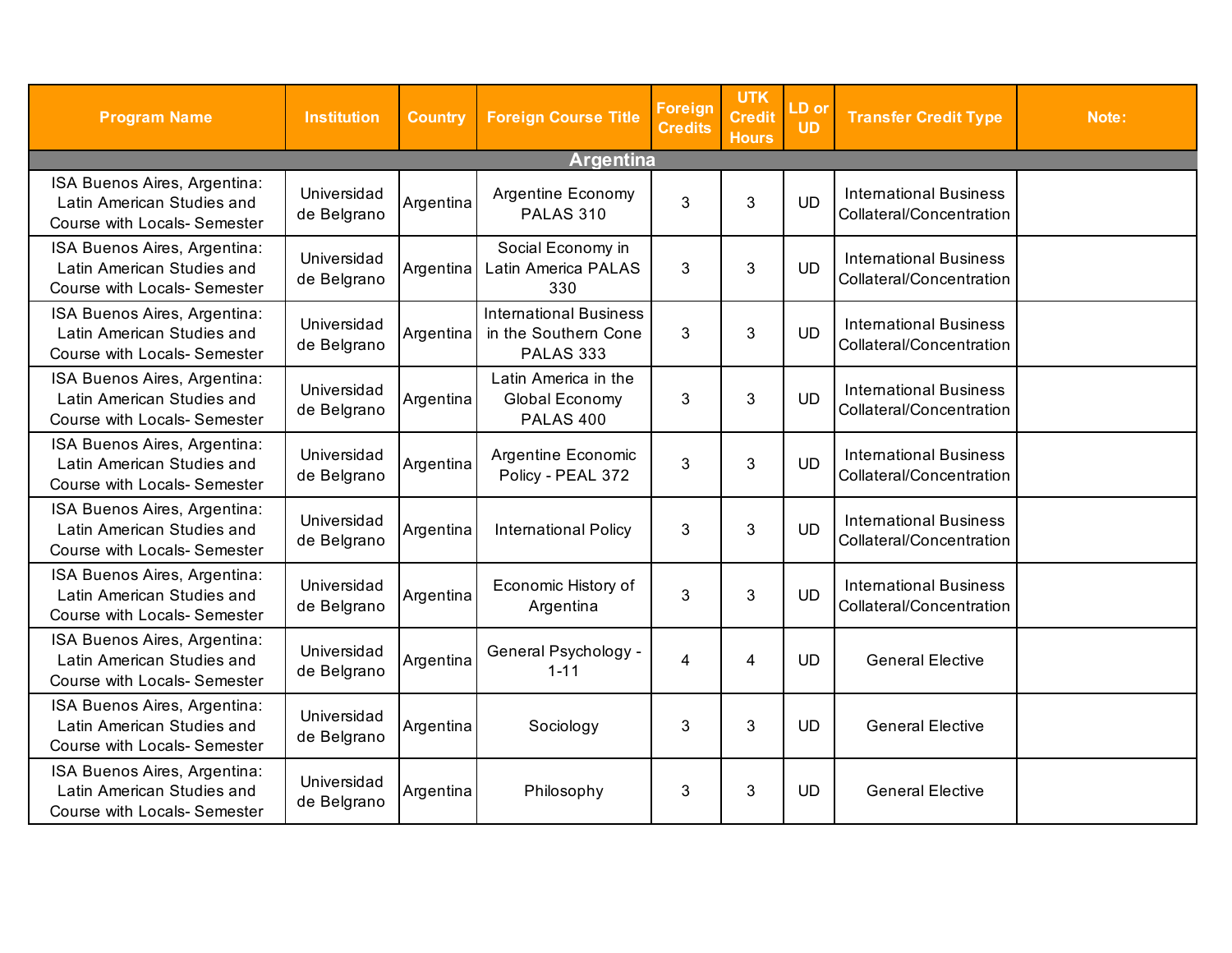<span id="page-2-0"></span>

| <b>Program Name</b>                                                                               | <b>Institution</b>         | <b>Country</b> | <b>Foreign Course Title</b>                                         | <b>Foreign</b><br><b>Credits</b> | <b>UTK</b><br><b>Credit</b><br><b>Hours</b> | LD or<br><b>UD</b> | <b>Transfer Credit Type</b> | Note: |
|---------------------------------------------------------------------------------------------------|----------------------------|----------------|---------------------------------------------------------------------|----------------------------------|---------------------------------------------|--------------------|-----------------------------|-------|
| ISA Buenos Aires, Argentina:<br>Latin American Studies and<br><b>Course with Locals- Semester</b> | Universidad<br>de Belgrano | Argentina      | Latin American Cultural<br>Studies - PEAL 262                       | 3                                | 3                                           | <b>UD</b>          | <b>General Elective</b>     |       |
| ISA Buenos Aires, Argentina:<br>Latin American Studies and<br><b>Course with Locals- Semester</b> | Universidad<br>de Belgrano | Argentina      | Latin American Film -<br><b>PEAL 264</b>                            | 3                                | 3                                           | <b>UD</b>          | <b>General Elective</b>     |       |
| ISA Buenos Aires, Argentina:<br>Latin American Studies and<br>Course with Locals- Semester        | Universidad<br>de Belgrano | Argentina      | History of Latin<br>America in the 20th<br>Century - PEAL 312       | 3                                | 3                                           | <b>UD</b>          | <b>General Elective</b>     |       |
| ISA Buenos Aires, Argentina:<br>Latin American Studies and<br><b>Course with Locals- Semester</b> | Universidad<br>de Belgrano | Argentina      | Latin American<br>Literature - PEAL 321                             | 3                                | 3                                           | <b>UD</b>          | <b>General Elective</b>     |       |
| ISA Buenos Aires, Argentina:<br>Latin American Studies and<br><b>Course with Locals- Semester</b> | Universidad<br>de Belgrano | Argentina      | Gender Studies in<br>Latin America - PEAL<br>420                    | 3                                | 3                                           | <b>UD</b>          | <b>General Elective</b>     |       |
| ISA Buenos Aires, Argentina:<br>Latin American Studies and<br>Course with Locals- Semester        | Universidad<br>de Belgrano | Argentina      | Argentine Cultural<br>Studies - PEAL 430                            | 3                                | 3                                           | <b>UD</b>          | <b>General Elective</b>     |       |
| <b>CEA Buenos Aires Center</b>                                                                    | Universidad<br>de Belgrano | Argentina      | Intensive Spanish<br>Language (Espanol<br>Intermedio 1) INT 151     | 6                                | $6\phantom{1}$                              | LD/U<br>D          | SPAN 211 (INT Span I)       |       |
|                                                                                                   |                            |                | <b>Australia</b>                                                    |                                  |                                             |                    |                             |       |
| ISA the Australian Sporting<br>Industry                                                           | University of<br>Canberra  | Australia      | Sport Research and<br>Practice (Part A)                             | 3                                | 3                                           | <b>UD</b>          | <b>General Elective</b>     |       |
| ISA the Australian Sporting<br>Industry                                                           | University of<br>Canberra  | Australia      | Sport Research and<br>Practice (Part B)                             | 3                                | 3                                           | <b>UD</b>          | <b>General Elective</b>     |       |
| Macquarie University                                                                              | Macquarie<br>University    | Australia      | <b>Business Ethics &amp; Risk</b><br>Management -<br><b>BUSL204</b> | 3                                | 4                                           | <b>UD</b>          | <b>Business Ethics</b>      |       |
| Macquarie University                                                                              | Macquarie<br>University    | Australia      | <b>Business &amp;</b><br>Professional Ethics -<br><b>PHIL204</b>    | 3                                | $\overline{4}$                              | <b>UD</b>          | <b>Business Ethics</b>      |       |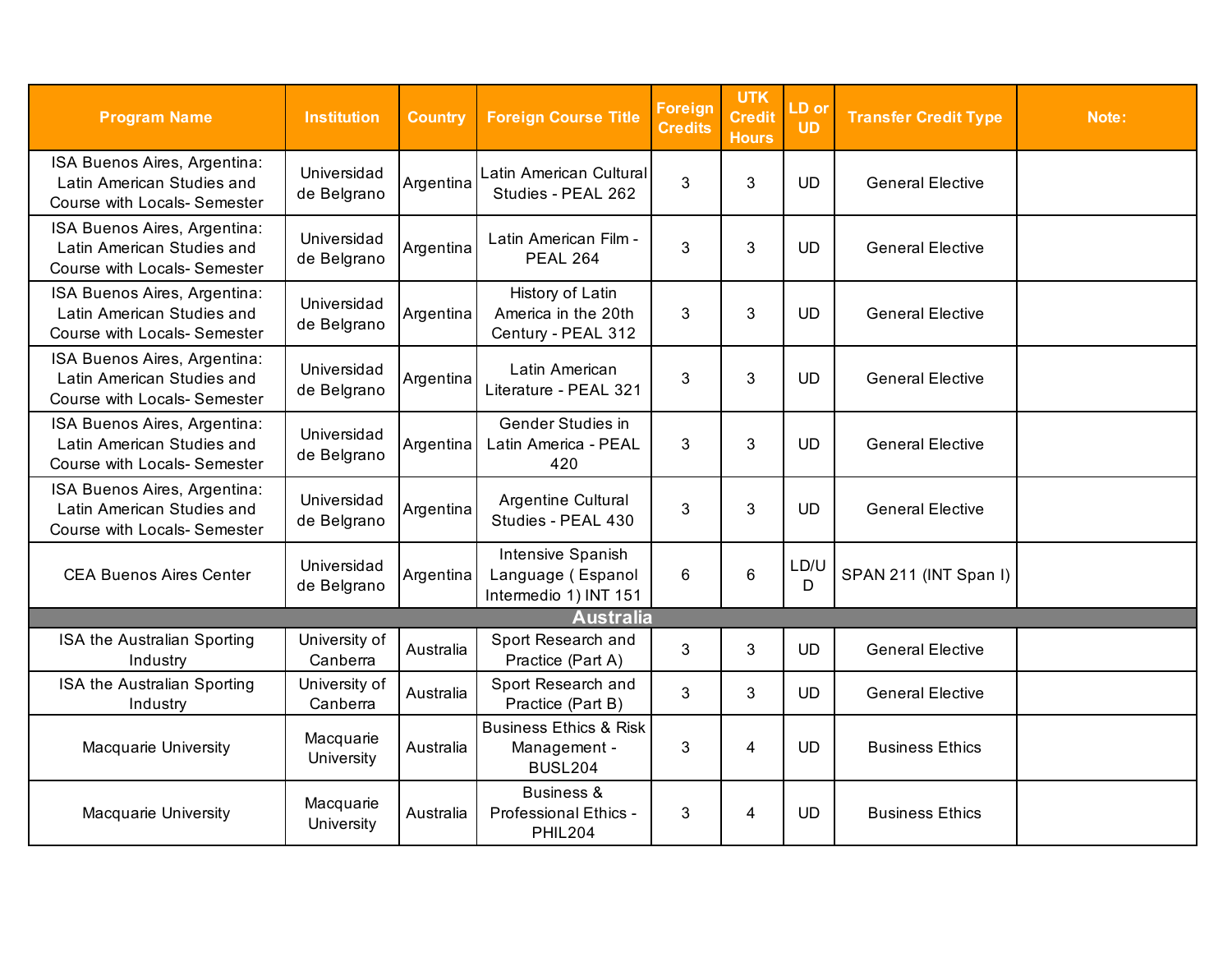| <b>Program Name</b>  | <b>Institution</b>      | <b>Country</b> | <b>Foreign Course Title</b>                                                                        | <b>Foreign</b><br><b>Credits</b> | <b>UTK</b><br><b>Credit</b><br><b>Hours</b> | LD or<br><b>UD</b> | <b>Transfer Credit Type</b>                               | Note:                           |
|----------------------|-------------------------|----------------|----------------------------------------------------------------------------------------------------|----------------------------------|---------------------------------------------|--------------------|-----------------------------------------------------------|---------------------------------|
| Macquarie University | Macquarie<br>University | Australia      | Introductory Statistics -<br>STATS170                                                              | 3                                | 4                                           | <b>LD</b>          | <b>STATS 201</b>                                          |                                 |
| Macquarie University | Macquarie<br>University | Australia      | Microeconomics<br>Principles - ECON111                                                             | 3                                | 4                                           | LD                 | ECON211                                                   |                                 |
| Macquarie University | Macquarie<br>University | Australia      | Economics 110:<br>Macroeconomic<br>Principles                                                      | 3                                | 4                                           | <b>LD</b>          | ECON 213- Priciples of<br>Macroeconomics                  |                                 |
| Macquarie University | Macquarie<br>University | Australia      | <b>Actuarial Studies 252:</b><br>Finance and Financial<br>Reporting                                | 3                                | 4                                           | <b>UD</b>          | <b>FINC 301</b>                                           | *For Non Finance<br>Majors Only |
| Macquarie University | Macquarie<br>University | Australia      | <b>Business</b><br>Administration 220:<br>Entrepreneurship and<br><b>New Venture</b><br>Management | 3                                | 4                                           | <b>UD</b>          | Entrepreneurship 451                                      |                                 |
| Macquarie University | Macquarie<br>University | Australia      | Marketing 203:<br><b>Consumer Behavior</b>                                                         | 3                                | 4                                           | <b>UD</b>          | Marketing 350                                             |                                 |
| Macquarie University | Macquarie<br>University | Australia      | Introduction to Global<br>Business - BUS201                                                        | 3                                | 4                                           | <b>UD</b>          | <b>International Business</b><br>Collateral/Concentration |                                 |
| Macquarie University | Macquarie<br>University | Australia      | <b>International Business</b><br>Operations - BUS202                                               | 3                                | 4                                           | <b>UD</b>          | <b>International Business</b><br>Collateral/Concentration |                                 |
| Macquarie University | Macquarie<br>University | Australia      | <b>Global Business</b><br><b>Models and Structures</b><br><b>BBA280</b>                            | 3                                | 4                                           | <b>UD</b>          | <b>International Business</b><br>Collateral/Concentration |                                 |
| Macquarie University | Macquarie<br>University | Australia      | <b>Cross Cultural</b><br>Management - BBA<br>340                                                   | 3                                | 4                                           | <b>UD</b>          | <b>International Business</b><br>Collateral/Concentration |                                 |
| Macquarie University | Macquarie<br>University | Australia      | <b>Global Population</b><br>Challenges - MGMT<br>255                                               | 3                                | 4                                           | <b>UD</b>          | <b>International Business</b><br>Collateral/Concentration |                                 |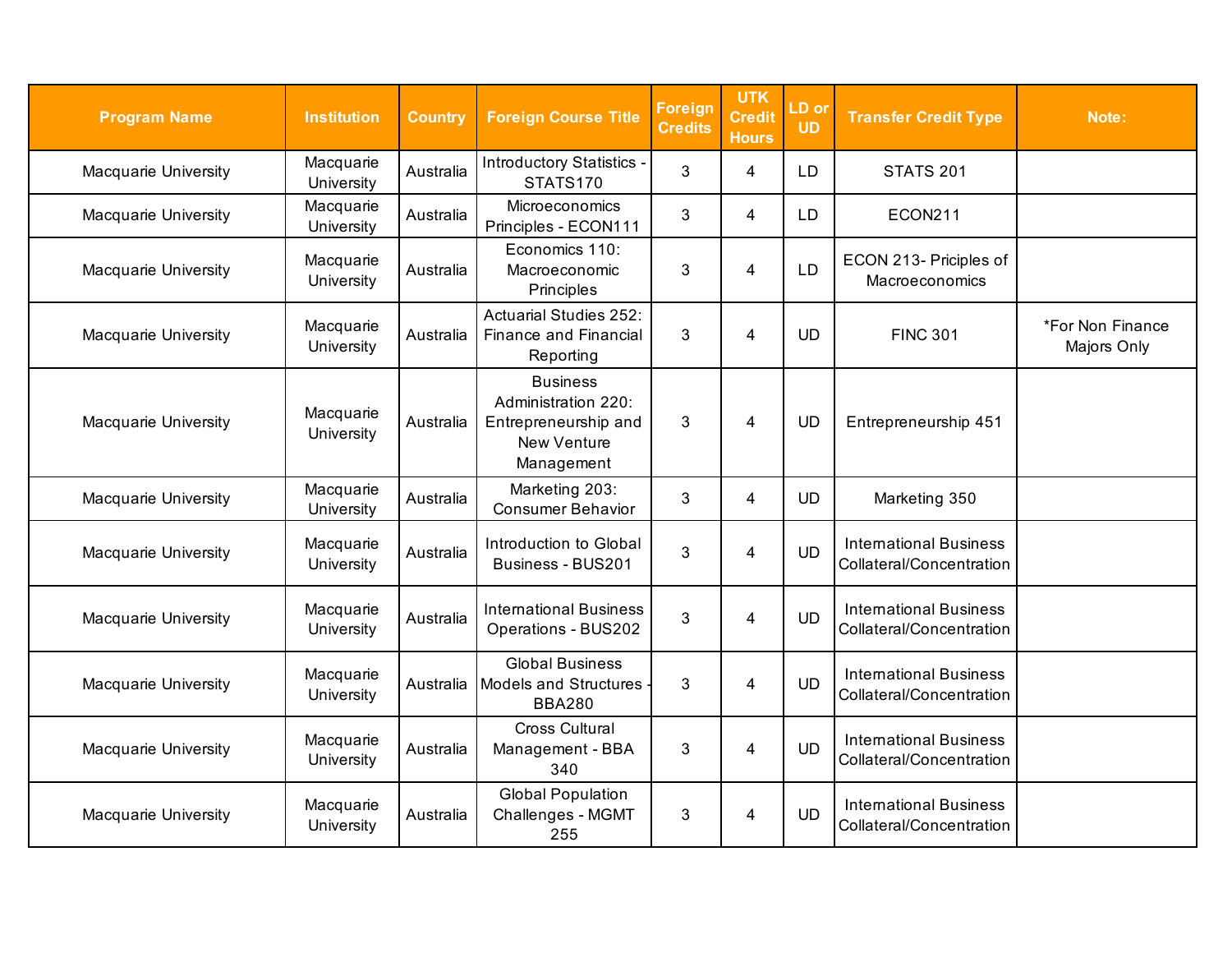| <b>Program Name</b>    | <b>Institution</b>        | <b>Country</b> | <b>Foreign Course Title</b>                                                                                      | <b>Foreign</b><br><b>Credits</b> | <b>UTK</b><br><b>Credit</b><br><b>Hours</b> | LD or<br><b>UD</b> | <b>Transfer Credit Type</b>                               | Note:                                 |
|------------------------|---------------------------|----------------|------------------------------------------------------------------------------------------------------------------|----------------------------------|---------------------------------------------|--------------------|-----------------------------------------------------------|---------------------------------------|
| Macquarie University   | Macquarie<br>University   | Australia      | <b>Business and</b><br>Corporation's Law -<br><b>BUSL 250</b>                                                    | 3                                | $\overline{4}$                              | <b>UD</b>          | <b>International Business</b><br>Collateral/Concentration |                                       |
| Macquarie University   | Macquarie<br>University   | Australia      | Organisational<br>Behavior - BBA111                                                                              | 3                                | 4                                           | <b>LD</b>          | <b>General Elective</b>                                   |                                       |
| Macquarie University   | Macquarie<br>University   | Australia      | Italian 102:<br>Introductory Italian I                                                                           | 3                                | 4                                           | LD.                | <b>General Elective</b>                                   |                                       |
| Macquarie University   | Macquarie<br>University   | Australia      | Media and<br>Communication<br>Studies 202:<br>Screenwriting - An<br>Introduction                                 | 3                                | 4                                           | <b>UD</b>          | <b>General Elective</b>                                   |                                       |
| Macquarie University   | Macquarie<br>University   | Australia      | Anthropology 107:<br>Saints, Shamans,<br>Cults, and Demons -<br>The Anthropology of<br>Contemporary<br>Religions | 3                                | 4                                           | <b>LD</b>          | <b>General Elective</b>                                   |                                       |
| Macquarie University   | Macquarie<br>University   | Australia      | Astronomy 170:<br><b>Introductory Astronomy</b><br>- Our Place in the<br>Universe                                | 3                                | 4                                           | <b>LD</b>          | <b>General Elective</b>                                   |                                       |
| University of Canberra | University of<br>Canberra | Australia      | <b>16397 - Business Ethics</b>                                                                                   | 3                                | 3                                           | <b>UD</b>          | <b>International Business</b><br>Collateral/Concentration | *Also Satisfies Ethics<br>Requirement |
| University of Canberra | University of<br>Canberra | Australia      | International<br><b>Workplace Relations -</b><br>8034.3                                                          | 3                                | 3                                           | <b>UD</b>          | <b>International Business</b><br>Collateral/Concentration |                                       |
| University of Canberra | University of<br>Canberra | Australia      | Global e-Business -<br>6363.5                                                                                    | 3                                | 3                                           | <b>UD</b>          | <b>International Business</b><br>Collateral/Concentration |                                       |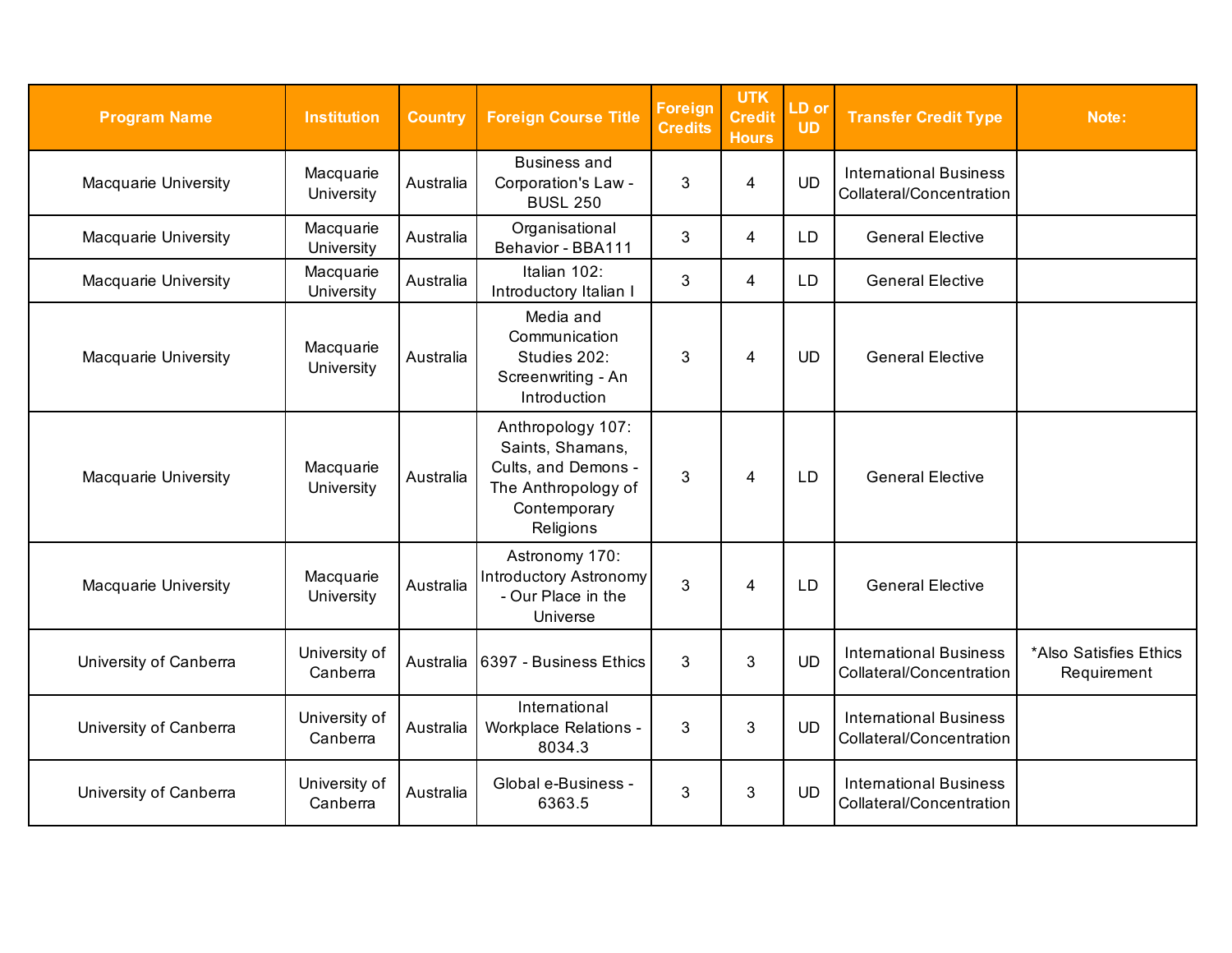| <b>Program Name</b>    | <b>Institution</b>        | <b>Country</b> | <b>Foreign Course Title</b>                              | <b>Foreign</b><br><b>Credits</b> | <b>UTK</b><br><b>Credit</b><br><b>Hours</b> | LD or<br><b>UD</b> | <b>Transfer Credit Type</b>                               | Note:                           |
|------------------------|---------------------------|----------------|----------------------------------------------------------|----------------------------------|---------------------------------------------|--------------------|-----------------------------------------------------------|---------------------------------|
| University of Canberra | University of<br>Canberra | Australia      | <b>Global Ethical</b><br>Challenges - 8510.4             | 3                                | 3                                           | <b>UD</b>          | <b>International Business</b><br>Collateral/Concentration |                                 |
| University of Canberra | University of<br>Canberra | Australia      | 6408 - International<br>Economics                        | 3                                | 3                                           | <b>UD</b>          | <b>International Business</b><br>Collateral/Concentration | *Also satisfies ECON<br>421     |
| University of Canberra | University of<br>Canberra | Australia      | <b>Employment Law-</b><br>7926.3                         | 3                                | 3                                           | <b>UD</b>          | <b>International Business</b><br>Collateral/Concentration |                                 |
| University of Canberra | University of<br>Canberra | Australia      | <b>International Marketing</b><br>$-6380.6$              | 3                                | 3                                           | <b>UD</b>          | <b>International Business</b><br>Collateral/Concentration |                                 |
| University of Canberra | University of<br>Canberra | Australia      | Financial Institutions &<br>Markets - 6386.5             | 3                                | 3                                           | <b>UD</b>          | <b>International Business</b><br>Collateral/Concentration |                                 |
| University of Canberra | University of<br>Canberra | Australia      | 10146 - Built<br><b>Environment Finance</b>              | 3                                | 3                                           | <b>UD</b>          | <b>Finance Elective</b>                                   |                                 |
| University of Canberra | University of<br>Canberra | Australia      | 6392 - Business<br>Finance                               | 3                                | 3                                           | <b>UD</b>          | <b>FINC 301</b>                                           | *For Non Finance<br>Majors Only |
| University of Canberra | University of<br>Canberra | Australia      | Introduction to<br>International Studies -<br>8668.3     | 3                                | 3                                           | <b>UD</b>          | <b>General Elective</b>                                   |                                 |
| University of Canberra | University of<br>Canberra | Australia      | Foundations of<br><b>Professional Planning</b><br>9799.2 | 3                                | 3                                           | <b>UD</b>          | <b>General Elective</b>                                   |                                 |
| University of Canberra | University of<br>Canberra | Australia      | Entrepreneurship -<br>6349.7                             | 3                                | 3                                           | <b>UD</b>          | <b>General Elective</b>                                   |                                 |
| University of Canberra | University of<br>Canberra | Australia      | Management<br>Communication -<br>9527.1                  | 3                                | 3                                           | <b>UD</b>          | <b>General Elective</b>                                   |                                 |
| University of Canberra | University of<br>Canberra | Australia      | Managing Human<br>Resources - 6354.6                     | 3                                | 3                                           | <b>UD</b>          | <b>General Elective</b>                                   |                                 |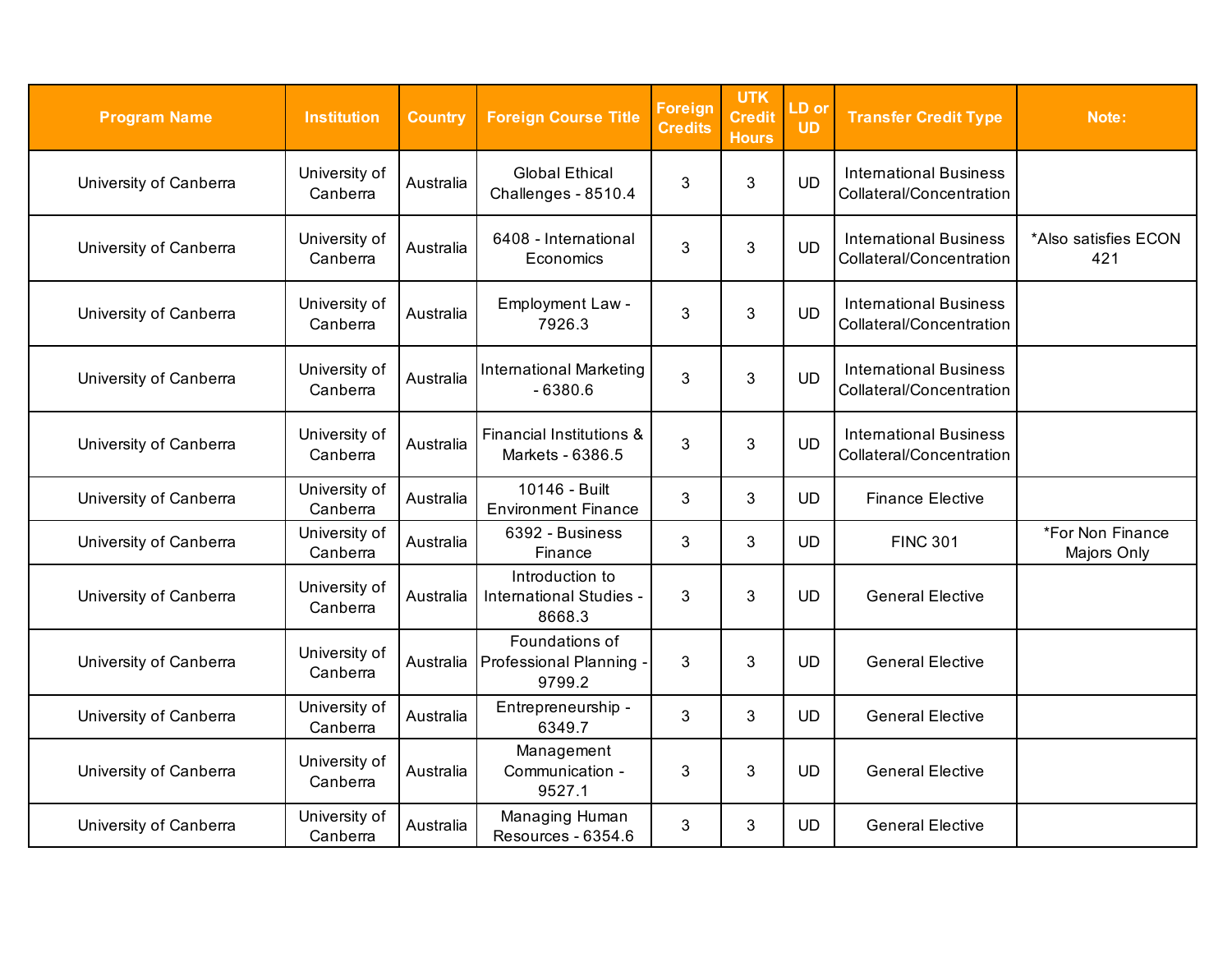| <b>Program Name</b>              | <b>Institution</b>                     | <b>Country</b> | <b>Foreign Course Title</b>                                              | <b>Foreign</b><br><b>Credits</b> | <b>UTK</b><br><b>Credit</b><br><b>Hours</b> | LD or<br><b>UD</b> | <b>Transfer Credit Type</b>                               | Note: |
|----------------------------------|----------------------------------------|----------------|--------------------------------------------------------------------------|----------------------------------|---------------------------------------------|--------------------|-----------------------------------------------------------|-------|
| University of Queensland         | University of<br>Queensland            | Australia      | Internationanl<br><b>Business Management</b><br><b>IBUS 2301</b>         | $\overline{2}$                   | $\overline{4}$                              | <b>UD</b>          | <b>International Business</b><br>Collateral/Concentration |       |
| University of Queensland         | University of<br>Queensland            | Australia      | Globalisation +<br><b>Business</b><br><b>IBUS 2303</b>                   | $\overline{2}$                   | 4                                           | <b>UD</b>          | <b>International Business</b><br>Collateral/Concentration |       |
| University of Queensland         | University of<br>Queensland            | Australia      | Managing International<br><b>Business Operations</b><br><b>IBUS 3303</b> | $\overline{2}$                   | $\overline{4}$                              | <b>UD</b>          | <b>International Business</b><br>Collateral/Concentration |       |
| University of Queensland         | University of<br>Queensland            | Australia      | <b>Business in Asia</b><br><b>IBUS 3304</b>                              | $\overline{2}$                   | $\overline{4}$                              | <b>UD</b>          | <b>International Business</b><br>Collateral/Concentration |       |
| University of Queensland         | University of<br>Queensland            | Australia      | <b>Managing Across</b><br>Cultures<br><b>IBUS 3309</b>                   | 2                                | 4                                           | <b>UD</b>          | <b>International Business</b><br>Collateral/Concentration |       |
| University of Queensland         | University of<br>Queensland            | Australia      | Managing in the<br>Global Workplace<br><b>MGT S 3606</b>                 | $\overline{2}$                   | $\overline{4}$                              | <b>UD</b>          | <b>International Business</b><br>Collateral/Concentration |       |
| University of Queensland         | University of<br>Queensland            | Australia      | China: Emergence,<br>Implications +<br>Challenges<br><b>ECON 2500</b>    | $\overline{2}$                   | 4                                           | <b>UD</b>          | <b>International Business</b><br>Collateral/Concentration |       |
| University of Queensland         | University of<br>Queensland            | Australia      | Managing International<br>Legal Environment<br><b>IBUS 3304</b>          | $\overline{2}$                   | 4                                           | <b>UD</b>          | <b>General Elective</b>                                   |       |
| University of the Sunshine Coast | University of<br>the Sunshine<br>Coast | Australia      | IBS210: Principles of<br><b>International Business</b>                   | 12                               | $\mathbf{3}$                                | <b>UD</b>          | <b>International Business</b><br>Collateral/Concentration |       |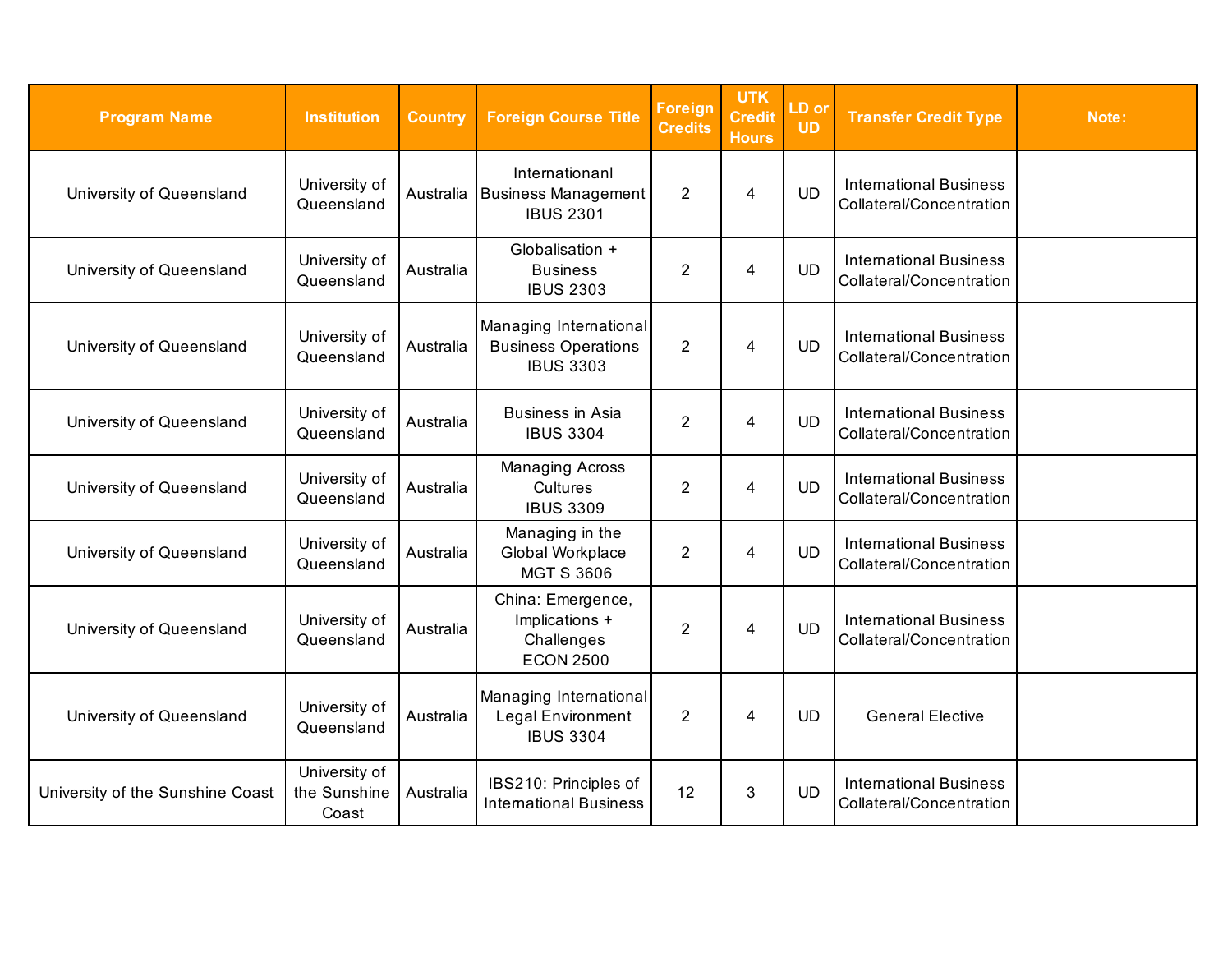| <b>Program Name</b>              | <b>Institution</b>                     | <b>Country</b> | <b>Foreign Course Title</b>                                           | Foreign<br><b>Credits</b> | <b>UTK</b><br>Credit<br><b>Hours</b> | LD or<br><b>UD</b> | <b>Transfer Credit Type</b>                               | Note:                           |
|----------------------------------|----------------------------------------|----------------|-----------------------------------------------------------------------|---------------------------|--------------------------------------|--------------------|-----------------------------------------------------------|---------------------------------|
| University of the Sunshine Coast | University of<br>the Sunshine<br>Coast | Australia      | IBS310: International<br>Marketing                                    | 12                        | $\mathfrak{B}$                       | <b>UD</b>          | <b>International Business</b><br>Collateral/Concentration |                                 |
| University of the Sunshine Coast | University of<br>the Sunshine<br>Coast | Australia      | SGD100: Playcentric<br>Game Design                                    | 12                        | 3                                    | <b>LD</b>          | <b>General Elective</b>                                   |                                 |
| University of the Sunshine Coast | University of<br>the Sunshine<br>Coast | Australia      | SPX101: Introduction<br>to Sport and Exercise<br>Science              | 12                        | 3                                    | LD                 | <b>General Elective</b>                                   |                                 |
| University of the Sunshine Coast | University of<br>the Sunshine<br>Coast | Australia      | SCS110: Introduction<br>to Sociology: Society,<br>Culture, and Change | 12                        | 3                                    | <b>LD</b>          | <b>General Elective</b>                                   |                                 |
| UT in Melbourne                  | University of<br>Melbourne             | Australia      | Introductory<br>Macroeconomics -<br>ECON10003                         | 12.5                      | 4                                    | <b>LD</b>          | ECON213                                                   |                                 |
| UT in Melbourne                  | University of<br>Melbourne             | Australia      | Principles of Finance -<br>FNCE10002                                  | 12.5                      | 4                                    | <b>LD</b>          | <b>FINC301</b>                                            | *For Non Finance<br>Majors Only |
| UT in Melbourne                  | University of<br>Melbourne             | Australia      | <b>International Business</b><br>Experience -<br><b>IBUS20007</b>     | 12.5                      | 4                                    | <b>UD</b>          | <b>International Business</b><br>Collateral/Concentration |                                 |
| UT in Melbourne                  | University of<br>Melbourne             | Australia      | <b>Business in the Global</b><br>Economy - IBUS20002                  | 12.5                      | 4                                    | <b>UD</b>          | <b>International Business</b><br>Collateral/Concentration |                                 |
| UT in Melbourne                  | University of<br>Melbourne             | Australia      | Doing Business in the<br>Asia-Pacific -<br><b>IBUS20006</b>           | 12.5                      | $\overline{4}$                       | <b>UD</b>          | <b>International Business</b><br>Collateral/Concentration |                                 |
| UT in Melbourne                  | University of<br>Melbourne             | Australia      | Global Marketing -<br><b>MKTG20009</b>                                | 12.5                      | $\overline{4}$                       | <b>UD</b>          | <b>International Business</b><br>Collateral/Concentration |                                 |
| UT in Melbourne                  | University of<br>Melbourne             | Australia      | Globalisation and the<br>World Economy -<br>ECON20007                 | 12.5                      | 4                                    | <b>UD</b>          | <b>International Business</b><br>Collateral/Concentration |                                 |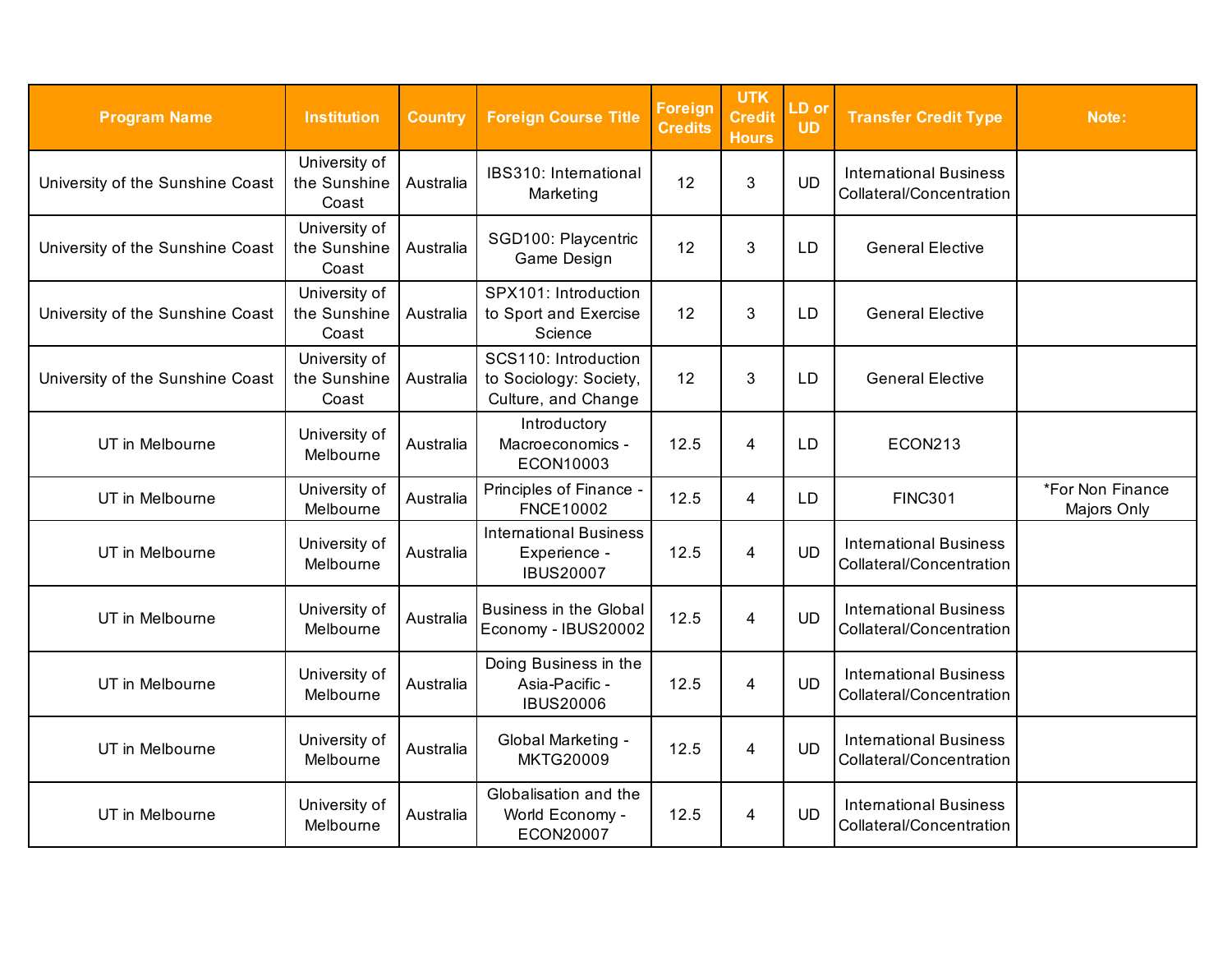| <b>Program Name</b> | <b>Institution</b>                  | <b>Country</b> | <b>Foreign Course Title</b>                                                          | <b>Foreign</b><br><b>Credits</b> | <b>UTK</b><br><b>Credit</b><br><b>Hours</b> | LD or<br><b>UD</b> | <b>Transfer Credit Type</b>                               | Note: |
|---------------------|-------------------------------------|----------------|--------------------------------------------------------------------------------------|----------------------------------|---------------------------------------------|--------------------|-----------------------------------------------------------|-------|
| UT in Sydney        | University of<br>New South<br>Wales | Australia      | Microeconomics I -<br><b>ECON1101</b>                                                | not<br>listed                    | $\overline{\mathbf{4}}$                     | LD                 | <b>ECON211</b>                                            |       |
| UT in Sydney        | University of<br>New South<br>Wales | Australia      | Macroeconomics I -<br><b>ECON1102</b>                                                | not<br>listed                    | $\overline{4}$                              | LD                 | ECON213                                                   |       |
| UT in Sydney        | University of<br>New South<br>Wales | Australia      | <b>International Trade</b><br>Theory and Policy -<br><b>ECON3116</b>                 | 6                                | $\overline{4}$                              | <b>UD</b>          | <b>International Business</b><br>Collateral/Concentration |       |
| UT in Sydney        | University of<br>New South<br>Wales | Australia      | International and<br>Global Marketing -<br><b>MARK2071</b>                           | 6                                | $\overline{4}$                              | <b>UD</b>          | <b>International Business</b><br>Collateral/Concentration |       |
| UT in Sydney        | University of<br>New South<br>Wales | Australia      | <b>International Business</b><br>and Multinational<br>Operation -<br><b>MGMT2101</b> | 6                                | $\overline{4}$                              | <b>UD</b>          | <b>International Business</b><br>Collateral/Concentration |       |
| UT in Sydney        | University of<br>New South<br>Wales | Australia      | <b>International Business</b><br>Strategy - MGMT3101                                 | 6                                | 4                                           | <b>UD</b>          | <b>International Business</b><br>Collateral/Concentration |       |
| UT in Sydney        | University of<br>New South<br>Wales | Australia      | <b>International Corporate</b><br>Governance - FIN3626                               | $\,6$                            | 4                                           | <b>UD</b>          | <b>International Business</b><br>Collateral/Concentration |       |
| UT in Sydney        | University of<br>New South<br>Wales | Australia      | <b>International Business</b><br>Finance - FINS3616                                  | not<br>listed                    | $\overline{4}$                              | <b>UD</b>          | <b>International Business</b><br>Collateral/Concentration |       |
| UT in Sydney        | University of<br>New South<br>Wales | Australia      | Asia-Pacific Capital<br>Markets - FINS2622                                           | not<br>listed                    | $\overline{4}$                              | <b>UD</b>          | <b>International Business</b><br>Collateral/Concentration |       |
| UT in Sydney        | University of<br>New South<br>Wales | Australia      | <b>Global Financial</b><br>Reporting and Analysis<br>- ACCT3601                      | not<br>listed                    | 4                                           | <b>UD</b>          | <b>International Business</b><br>Collateral/Concentration |       |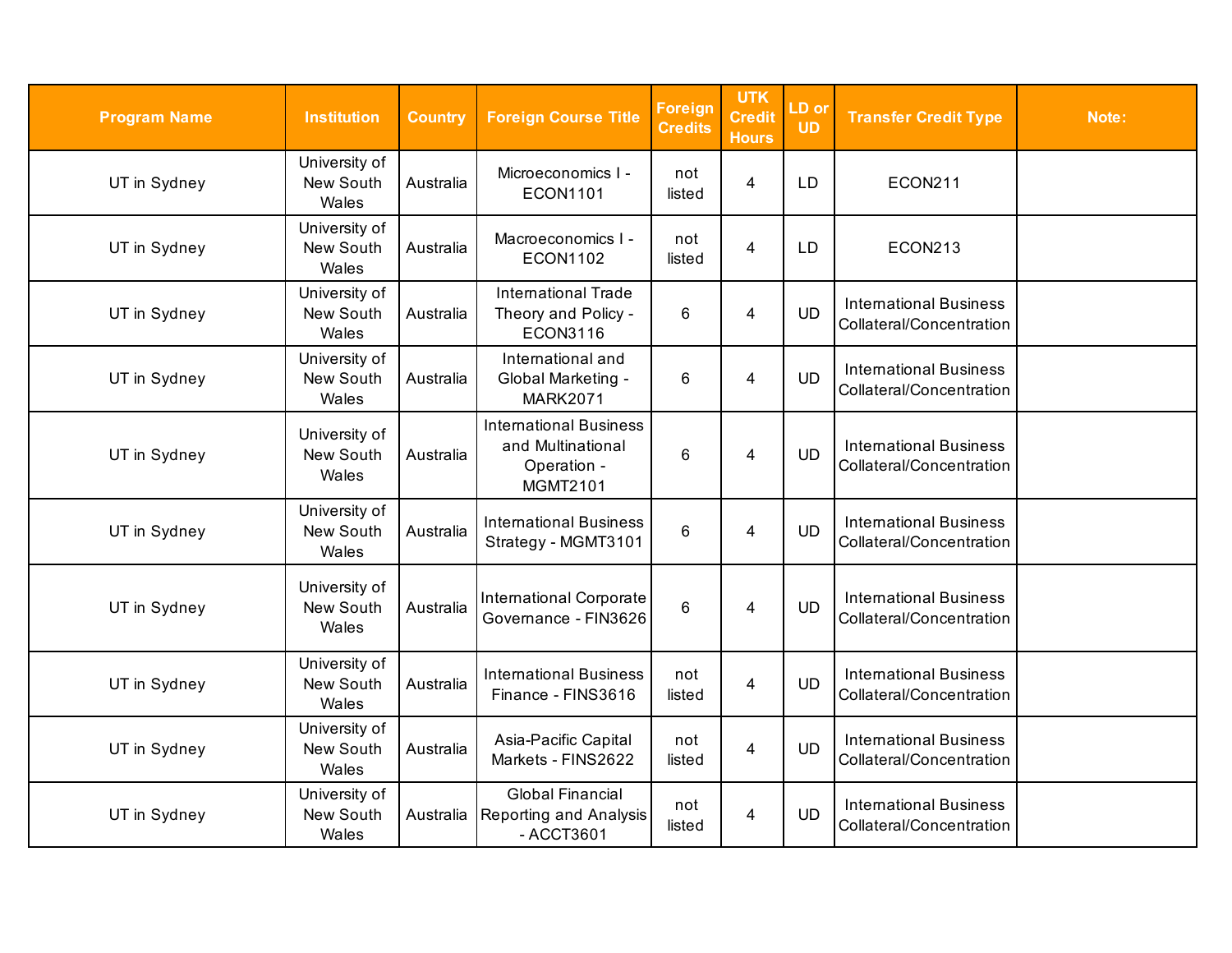| <b>Program Name</b> | <b>Institution</b>      | <b>Country</b> | <b>Foreign Course Title</b>                                    | <b>Foreign</b><br><b>Credits</b> | <b>UTK</b><br><b>Credit</b><br><b>Hours</b> | LD or<br><b>UD</b> | <b>Transfer Credit Type</b>                               | Note:                                              |
|---------------------|-------------------------|----------------|----------------------------------------------------------------|----------------------------------|---------------------------------------------|--------------------|-----------------------------------------------------------|----------------------------------------------------|
| UT in Sydney        | University of<br>Sydney | Australia      | <b>International Business</b><br>Strategy<br><b>IBUS 2101</b>  | 6                                | 4                                           | <b>UD</b>          | <b>International Business</b><br>Collateral/Concentration |                                                    |
| UT in Sydney        | University of<br>Sydney | Australia      | <b>Internatioanl Business</b><br>Alliances<br><b>IBUS 3101</b> | 6                                | 4                                           | <b>UD</b>          | <b>International Business</b><br>Collateral/Concentration |                                                    |
| UT in Sydney        | University of<br>Sydney | Australia      | <b>International Marketing</b><br><b>MKTG 3116</b>             | $6\phantom{1}$                   | $\overline{4}$                              | <b>UD</b>          | <b>International Business</b><br>Collateral/Concentration |                                                    |
| UT in Sydney        | University of<br>Sydney | Australia      | International Human<br>Resource<br>Management - WORK<br>3201   | 6                                | 4                                           | <b>UD</b>          | <b>International Business</b><br>Collateral/Concentration |                                                    |
| UT in Sydney        | University of<br>Sydney | Australia      | <b>International Risk</b><br>Management<br><b>IBUS 3102</b>    | 6                                | 4                                           | <b>UD</b>          | <b>International Business</b><br>Collateral/Concentration |                                                    |
| UT in Sydney        | University of<br>Sydney | Australia      | <b>International Trade</b><br><b>ECOS 3006</b>                 | 6                                | $\overline{4}$                              | <b>UD</b>          | <b>International Business</b><br>Collateral/Concentration |                                                    |
| UT in Sydney        | University of<br>Sydney | Australia      | Sounds, Screens,<br>Speakers: Music and<br>Media               | 4                                | 4                                           | LD                 | Arts and Humanities                                       |                                                    |
| UT in Sydney        | University of<br>Sydney | Australia      | Cultural Difference: An<br>Introduction ANTH<br>1001           | 6                                | 4                                           | LD                 | <b>General Elective</b>                                   | Not appropriate for IB<br>collateral/concentration |
| UT in Sydney        | University of<br>Sydney | Australia      | Cross-Cultural<br>Management IBUS<br>1102                      | 6                                | 4                                           | <b>LD</b>          | <b>General Elective</b>                                   | Not appropriate for IB<br>collateral/concentration |
| UT in Sydney        | University of<br>Sydney | Australia      | Building and Managing<br>Brands - MKTG 3120                    | 4                                | 4                                           | <b>UD</b>          | <b>General Elective</b>                                   |                                                    |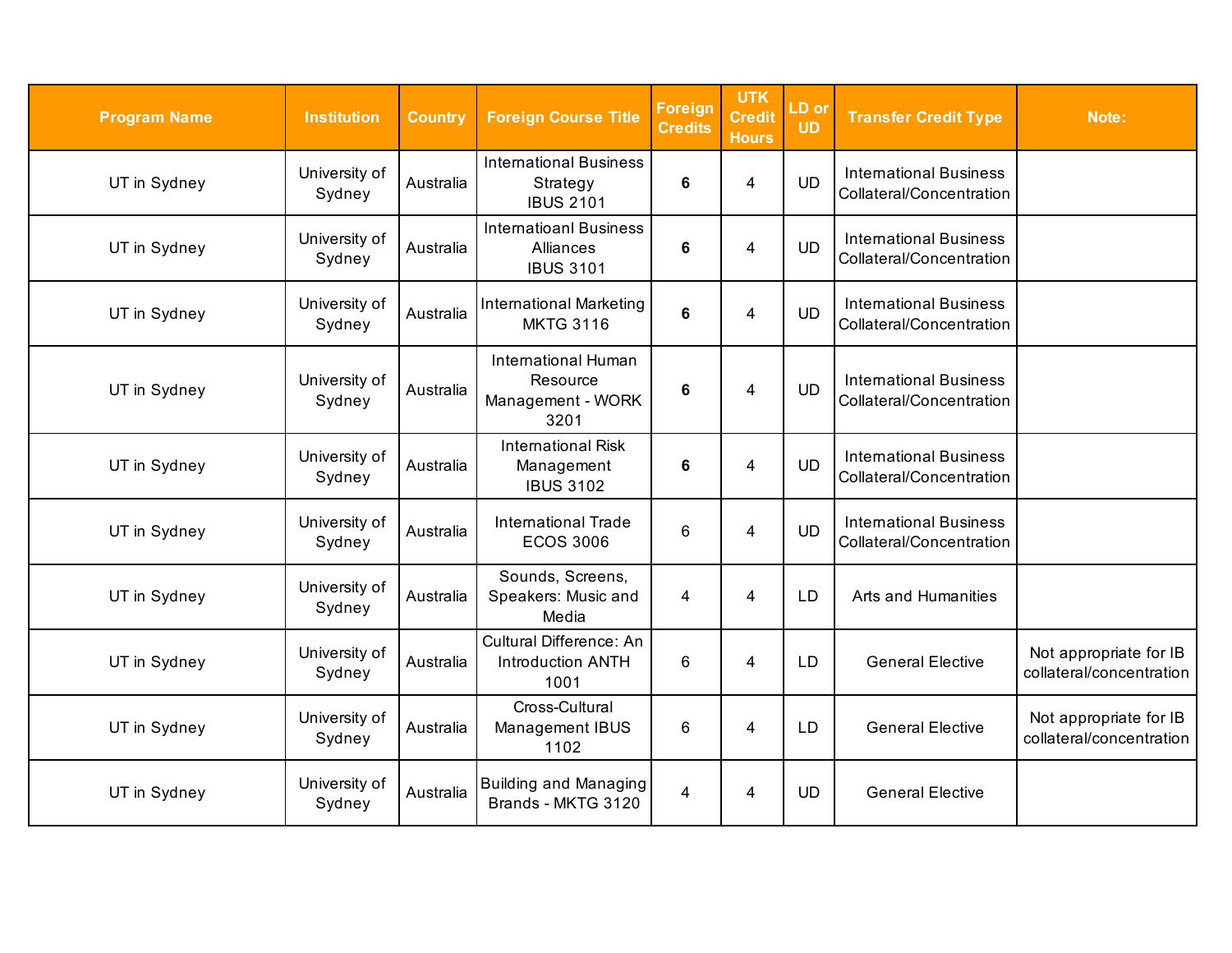| <b>Program Name</b> | <b>Institution</b>        | <b>Country</b> | <b>Foreign Course Title</b>                                       | <b>Foreign</b><br><b>Credits</b> | <b>UTK</b><br><b>Credit</b><br><b>Hours</b> | LD or<br><b>UD</b> | <b>Transfer Credit Type</b>              | Note:                  |
|---------------------|---------------------------|----------------|-------------------------------------------------------------------|----------------------------------|---------------------------------------------|--------------------|------------------------------------------|------------------------|
| UT in Sydney        | University of<br>Sydney   | Australia      | Australian Media<br><b>Studies</b>                                | 4                                | 4                                           | LD                 | <b>General Elective</b>                  |                        |
| UT in Sydney        | University of<br>Sydney   | Australia      | Sport and Learning in<br>Australian Culture -<br><b>EDUH 4058</b> | 6                                | 4                                           | <b>UD</b>          | <b>General Elective</b>                  |                        |
| UT in Sydney        | University of<br>Sydney   | Australia      | Sport and Learning in<br>Australian Culture<br><b>EDUH 4068</b>   | 6                                | 4                                           | <b>UD</b>          | <b>General Elective</b>                  |                        |
| UT in Sydney        | University of<br>Sydney   | Australia      | Learning in Outdoor<br>Education<br><b>EDUH 4052</b>              | 6                                | 4                                           | <b>UD</b>          | General elective                         |                        |
| UT on the Gold Cost | <b>Bond</b><br>University | Australia      | ECON 12-202:<br>Contemporary<br>Macroeconomic Issues              | 10                               | 3                                           | <b>UD</b>          | ECON 213- Priciples of<br>Macroeconomics |                        |
| UT on the Gold Cost | <b>Bond</b><br>University | Australia      | PHIL 11-121: Cultural<br>& Ethical Values                         | 10                               | 3                                           | LD                 | <b>Ethics Requirement</b>                |                        |
| UT on the Gold Cost | <b>Bond</b><br>University | Australia      | Markets and Corporate<br>Behavior - ECON 12-<br>201               | not<br>listed                    | $\mathbf{3}$                                | <b>UD</b>          | <b>Economics Collateral</b>              | *only 2 of 3 will work |
| UT on the Gold Cost | <b>Bond</b><br>University | Australia      | Money and Monetary<br>Policy - ECON 13-302                        | not<br>listed                    | 3                                           | <b>UD</b>          | <b>Economics Collateral</b>              | *only 2 of 3 will work |
| UT on the Gold Cost | <b>Bond</b><br>University | Australia      | <b>Business Conditions</b><br>Analysis - ECON 13-<br>302          | not<br>listed                    | 3                                           | <b>UD</b>          | <b>Economics Collateral</b>              | *only 2 of 3 will work |
| UT on the Gold Cost | <b>Bond</b><br>University | Australia      | <b>Financial Training</b><br>Systems - INFT 13-361                | not<br>listed                    | $\mathbf{3}$                                | <b>UD</b>          | <b>Finance Elective</b>                  |                        |
| UT on the Gold Cost | <b>Bond</b><br>University | Australia      | Cost Management<br>Systems - ACCT 12-<br>200                      | 3                                | not<br>listed                               | not<br>listed      | ACCT 321                                 |                        |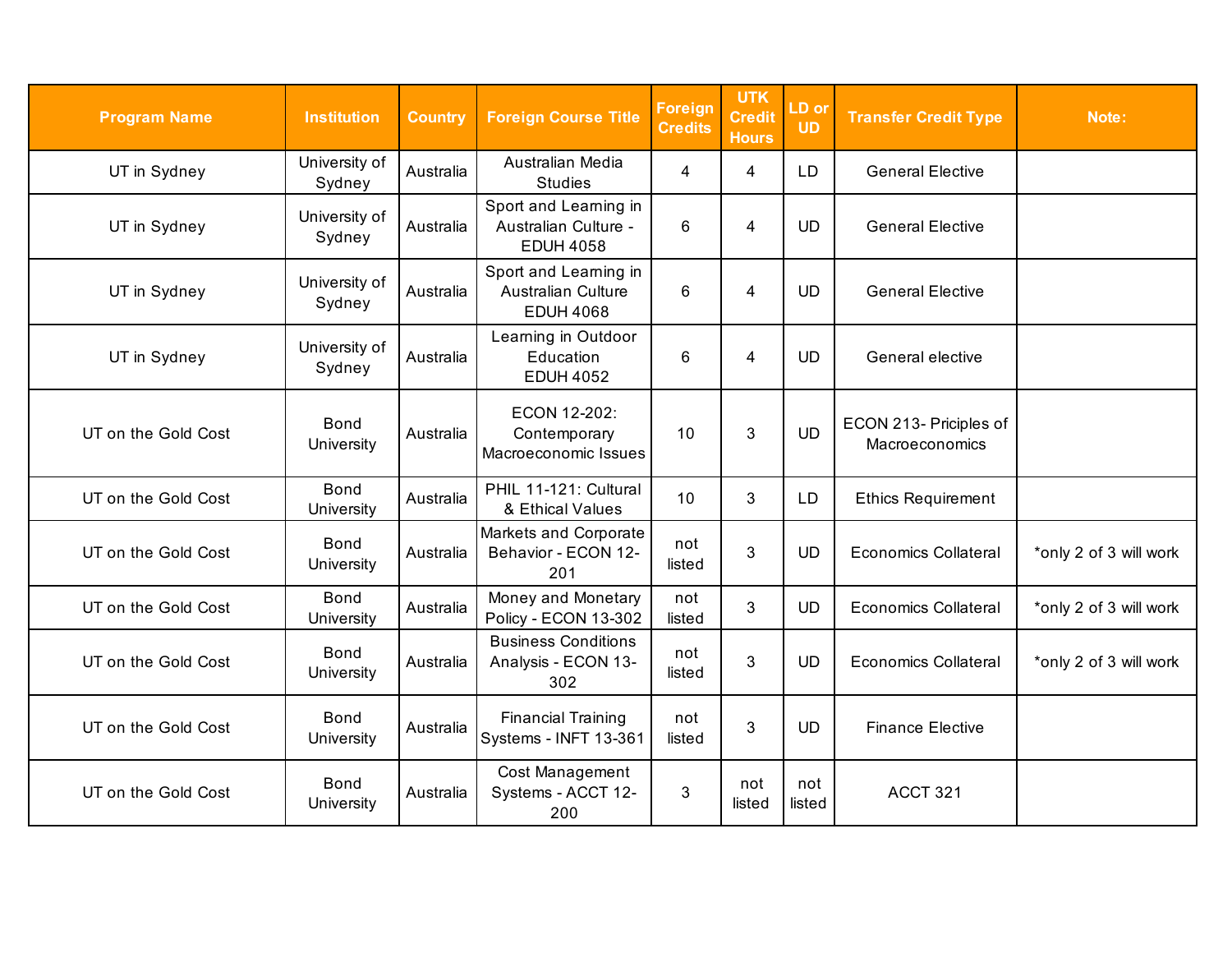| <b>Program Name</b> | <b>Institution</b>        | <b>Country</b> | <b>Foreign Course Title</b>                                               | <b>Foreign</b><br><b>Credits</b> | <b>UTK</b><br><b>Credit</b><br><b>Hours</b> | LD or<br><b>UD</b> | <b>Transfer Credit Type</b>                               | Note:                                              |
|---------------------|---------------------------|----------------|---------------------------------------------------------------------------|----------------------------------|---------------------------------------------|--------------------|-----------------------------------------------------------|----------------------------------------------------|
| UT on the Gold Cost | <b>Bond</b><br>University | Australia      | <b>International Business</b><br><b>IBUS 12-250</b>                       | 10                               | $\mathbf{3}$                                | <b>UD</b>          | <b>International Business</b><br>Collateral/Concentration |                                                    |
| UT on the Gold Cost | <b>Bond</b><br>University | Australia      | <b>Global Political</b><br>Economy - INTR 12-<br>214                      | 10                               | 3                                           | <b>UD</b>          | <b>International Business</b><br>Collateral/Concentration |                                                    |
| UT on the Gold Cost | <b>Bond</b><br>University | Australia      | Doing Business in<br>Australia - MGMT 13-<br>305                          | 10                               | 3                                           | <b>UD</b>          | <b>International Business</b><br>Collateral/Concentration |                                                    |
| UT on the Gold Cost | <b>Bond</b><br>University | Australia      | Doing Business in<br>Australia - MGMT 13-<br>325                          | 10                               | 3                                           | <b>UD</b>          | <b>International Business</b><br>Collateral/Concentration |                                                    |
| UT on the Gold Cost | <b>Bond</b><br>University | Australia      | <b>Cross Cultural</b><br>Management - MGMT<br>13-324                      | 10                               | $\mathbf{3}$                                | <b>UD</b>          | <b>International Business</b><br>Collateral/Concentration |                                                    |
| UT on the Gold Cost | <b>Bond</b><br>University | Australia      | <b>International Marketing</b><br>- MKTG 13-301                           | 10                               | $\mathbf{3}$                                | <b>UD</b>          | <b>International Business</b><br>Collateral/Concentration |                                                    |
| UT on the Gold Cost | <b>Bond</b><br>University | Australia      | International Trade -<br><b>ECON 13-303</b>                               | 10                               | $\mathbf{3}$                                | <b>UD</b>          | <b>International Business</b><br>Collateral/Concentration | *Also satisfies BUAD<br>361                        |
| UT on the Gold Cost | <b>Bond</b><br>University | Australia      | International Finance -<br><b>FINC 13-307</b>                             | not<br>listed                    | 3                                           | <b>UD</b>          | <b>International Business</b><br>Collateral/Concentration |                                                    |
| UT on the Gold Cost | <b>Bond</b><br>University | Australia      | Enabling Creativity and<br><b>Innovation in Business</b><br>- ENFB 12-205 | 10                               | 3                                           | <b>UD</b>          | <b>General Elective</b>                                   |                                                    |
| UT on the Gold Cost | <b>Bond</b><br>University | Australia      | Negotiation - MGMT 13-<br>321                                             | 10                               | 3                                           | <b>UD</b>          | <b>General Elective</b>                                   |                                                    |
| UT on the Gold Cost | <b>Bond</b><br>University | Australia      | <b>SPMT 11-103 - Event</b><br>Management                                  | 10                               | 3                                           | LD.                | <b>General Elective</b>                                   | Not appropriate for IB<br>collateral/concentration |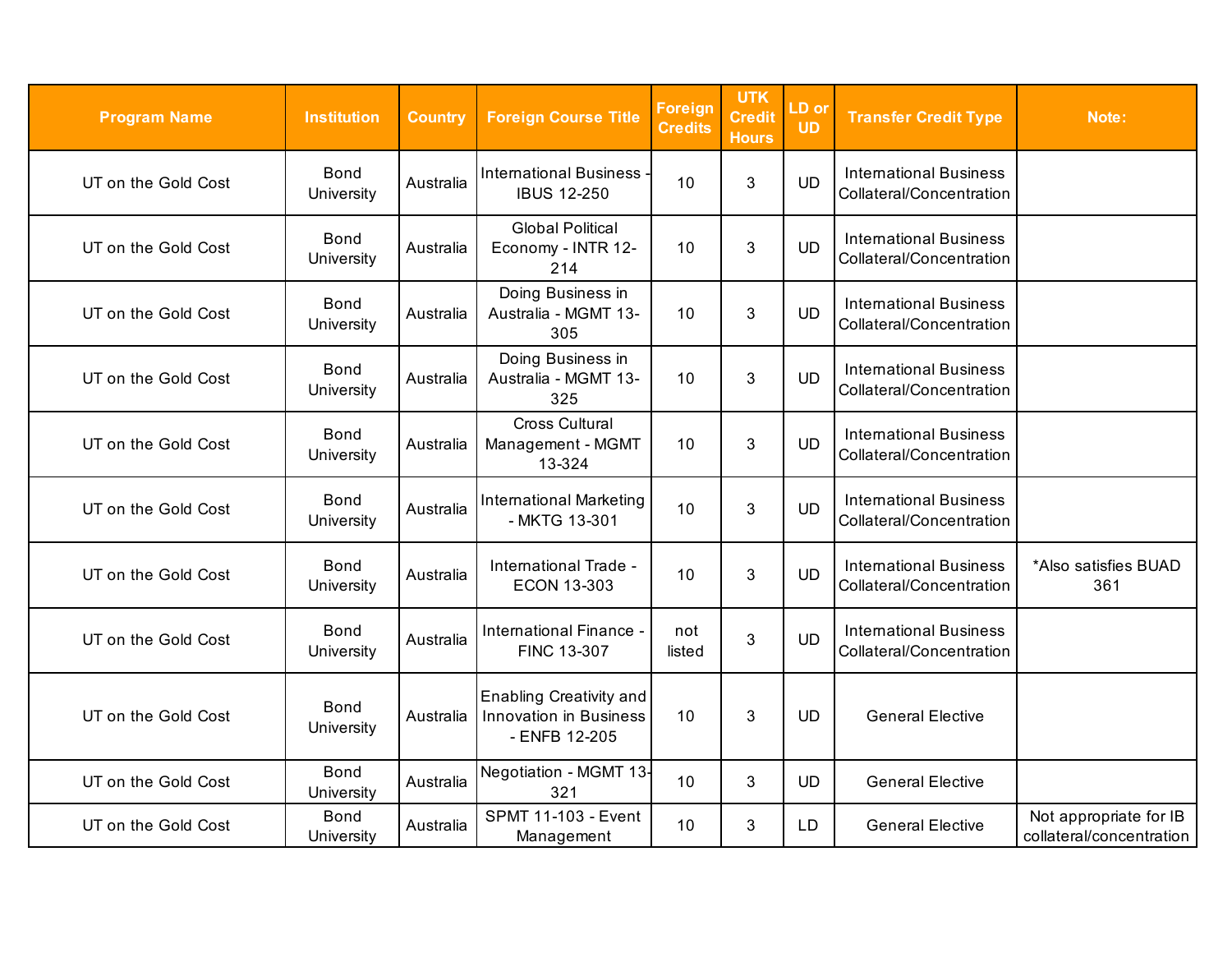| <b>Program Name</b> | <b>Institution</b>        | <b>Country</b> | <b>Foreign Course Title</b>                                   | Foreign<br><b>Credits</b> | <b>UTK</b><br><b>Credit</b><br><b>Hours</b> | LD or<br><b>UD</b> | <b>Transfer Credit Type</b> | Note:                                              |
|---------------------|---------------------------|----------------|---------------------------------------------------------------|---------------------------|---------------------------------------------|--------------------|-----------------------------|----------------------------------------------------|
| UT on the Gold Cost | <b>Bond</b><br>University | Australia      | Wine Studies - HRTM<br>11-100                                 | 10                        | 3                                           | LD                 | <b>General Elective</b>     | Not appropriate for IB<br>collateral/concentration |
| UT on the Gold Cost | <b>Bond</b><br>University | Australia      | Adventure Tourism -<br><b>HRTM 12-214</b>                     | not<br>listed             | 3                                           | <b>UD</b>          | <b>General Elective</b>     | Not appropriate for IB<br>collateral/concentration |
| UT on the Gold Cost | <b>Bond</b><br>University | Australia      | SSUD 12-202:<br>Property, Finance &<br>Taxation               | 10                        | 3                                           | <b>UD</b>          | <b>General Elective</b>     |                                                    |
| UT on the Gold Cost | <b>Bond</b><br>University | Australia      | ENFB 13-304:<br><b>Business Plan</b><br>Development           | 10                        | 3                                           | <b>UD</b>          | <b>General Elective</b>     |                                                    |
| UT on the Gold Cost | <b>Bond</b><br>University | Australia      | The Australian Media -<br><b>JOUR 11-101</b>                  | not<br>listed             | 3                                           | LD                 | <b>General Elective</b>     |                                                    |
| UT on the Gold Cost | <b>Bond</b><br>University | Australia      | Image and<br>Photography - FITV 11-<br>120                    | 10                        | 3                                           | LD                 | <b>General Elective</b>     |                                                    |
| UT on the Gold Cost | <b>Bond</b><br>University | Australia      | AUST 11-103:<br>Australian History                            | 10                        | 3                                           | LD                 | <b>General Elective</b>     |                                                    |
| UT on the Gold Cost | <b>Bond</b><br>University | Australia      | AUST 11-105:<br>Australia Popluar<br>Culture                  | 10                        | 3                                           | LD                 | <b>General Elective</b>     |                                                    |
| UT on the Gold Cost | <b>Bond</b><br>University | Australia      | AUST 1 1-101<br>Australia- Dreamtime<br>to Dust               | 10                        | 3                                           | LD                 | <b>General Elective</b>     |                                                    |
| UT on the Gold Cost | <b>Bond</b><br>University | Australia      | <b>SDEM 12-204</b>                                            | 10                        | 3                                           | <b>UD</b>          | <b>General Elective</b>     |                                                    |
| UT on the Gold Cost | Bond<br>University        | Australia      | ACSC 12-201:<br><b>Financial Mathematics</b>                  | 10                        | 3                                           | <b>UD</b>          | <b>General Elective</b>     |                                                    |
| UT on the Gold Cost | <b>Bond</b><br>University | Australia      | ARCH 12-117 History<br>& Theory - Ancient to<br>Enlightenment | 10                        | 3                                           | <b>UD</b>          | Arts & Humanities           |                                                    |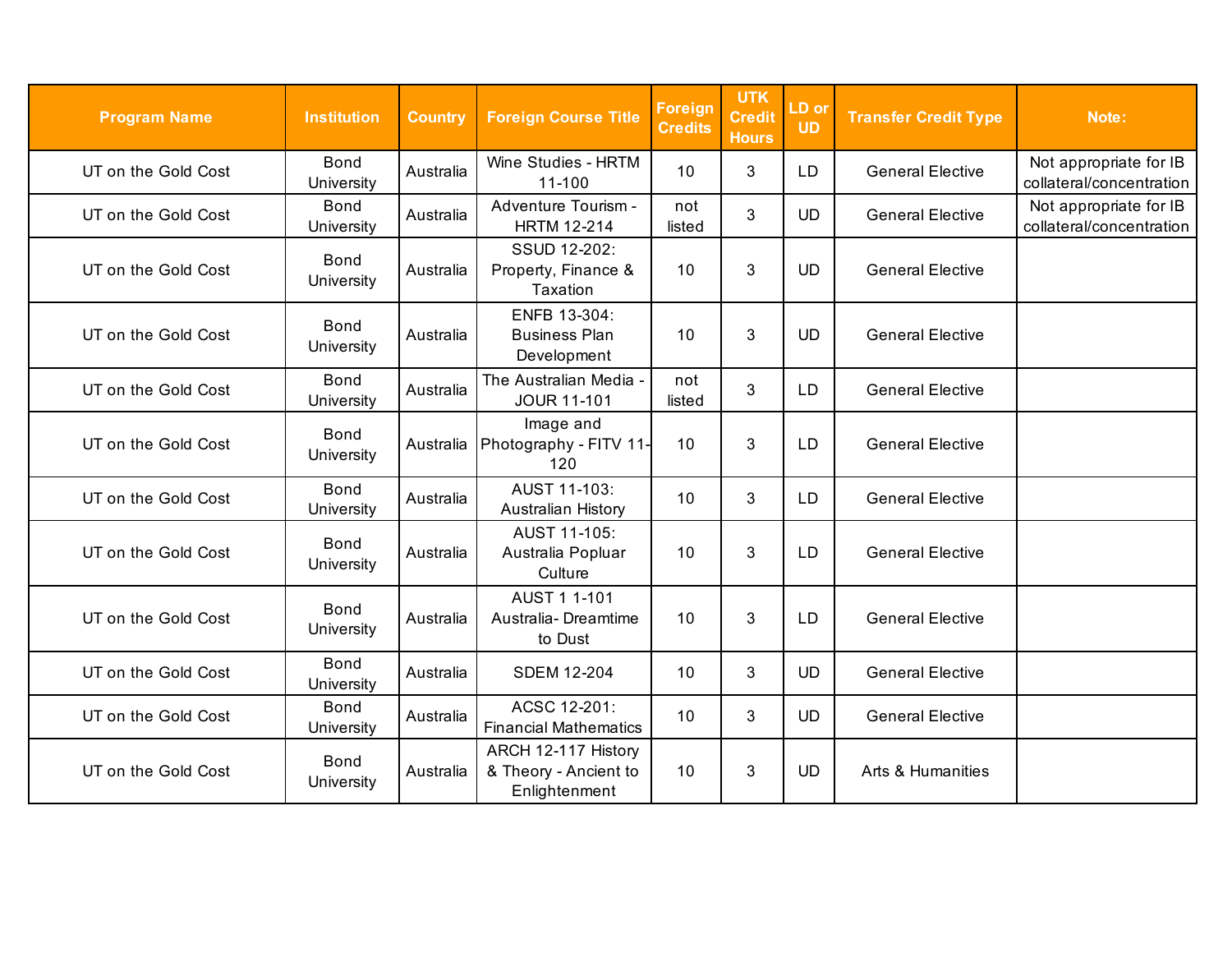<span id="page-13-0"></span>

| <b>Program Name</b>       | <b>Institution</b>     | <b>Country</b> | <b>Foreign Course Title</b>                                        | <b>Foreign</b><br><b>Credits</b> | <b>UTK</b><br><b>Credit</b><br><b>Hours</b> | LD or<br><b>UD</b> | <b>Transfer Credit Type</b>                               | Note:                                              |  |
|---------------------------|------------------------|----------------|--------------------------------------------------------------------|----------------------------------|---------------------------------------------|--------------------|-----------------------------------------------------------|----------------------------------------------------|--|
| UT on the Gold Cost       | Griffith<br>University | Australia      | Comparative<br>Management - 2005<br><b>IBA</b>                     | 10                               | $\mathbf{3}$                                | <b>UD</b>          | <b>International Business</b><br>Collateral/Concentration |                                                    |  |
| UT on the Gold Cost       | Griffith<br>University | Australia      | Asian Business - 2028<br><b>IBA</b>                                | 10                               | 3                                           | <b>UD</b>          | <b>International Business</b><br>Collateral/Concentration |                                                    |  |
| UT on the Gold Cost       | Griffith<br>University | Australia      | Managing People in<br>the Asian Pacific -<br>3033 IBA              | 10                               | $\mathbf{3}$                                | <b>UD</b>          | <b>International Business</b><br>Collateral/Concentration |                                                    |  |
| UT on the Gold Cost       | Griffith<br>University | Australia      | International<br>Economics - 3307 AFE                              | 10                               | $\mathbf{3}$                                | <b>UD</b>          | <b>International Business</b><br>Collateral/Concentration |                                                    |  |
| UT on the Gold Cost       | Griffith<br>University | Australia      | International Human<br>Resource<br>Management - 3009<br><b>EHR</b> | 10                               | 3                                           | <b>UD</b>          | <b>International Business</b><br>Collateral/Concentration |                                                    |  |
| UT on the Gold Cost       | Griffith<br>University | Australia      | <b>Business Processes -</b><br>2128 IBA                            | 10                               | 3                                           | <b>UD</b>          | <b>General Elective</b>                                   | Not appropriate for IB<br>collateral/concentration |  |
| UT on the Gold Cost       | Griffith<br>University | Australia      | <b>International Relations</b><br>1001 GIR                         | 10                               | 3                                           | LD.                | <b>General Elective</b>                                   | Not appropriate for IB<br>collateral/concentration |  |
| UT on the Gold Cost       | Griffith<br>University | Australia      | Introduction to<br><b>International Business</b><br>1005 IBA       | 10                               | 3                                           | LD                 | <b>General Elective</b>                                   | Not appropriate for IB<br>collateral/concentration |  |
| UT on the Gold Cost       | Griffith<br>University | Australia      | Market Research -<br>2034 MKT                                      | 10                               | 3                                           | <b>UD</b>          | <b>General Elective</b>                                   |                                                    |  |
| UT on the Gold Cost       | Griffith<br>University | Australia      | Firm Behaviors and<br><b>Business Strategy -</b><br>2002 IBA       | 10                               | 3                                           | <b>UD</b>          | <b>General Elective</b>                                   |                                                    |  |
| <b>Austria</b>            |                        |                |                                                                    |                                  |                                             |                    |                                                           |                                                    |  |
| <b>IES Abroad- Vienna</b> |                        | Austria        | IN 395-Leading<br><b>Across Cultures</b><br>internship Seminar     | 3                                | 3                                           | <b>UD</b>          | <b>General Elective</b>                                   |                                                    |  |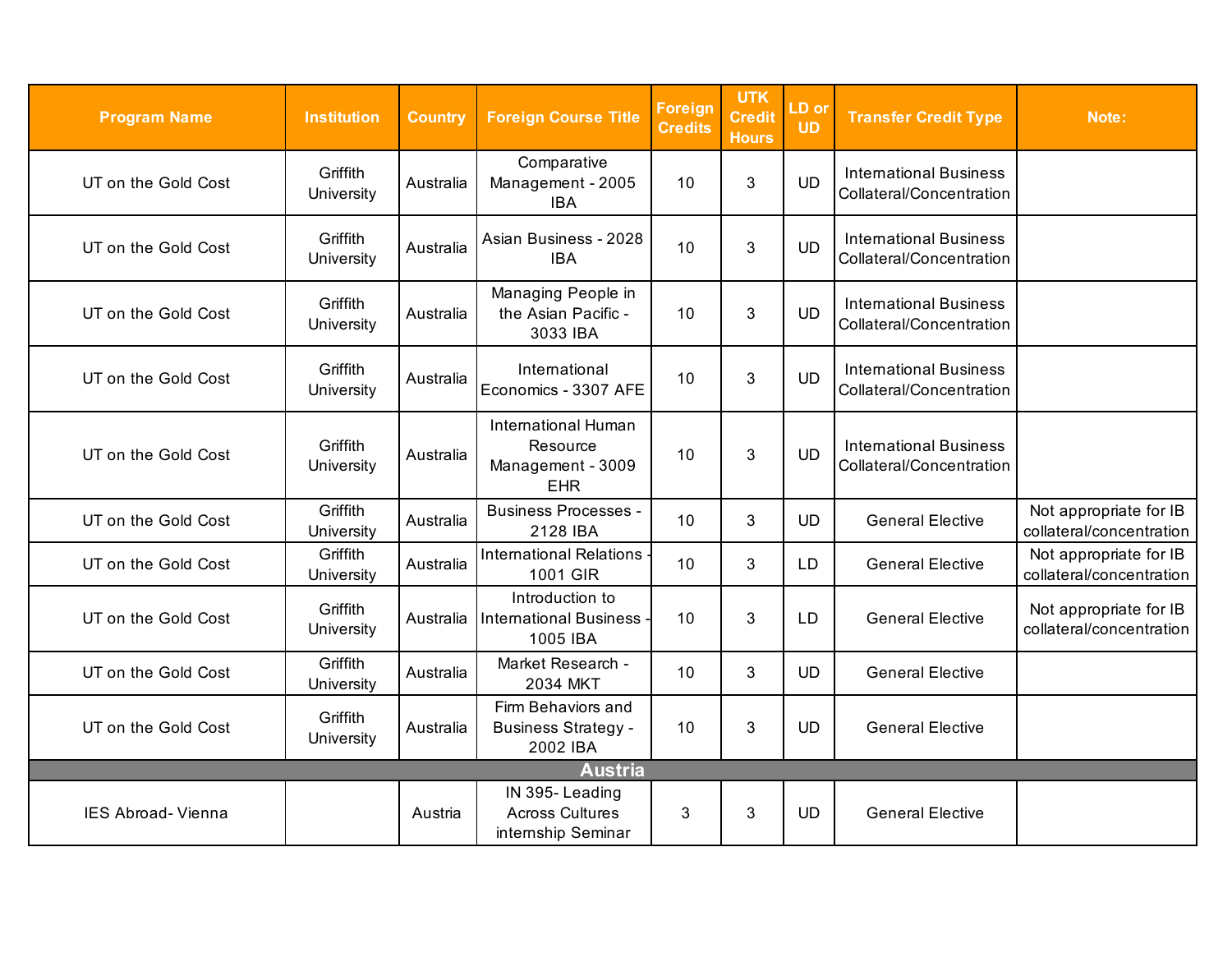<span id="page-14-0"></span>

| <b>Program Name</b>                                            | <b>Institution</b>                             | <b>Country</b> | <b>Foreign Course Title</b>                                                                    | <b>Foreign</b><br><b>Credits</b> | <b>UTK</b><br><b>Credit</b><br><b>Hours</b> | LD or<br><b>UD</b> | <b>Transfer Credit Type</b>                               | Note: |  |
|----------------------------------------------------------------|------------------------------------------------|----------------|------------------------------------------------------------------------------------------------|----------------------------------|---------------------------------------------|--------------------|-----------------------------------------------------------|-------|--|
| University of New Orleans:<br>Innsbruck (Summer)               | University of<br>New Orleans                   | Austria        | Peoples of the World -<br><b>ANTH 1010</b>                                                     |                                  |                                             |                    | <b>General Elective</b>                                   |       |  |
| University of New Orleans:<br>Innsbruck (Summer)               | University of<br>New Orleans                   | Austria        | Music Appreciation-<br><b>MUS 1000</b>                                                         |                                  |                                             |                    | <b>General Elective</b>                                   |       |  |
| <b>Brazil</b>                                                  |                                                |                |                                                                                                |                                  |                                             |                    |                                                           |       |  |
| ISA- Culture, Portuguese<br>Language and Business-<br>Semester | Universidade<br>do Sul de<br>Santa<br>Catarina | <b>Brazil</b>  | International Business:<br>Doing Business in<br><b>Brazil</b>                                  | 3                                | 3                                           | <b>UD</b>          | <b>International Business</b><br>Collateral/Concentration |       |  |
| ISA- Culture, Portuguese<br>Language and Business-<br>Semester | Universidade<br>do Sul de<br>Santa<br>Catarina | <b>Brazil</b>  | International<br>Economics in the Age<br>of Globalization- Focus<br>on Brazil                  | 3                                | $\mathbf{3}$                                | <b>UD</b>          | <b>International Business</b><br>Collateral/Concentration |       |  |
| ISA- Culture, Portuguese<br>Language and Business-<br>Semester | Universidade<br>do Sul de<br>Santa<br>Catarina | <b>Brazil</b>  | Brazil in the New<br>Economy                                                                   | 3                                | 3                                           | <b>UD</b>          | <b>International Business</b><br>Collateral/Concentration |       |  |
| ISA- Culture, Portuguese<br>Language and Business-<br>Semester | Universidade<br>do Sul de<br>Santa<br>Catarina | <b>Brazil</b>  | Principles of<br>Entrepreneurship                                                              | 3                                | $\mathfrak{S}$                              | <b>UD</b>          | <b>General Elective</b>                                   |       |  |
| ISA- Culture, Portuguese<br>Language and Business-<br>Semester | Universidade<br>do Sul de<br>Santa<br>Catarina | <b>Brazil</b>  | Intermediate<br>Portuguese<br>Language: Oral and<br>Written<br>Comprehension and<br>Expression | 3                                | 3                                           | LD.                | <b>General Elective</b>                                   |       |  |
| <b>Chile</b>                                                   |                                                |                |                                                                                                |                                  |                                             |                    |                                                           |       |  |
| CIEE Santiago Summer 2018<br>Internship Program                | <b>CIEE</b>                                    | Chile          | <b>INSH 3806 HYBR:</b><br>Academic Internship                                                  | 6                                | 6                                           | <b>UD</b>          | <b>International Business</b><br>Collateral, IB 492       |       |  |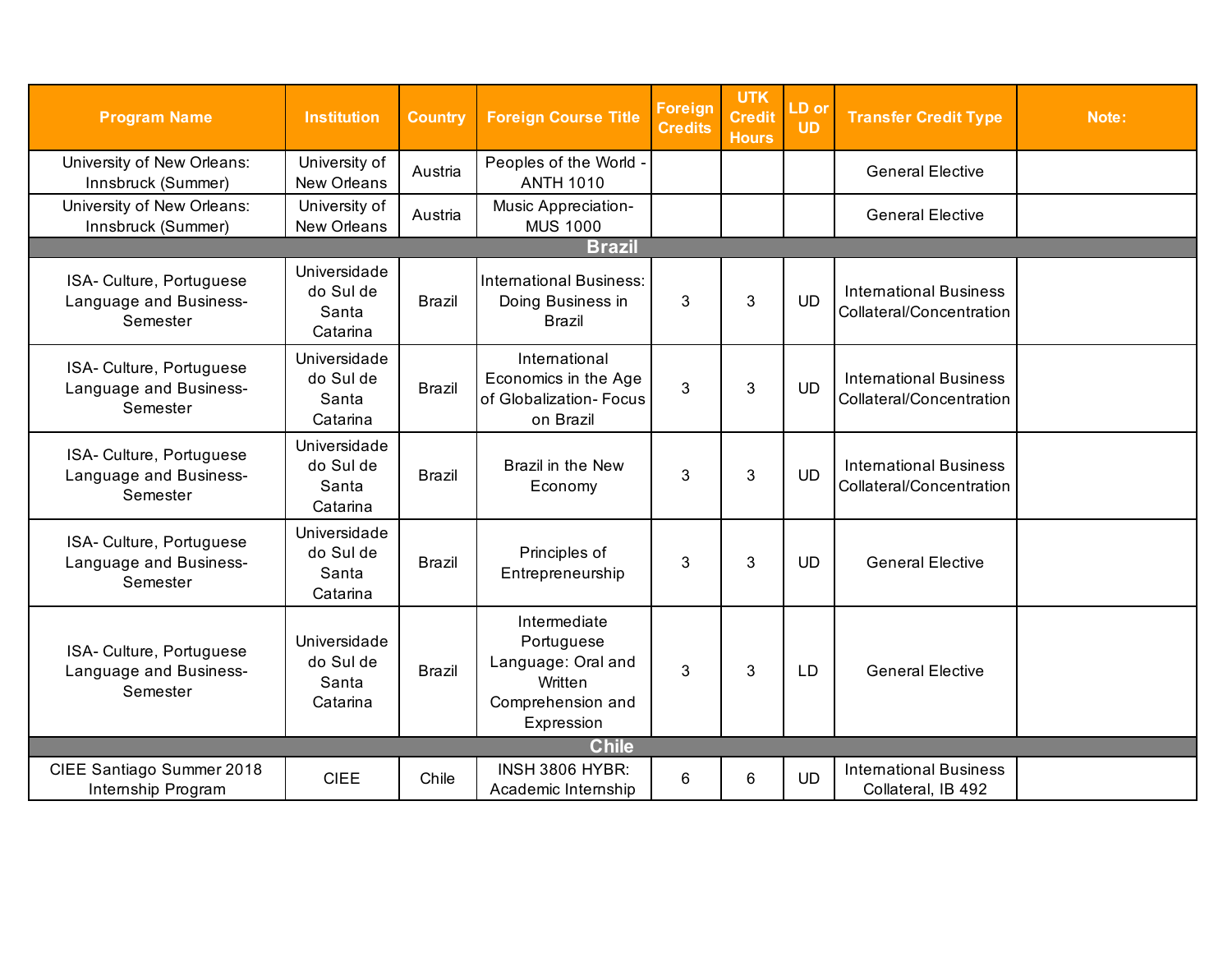<span id="page-15-0"></span>

| <b>Program Name</b>                                                                                                          | <b>Institution</b>                           | <b>Country</b> | <b>Foreign Course Title</b>                                                        | <b>Foreign</b><br><b>Credits</b> | <b>UTK</b><br><b>Credit</b><br><b>Hours</b> | LD or<br><b>UD</b> | <b>Transfer Credit Type</b>                               | Note: |  |
|------------------------------------------------------------------------------------------------------------------------------|----------------------------------------------|----------------|------------------------------------------------------------------------------------|----------------------------------|---------------------------------------------|--------------------|-----------------------------------------------------------|-------|--|
| ISA Valparaiso/ Vina del Mar,<br>Chile: Business and Culture in<br>English & Courses with Locals -<br>Academic Year/Semester | Universidad<br>Adolfo Ibanez                 | Chile          | <b>International Business</b><br>(Doing Business in<br>Latin America) - MGT<br>335 | 3                                | 3                                           | <b>UD</b>          | <b>International Business</b><br>Collateral/Concentration |       |  |
| ISA Valparaiso/ Vina del Mar,<br>Chile: Business and Culture in<br>English & Courses with Locals -<br>Academic Year/Semester | Universidad<br>Adolfo Ibanez                 | Chile          | <b>Sustainable Business</b><br>in Latin America -<br><b>MGMT 336</b>               | 3                                | 3                                           | <b>UD</b>          | <b>International Business</b><br>Collateral/Concentration |       |  |
| ISA Valparaiso/ Vina del Mar,<br>Chile: Business and Culture in<br>English & Courses with Locals -<br>Academic Year/Semester | Universidad<br>Adolfo Ibanez                 | Chile          | Marketing Trends and<br>Strategies in Latin<br>America - MKT 335                   | 3                                | 3                                           | <b>UD</b>          | <b>International Business</b><br>Collateral/Concentration |       |  |
| ISA Valparaiso/ Vina del Mar,<br>Chile: Business and Culture in<br>English & Courses with Locals -<br>Academic Year/Semester | Universidad<br>Adolfo Ibanez                 | Chile          | Economic<br>Development in Latin<br>America: Milestones<br>and Crises - HIS 335    | 3                                | 3                                           | <b>UD</b>          | <b>International Business</b><br>Collateral/Concentration |       |  |
| ISA Valparaiso/ Vina del Mar,<br>Chile: Business and Culture in<br>English & Courses with Locals -<br>Academic Year/Semester | Universidad<br>Adolfo Ibanez                 | Chile          | Intermediate Spanish<br>Communication -<br><b>SPAN 211</b>                         | 3                                | 3                                           | LD                 | Spanish 211                                               |       |  |
| ISA Valparaiso/ Vina del Mar,<br>Chile: Business and Culture in<br>English & Courses with Locals -<br>Academic Year/Semester | Universidad<br>Adolfo Ibanez                 | Chile          | Intermediate Spanish<br>Grammar - SPAN 221                                         | 3                                | 3                                           | LD                 | Spanish 212                                               |       |  |
| <b>China</b>                                                                                                                 |                                              |                |                                                                                    |                                  |                                             |                    |                                                           |       |  |
| East China Normal University<br><b>International Summer Session</b>                                                          | East China<br>Normal<br>University<br>(ECNU) | China          | <b>BUS 24 - Business</b><br>Law                                                    | $\overline{4}$                   | 4                                           | LD                 | <b>Business Law</b>                                       |       |  |
| East China Normal University<br><b>International Summer Session</b>                                                          | East China<br>Normal<br>University<br>(ECNU) | China          | <b>BUSI 3001 SBLC:</b><br>Changing Nature of<br><b>Business in China</b>           | 3                                | 3                                           | <b>UD</b>          | <b>International Business</b><br>Collateral/Concentration |       |  |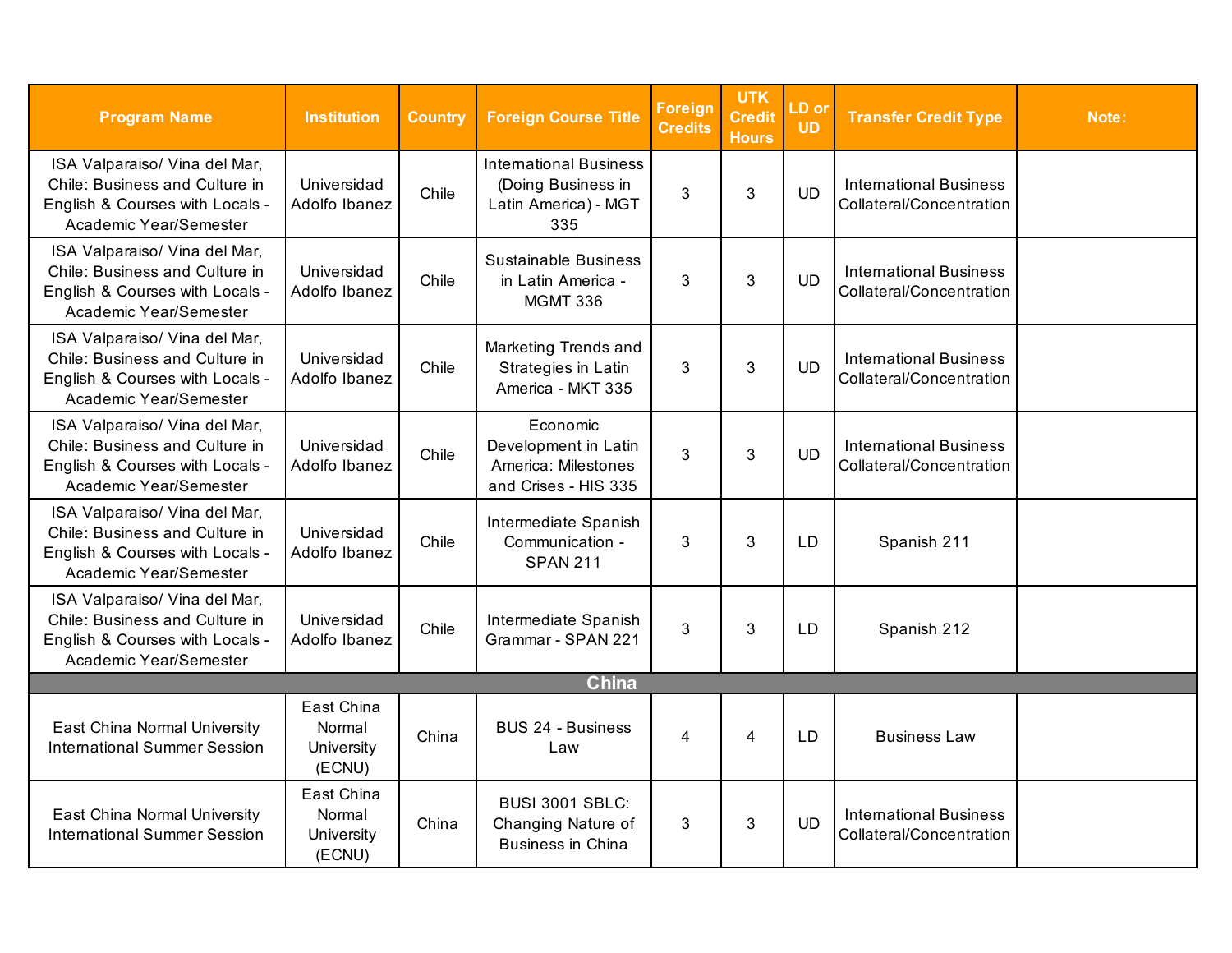| <b>Program Name</b>                                             | <b>Institution</b>      | <b>Country</b> | <b>Foreign Course Title</b>                                            | <b>Foreign</b><br><b>Credits</b> | <b>UTK</b><br><b>Credit</b><br><b>Hours</b> | LD or<br><b>UD</b> | <b>Transfer Credit Type</b>                               | Note:                       |
|-----------------------------------------------------------------|-------------------------|----------------|------------------------------------------------------------------------|----------------------------------|---------------------------------------------|--------------------|-----------------------------------------------------------|-----------------------------|
| <b>USAC China: Chinese Language</b><br>& IB Studies in Shanghai | Shanghai<br>University  | China          | <b>Chinese Business</b><br><b>Issues and Practices</b><br>(English)    | 3                                | 3                                           | <b>UD</b>          | <b>International Business</b><br>Collateral/Concentration |                             |
| <b>USAC China: Chinese Language</b><br>& IB Studies in Shanghai | Shanghai<br>University  | China          | <b>International Financial</b><br>Management                           | 3                                | 3                                           | <b>UD</b>          | <b>International Business</b><br>Collateral/Concentration |                             |
| <b>USAC China: Chinese Language</b><br>& IB Studies in Shanghai | Shanghai<br>University  | China          | Managing in a Global<br>Economy with<br>Emphasis on China              | 3                                | 3                                           | <b>UD</b>          | <b>International Business</b><br>Collateral/Concentration |                             |
| <b>USAC China: Chinese Language</b><br>& IB Studies in Shanghai | Shanghai<br>University  | China          | <b>Chinese Business</b><br><b>Issues and Practices</b><br>(English)    | 3                                | 3                                           | <b>UD</b>          | <b>International Business</b><br>Collateral/Concentration |                             |
| <b>USAC China: Chinese Language</b><br>& IB Studies in Shanghai | Shanghai<br>University  | China          | <b>International Marketing</b>                                         | 3                                | 3                                           | <b>UD</b>          | <b>International Business</b><br>Collatoral/Concentration |                             |
| <b>USAC China: Chinese Language</b><br>& IB Studies in Shanghai | Shanghai<br>University  | China          | Seminar in Mandarin<br><b>Chinese: Preparation</b><br>for the HSK Exam | 1                                | $\mathbf 1$                                 | <b>UD</b>          | <b>CHIN332</b>                                            | Approved by Yen-Chen<br>Hao |
| <b>USAC China: Chinese Language</b><br>& IB Studies in Shanghai | Shanghai<br>University  | China          | <b>Advanced Chinese II</b>                                             | 3                                | 3                                           | <b>UD</b>          | <b>CHIN332</b>                                            | Approved by Yen-Chen<br>Hao |
| <b>USAC China: Chinese Language</b><br>& IB Studies in Shanghai | Shanghai<br>University  | China          | Tai Chi                                                                | 1                                | $\mathbf{1}$                                | <b>LD</b>          | <b>General Elective</b>                                   |                             |
| <b>USAC Shanghai</b>                                            | University of<br>Nevada | China          | <b>Chinese Business</b><br><b>Issues &amp; Practices</b>               | 3                                | 3                                           | <b>UD</b>          | <b>International Business</b><br>Collateral/Concentration |                             |
| <b>USAC Shanghai</b>                                            | University of<br>Nevada | China          | <b>International Financial</b><br>Management                           | 3                                | 3                                           | <b>UD</b>          | <b>International Business</b><br>Collateral/Concentration |                             |
| <b>USAC Shanghai</b>                                            | University of<br>Nevada | China          | <b>International Marketing</b>                                         | 3                                | 3                                           | <b>UD</b>          | <b>International Business</b><br>Collateral/Concentration |                             |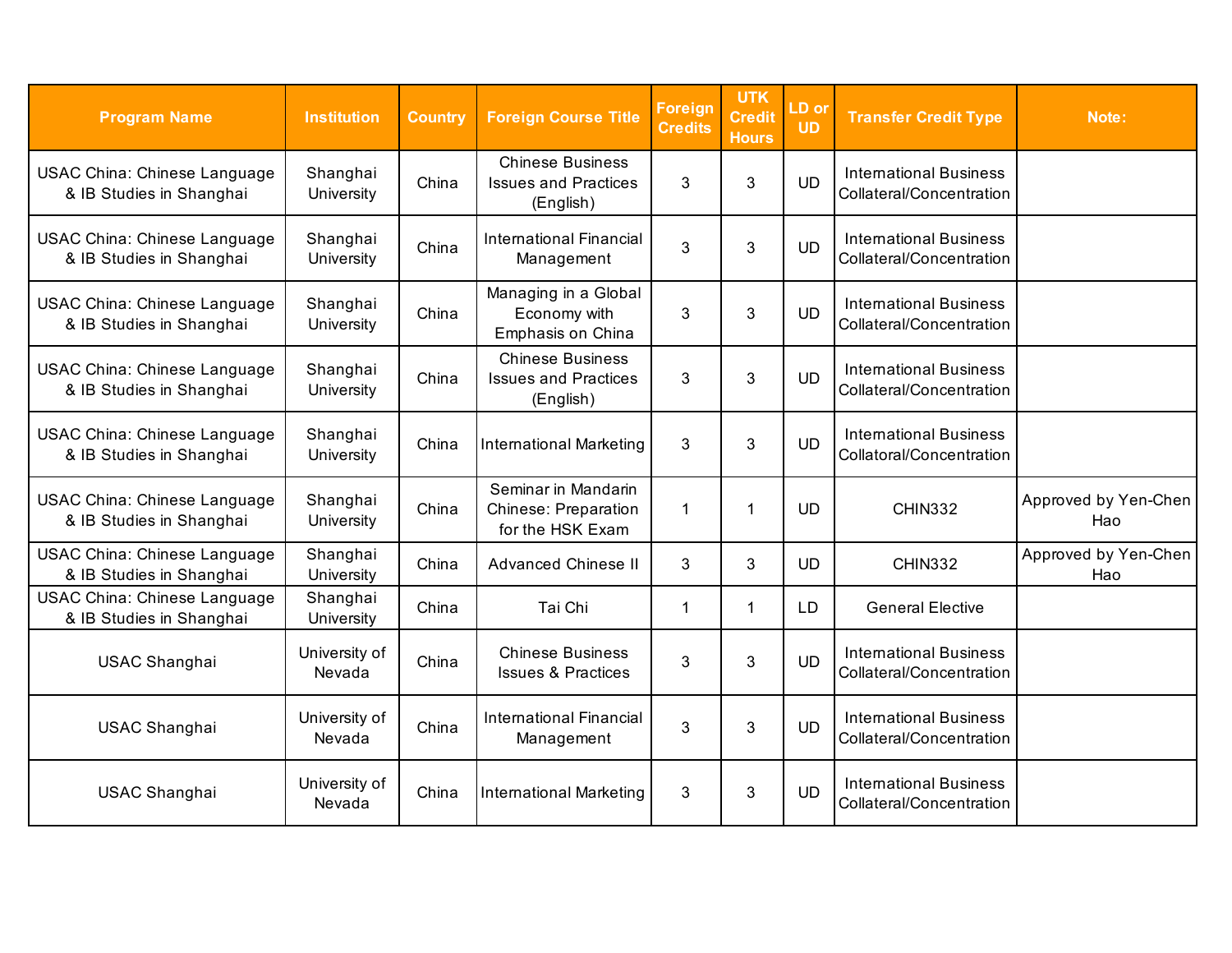<span id="page-17-0"></span>

| <b>Program Name</b>                                                       | <b>Institution</b>                      | <b>Country</b>    | <b>Foreign Course Title</b>                                            | <b>Foreign</b><br><b>Credits</b> | <b>UTK</b><br>Credit<br><b>Hours</b> | LD or<br><b>UD</b> | <b>Transfer Credit Type</b>                               | Note:                  |  |  |
|---------------------------------------------------------------------------|-----------------------------------------|-------------------|------------------------------------------------------------------------|----------------------------------|--------------------------------------|--------------------|-----------------------------------------------------------|------------------------|--|--|
| <b>USAC Shanghai</b>                                                      | University of<br>Nevada                 | China             | Managing in a Global<br>Economy with<br>Emphasis on China              | 3                                | 3                                    | <b>UD</b>          | <b>International Business</b><br>Collateral/Concentration |                        |  |  |
| <b>USAC Shanghai</b>                                                      | University of<br>Nevada                 | China             | Seminar in Mandarin<br><b>Chinese: Preparation</b><br>for the HSK Exam | 1                                | $\mathbf{1}$                         | <b>UD</b>          | <b>CHIN 332</b>                                           |                        |  |  |
| <b>USAC Shanghai</b>                                                      | University of<br>Nevada                 | China             | <b>Advanced Chinese II</b>                                             | 3                                | 3                                    | <b>UD</b>          | <b>CHIN 332</b>                                           |                        |  |  |
| USAC Shanghai                                                             | University of<br>Nevada                 | China             | Tai Chi                                                                | 1                                | 3                                    | <b>LD</b>          | <b>General Elective</b>                                   |                        |  |  |
| Zhejiang University of Technology-<br><b>International Summer Session</b> | Zhejiang<br>University of<br>Technology | China             | Statistics 121: Applied<br><b>Statistics</b>                           | 4                                | 4                                    | LD                 | <b>STAT 201</b>                                           |                        |  |  |
| <b>Czech Republic</b>                                                     |                                         |                   |                                                                        |                                  |                                      |                    |                                                           |                        |  |  |
| UT Haslam College of Business in<br>Prague                                | University of<br>Economics,<br>Prague   | Czech<br>Republic | Psychology and<br>Sociology in<br>Organization - IP-309                | $\overline{7}$                   | 3                                    | <b>UD</b>          | <b>MGT 336</b>                                            |                        |  |  |
| UT Haslam College of Business in<br>Prague                                | University of<br>Economics,<br>Prague   | Czech<br>Republic | International Marketing<br>Communications - IP-<br>340                 | $\overline{7}$                   | 3                                    | <b>UD</b>          | <b>Marketing Elective</b>                                 | Not appropriate for IB |  |  |
| UT Haslam College of Business in<br>Prague                                | University of<br>Economics,<br>Prague   | Czech<br>Republic | <b>International Strategy</b><br>IP-312                                | 3                                | 3                                    | <b>UD</b>          | <b>International Business</b><br>Collateral/Concentration |                        |  |  |
| UT Haslam College of Business in<br>Prague                                | University of<br>Economics,<br>Prague   | Czech<br>Republic | International<br>Management - IP-314                                   | $\overline{7}$                   | 3                                    | <b>UD</b>          | <b>International Business</b><br>Collateral/Concentration |                        |  |  |
| UT Haslam College of Business in<br>Prague                                | University of<br>Economics,<br>Prague   | Czech<br>Republic | Marketing in Central<br>and Eastern Europe -<br>IP-323                 | $\overline{7}$                   | 3                                    | <b>UD</b>          | <b>International Business</b><br>Collateral/Concentration |                        |  |  |
| UT Haslam College of Business in<br>Prague                                | University of<br>Economics,<br>Prague   | Czech<br>Republic | European Integration -<br>IP-325                                       | not<br>listed                    | not<br>listed                        | not<br>listed      | <b>International Business</b><br>Collateral/Concentration |                        |  |  |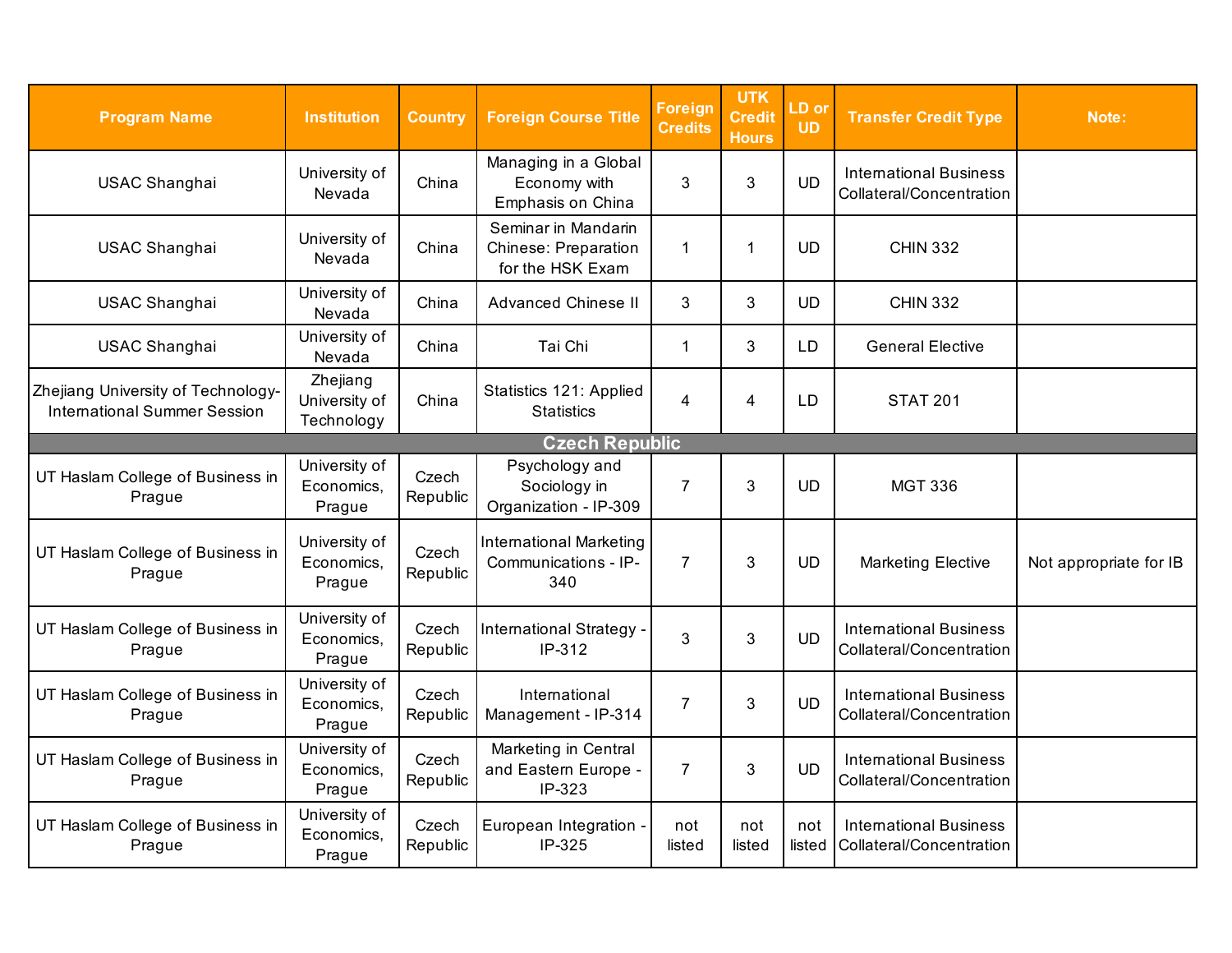| <b>Program Name</b>                        | <b>Institution</b>                    | <b>Country</b>    | <b>Foreign Course Title</b>                                                                       | <b>Foreign</b><br>Credits | <b>UTK</b><br><b>Credit</b><br><b>Hours</b> | LD or<br><b>UD</b> | <b>Transfer Credit Type</b>                               | Note:                                              |
|--------------------------------------------|---------------------------------------|-------------------|---------------------------------------------------------------------------------------------------|---------------------------|---------------------------------------------|--------------------|-----------------------------------------------------------|----------------------------------------------------|
| UT Haslam College of Business in<br>Prague | University of<br>Economics,<br>Prague | Czech<br>Republic | <b>Global Business and</b><br>International Trade - IP-<br>331                                    | $\overline{7}$            | 3                                           | <b>UD</b>          | <b>International Business</b><br>Collateral/Concentration |                                                    |
| UT Haslam College of Business in<br>Prague | University of<br>Economics,<br>Prague | Czech<br>Republic | International Finance -<br>IP-335                                                                 | 7                         | 3                                           | <b>UD</b>          | <b>International Business</b><br>Collateral/Concentration |                                                    |
| UT Haslam College of Business in<br>Prague | University of<br>Economics,<br>Prague | Czech<br>Republic | <b>International Marketing</b><br>Communications with<br>the Emphasis on<br>Central Europe IP-347 | 6                         | 3                                           | <b>UD</b>          | <b>International Business</b><br>Collateral/Concentration |                                                    |
| UT Haslam College of Business in<br>Prague | University of<br>Economics,<br>Prague | Czech<br>Republic | <b>International Business</b><br>in the Global<br>Environment IP-365                              | 6                         | 3                                           | <b>UD</b>          | <b>International Business</b><br>Collateral/Concentration |                                                    |
| UT Haslam College of Business in<br>Prague | University of<br>Economics,<br>Prague | Czech<br>Republic | Entrepreneurship and<br><b>New Business</b><br>Venturing - IP-315                                 | not<br>listed             | not<br>listed                               | not<br>listed      | <b>General Elective</b>                                   | Not appropriate for IB<br>collateral/concentration |
| UT Haslam College of Business in<br>Prague | University of<br>Economics,<br>Prague | Czech<br>Republic | <b>International Relations</b><br>IP-334                                                          | $\overline{7}$            | 3                                           | <b>UD</b>          | <b>General Elective</b>                                   | Not appropriate for IB<br>collateral/concentration |
| UT Haslam College of Business in<br>Prague | University of<br>Economics,<br>Prague | Czech<br>Republic | <b>Product Brand</b><br>Marketing - IP-310                                                        | 7                         | 3                                           | <b>UD</b>          | <b>General Elective</b>                                   | Not appropriate for IB<br>collateral/concentration |
| UT Haslam College of Business in<br>Prague | University of<br>Economics,<br>Prague | Czech<br>Republic | Entrepreneurship IP-<br>316                                                                       | 6                         | 3                                           | <b>UD</b>          | <b>General Elective</b>                                   | Not appropriate for IB<br>collateral/concentration |
| UT Haslam College of Business in<br>Prague | University of<br>Economics,<br>Prague | Czech<br>Republic | Elementary Czech -<br><b>CEP001</b>                                                               | not<br>listed             | 3                                           | LD                 | <b>General Elective</b>                                   |                                                    |
| UT Haslam College of Business in<br>Prague | University of<br>Economics,<br>Prague | Czech<br>Republic | <b>Elementary Czech</b>                                                                           | 3                         | 3                                           | <b>LD</b>          | <b>General Elective</b>                                   |                                                    |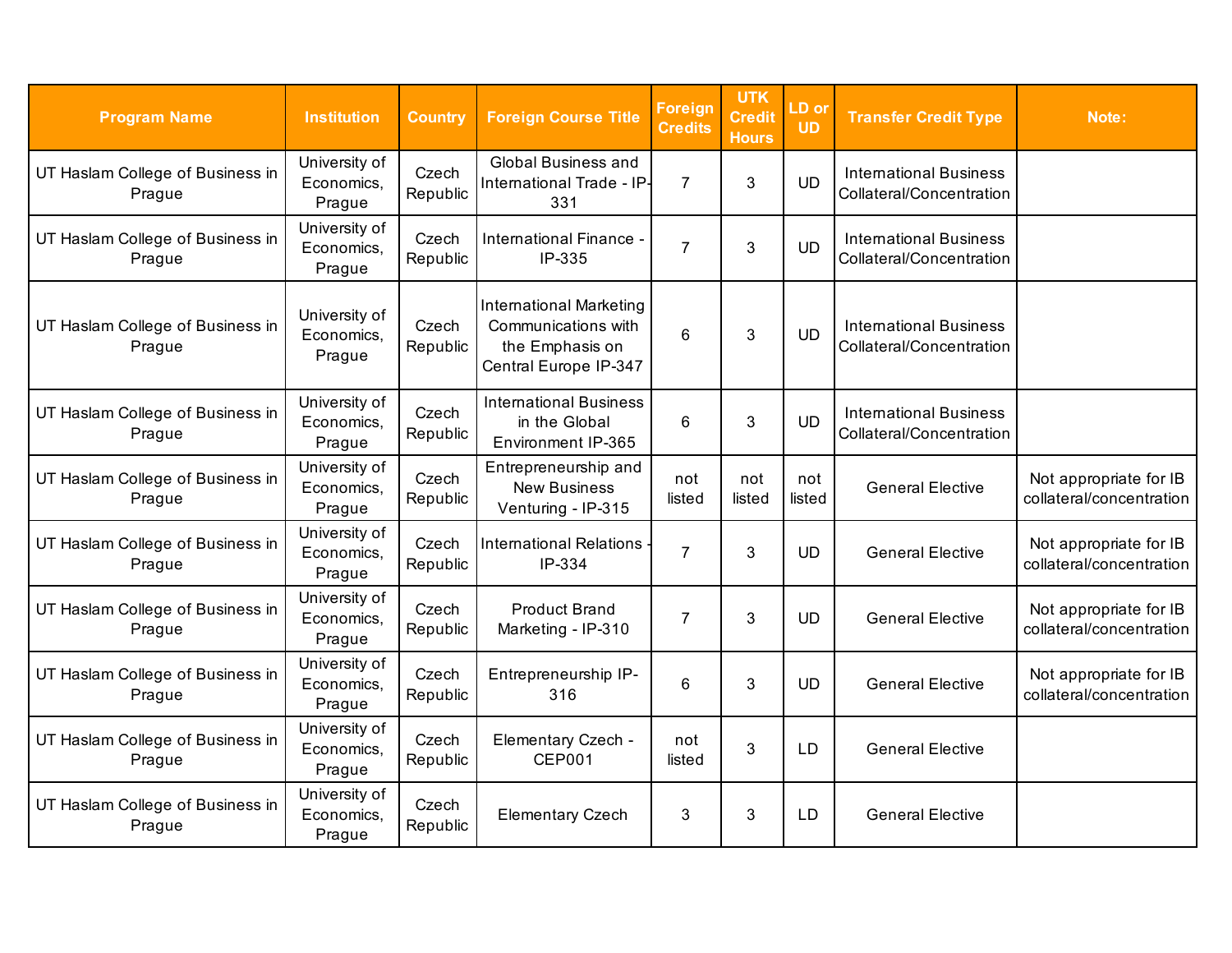<span id="page-19-0"></span>

| <b>Program Name</b>                        | <b>Institution</b>                    | <b>Country</b>    | <b>Foreign Course Title</b>                                                            | <b>Foreign</b><br><b>Credits</b> | <b>UTK</b><br><b>Credit</b><br><b>Hours</b> | LD or<br><b>UD</b> | <b>Transfer Credit Type</b>                               | Note:                                              |
|--------------------------------------------|---------------------------------------|-------------------|----------------------------------------------------------------------------------------|----------------------------------|---------------------------------------------|--------------------|-----------------------------------------------------------|----------------------------------------------------|
| UT Haslam College of Business in<br>Prague | University of<br>Economics,<br>Prague | Czech<br>Republic | <b>Global Power Politics-</b><br>IP 369                                                | 3                                | 3                                           | <b>UD</b>          | <b>General Elective</b>                                   | Not appropriate for IB<br>collateral/concentration |
| UT Haslam College of Business in<br>Prague | University of<br>Economics,<br>Prague | Czech<br>Republic | Globalization and<br><b>World Politics</b>                                             | 3                                | 3                                           | <b>UD</b>          | <b>General Elective</b>                                   | Not appropriate for IB<br>collateral/concentration |
|                                            |                                       |                   | <b>England</b>                                                                         |                                  |                                             |                    |                                                           |                                                    |
| CIEE Study Center - London                 | <b>CIEE Study</b><br>Center           | England           | British Business in a<br>European Context                                              | 3                                | 3                                           | <b>UD</b>          | <b>International Business</b><br>Collateral/Concentration |                                                    |
| CIEE Summer Global Internship              | CIEE Summer<br>Global<br>Internship   | England           | <b>CIEE London INSH</b><br>3806 HBYR-<br>Academic Internship                           | 6                                | 6                                           | <b>UD</b>          | <b>International Business</b><br>Collateral/Concentration |                                                    |
| IES Abroad London - Study<br>London        | <b>IES Abroad</b><br>Center           | England           | IN 395 Leading Across<br>Cultures Internship<br>Seminar                                | 3                                | 3                                           | <b>UD</b>          | <b>International Business</b><br>Collateral/Concentration |                                                    |
| IES Abroad London - Study<br>London        | <b>IES Abroad</b><br>Center           | England           | HS 336: The History of<br>London                                                       | 3                                | 3                                           | <b>UD</b>          | <b>General Elective</b>                                   |                                                    |
| <b>IES Abroad London - Study</b><br>London | <b>IES Abroad</b><br>Center           | England           | AH 341: The<br>Architecture of<br>London: 1600-Present<br>Day                          | 3                                | 3                                           | UD.                | <b>General Elective</b>                                   |                                                    |
| IES Abroad London - Study<br>London        | <b>IES Abroad</b><br>Center           | England           | PO-317: The United<br>Kingdom and the<br>European Union - A<br><b>Troubled History</b> | 3                                | 3                                           | <b>UD</b>          | <b>General Elective</b>                                   |                                                    |
| IES Abroad London - Study<br>London        | <b>IES Abroad</b><br>Center           | England           | CM-350: Media and<br><b>UK Politics</b>                                                | 3                                | 3                                           | <b>UD</b>          | <b>General Elective</b>                                   |                                                    |
| <b>IES Study London</b>                    | <b>IES London</b>                     | England           | MG/IB 329: Business<br><b>Ethics</b>                                                   | 3                                | 3                                           | <b>UD</b>          | <b>Ethics</b>                                             |                                                    |
| <b>IES Study London</b>                    | <b>IES London</b>                     | England           | IB 340: Contemporary<br><b>Business Issues and</b><br>the EU                           | 3                                | 3                                           | <b>UD</b>          | <b>International Business</b><br>Collateral/Concentration |                                                    |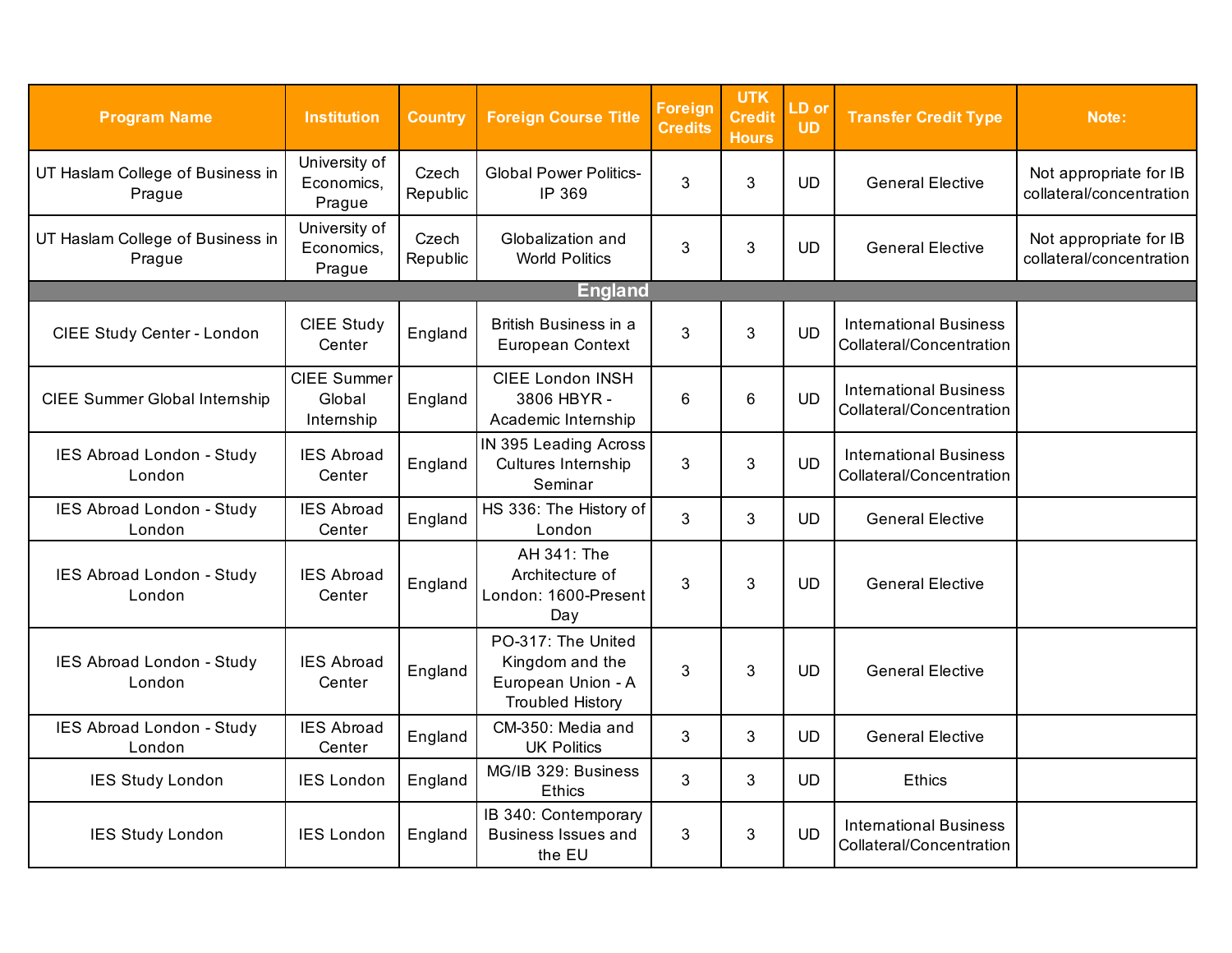| <b>Program Name</b>                                                                                                    | <b>Institution</b>                                   | <b>Country</b> | <b>Foreign Course Title</b>                                   | <b>Foreign</b><br><b>Credits</b> | <b>UTK</b><br><b>Credit</b><br><b>Hours</b> | LD or<br><b>UD</b> | <b>Transfer Credit Type</b>                               | Note:                                              |
|------------------------------------------------------------------------------------------------------------------------|------------------------------------------------------|----------------|---------------------------------------------------------------|----------------------------------|---------------------------------------------|--------------------|-----------------------------------------------------------|----------------------------------------------------|
| <b>IES Study London</b>                                                                                                | IES London;<br><b>City University</b><br>of London   | England        | EC 2020 Public<br>Economics                                   | 15                               | 4                                           | <b>UD</b>          | <b>International Business</b><br>Collateral/Concentration |                                                    |
| <b>IES Study London</b>                                                                                                | IES London;<br><b>City University</b><br>of London   | England        | EC 2019 Global<br><b>Financial Markets</b>                    | 15                               | 4                                           | <b>UD</b>          | <b>International Business</b><br>Collateral/Concentration |                                                    |
| <b>IES Study London</b>                                                                                                | IES London;<br><b>City University</b><br>of London   | England        | EC 2015 Intermediate<br>Macroeconomics                        | 15                               | $\overline{4}$                              | <b>UD</b>          | <b>ECON 313</b>                                           |                                                    |
| <b>IES Study London</b>                                                                                                | IES London:<br><b>City University</b><br>of London   | England        | <b>International Financial</b><br>Management - BS<br>3200     | 15                               | 4                                           | <b>UD</b>          | <b>International Business</b><br>Collateral/Concentration |                                                    |
| <b>IES Study London</b>                                                                                                | IES London;<br><b>City University</b><br>of London   | England        | <b>European Business</b><br>Culture - BS 2111                 | 15                               | 4                                           | <b>UD</b>          | <b>International Business</b><br>Collateral/Concentration |                                                    |
| <b>IES Study London</b>                                                                                                | IES London;<br><b>City University</b><br>of London   | England        | <b>European Business</b><br>Seminar - BS 3205                 | 15                               | 4                                           | <b>UD</b>          | <b>International Business</b><br>Collateral/Concentration |                                                    |
| <b>IES Study London</b>                                                                                                | IES London;<br>Queen Mary<br>University of<br>London | England        | <b>Ethics and Business -</b><br>BUS 212 (might be BU<br>5212) | $\overline{\phantom{a}}$         | 4                                           | <b>UD</b>          | <b>Ethics</b>                                             |                                                    |
| <b>IES Study London</b>                                                                                                | IES London;<br>Queen Mary<br>University of<br>London | England        | World Economy - ECN<br>102                                    |                                  | 4                                           | <b>UD</b>          | <b>General Elective</b>                                   | Not appropriate for IB<br>collateral/concentration |
| ISA London: Courses with Locals<br>in Multiple Disciplines at University<br>of Westminster -<br>Semester/Academic Year | University of<br>Westminster                         | England        | London Business:<br>Operating as a Global<br>City (5BUSS002W) | 20                               | 4                                           | <b>UD</b>          | <b>International Business</b><br>Collateral/Concentration |                                                    |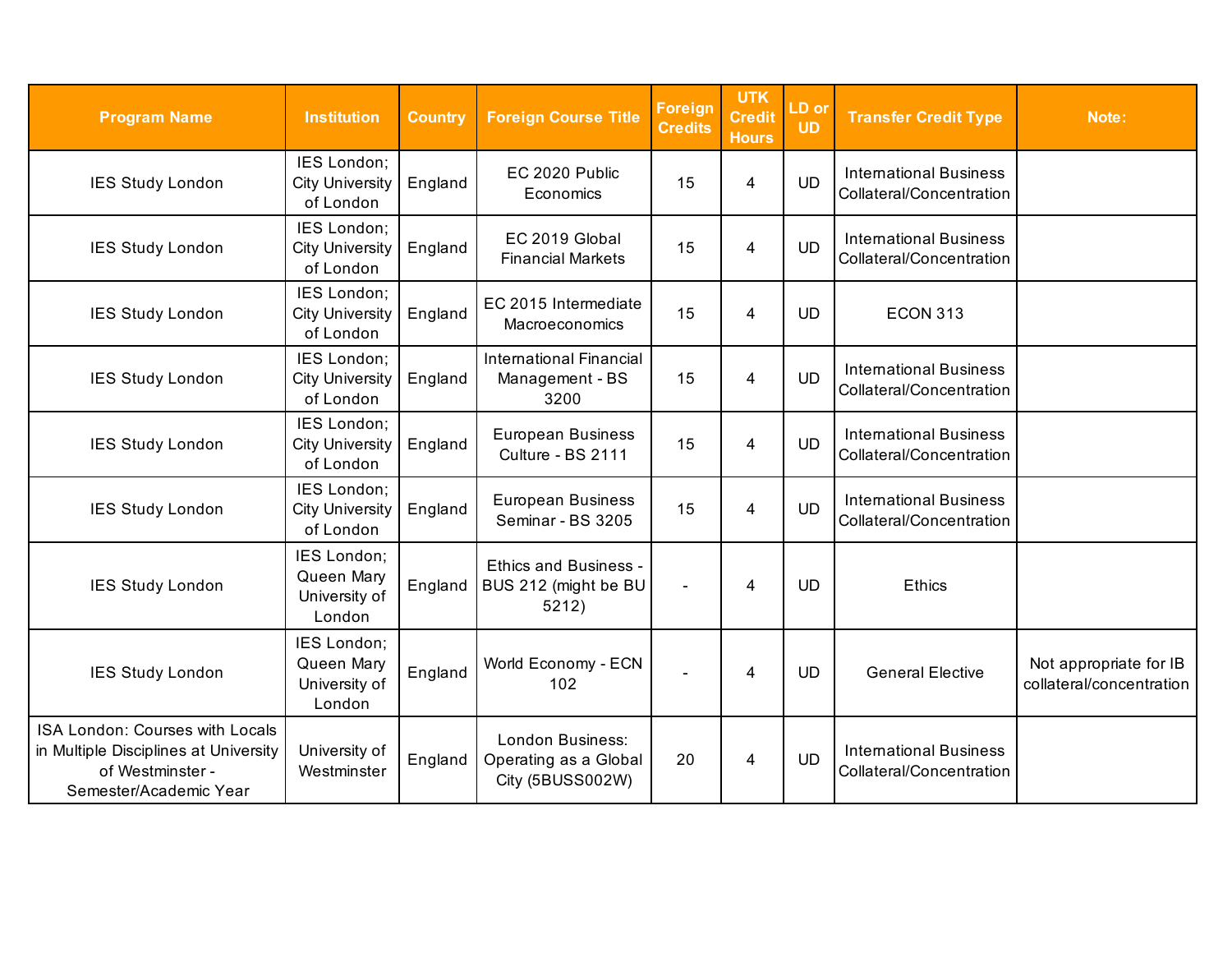| <b>Program Name</b>                                                                                                    | <b>Institution</b>           | <b>Country</b> | <b>Foreign Course Title</b>                                         | Foreign<br><b>Credits</b> | <b>UTK</b><br><b>Credit</b><br><b>Hours</b> | LD or<br><b>UD</b> | <b>Transfer Credit Type</b>                               | Note: |
|------------------------------------------------------------------------------------------------------------------------|------------------------------|----------------|---------------------------------------------------------------------|---------------------------|---------------------------------------------|--------------------|-----------------------------------------------------------|-------|
| ISA London: Courses with Locals<br>in Multiple Disciplines at University<br>of Westminster -<br>Semester/Academic Year | University of<br>Westminster | England        | <b>International Project</b><br>Management<br>(6PJMN001W)           | 20                        | 4                                           | <b>UD</b>          | <b>International Business</b><br>Collateral/Concentration |       |
| ISA London: Courses with Locals<br>in Multiple Disciplines at University<br>of Westminster -<br>Semester/Academic Year | University of<br>Westminster | England        | <b>International Business</b><br>6BUSS07                            | 4                         | $\overline{4}$                              | <b>UD</b>          | <b>International Business</b><br>Collateral/Concentration |       |
| ISA London: Courses with Locals<br>in Multiple Disciplines at University<br>of Westminster -<br>Semester/Academic Year | University of<br>Westminster | England        | The Power of Brands -<br>4MARK006W                                  | 4                         | 4                                           | LD                 | <b>Marketing Elective</b>                                 |       |
| ISA London: Courses with Locals<br>in Multiple Disciplines at University<br>of Westminster -<br>Semester/Academic Year | University of<br>Westminster | England        | <b>International Market</b><br>Planning and Strategy -<br>6MARK003W | 20                        | 4                                           | <b>UD</b>          | <b>International Business</b><br>Collateral/Concentration |       |
| ISA London: Courses with Locals<br>in Multiple Disciplines at University<br>of Westminster -<br>Semester/Academic Year | University of<br>Westminster | England        | <b>International Business</b><br>Law (5BUCL004W)                    | 20                        | 4                                           | <b>UD</b>          | <b>International Business</b><br>Collateral/Concentration |       |
| ISA London: Courses with Locals<br>in Multiple Disciplines at University<br>of Westminster -<br>Semester/Academic Year | University of<br>Westminster | England        | International Trade &<br>Finance Law<br>(6BUCL001W)                 | 20                        | 4                                           | <b>UD</b>          | <b>International Business</b><br>Collateral/Concentration |       |
| ISA London: Courses with Locals<br>in Multiple Disciplines at University<br>of Westminster -<br>Semester/Academic Year | University of<br>Westminster | England        | Global Economic<br>Issues - 5ECON006W                               | 20                        | $\overline{4}$                              | <b>UD</b>          | <b>International Business</b><br>Collateral/Concentration |       |
| ISA London: Courses with Locals<br>in Multiple Disciplines at University<br>of Westminster-<br>Semester/Academic Year  | University of<br>Westminster | England        | <b>International Economy</b><br>(6ECON009W)                         | 20                        | $\overline{4}$                              | <b>UD</b>          | <b>International Business</b><br>Collateral/Concentration |       |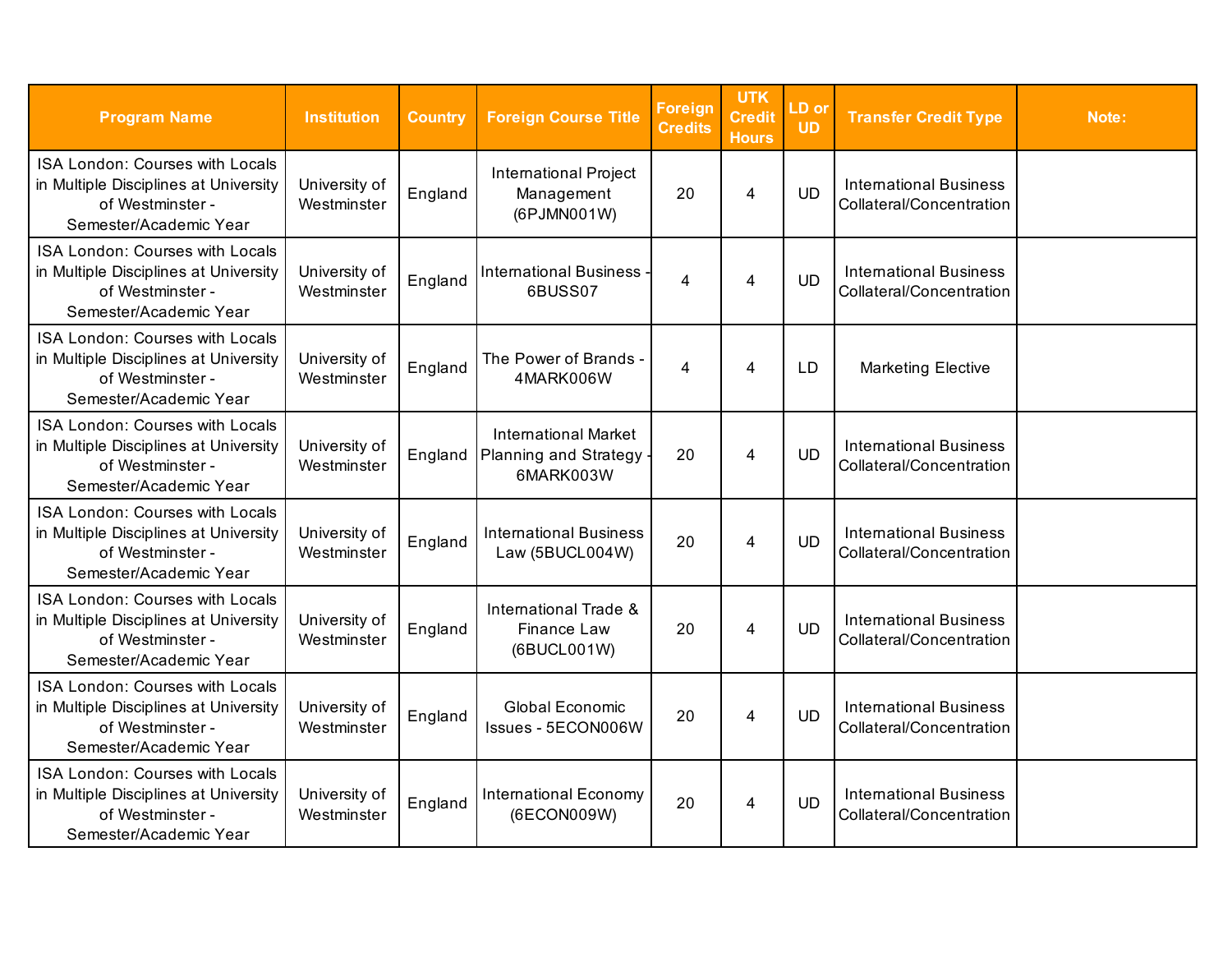| <b>Program Name</b>                                                                                                           | <b>Institution</b>           | <b>Country</b> | <b>Foreign Course Title</b>                                       | Foreign<br><b>Credits</b> | <b>UTK</b><br><b>Credit</b><br><b>Hours</b> | LD or<br><b>UD</b> | <b>Transfer Credit Type</b>                               | Note: |
|-------------------------------------------------------------------------------------------------------------------------------|------------------------------|----------------|-------------------------------------------------------------------|---------------------------|---------------------------------------------|--------------------|-----------------------------------------------------------|-------|
| ISA London: Courses with Locals<br>in Multiple Disciplines at University<br>of Westminster -<br>Semester/Academic Year        | University of<br>Westminster | England        | International<br>Economics<br>(6ECON005W)                         | 20                        | $\overline{4}$                              | <b>UD</b>          | <b>International Business</b><br>Collateral/Concentration |       |
| ISA London: Courses with Locals<br>in Multiple Disciplines at University<br>of Westminster -<br>Semester/Academic Year        | University of<br>Westminster | England        | Distribution and Retail -<br>5MARK006W                            | 20                        | 4                                           | <b>UD</b>          | <b>Marketing Elective</b>                                 |       |
| ISA London: Courses with Locals<br>in Multiple Disciplines at University<br>of Westminster -<br>Semester/Academic Year        | University of<br>Westminster | England        | Marketing Research -<br>5MARK012W                                 | 20                        | 4                                           | <b>UD</b>          | <b>Marketing Elective</b>                                 |       |
| ISA London: Courses with Locals<br>in Multiple Disciplines at University<br>of Westminster -<br>Semester/Academic Year        | University of<br>Westminster | England        | Social Media for<br>Business -<br>6BDIN004W                       | 20                        | 4                                           | <b>UD</b>          | <b>General Elective</b>                                   |       |
| ISA London: Courses with Locals<br>in Multiple Disciplines at University<br>of Westminster -<br>Semester/Academic Year        | University of<br>Westminster | England        | Intercultural<br>Communication: An<br>Introduction -<br>4LANS004W | 20                        | $\overline{4}$                              | <b>LD</b>          | <b>General Elective</b>                                   |       |
| <b>ISA London: Courses with Locals</b><br>in Multiple Disciplines at University<br>of Westminster -<br>Semester/Academic Year | University of<br>Westminster | England        | Democracy in Crisis:<br>4PIRS002W                                 | 20                        | $\overline{4}$                              | <b>LD</b>          | <b>General Elective</b>                                   |       |
| ISA London: Courses with Locals<br>in Multiple Disciplines at University<br>of Westminster -<br>Semester/Academic Year        | University of<br>Westminster | England        | Metropolis: London<br>and Modernity 1830-<br>1939 - 4HIST003W     | 20                        | $\overline{4}$                              | <b>LD</b>          | <b>General Elective</b>                                   |       |
| ISA London: Courses with Locals<br>in Multiple Disciplines at University<br>of Westminster -<br>Semester/Academic Year        | University of<br>Westminster | England        | <b>Current Debates in</b><br>Tourism - 4TOUR004W                  | 20                        | $\overline{4}$                              | LD                 | <b>General Elective</b>                                   |       |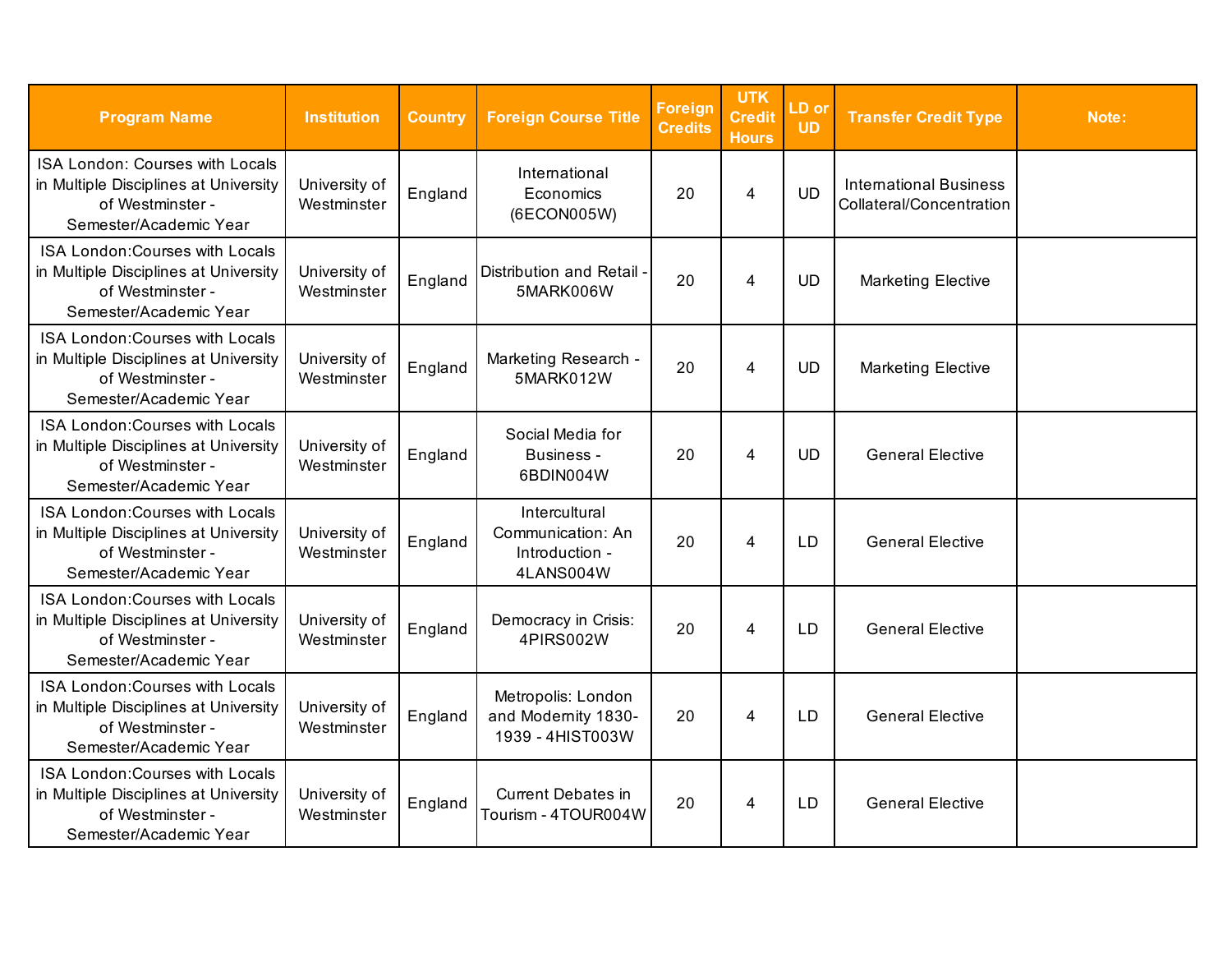| <b>Program Name</b>                                                                                                    | <b>Institution</b>           | <b>Country</b> | <b>Foreign Course Title</b>                                           | <b>Foreign</b><br><b>Credits</b> | <b>UTK</b><br><b>Credit</b><br><b>Hours</b> | LD or<br><b>UD</b> | <b>Transfer Credit Type</b>                               | Note:                                              |
|------------------------------------------------------------------------------------------------------------------------|------------------------------|----------------|-----------------------------------------------------------------------|----------------------------------|---------------------------------------------|--------------------|-----------------------------------------------------------|----------------------------------------------------|
| ISA London: Courses with Locals<br>in Multiple Disciplines at University<br>of Westminster -<br>Semester/Academic Year | University of<br>Westminster | England        | <b>Marketing Principles</b>                                           | 20                               | 4                                           | <b>LD</b>          | <b>General Elective</b>                                   | Not appropriate for<br><b>BUAD 332</b>             |
| ISA London: Courses with Locals<br>in Multiple Disciplines at University<br>of Westminster -<br>Semester/Academic Year | University of<br>Westminster | England        | <b>Business of Sport</b>                                              | 20                               | 4                                           | LD                 | <b>General Elective</b>                                   | Not appropriate for IB<br>collateral/concentration |
| ISA London: Courses with Locals<br>in Multiple Disciplines at University<br>of Westminster -<br>Semester/Academic Year | University of<br>Westminster | England        | <b>Entertaining London</b>                                            | 20                               | 4                                           | <b>LD</b>          | <b>General Elective</b>                                   | Not appropriate for IB<br>collateral/concentration |
| ISA London: Courses with Locals<br>in Multiple Disciplines at University<br>of Westminster -<br>Semester/Academic Year | University of<br>Westminster | England        | Television in London                                                  | 20                               | 4                                           | <b>LD</b>          | <b>General Elective</b>                                   |                                                    |
| Keele University                                                                                                       | Keele<br>University          | England        | Corporate Governance<br>and Social<br>Responsibility - MAN -<br>20082 | 15                               | 4                                           | <b>UD</b>          | <b>Ethics</b>                                             |                                                    |
| <b>Keele University</b>                                                                                                | Keele<br>University          | England        | <b>International Supply</b><br>Chain Management -<br>MAN - 20083      | 15                               | 4                                           | <b>UD</b>          | <b>International Business</b><br>Collateral/Concentration |                                                    |
| <b>Keele University</b>                                                                                                | Keele<br>University          | England        | Managing in the<br>Multinational<br>Corporation - MAN -<br>20084      | 15                               | 4                                           | <b>UD</b>          | <b>International Business</b><br>Collateral/Concentration |                                                    |
| <b>Keele University</b>                                                                                                | Keele<br>University          | England        | Leading, Change, &<br>Entrepreneurship -<br>MAN - 30036               | 15                               | 4                                           | <b>UD</b>          | <b>International Business</b><br>Collateral/Concentration |                                                    |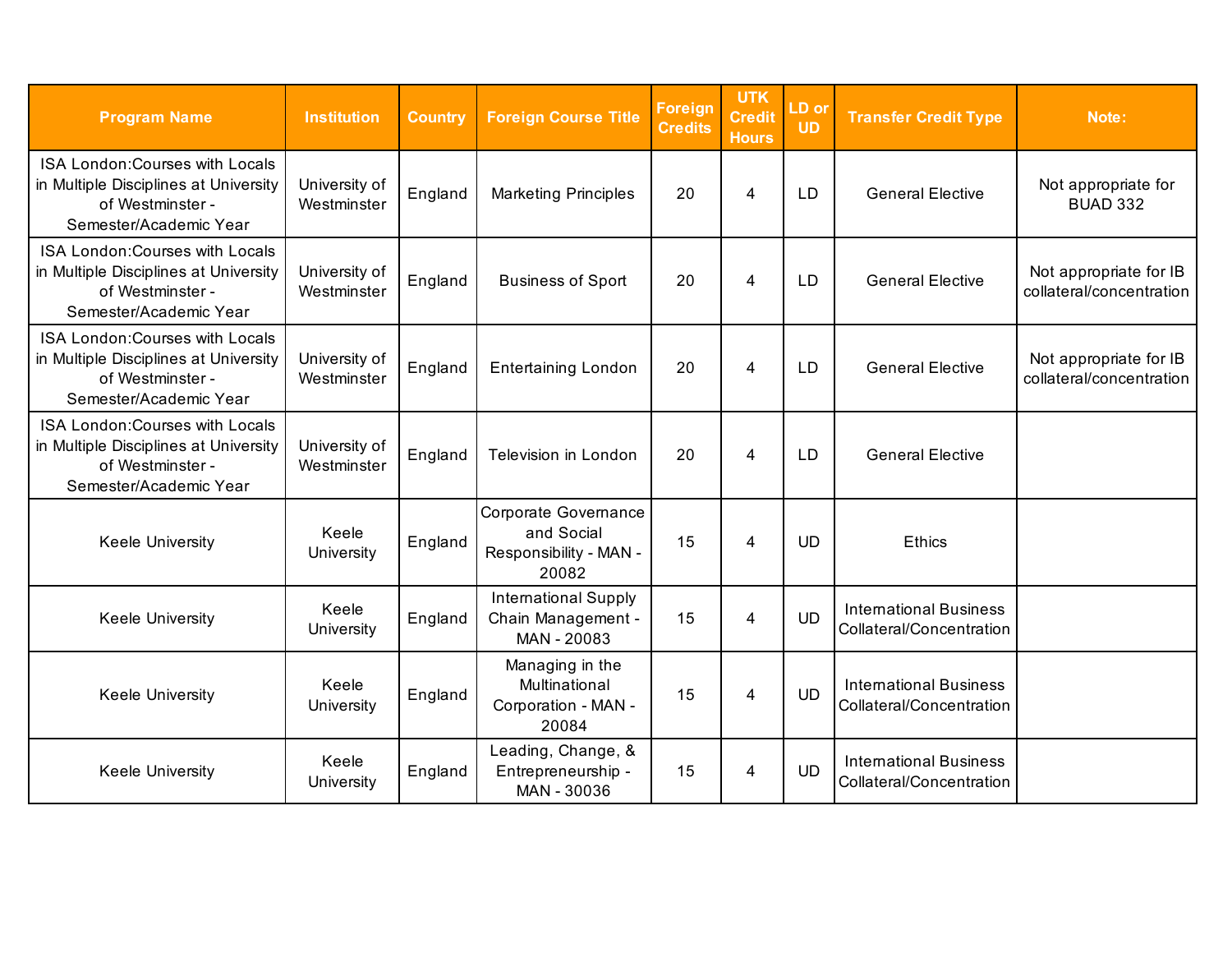| <b>Program Name</b>     | <b>Institution</b>  | <b>Country</b> | <b>Foreign Course Title</b>                                  | <b>Foreign</b><br><b>Credits</b> | <b>UTK</b><br><b>Credit</b><br><b>Hours</b> | LD or<br><b>UD</b> | <b>Transfer Credit Type</b>                               | Note:                                              |
|-------------------------|---------------------|----------------|--------------------------------------------------------------|----------------------------------|---------------------------------------------|--------------------|-----------------------------------------------------------|----------------------------------------------------|
| Keele University        | Keele<br>University | England        | <b>International Business</b><br>Strategies - MAN -<br>30055 | 15                               | 4                                           | <b>UD</b>          | <b>International Business</b><br>Collateral/Concentration |                                                    |
| Keele University        | Keele<br>University | England        | <b>Comparitive Business</b><br>Cultures - MAN -<br>30056     | 15                               | $\overline{4}$                              | <b>UD</b>          | <b>International Business</b><br>Collateral/Concentration |                                                    |
| Keele University        | Keele<br>University | England        | Managing International<br>Projects - MAN -<br>300065         | 15                               | 4                                           | <b>UD</b>          | <b>International Business</b><br>Collateral/Concentration |                                                    |
| <b>Keele University</b> | Keele<br>University | England        | International Finance -<br>ECO - 30037                       | 15                               | $\overline{4}$                              | <b>UD</b>          | <b>International Business</b><br>Collateral/Concentration | *Also approved as a<br><b>Finance Elective</b>     |
| Keele University        | Keele<br>University | England        | Open Economy<br>Macroeconomics -<br>ECO - 20037              | 15                               | 4                                           | <b>UD</b>          | <b>ECON Major Elective</b>                                |                                                    |
| Keele University        | Keele<br>University | England        | Portfolio Choice - ECO<br>20044                              | 15                               | $\overline{4}$                              | <b>UD</b>          | <b>Finance Major Elective</b>                             |                                                    |
| <b>Keele University</b> | Keele<br>University | England        | Legal Systems - LAW -<br>10022                               | 15                               | 4                                           | <b>LD</b>          | <b>General Elective</b>                                   |                                                    |
| Keele University        | Keele<br>University | England        | Commercial Law - LAW<br>$-30093$                             | 15                               | $\overline{4}$                              | <b>UD</b>          | <b>General Elective</b>                                   |                                                    |
| Keele University        | Keele<br>University | England        | Economics of Financial<br>Markets - ECO - 10017              | 15                               | 4                                           | LD                 | <b>General Elective</b>                                   |                                                    |
| Keele University        | Keele<br>University | England        | Management in<br>Context - MAN - 10018                       | 15                               | $\overline{4}$                              | LD                 | <b>General Elective</b>                                   |                                                    |
| Keele University        | Keele<br>University | England        | <b>Global Business</b><br>Environment - MAN -<br>10022       | 15                               | 4                                           | <b>LD</b>          | <b>General Elective</b>                                   | Not appropriate for IB<br>collateral/concentration |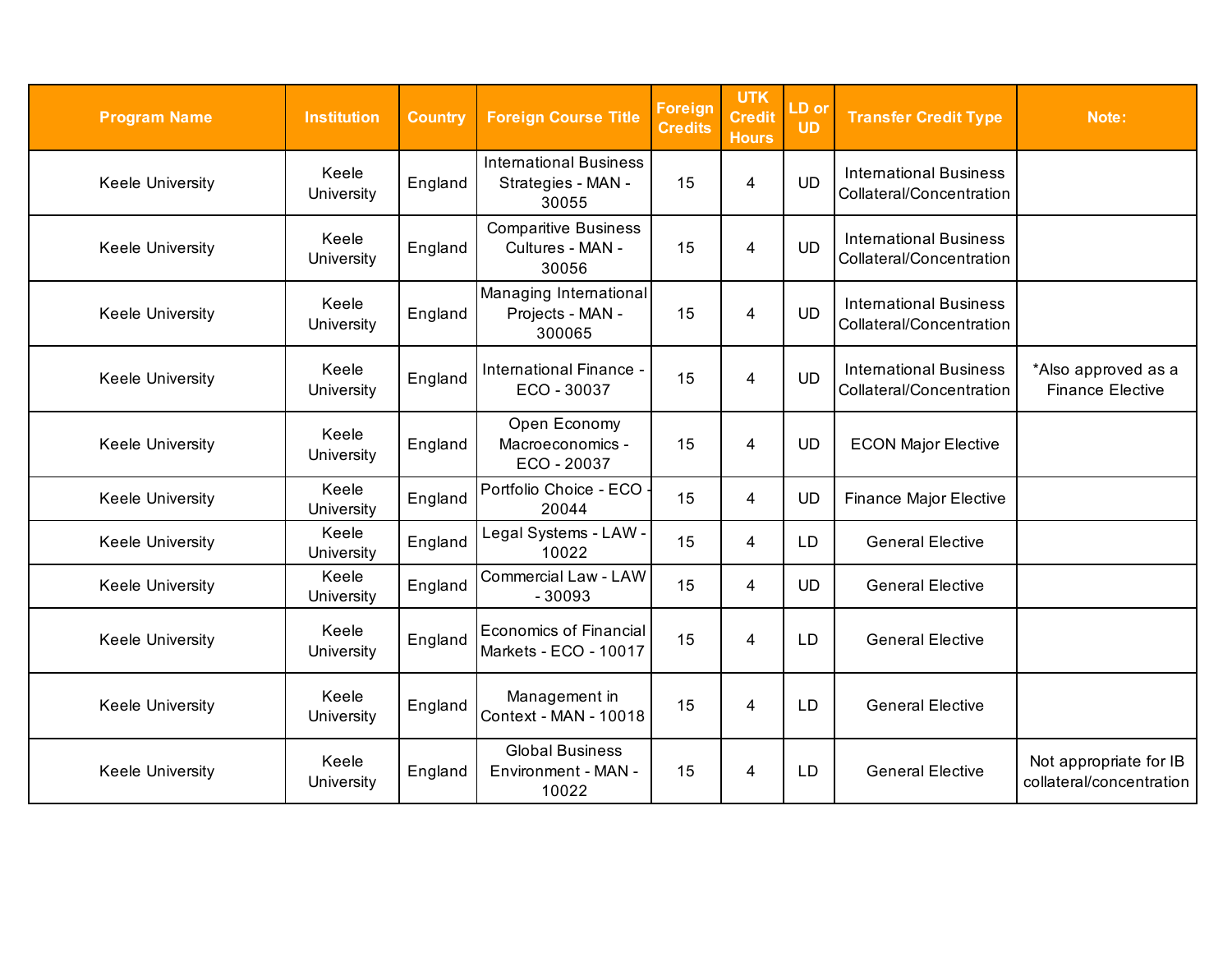| <b>Program Name</b>                                          | <b>Institution</b>                                         | <b>Country</b> | <b>Foreign Course Title</b>                                                  | <b>Foreign</b><br><b>Credits</b> | <b>UTK</b><br><b>Credit</b><br><b>Hours</b> | LD or<br><b>UD</b> | <b>Transfer Credit Type</b>                               | Note:                                              |
|--------------------------------------------------------------|------------------------------------------------------------|----------------|------------------------------------------------------------------------------|----------------------------------|---------------------------------------------|--------------------|-----------------------------------------------------------|----------------------------------------------------|
| <b>Keele University</b>                                      | Keele<br>University                                        | England        | Introduction to<br><b>International Business</b><br>MAN - 10023              | 15                               | $\overline{4}$                              | <b>LD</b>          | <b>General Elective</b>                                   | Not appropriate for IB<br>collateral/concentration |
| <b>Keele University</b>                                      | Keele<br>University                                        | England        | Multinational<br><b>Enterprise Business</b><br>Perspectives - MAN -<br>10026 | 15                               | 4                                           | <b>LD</b>          | <b>General Elective</b>                                   | Not appropriate for IB<br>collateral/concentration |
| London Internship Program with<br>Arcadia University, London | Arcadia<br>University                                      | England        | Work in Thought and<br>Action - LONI INPR<br>310                             | 4                                | $\overline{4}$                              | <b>UD</b>          | <b>International Business</b><br>Collateral/Concentration |                                                    |
| London Internship Program with<br>Arcadia University, London | Arcadia<br>University                                      | England        | <b>Integrated Marketing</b><br>Communications in the<br>UK - LONS BUMC 310   | 4                                | 4                                           | <b>UD</b>          | <b>International Business</b><br>Collateral/Concentration |                                                    |
| London Internship Program with<br>Arcadia University, London | Arcadia<br>University                                      | England        | International<br>Economics - LONS<br><b>ECON 335</b>                         | 4                                | 4                                           | <b>UD</b>          | <b>International Business</b><br>Collateral/Concentration |                                                    |
| London Internship Program with<br>Arcadia University, London | Arcadia<br>University                                      | England        | The London Stage in<br><b>Text and Performance</b><br><b>LONS DTPC181</b>    | 4                                | 4                                           | LD                 | <b>General Elective</b>                                   |                                                    |
| London School of Economics &<br><b>Political Science</b>     | London<br>School of<br>Economics &<br>Political<br>Science | England        | Finance 250 - FM 250                                                         |                                  | 4                                           | <b>UD</b>          | Finance 301                                               | *For Non Finance<br>Majors Only                    |
| London School of Economics &<br><b>Political Science</b>     | London<br>School of<br>Economics &<br>Political<br>Science | England        | The Political Economy<br>of Public Economics -<br>260 Policy                 | $\blacksquare$                   | 3                                           | <b>UD</b>          | <b>ECON Major Elective</b>                                |                                                    |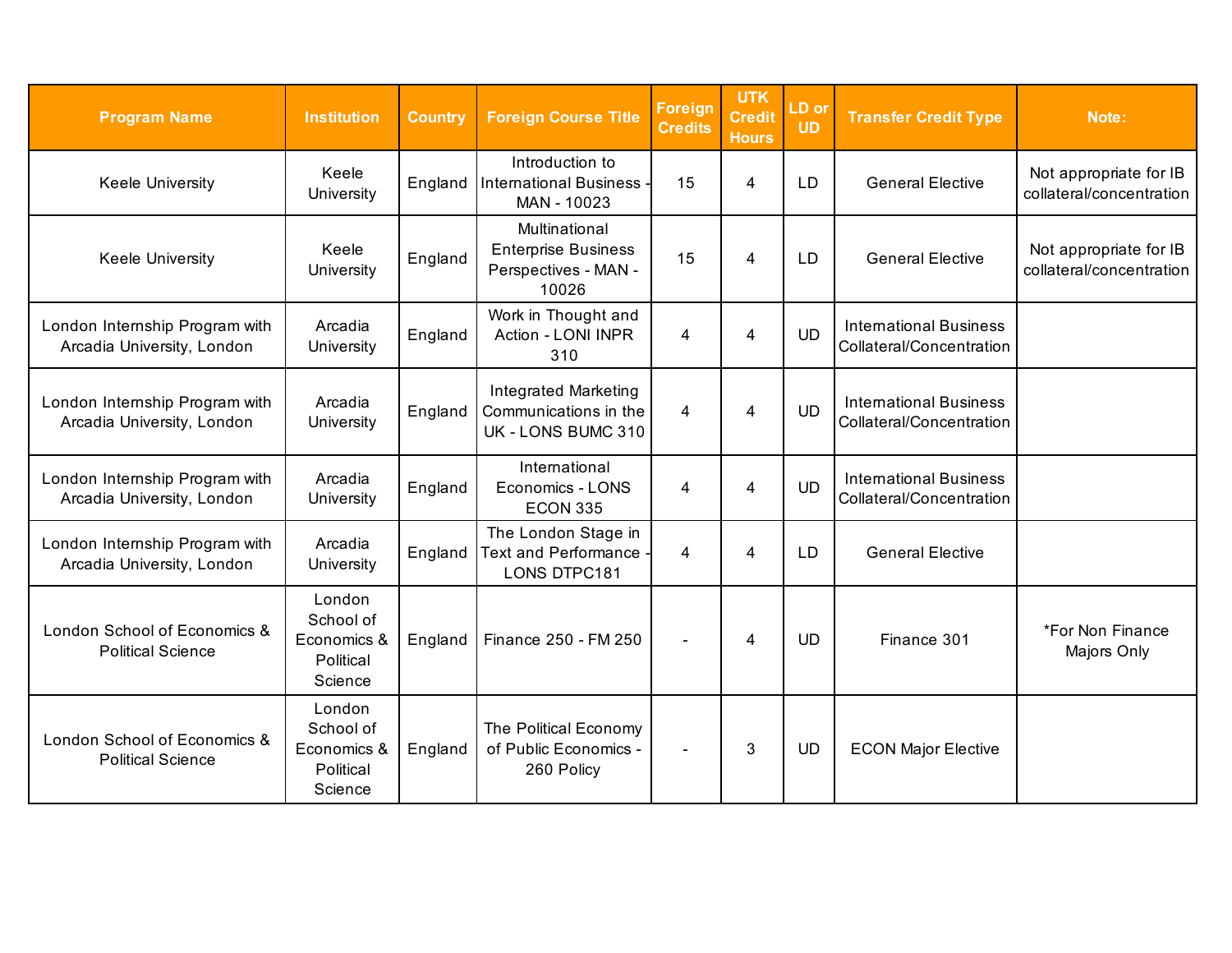| <b>Program Name</b>                                        | <b>Institution</b>                                           | <b>Country</b> | <b>Foreign Course Title</b>                                                     | <b>Foreign</b><br><b>Credits</b> | <b>UTK</b><br><b>Credit</b><br><b>Hours</b> | LD or<br><b>UD</b> | <b>Transfer Credit Type</b>                               | Note: |
|------------------------------------------------------------|--------------------------------------------------------------|----------------|---------------------------------------------------------------------------------|----------------------------------|---------------------------------------------|--------------------|-----------------------------------------------------------|-------|
| London School of Economics and<br><b>Political Science</b> | London<br>School of<br>Economics<br>and Political<br>Science | England        | MG 206 - Business<br>Strategy in<br><b>International Markets</b>                | $3 - 4$                          | 3                                           | <b>LD</b>          | <b>International Business</b><br>Collateral/Concentration |       |
| London School of Economics and<br><b>Political Science</b> | London<br>School of<br>Economics<br>and Political<br>Science | England        | EC203: Real Estate<br>Economics and<br>Finance                                  |                                  | 3                                           | <b>UD</b>          | <b>Finance Elective</b>                                   |       |
| London School of Economics and<br><b>Political Science</b> | London<br>School of<br>Economics<br>and Political<br>Science | England        | America as a Global<br>Power: FDR to Trump<br>IR 211                            |                                  | $\mathbf{3}$                                | <b>UD</b>          | <b>General Elective</b>                                   |       |
| London School of Economics and<br><b>Political Science</b> | London<br>School of<br>Economics<br>and Political<br>Science | England        | IR 140 - Global<br>Communications,<br>Citizens, and Cultural<br><b>Politics</b> | $3 - 4$                          | 3                                           | LD                 | <b>General Elective</b>                                   |       |
| University of Kent                                         | University of<br>Kent                                        | England        | MA 306 - Statistics                                                             | 15                               | 4                                           | <b>LD</b>          | <b>STAT 201</b>                                           |       |
| University of Kent                                         | University of<br>Kent                                        | England        | CB 313 - Introduction<br>to Statistics for<br><b>Business</b>                   | 15                               | 4                                           | LD                 | <b>STAT 201</b>                                           |       |
| University of Kent                                         | University of<br>Kent                                        | England        | CB 312 - Introduction<br>to Management                                          | 15                               | 4                                           | <b>LD</b>          | <b>MGT 201</b>                                            |       |
| University of Kent                                         | University of<br>Kent                                        | England        | Introduction to<br>Philosophy: Ethics                                           |                                  | 4                                           | LD                 | Ethics                                                    |       |
| University of Kent                                         | University of<br>Kent                                        | England        | CB 370 - Introduction<br>to Marketing                                           | 15                               | $\overline{4}$                              | UP                 | BUAD 332: Demand<br>Management                            |       |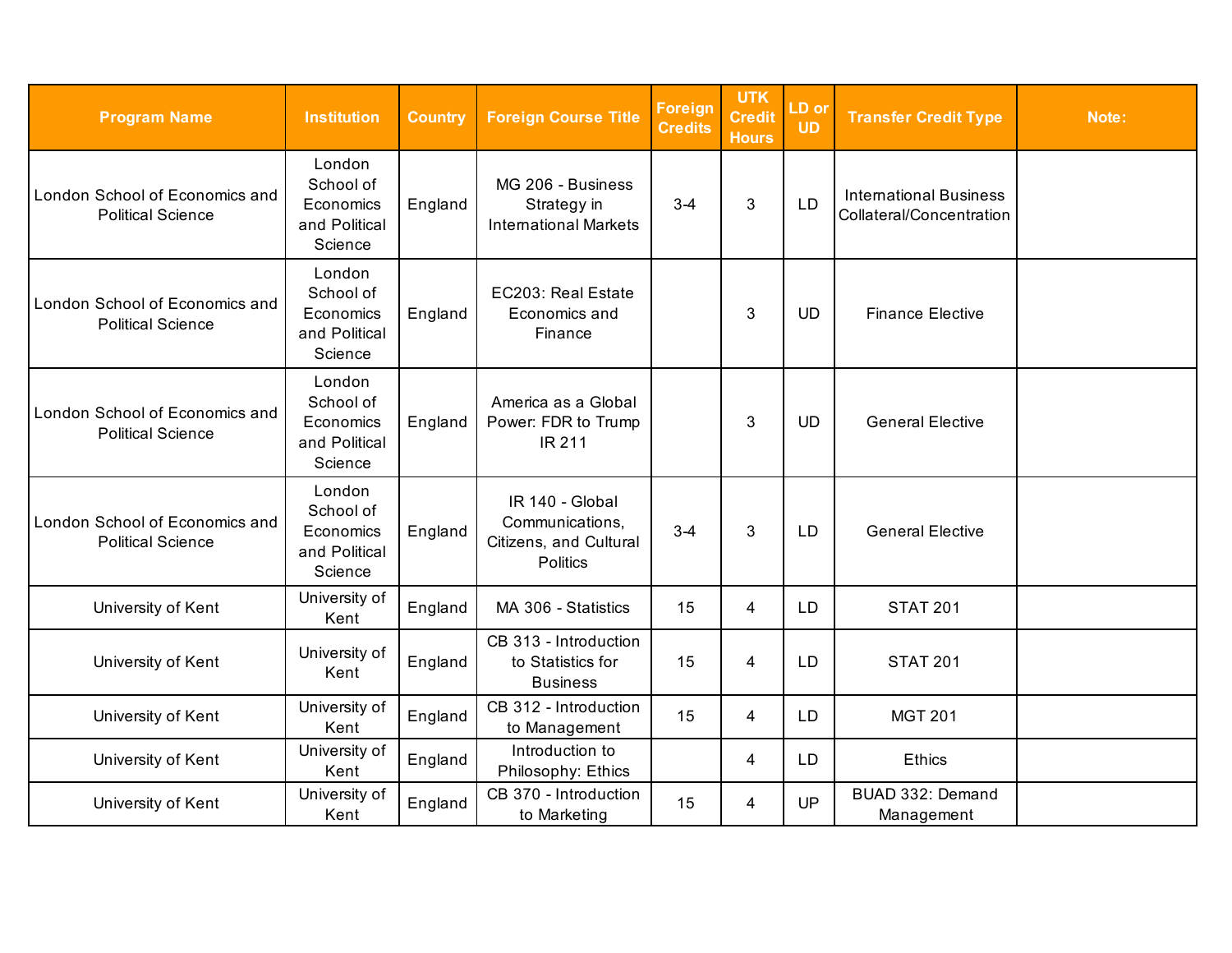| <b>Program Name</b>     | <b>Institution</b>         | <b>Country</b> | <b>Foreign Course Title</b>                                             | <b>Foreign</b><br><b>Credits</b> | <b>UTK</b><br>Credit<br><b>Hours</b> | LD or<br><b>UD</b> | <b>Transfer Credit Type</b>                               | Note: |
|-------------------------|----------------------------|----------------|-------------------------------------------------------------------------|----------------------------------|--------------------------------------|--------------------|-----------------------------------------------------------|-------|
| University of Kent      | University of<br>Kent      | England        | CB 753 - International<br>& Comparative Human<br>Resource<br>Management | 15                               | 4                                    | <b>UD</b>          | <b>International Business</b><br>Collateral/Concentration |       |
| University of Kent      | University of<br>Kent      | England        | EN 327 - Poetry<br>Theory & Practice                                    | 15                               | 4                                    | <b>LD</b>          | <b>General Elective</b>                                   |       |
| University of Kent      | University of<br>Kent      | England        | HI 434 - Ten<br>Technologies that<br>Made Us Modern                     | 15                               | 4                                    | LD                 | <b>General Elective</b>                                   |       |
| University of Kent      | University of<br>Kent      | England        | BI 324 Genetics and<br>Evolutions                                       | 15                               | 4                                    | <b>LD</b>          | <b>General Elective</b>                                   |       |
| University of Kent      | University of<br>Kent      | England        | EN 327 - Poetry and<br>Practice                                         | 15                               | 4                                    | <b>LD</b>          | <b>General Elective</b>                                   |       |
| University of Liverpool | University of<br>Liverpool | England        | International Business -<br><b>MKIB225</b>                              | 15                               | $\overline{4}$                       | <b>UD</b>          | <b>International Business</b><br>Collateral/Concentration |       |
| University of Liverpool | University of<br>Liverpool | England        | International<br>Development -<br><b>MKIB261</b>                        | 15                               | $\overline{\mathbf{4}}$              | <b>UD</b>          | <b>International Business</b><br>Collateral/Concentration |       |
| University of Liverpool | University of<br>Liverpool | England        | Business in the Asia-<br>Pacific Region -<br>MKIB338                    | 15                               | 4                                    | <b>UD</b>          | <b>International Business</b><br>Collateral/Concentration |       |
| University of Liverpool | University of<br>Liverpool | England        | Government &<br>Business - ULMS205                                      | 15                               | 4                                    | <b>UD</b>          | <b>International Business</b><br>Collateral/Concentration |       |
| University of Liverpool | University of<br>Liverpool | England        | The Football Business<br><b>ULMS370</b>                                 | 15                               | $\overline{4}$                       | <b>UD</b>          | <b>International Business</b><br>Collateral/Concentration |       |
| University of Liverpool | University of<br>Liverpool | England        | <b>Business Ethics -</b><br><b>PHIL271</b>                              | 15                               | 4                                    | <b>UD</b>          | Ethics                                                    |       |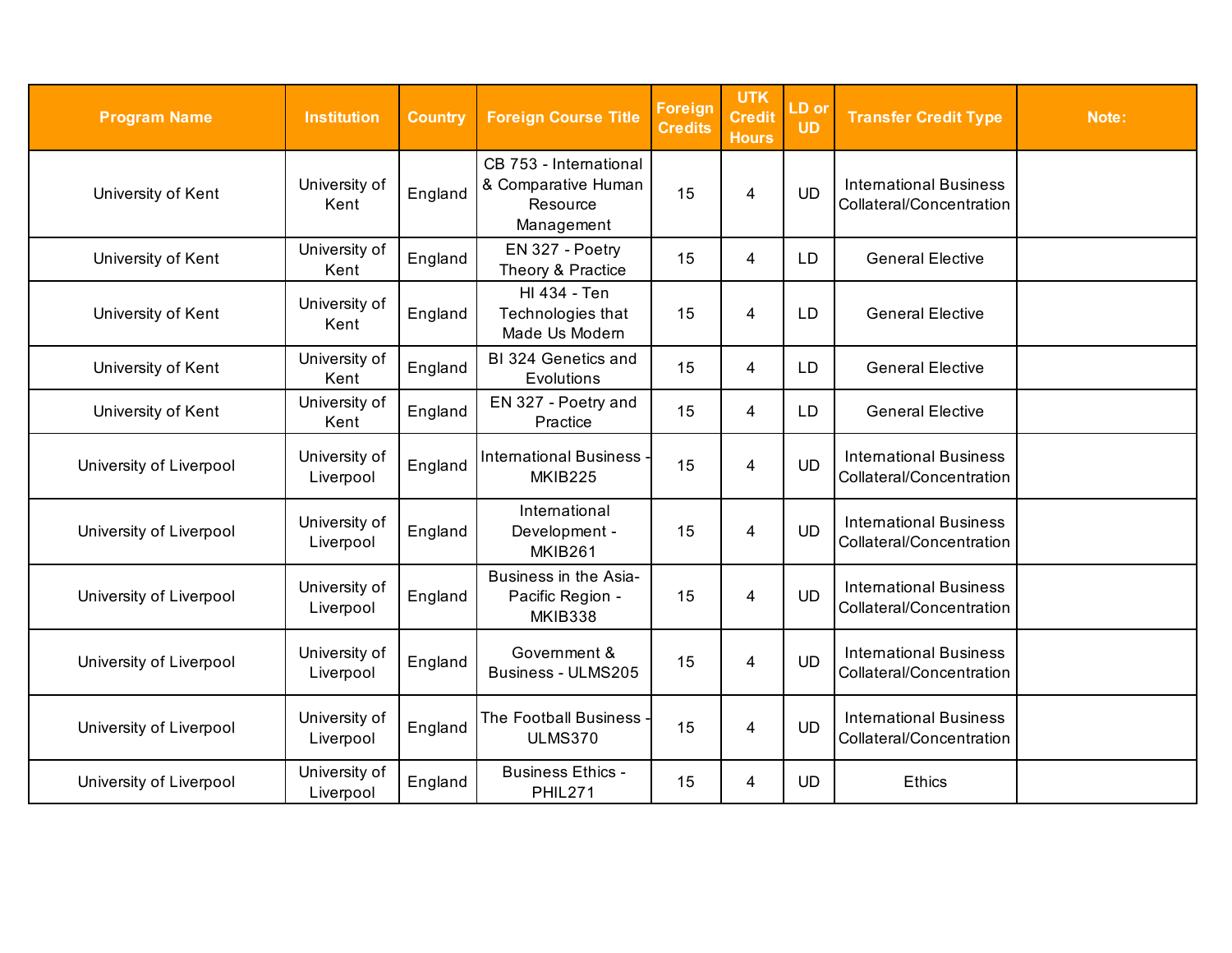<span id="page-28-0"></span>

| <b>Program Name</b>                                           | <b>Institution</b>                 | <b>Country</b> | <b>Foreign Course Title</b>                                                | <b>Foreign</b><br><b>Credits</b> | <b>UTK</b><br><b>Credit</b><br><b>Hours</b> | LD or<br><b>UD</b> | <b>Transfer Credit Type</b>                               | Note: |
|---------------------------------------------------------------|------------------------------------|----------------|----------------------------------------------------------------------------|----------------------------------|---------------------------------------------|--------------------|-----------------------------------------------------------|-------|
| University of Liverpool                                       | University of<br>Liverpool         | England        | <b>Football Financial</b><br>Reporting, Analysis, &<br>Valuation - ACFI322 | 15                               | 4                                           | UD                 | <b>Finance Elective</b>                                   |       |
| University of Liverpool                                       | University of<br>Liverpool         | England        | <b>Securities Markets -</b><br>ECON241                                     | 15                               | 4                                           | <b>UD</b>          | <b>General Elective</b>                                   |       |
| University of Nottingham                                      | University of<br>Nottingham        | England        | <b>International Business</b>                                              | 10                               | $\mathbf{3}$                                | <b>UD</b>          | <b>International Business</b><br>Collateral/Concentration |       |
| University of Nottingham                                      | University of<br>Nottingham        | England        | Firm Strategy and<br>Internationalisation                                  | 20                               | $6\phantom{1}6$                             | <b>UD</b>          | <b>International Business</b><br>Collateral/Concentration |       |
| University of Nottingham                                      | University of<br>Nottingham        | England        | Firm Strategy and<br>Internationalisation                                  | 10                               | $\mathbf{3}$                                | <b>UD</b>          | <b>International Business</b><br>Collateral/Concentration |       |
| University of Nottingham                                      | University of<br>Nottingham        | England        | Firm Strategy and<br>Internationalisation                                  | 20                               | $6\phantom{1}$                              | <b>UD</b>          | <b>International Business</b><br>Collateral/Concentration |       |
| University of Nottingham                                      | University of<br>Nottingham        | England        | Firm Strategy and<br>Internationalisation                                  | 10                               | 3                                           | <b>UD</b>          | <b>International Business</b><br>Collateral/Concentration |       |
| University of Nottingham                                      | University of<br>Nottingham        | England        | Firm Strategy and<br>Internationalisation                                  | 10                               | 3                                           | <b>UD</b>          | <b>International Business</b><br>Collateral/Concentration |       |
| University of Nottingham                                      | University of<br>Nottingham        | England        | Firm Strategy and<br>Internationalisation                                  | 10                               | $\mathbf{3}$                                | <b>UD</b>          | <b>International Business</b><br>Collateral/Concentration |       |
|                                                               |                                    |                | <b>France</b>                                                              |                                  |                                             |                    |                                                           |       |
| CEA French Alps: Grenoble,<br>France - International Business | Grenoble<br>Ecole de<br>Management | France         | <b>Business Development</b><br>in Emerging Countries                       | 1.25                             | not<br>listed                               | <b>UD</b>          | <b>International Business</b><br>Collateral/Concentration |       |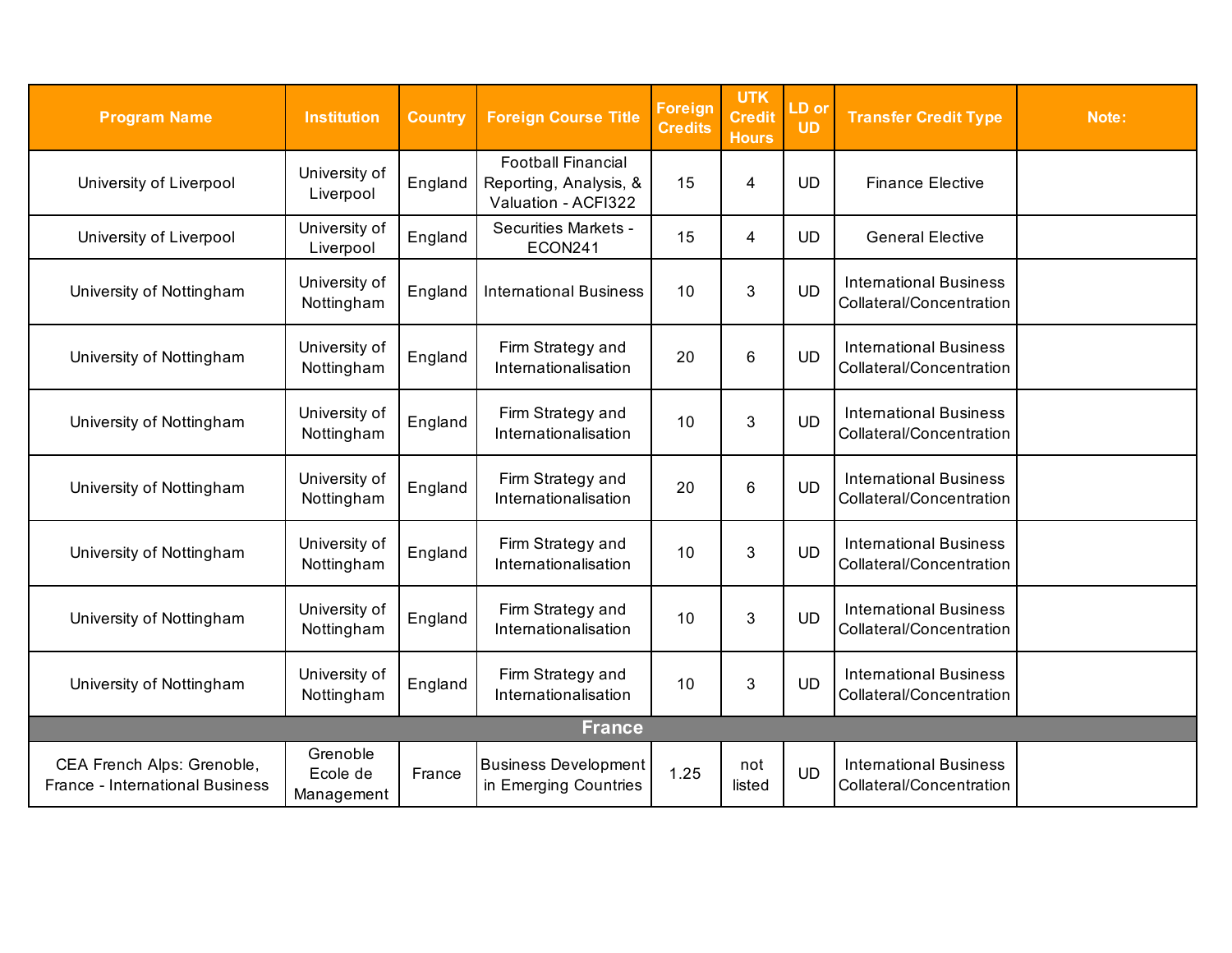| <b>Program Name</b>                                                  | <b>Institution</b>                        | <b>Country</b> | <b>Foreign Course Title</b>                                                          | <b>Foreign</b><br><b>Credits</b> | <b>UTK</b><br><b>Credit</b><br><b>Hours</b> | LD or<br><b>UD</b> | <b>Transfer Credit Type</b>                               | Note: |
|----------------------------------------------------------------------|-------------------------------------------|----------------|--------------------------------------------------------------------------------------|----------------------------------|---------------------------------------------|--------------------|-----------------------------------------------------------|-------|
| CEA French Alps: Grenoble,<br>France - International Business        | Grenoble<br>Ecole de<br>Management        | France         | Capstone Seminar                                                                     | 2.5                              | not<br>listed                               | <b>UD</b>          | <b>International Business</b><br>Collateral/Concentration |       |
| CEA French Alps: Grenoble,<br>France - International Business        | Grenoble<br>Ecole de<br>Management        | France         | Contemporary<br><b>International Issues</b>                                          | 1.25                             | not<br>listed                               | <b>UD</b>          | <b>International Business</b><br>Collateral/Concentration |       |
| CEA French Alps: Grenoble,<br><b>France - International Business</b> | Grenoble<br>Ecole de<br>Management        | France         | <b>European Business</b><br>Environment                                              | 2.5                              | not<br>listed                               | <b>UD</b>          | <b>International Business</b><br>Collateral/Concentration |       |
| CEA French Alps: Grenoble,<br>France - International Business        | Grenoble<br>Ecole de<br>Management        | France         | <b>International Business</b><br>Law                                                 | 2.5                              | not<br>listed                               | <b>UD</b>          | <b>International Business</b><br>Collateral/Concentration |       |
| <b>KEDGE Business School</b>                                         | <b>KEDGE</b><br><b>Business</b><br>School | France         | Business, CSR &<br>International<br>Development (PGE-M5-<br>STR-624-E-L-BOD #7)      |                                  | 3                                           | <b>UD</b>          | <b>International Business</b><br>Collateral/Concentration |       |
| <b>KEDGE Business School</b>                                         | <b>KEDGE</b><br><b>Business</b><br>School | France         | <b>International Business</b><br>Environment (PGE-M5-<br>MGT-632-E-L-BOD #1)         | $\blacksquare$                   | 3                                           | <b>UD</b>          | <b>International Business</b><br>Collateral/Concentration |       |
| <b>KEDGE Business School</b>                                         | <b>KEDGE</b><br><b>Business</b><br>School | France         | Luxury Marketing 1:<br>The World of Luxury<br>(PGE-M5-MKT-610-E-L-<br><b>BOD #5)</b> |                                  | 3                                           | <b>UD</b>          | <b>International Business</b><br>Collateral/Concentration |       |
| <b>KEDGE Business School</b>                                         | <b>KEDGE</b><br><b>Business</b><br>School | France         | Luxury in Asia: (PGE-<br>M5-MKT-641-E-L-BOD<br>#2)                                   |                                  | 3                                           | <b>UD</b>          | <b>International Business</b><br>Collateral/Concentration |       |
| <b>KEDGE Business School</b>                                         | <b>KEDGE</b><br><b>Business</b><br>School | France         | <b>Emerging Market</b><br>Multinationals (PGE-<br>M5-STR-615-E-L-BOD<br>#2)          |                                  | 3                                           | <b>UD</b>          | <b>International Business</b><br>Collateral/Concentration |       |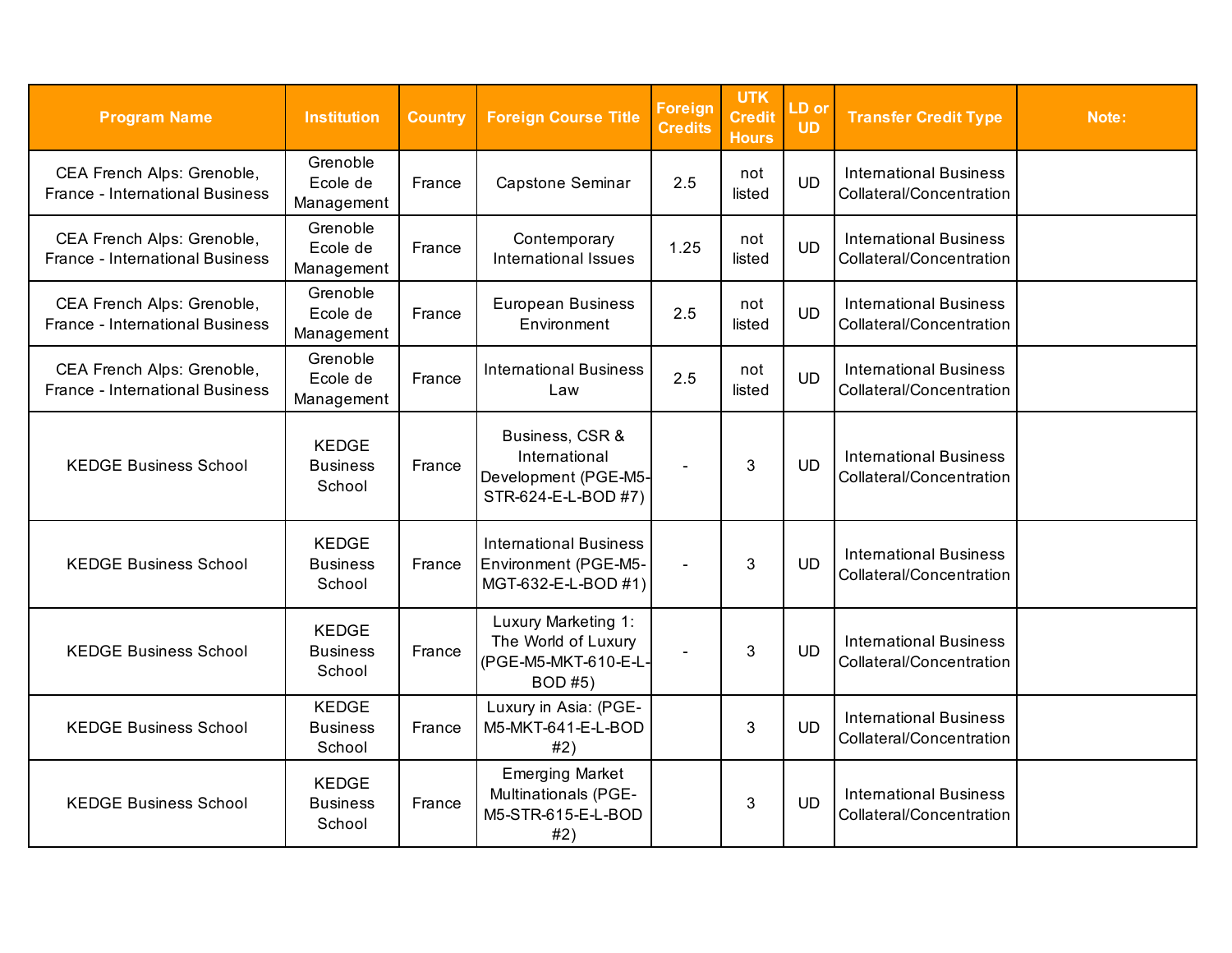| <b>Program Name</b>          | <b>Institution</b>                        | <b>Country</b> | <b>Foreign Course Title</b>                                                                                                                            | <b>Foreign</b><br><b>Credits</b> | <b>UTK</b><br><b>Credit</b><br><b>Hours</b> | LD or<br><b>UD</b> | <b>Transfer Credit Type</b>                               | Note: |
|------------------------------|-------------------------------------------|----------------|--------------------------------------------------------------------------------------------------------------------------------------------------------|----------------------------------|---------------------------------------------|--------------------|-----------------------------------------------------------|-------|
| <b>KEDGE Business School</b> | <b>KEDGE</b><br><b>Business</b><br>School | France         | <b>International Human</b><br>Resource<br>Management (PGE-M5-<br>HRM-006-E-L-MRS #2)                                                                   |                                  | 3                                           | <b>UD</b>          | <b>International Business</b><br>Collateral/Concentration |       |
| <b>KEDGE Business School</b> | <b>KEDGE</b><br><b>Business</b><br>School | France         | Cross-Cultural<br>Management (PGE-M5-<br>HRM-002-E-L-BOD #5)                                                                                           | $\sim$                           | 3                                           | <b>UD</b>          | <b>International Business</b><br>Collateral/Concentration |       |
| <b>KEDGE Business School</b> | <b>KEDGE</b><br><b>Business</b><br>School | France         | Surviving, Thriving,<br>&Sinning: International<br><b>Contexts of Small</b><br>Enterprise and<br>Entrepreneurship<br>(PGE- M5- STR-008- E-<br>$D-$ #7) |                                  | 3                                           | <b>UD</b>          | <b>International Business</b><br>Collateral/Concentration |       |
| <b>KEDGE Business School</b> | <b>KEDGE</b><br><b>Business</b><br>School | France         | <b>International Financial</b><br>System (PGE-M5- FIN-<br>009-E-L BOD #3)                                                                              |                                  | 3                                           | <b>UD</b>          | <b>International Business</b><br>Collateral/Concentration |       |
| Kedge Business School        | Kedge<br><b>Business</b><br>School        | France         | <b>Business Model</b><br>Design for<br>Entrepreneurs                                                                                                   | 5 ECTS                           | 3                                           | <b>UD</b>          | Entrepreneurship<br>Collateral                            |       |
| Kedge Business School        | Kedge<br><b>Business</b><br>School        | France         | Leadership &<br><b>Communication Skills</b><br>for Entrepreneurs                                                                                       | 5 ECTS                           | 3                                           | <b>UD</b>          | Entrepreneurship<br>Collateral                            |       |
| <b>KEDGE Business School</b> | <b>KEDGE</b><br><b>Business</b><br>School | France         | <b>HRM Practices and</b><br>Policies (PGE-M5-HRM-<br>603-E-L-BOD #3)                                                                                   |                                  | 3                                           | <b>UD</b>          | <b>General Elective</b>                                   |       |
| <b>KEDGE Business School</b> | <b>KEDGE</b><br><b>Business</b><br>School | France         | Wine Marketing (PGE-<br>M5-MKT-615-E-L-BOD<br>#4)                                                                                                      | $\sim$                           | 3                                           | <b>UD</b>          | <b>General Elective</b>                                   |       |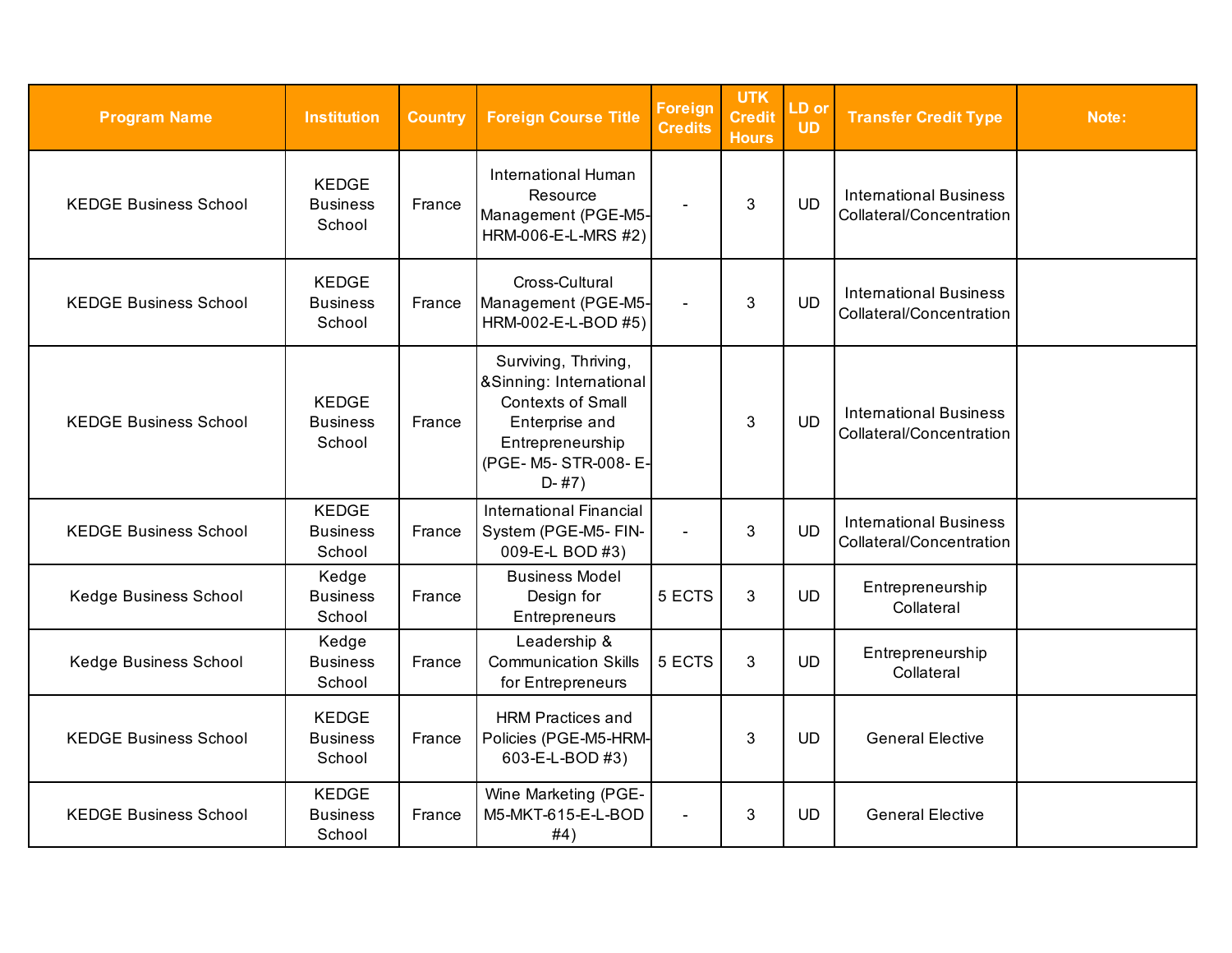<span id="page-31-0"></span>

| <b>Program Name</b>                            | <b>Institution</b>                        | <b>Country</b> | <b>Foreign Course Title</b>                                      | Foreign<br><b>Credits</b> | <b>UTK</b><br><b>Credit</b><br><b>Hours</b> | LD or<br><b>UD</b> | <b>Transfer Credit Type</b>                               | Note:                                                          |
|------------------------------------------------|-------------------------------------------|----------------|------------------------------------------------------------------|---------------------------|---------------------------------------------|--------------------|-----------------------------------------------------------|----------------------------------------------------------------|
| <b>KEDGE Business School</b>                   | <b>KEDGE</b><br><b>Business</b><br>School | France         | <b>Brand Management</b><br>(PGE-M5-MKT-003-E-L-<br><b>BOD#5)</b> | $\blacksquare$            | 3                                           | <b>UD</b>          | <b>General Elective</b>                                   |                                                                |
| <b>KEDGE Business School</b>                   | Kedge<br><b>Business</b><br>School        | France         | Innovation<br>Management & Digital<br>Applications               | $5$ ECTS                  | 3                                           | <b>UD</b>          | <b>General Elective</b>                                   |                                                                |
|                                                |                                           |                | <b>Germany</b>                                                   |                           |                                             |                    |                                                           |                                                                |
| Duale Hochschule Baden-<br>Wuerttemberg (DHBW) | DHBW-<br>Mannheim                         | Germany        | Introduction to<br><b>International Business</b>                 | 3                         | $\overline{2}$                              | <b>UD</b>          | <b>International Business</b><br>Collateral/Concentration |                                                                |
| Duale Hochschule Baden-<br>Wuerttemberg (DHBW) | DHBW-<br>Mannheim                         | Germany        | <b>Global Business</b>                                           | 3                         | $\overline{2}$                              | <b>UD</b>          | <b>International Business</b><br>Collateral/Concentration |                                                                |
| Duale Hochschule Baden-<br>Wuerttemberg (DHBW) | DHBW-<br>Mannheim                         | Germany        | Globalization in the<br>Modern World                             | 6                         | $\mathbf{3}$                                | <b>UD</b>          | <b>International Business</b><br>Collateral/Concentration |                                                                |
| Duale Hochschule Baden-<br>Wuerttemberg (DHBW) | DHBW-<br>Mannheim                         | Germany        | Marketing in Germany                                             | 6                         | 3                                           | <b>UD</b>          | <b>International Business</b><br>Collateral/Concentration |                                                                |
| Duale Hochschule Baden-<br>Wuerttemberg (DHBW) | DHBW-<br>Mannheim                         | Germany        | Marketing + Brand<br>Communications                              | 6                         | 3                                           | <b>UD</b>          | <b>General Elective</b>                                   |                                                                |
| Duale Hochschule Baden-<br>Wuerttemberg (DHBW) | DHBW-<br>Mannheim                         | Germany        | Corporate Social<br>Responsibility                               | 6                         | 3                                           | <b>UD</b>          | <b>International Business</b><br>Collateral/Concentration |                                                                |
| Duale Hochschule Baden-<br>Wuerttemberg (DHBW) | DHBW-<br>Mannheim                         | Germany        | <b>Global Supply Chain</b><br>Management                         | 6                         | 3                                           | <b>UD</b>          | <b>International Business</b><br>Collateral/Concentration | Also approved as<br>Supply Chain<br><b>Management Elective</b> |
| Duale Hochschule Baden-<br>Wuerttemberg (DHBW) | DHBW-<br>Mannheim                         | Germany        | <b>Intercultural Project</b><br>Management                       | 6                         | 3                                           | <b>UD</b>          | <b>International Business</b><br>Collateral/Concentration |                                                                |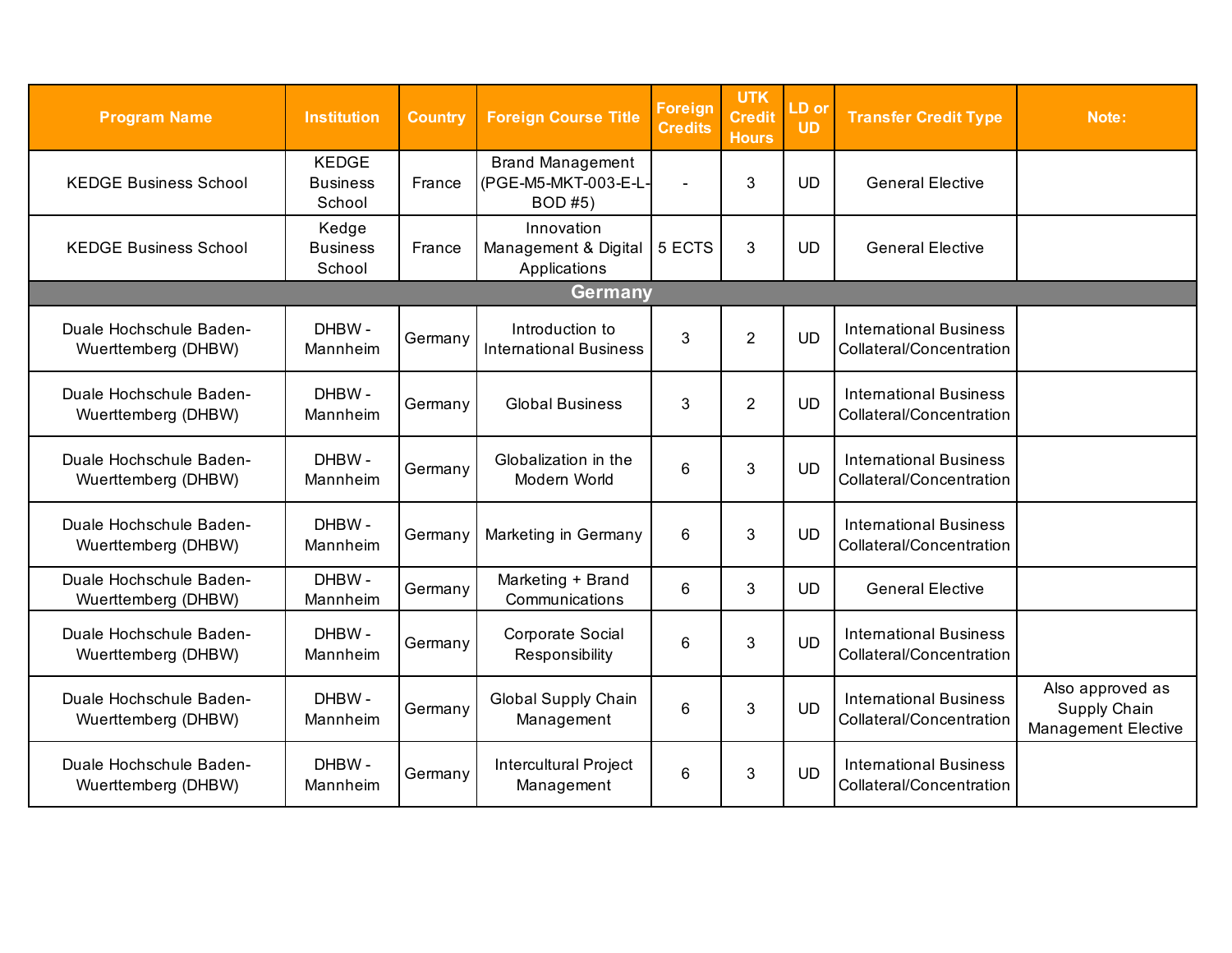| <b>Program Name</b>                            | <b>Institution</b>                                            | <b>Country</b> | <b>Foreign Course Title</b>                                           | <b>Foreign</b><br><b>Credits</b> | <b>UTK</b><br><b>Credit</b><br><b>Hours</b> | LD or<br><b>UD</b> | <b>Transfer Credit Type</b>                               | Note:                                            |
|------------------------------------------------|---------------------------------------------------------------|----------------|-----------------------------------------------------------------------|----------------------------------|---------------------------------------------|--------------------|-----------------------------------------------------------|--------------------------------------------------|
| Duale Hochschule Baden-<br>Wuerttemberg (DHBW) | DHBW-<br>Mannheim                                             | Germany        | <b>International Finance</b>                                          | 6                                | 3                                           | <b>UD</b>          | <b>International Business</b><br>Collateral/Concentration |                                                  |
| Duale Hochschule Baden-<br>Wuerttemberg (DHBW) | DHBW-<br>Mannheim                                             | Germany        | The Financial Market in<br>Germany                                    | 6                                | 3                                           | <b>UD</b>          | <b>International Business</b><br>Collateral/Concentration |                                                  |
| Duale Hochschule Baden-<br>Wuerttemberg (DHBW) | DHBW-<br>Mannheim                                             | Germany        | Understanding the<br>German Economy                                   | 6                                | 3                                           | <b>UD</b>          | <b>International Business</b><br>Collateral/Concentration |                                                  |
| Duale Hochschule Baden-<br>Wuerttemberg (DHBW) | DHBW-<br>Mannheim                                             | Germany        | Economic Policy and<br>the Fountain of<br>Development                 | 6                                | 3                                           | <b>UD</b>          | <b>International Business</b><br>Collateral/Concentration |                                                  |
| Duale Hochschule Baden-<br>Wuerttemberg (DHBW) | DHBW-<br>Mannheim                                             | Germany        | The Economic and<br>Political System of the<br>European Union         | 6                                | 3                                           | <b>UD</b>          | <b>International Business</b><br>Collateral/Concentration |                                                  |
| Duale Hochschule Baden-<br>Wuerttemberg (DHBW) | DHBW-<br>Mannheim                                             | Germany        | German A1.2                                                           | 6                                | 3                                           | LD                 | <b>GERM112</b>                                            |                                                  |
| WHU Otto Beisheim School of<br>Management      | <b>WHU Otto</b><br><b>Beisheim</b><br>School of<br>Management | Germany        | <b>Business Ethics</b>                                                | 3                                | $\overline{2}$                              | <b>UD</b>          | <b>Business Ethics</b>                                    |                                                  |
| WHU Otto Beisheim School of<br>Management      | <b>WHU Otto</b><br><b>Beisheim</b><br>School of<br>Management | Germany        | Law of Capital Market                                                 | 3                                | $\overline{2}$                              | <b>UD</b>          | <b>International Business</b><br>Collateral/Concentration | Can also be used as a<br><b>Finance Elective</b> |
| WHU Otto Beisheim School of<br>Management      | <b>WHU Otto</b><br><b>Beisheim</b><br>School of<br>Management | Germany        | <b>Creating Social</b><br>Values/Sustainable<br><b>Value Creation</b> | 6                                | 2.0/3.0                                     | <b>UD</b>          | <b>International Business</b><br>Collateral/Concentration |                                                  |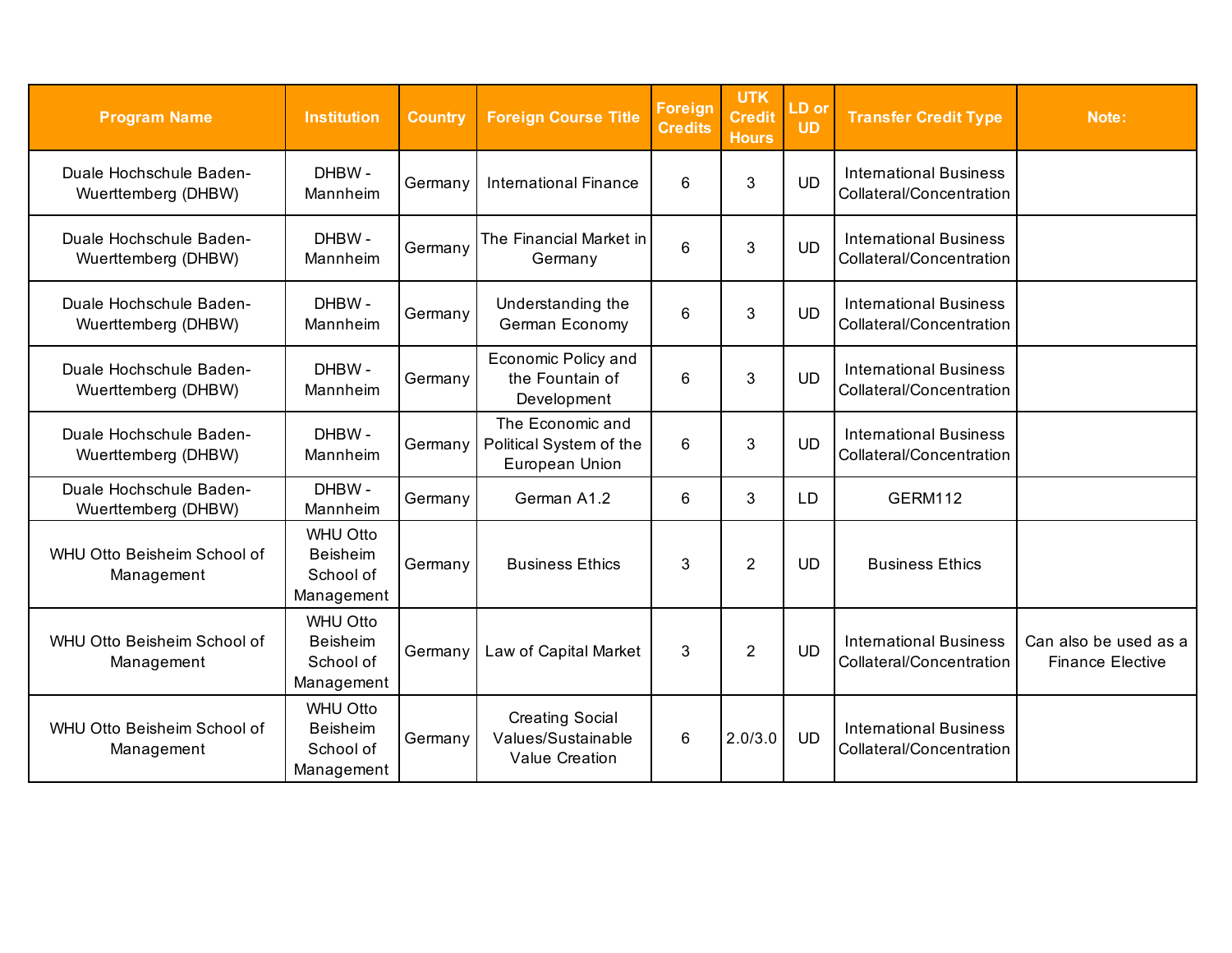| <b>Program Name</b>                       | <b>Institution</b>                                            | <b>Country</b> | <b>Foreign Course Title</b>                      | <b>Foreign</b><br><b>Credits</b> | <b>UTK</b><br><b>Credit</b><br><b>Hours</b> | LD or<br><b>UD</b> | <b>Transfer Credit Type</b>                               | Note: |
|-------------------------------------------|---------------------------------------------------------------|----------------|--------------------------------------------------|----------------------------------|---------------------------------------------|--------------------|-----------------------------------------------------------|-------|
| WHU Otto Beisheim School of<br>Management | <b>WHU Otto</b><br><b>Beisheim</b><br>School of<br>Management | Germany        | <b>Negotiation Strategies</b><br>and Skills      | 6                                | 3                                           | <b>UD</b>          | <b>International Business</b><br>Collateral/Concentration |       |
| WHU Otto Beisheim School of<br>Management | <b>WHU Otto</b><br><b>Beisheim</b><br>School of<br>Management | Germany        | International<br>Accounting                      | 3                                | $\overline{2}$                              | <b>UD</b>          | <b>International Business</b><br>Collateral/Concentration |       |
| WHU Otto Beisheim School of<br>Management | <b>WHU Otto</b><br>Beisheim<br>School of<br>Management        | Germany        | <b>International Trade</b><br>and Finance        | 3                                | $\overline{2}$                              | <b>UD</b>          | <b>International Business</b><br>Collateral/Concentration |       |
| WHU Otto Beisheim School of<br>Management | <b>WHU Otto</b><br><b>Beisheim</b><br>School of<br>Management | Germany        | Demographic Change<br>& Economic<br>Implications | 3                                | $\overline{2}$                              | <b>UD</b>          | <b>International Business</b><br>Collateral/Concentration |       |
| WHU Otto Beisheim School of<br>Management | <b>WHU Otto</b><br><b>Beisheim</b><br>School of<br>Management | Germany        | <b>International Finance</b>                     | 6                                |                                             |                    | <b>International Business</b><br>Collateral/Concentration |       |
| WHU Otto Beisheim School of<br>Management | <b>WHU Otto</b><br><b>Beisheim</b><br>School of<br>Management | Germany        | <b>Sports Economics</b>                          | 6                                | 3                                           | <b>UD</b>          | <b>International Business</b><br>Collateral/Concentration |       |
| WHU Otto Beisheim School of<br>Management | <b>WHU Otto</b><br>Beisheim<br>School of<br>Management        | Germany        | <b>Business War Gaming</b>                       | 6                                | 3                                           | <b>UD</b>          | <b>General Elective</b>                                   |       |
| WHU Otto Beisheim School of<br>Management | <b>WHU Otto</b><br><b>Beisheim</b><br>School of<br>Management | Germany        | Microeconomics 2                                 | 3                                | $\overline{2}$                              | <b>UD</b>          | <b>General Elective</b>                                   |       |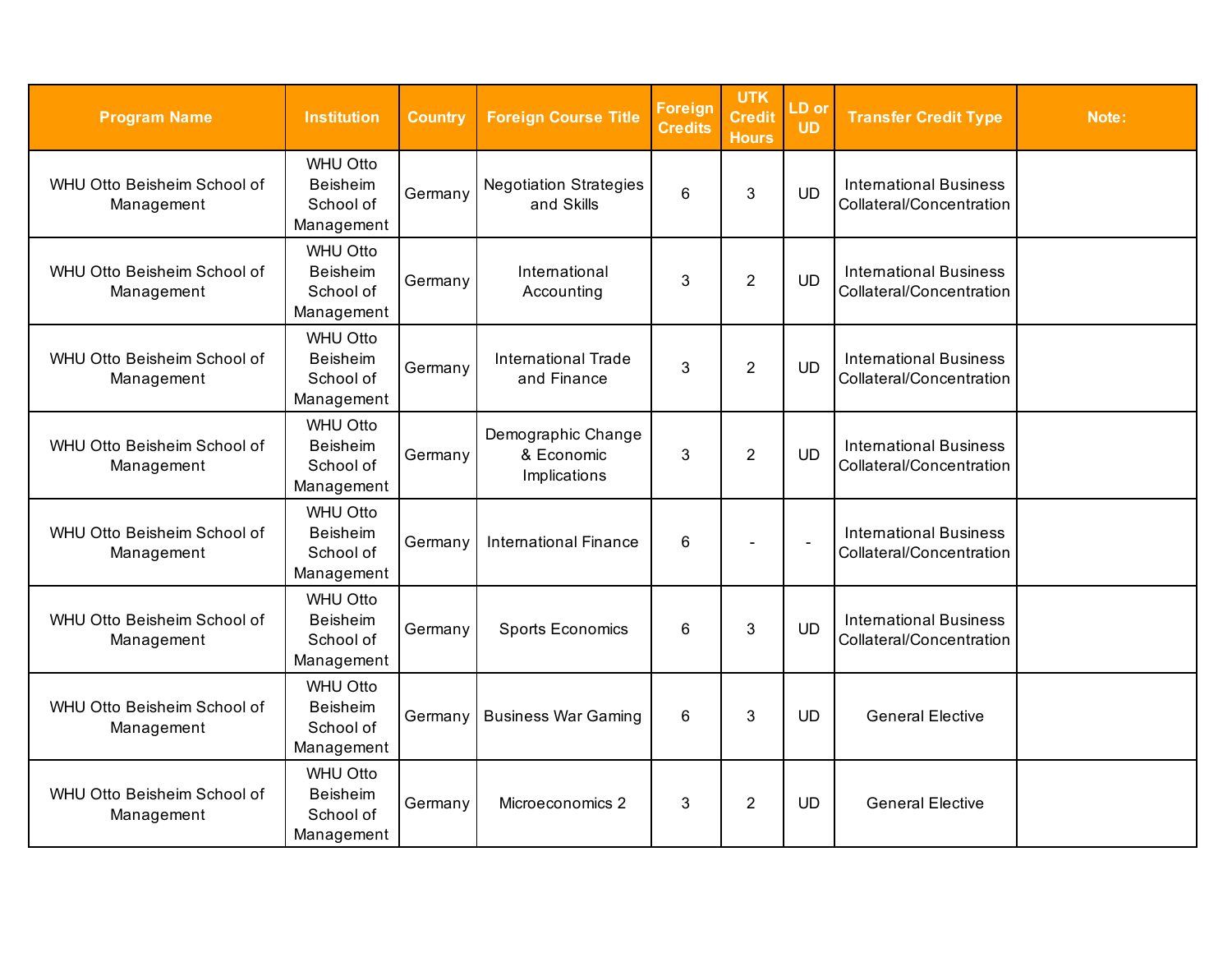<span id="page-34-0"></span>

| <b>Program Name</b>                                          | <b>Institution</b>                                | <b>Country</b> | <b>Foreign Course Title</b>                                                                         | <b>Foreign</b><br><b>Credits</b> | <b>UTK</b><br><b>Credit</b><br><b>Hours</b> | LD or<br><b>UD</b> | <b>Transfer Credit Type</b>                               | Note:                                  |
|--------------------------------------------------------------|---------------------------------------------------|----------------|-----------------------------------------------------------------------------------------------------|----------------------------------|---------------------------------------------|--------------------|-----------------------------------------------------------|----------------------------------------|
| Summer in Berlin: CIEE Global<br>Institute-Berlin            | <b>CIEE Global</b><br>Institute-<br><b>Berlin</b> | Germany        | ARCH 3001 BRGE /<br><b>HIST 3004 BRGE:</b><br>Monument, Memorial,<br>and Public Space in<br>Germany | 3                                | 3                                           | <b>UD</b>          | <b>General Elective</b>                                   |                                        |
| Summer in Berlin: CIEE Global<br>Institute-Berlin            | <b>CIEE Global</b><br>Institute-<br><b>Berlin</b> | Germany        | <b>GERM 0001 BRGE:</b><br>Communicative<br>German Language                                          | $\mathbf 1$                      | 1                                           | <b>LD</b>          | <b>General Elective</b>                                   |                                        |
|                                                              |                                                   |                | <b>Greece</b>                                                                                       |                                  |                                             |                    |                                                           |                                        |
| ISA Athens, Greece: Arts,<br>Business, Liberal Arts - Summer | The American<br>College of<br>Greece              | Greece         | <b>Applied Statistics - MA</b><br>2021                                                              | 3                                | 3                                           | LD                 | Stats 201                                                 |                                        |
| ISA Athens, Greece: Arts,<br>Business, Liberal Arts - Summer | The American<br>College of<br>Greece              | Greece         | Principles of<br>Macroeconomics                                                                     | 3                                | 3                                           | <b>LD</b>          | <b>ECON 213</b>                                           |                                        |
| ISA Athens, Greece: Arts,<br>Business, Liberal Arts - Summer | The American<br>College of<br>Greece              | Greece         | Principles of<br>Microeconomics EC<br>1000                                                          | 3                                | 3                                           | <b>LD</b>          | <b>ECON 211</b>                                           |                                        |
| ISA Athens, Greece: Arts,<br>Business, Liberal Arts - Summer | The American<br>College of<br>Greece              | Greece         | Management<br>Principles MG 2003                                                                    | 3                                | 3                                           | <b>LD</b>          | <b>MGMT 202</b>                                           |                                        |
| ISA Athens, Greece: Arts,<br>Business, Liberal Arts - Summer | The American<br>College of<br>Greece              | Greece         | <b>Business Ethics - PH</b><br>3005                                                                 | 3                                | 3                                           | <b>UD</b>          | <b>Business Ethics 205</b>                                |                                        |
| ISA Athens, Greece: Arts,<br>Business, Liberal Arts - Summer | The American<br>College of<br>Greece              | Greece         | Business in the<br>European Union - IB<br>3008                                                      | 3                                | 3                                           | <b>UD</b>          | <b>International Business</b><br>Collateral/Concentration |                                        |
| ISA Athens, Greece: Arts,<br>Business, Liberal Arts - Summer | The American<br>College of<br>Greece              | Greece         | MK 2030 -<br>Fundamentals of<br>Marketing                                                           | 3                                | 3                                           | LD                 | <b>General Elective</b>                                   | Not appropriate for<br><b>BUAD 332</b> |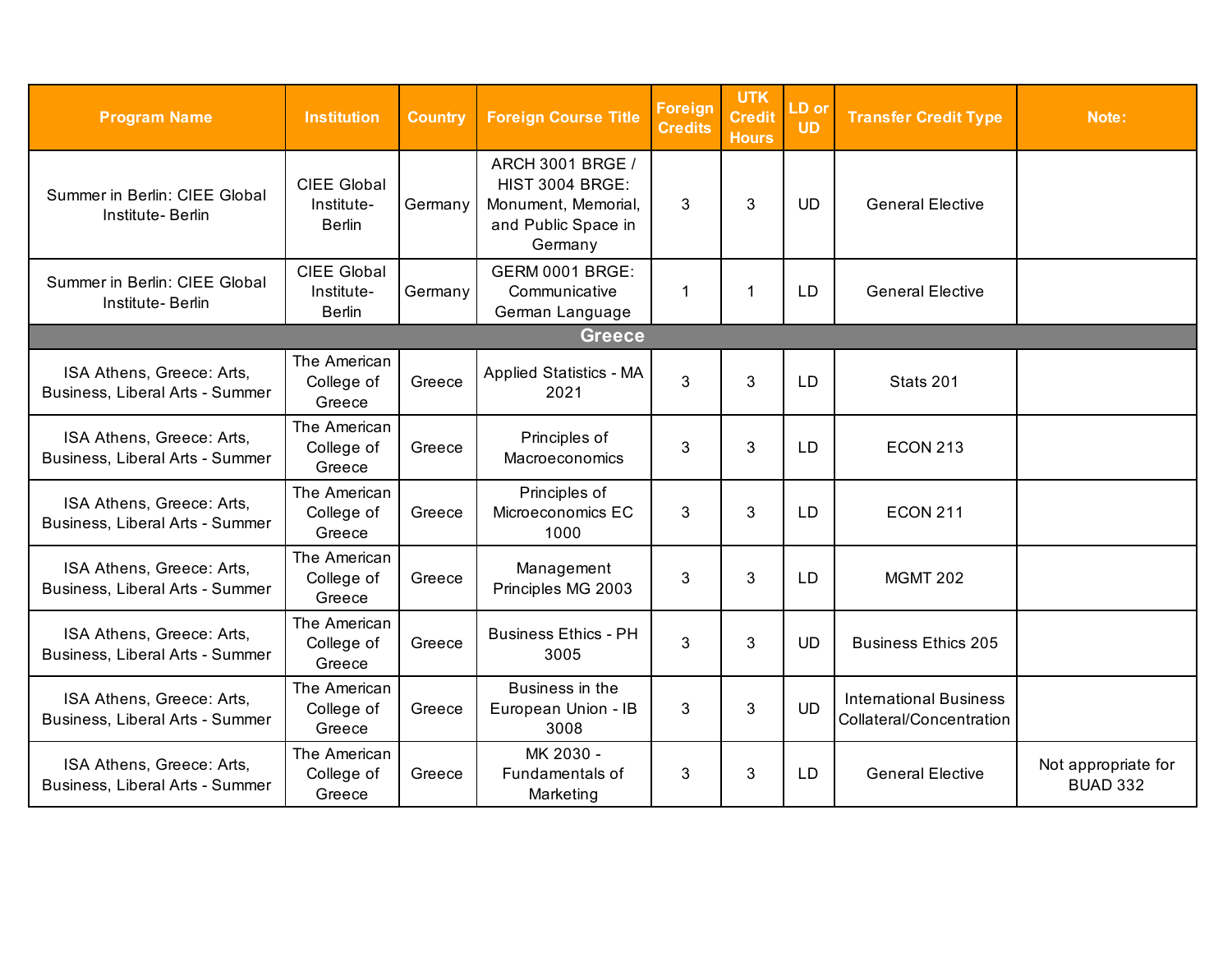<span id="page-35-0"></span>

| <b>Program Name</b>                                          | <b>Institution</b>                              | <b>Country</b> | <b>Foreign Course Title</b>                           | <b>Foreign</b><br><b>Credits</b> | <b>UTK</b><br><b>Credit</b><br><b>Hours</b> | LD or<br><b>UD</b> | <b>Transfer Credit Type</b>                               | Note:                                     |
|--------------------------------------------------------------|-------------------------------------------------|----------------|-------------------------------------------------------|----------------------------------|---------------------------------------------|--------------------|-----------------------------------------------------------|-------------------------------------------|
| ISA Athens, Greece: Arts,<br>Business, Liberal Arts - Summer | The American<br>College of<br>Greece            | Greece         | Intro to Sports<br>Management - SM<br>2001            | 3                                | 3                                           | <b>LD</b>          | <b>General Elective</b>                                   |                                           |
| ISA Athens, Greece: Arts,<br>Business, Liberal Arts - Summer | The American<br>College of<br>Greece            | Greece         | Corporate Social<br>Responsibility - MG<br>4128 A4 L6 | 3                                | 3                                           | <b>UD</b>          | <b>General Elective</b>                                   | Not appropriate for<br>ethics requirement |
| ISA Athens, Greece: Arts,<br>Business, Liberal Arts - Summer | The American<br>College of<br>Greece            | Greece         | Modern Greek I - GR<br>1000                           | 3                                | 3                                           | LD                 | <b>General Elective</b>                                   |                                           |
| ISA Athens, Greece: Arts,<br>Business, Liberal Arts - Summer | The American<br>College of<br>Greece            | Greece         | Anthropology/AN 1000                                  | 3                                | 3                                           | <b>LD</b>          | <b>General Elective</b>                                   |                                           |
| ISA Athens, Greece: Arts,<br>Business, Liberal Arts - Summer | The American<br>College of<br>Greece            | Greece         | <b>Real Estate</b><br>Economics/ EC 3225              | 3                                | 3                                           | <b>UD</b>          | <b>General Elective</b>                                   |                                           |
| ISA Athens, Greece: Arts,<br>Business, Liberal Arts - Summer | The American<br>College of<br>Greece            | Greece         | MU 1000 Listening to<br>Music                         | 3                                | 3                                           | LD                 | <b>General Elective</b>                                   |                                           |
| ISA Athens, Greece: Arts,<br>Business, Liberal Arts - Summer | The American<br>College of<br>Greece            | Greece         | Strolling Incognito in<br>Athens - HSS 2220           | 3                                | 3                                           | LD                 | <b>General Elective</b>                                   |                                           |
|                                                              |                                                 |                | <b>Hong Kong</b>                                      |                                  |                                             |                    |                                                           |                                           |
| Chinese University of Hong Kong                              | Chinese<br>University of<br>Hong Kong<br>(CUHK) | Hong<br>Kong   | China Business -<br><b>MGNT4510</b>                   | 3                                | 3                                           | <b>UD</b>          | <b>International Business</b><br>Collateral/Concentration |                                           |
| Chinese University of Hong Kong                              | Chinese<br>University of<br>Hong Kong<br>(CUHK) | Hong<br>Kong   | <b>Asian Business -</b><br><b>MGNT4540</b>            | 3                                | 3                                           | <b>UD</b>          | <b>International Business</b><br>Collateral/Concentration |                                           |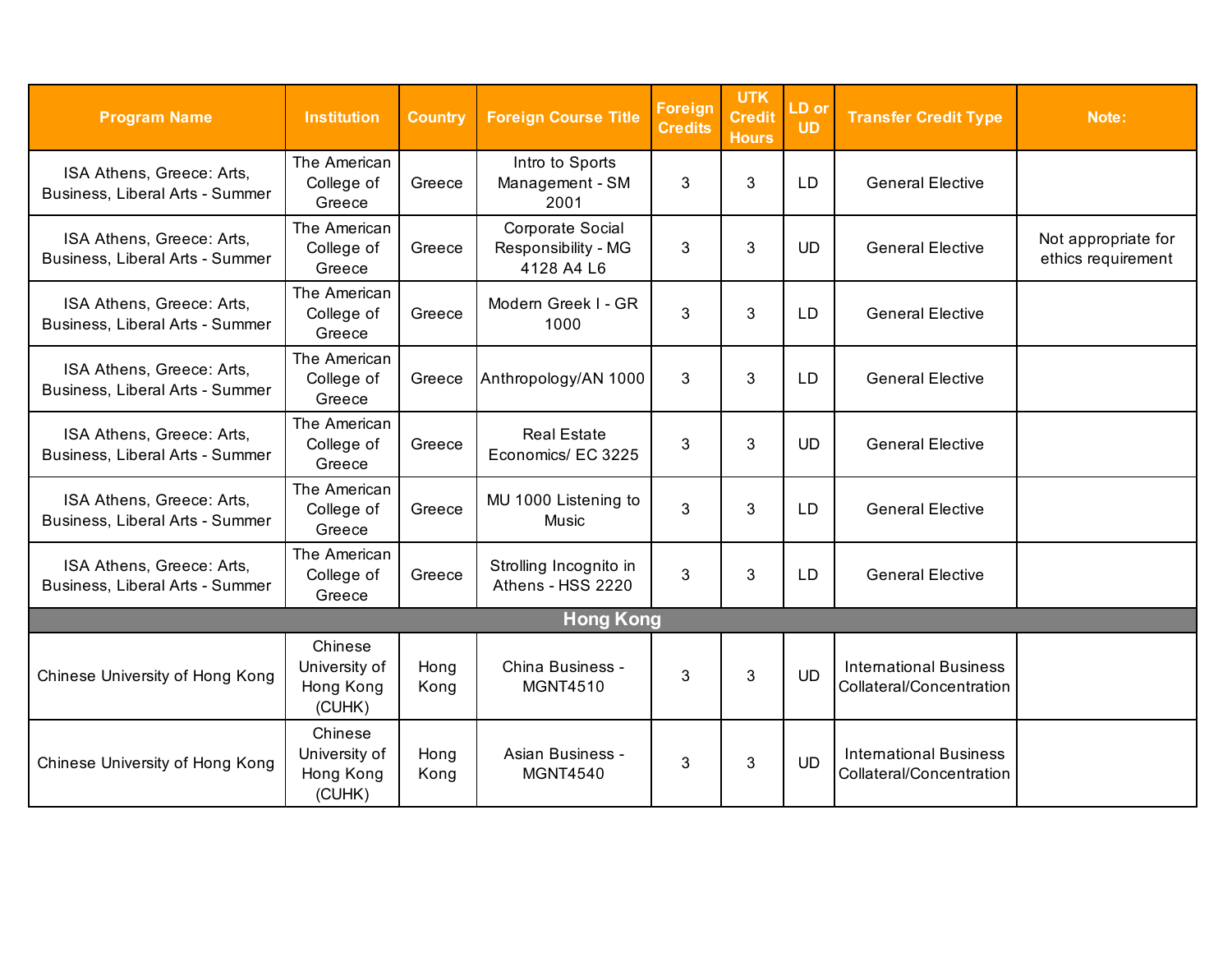| <b>Program Name</b>             | <b>Institution</b>                              | <b>Country</b> | <b>Foreign Course Title</b>                                       | <b>Foreign</b><br><b>Credits</b> | <b>UTK</b><br><b>Credit</b><br><b>Hours</b> | LD or<br><b>UD</b> | <b>Transfer Credit Type</b>                               | Note:                           |
|---------------------------------|-------------------------------------------------|----------------|-------------------------------------------------------------------|----------------------------------|---------------------------------------------|--------------------|-----------------------------------------------------------|---------------------------------|
| Chinese University of Hong Kong | Chinese<br>University of<br>Hong Kong<br>(CUHK) | Hong<br>Kong   | <b>Chinese Economy:</b><br>Heritage and Change<br><b>ECON3250</b> | 3                                | 3                                           | <b>UD</b>          | <b>International Business</b><br>Collateral/Concentration |                                 |
| Chinese University of Hong Kong | Chinese<br>University of<br>Hong Kong<br>(CUHK) | Hong<br>Kong   | Asia-Pacific Economics<br>- ECON3320                              | 3                                | 3                                           | <b>UD</b>          | <b>International Business</b><br>Collateral/Concentration |                                 |
| Chinese University of Hong Kong | Chinese<br>University of<br>Hong Kong<br>(CUHK) | Hong<br>Kong   | China, Hong Kong and<br>the World Economy -<br><b>ECON3350</b>    | 3                                | 3                                           | <b>UD</b>          | <b>International Business</b><br>Collateral/Concentration |                                 |
| Chinese University of Hong Kong | Chinese<br>University of<br>Hong Kong<br>(CUHK) | Hong<br>Kong   | FINA 2010 - Finance<br>Management                                 | 3                                | 3                                           | LD                 | <b>FINC 301</b>                                           | *For Non Finance<br>Majors Only |
| Chinese University of Hong Kong | Chinese<br>University of<br>Hong Kong<br>(CUHK) | Hong<br>Kong   | MGNT 3580 Global<br>Enterprise<br>Management                      | 3                                | 3                                           | <b>UD</b>          | <b>International Business</b><br>Collateral/Concentration |                                 |
| Chinese University of Hong Kong | Chinese<br>University of<br>Hong Kong<br>(CUHK) | Hong<br>Kong   | <b>International Finance</b><br><b>FINA3020</b>                   | 3                                | 3                                           | <b>UD</b>          | <b>International Business</b><br>Collateral/Concentration |                                 |
| Chinese University of Hong Kong | Chinese<br>University of<br>Hong Kong<br>(CUHK) | Hong<br>Kong   | China Under Mao -<br>CCSS3030                                     | 3                                | 3                                           | <b>UD</b>          | 9 credit hour 300-400<br>classes focusing on<br>China     |                                 |
| Chinese University of Hong Kong | Chinese<br>University of<br>Hong Kong<br>(CUHK) | Hong<br>Kong   | Cultural History of<br>Modern China -<br>CCSS3411                 | 3                                | 3                                           | <b>UD</b>          | 9 credit hour 300-400<br>classes focusing on<br>China     |                                 |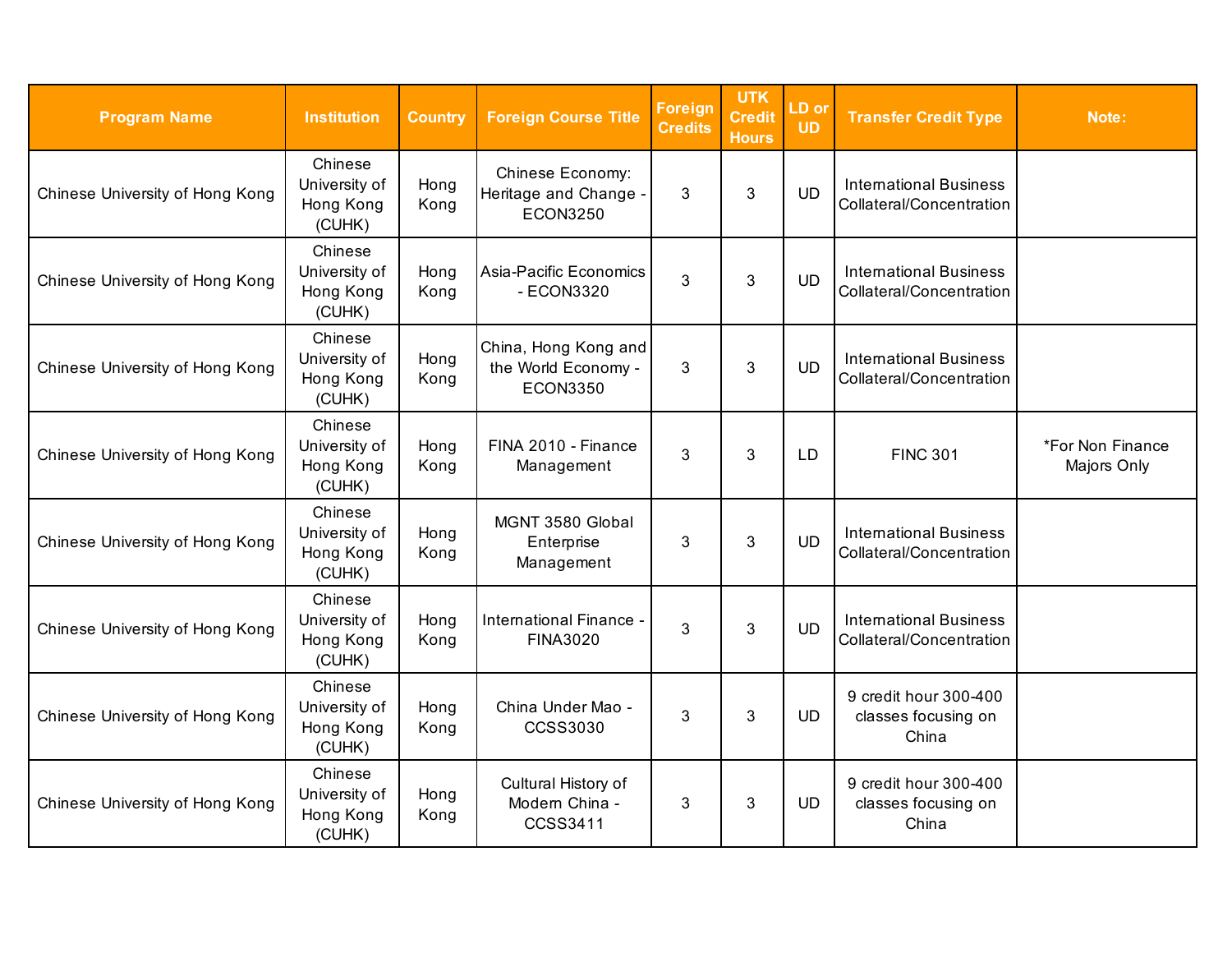| <b>Program Name</b>             | <b>Institution</b>                              | <b>Country</b> | <b>Foreign Course Title</b>                                                 | <b>Foreign</b><br><b>Credits</b> | <b>UTK</b><br><b>Credit</b><br><b>Hours</b> | LD or<br><b>UD</b> | <b>Transfer Credit Type</b>                               | Note: |  |  |
|---------------------------------|-------------------------------------------------|----------------|-----------------------------------------------------------------------------|----------------------------------|---------------------------------------------|--------------------|-----------------------------------------------------------|-------|--|--|
| Chinese University of Hong Kong | Chinese<br>University of<br>Hong Kong<br>(CUHK) | Hong<br>Kong   | China in Regional and<br>World Systems -<br><b>CCSS3500</b>                 | 3                                | 3                                           | <b>UD</b>          | 9 credit hour 300-400<br>classes focusing on<br>China     |       |  |  |
| Chinese University of Hong Kong | Chinese<br>University of<br>Hong Kong<br>(CUHK) | Hong<br>Kong   | Urban China -<br><b>CCSS3700</b>                                            | 3                                | 3                                           | <b>UD</b>          | 9 credit hour 300-400<br>classes focusing on<br>China     |       |  |  |
| Chinese University of Hong Kong | Chinese<br>University of<br>Hong Kong<br>(CUHK) | Hong<br>Kong   | Advanced Putonghua -<br><b>CLCP3703</b>                                     | 3                                | $\mathbf{3}$                                | <b>UD</b>          | 9 credit hour 300-400<br>classes focusing on<br>China     |       |  |  |
| Indonesia                       |                                                 |                |                                                                             |                                  |                                             |                    |                                                           |       |  |  |
| Warmadewa International Program | Warmadewa<br>University                         | Indonesia      | <b>International Business</b><br>and Marketing<br><b>WISE33B03</b>          | 3                                | $\overline{2}$                              | <b>UD</b>          | <b>International Business</b><br>Collateral/Concentration |       |  |  |
| Warmadewa International Program | Warmadewa<br>University                         |                | Entrepreneurship and<br>Indonesia Business Management<br><b>WISE33M01</b>   | 3                                | $\overline{2}$                              | <b>UD</b>          | <b>International Business</b><br>Collateral/Concentration |       |  |  |
|                                 |                                                 |                | <b>Ireland</b>                                                              |                                  |                                             |                    |                                                           |       |  |  |
| *UT Honors Semester in Dublin   | University<br>College Dublin                    | Ireland        | <b>International Political</b><br>Economy - INRL<br>30130                   | 5                                | 3                                           | <b>UD</b>          | <b>International Business</b><br>Collateral/Concentration |       |  |  |
| <b>ISA Service Learning</b>     | Carroll College                                 | Ireland        | SA 250 - Cross-<br><b>Cultural Immersion</b><br>through Service<br>Learning | 3                                | 3                                           | <b>LD</b>          | <b>General Elective</b>                                   |       |  |  |
| <b>Maynooth University</b>      | Maynooth<br>University                          | Ireland        | <b>International Business -</b><br>MN 215                                   | 5                                | 3                                           | <b>UD</b>          | <b>International Business</b><br>Collateral/Concentration |       |  |  |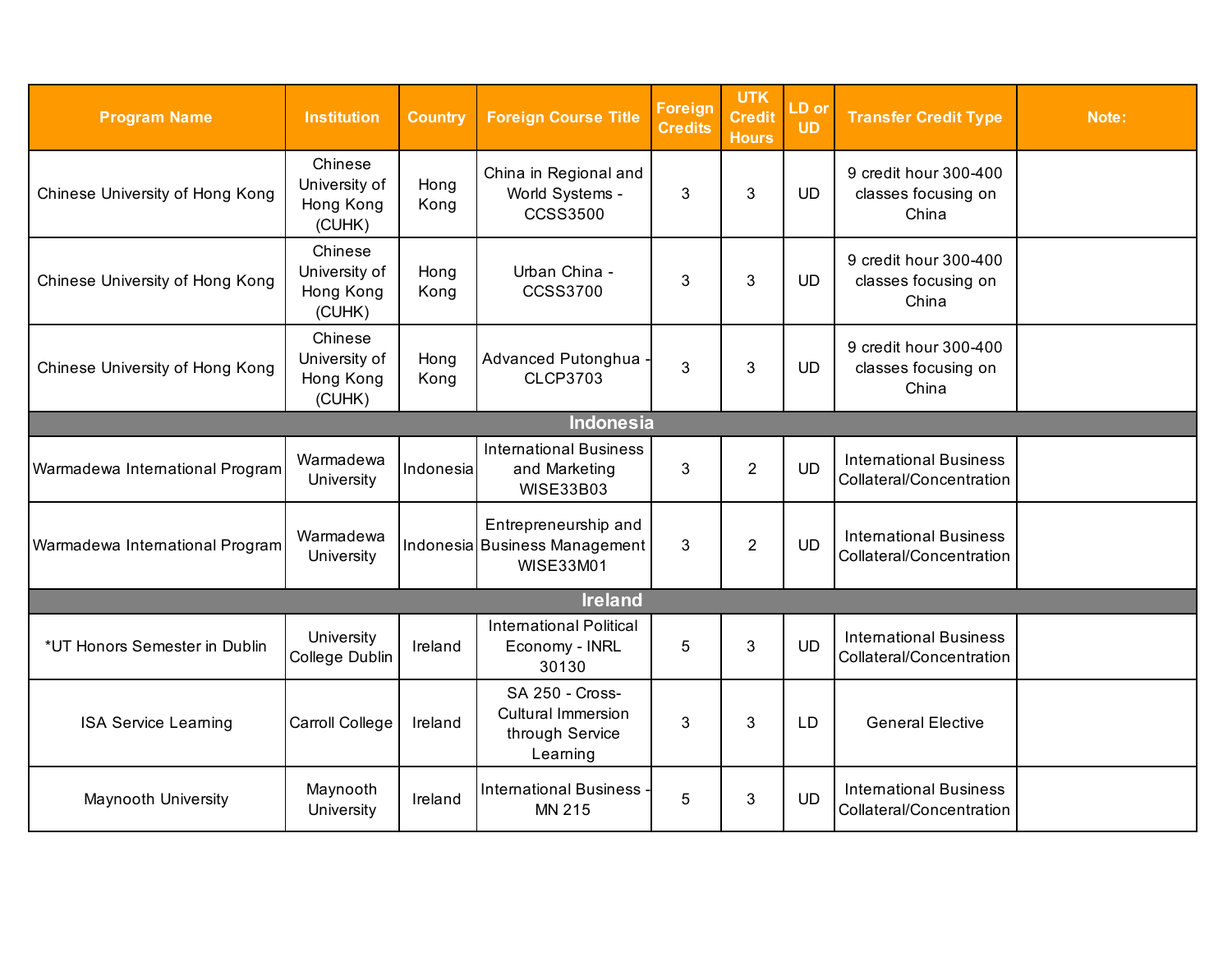| <b>Program Name</b>                | <b>Institution</b>           | <b>Country</b> | <b>Foreign Course Title</b>                                                        | <b>Foreign</b><br><b>Credits</b> | <b>UTK</b><br><b>Credit</b><br><b>Hours</b> | LD or<br><b>UD</b> | <b>Transfer Credit Type</b>                               | Note: |
|------------------------------------|------------------------------|----------------|------------------------------------------------------------------------------------|----------------------------------|---------------------------------------------|--------------------|-----------------------------------------------------------|-------|
| <b>Maynooth University</b>         | Maynooth<br>University       | Ireland        | <b>International Marketing</b><br>- MN 313                                         | 5                                | 3                                           | <b>UD</b>          | <b>International Business</b><br>Collateral/Concentration |       |
| Maynooth University                | Maynooth<br>University       | Ireland        | Economics of the<br>European Union - EC<br>217SS                                   | 5                                | $\mathfrak{B}$                              | <b>UD</b>          | <b>International Business</b><br>Collateral/Concentration |       |
| <b>Maynooth University</b>         | Maynooth<br>University       | Ireland        | Modern Irish Literature<br><b>EN 254SS</b>                                         | 5                                | 3                                           | <b>UD</b>          | <b>General Elective</b>                                   |       |
| University College Dublin (Direct) | University<br>College Dublin | Ireland        | <b>Global Business -</b><br><b>BMGT 20140</b>                                      | 5                                | $\mathfrak{B}$                              | <b>UD</b>          | <b>International Business</b><br>Collateral/Concentration |       |
| University College Dublin (Direct) | University<br>College Dublin | Ireland        | International<br>Management - BMGT<br>20050                                        | 5                                | $\mathfrak{B}$                              | <b>UD</b>          | <b>International Business</b><br>Collateral/Concentration |       |
| University College Dublin (Direct) | University<br>College Dublin | Ireland        | <b>Global Industry</b><br>Analysis - BMGT<br>30130                                 | 5                                | 3                                           | <b>UD</b>          | <b>International Business</b><br>Collateral/Concentration |       |
| University College Dublin (Direct) | University<br>College Dublin | Ireland        | <b>EU Policy in Business</b><br><b>BMGT 30320</b>                                  | 5                                | 3                                           | <b>UD</b>          | <b>International Business</b><br>Collateral/Concentration |       |
| University College Dublin (Direct) | University<br>College Dublin | Ireland        | Governing the<br><b>International Business</b><br><b>Environment-BMGT</b><br>30330 | 5                                | 3                                           | <b>UD</b>          | <b>International Business</b><br>Collateral/Concentration |       |
| University College Dublin (Direct) | University<br>College Dublin | Ireland        | <b>Business and Global</b><br>Development - BMGT<br>30430                          | 5                                | 3                                           | <b>UD</b>          | <b>International Business</b><br>Collateral/Concentration |       |
| University College Dublin (Direct) | University<br>College Dublin | Ireland        | Managing a Cross<br><b>Cultural Environment -</b><br><b>BMGT 30440</b>             | 5                                | 3                                           | <b>UD</b>          | <b>International Business</b><br>Collateral/Concentration |       |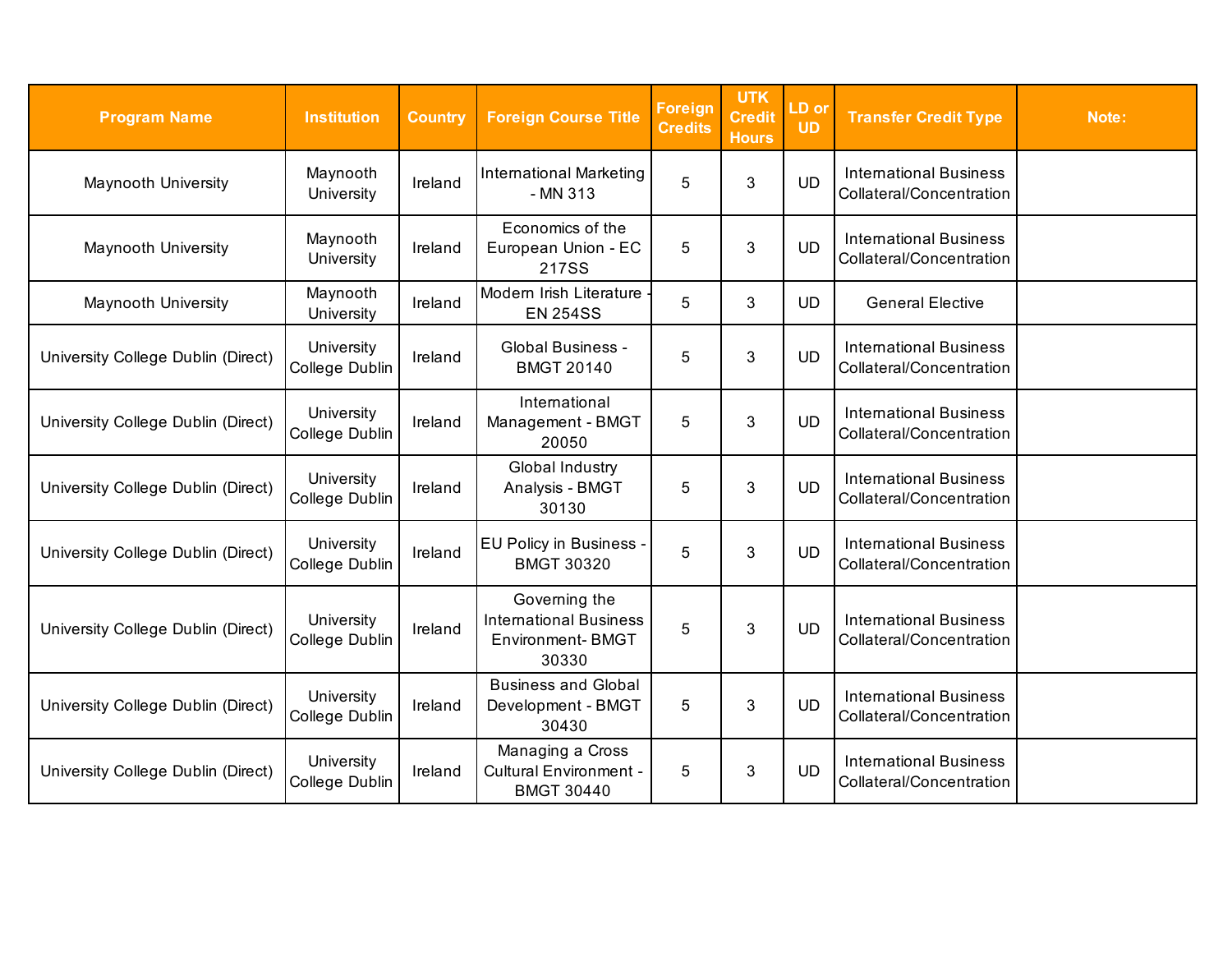| <b>Program Name</b>                | <b>Institution</b>           | <b>Country</b> | <b>Foreign Course Title</b>                                 | <b>Foreign</b><br><b>Credits</b> | <b>UTK</b><br><b>Credit</b><br><b>Hours</b> | LD or<br><b>UD</b> | <b>Transfer Credit Type</b>                               | Note: |
|------------------------------------|------------------------------|----------------|-------------------------------------------------------------|----------------------------------|---------------------------------------------|--------------------|-----------------------------------------------------------|-------|
| University College Dublin (Direct) | University<br>College Dublin | Ireland        | <b>International Money</b><br>and Banking - ECON<br>30150   | 5                                | 3                                           | <b>UD</b>          | <b>International Business</b><br>Collateral/Concentration |       |
| University College Dublin (Direct) | University<br>College Dublin | Ireland        | <b>International Trade</b><br>Economics - ECON<br>30160     | 5                                | $\mathfrak{B}$                              | <b>UD</b>          | <b>International Business</b><br>Collateral/Concentration |       |
| University College Dublin (Direct) | University<br>College Dublin | Ireland        | European IR and HRM<br>- HRM 30020                          | 5                                | 3                                           | <b>UD</b>          | <b>International Business</b><br>Collateral/Concentration |       |
| University College Dublin (Direct) | University<br>College Dublin | Ireland        | Foundations in<br>International HRM -<br><b>HRM 30100</b>   | 5                                | 3                                           | <b>UD</b>          | <b>International Business</b><br>Collateral/Concentration |       |
| University College Dublin (Direct) | University<br>College Dublin | Ireland        | <b>International Financial</b><br>Management - FIN<br>30030 | 5                                | 3                                           | <b>UD</b>          | <b>International Business</b><br>Collateral/Concentration |       |
| University College Dublin (Direct) | University<br>College Dublin | Ireland        | Irish Business History -<br><b>SBU 30060</b>                | 5                                | 3                                           | <b>UD</b>          | <b>International Business</b><br>Collateral/Concentration |       |
| University College Dublin (Direct) | University<br>College Dublin | Ireland        | <b>Strategic Market</b><br>Management - MKT<br>30060        | 5                                | 3                                           | <b>UD</b>          | <b>General Elective</b>                                   |       |
| University College Dublin (Direct) | University<br>College Dublin | Ireland        | <b>Business Strategy -</b><br><b>BMGT 30300</b>             | 5                                | 3                                           | <b>UD</b>          | <b>General Elective</b>                                   |       |
| University College Dublin (Direct) | University<br>College Dublin | Ireland        | Digital Marketing - MKT<br>30120                            | 5                                | 3                                           | <b>UD</b>          | <b>General Elective</b>                                   |       |
| University College Dublin (Direct) | University<br>College Dublin | Ireland        | <b>Principles of Marketing</b><br><b>MKT 1002D</b>          | 5                                | 3                                           | <b>UD</b>          | <b>General Elective</b>                                   |       |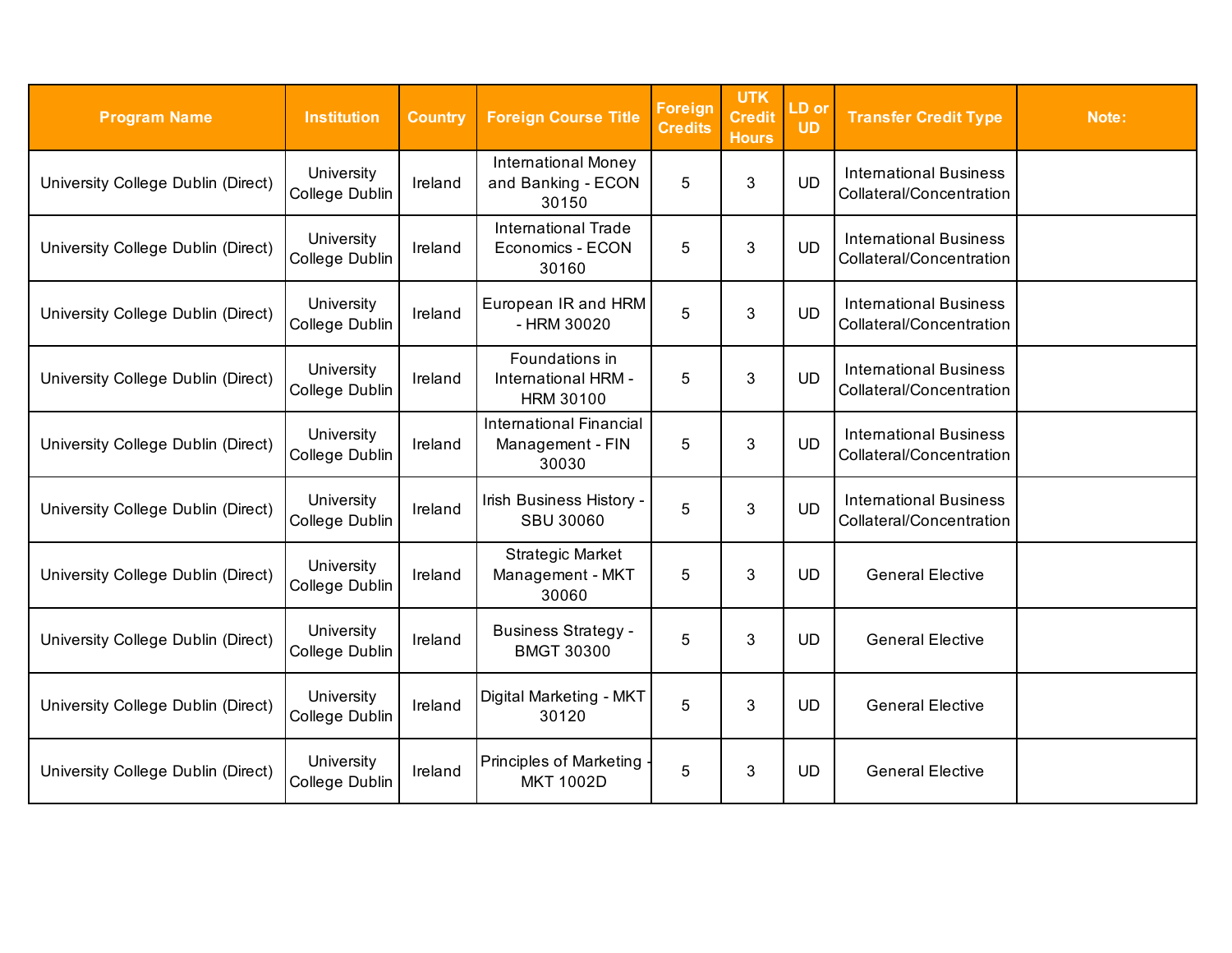| <b>Program Name</b>                                                          | <b>Institution</b>           | <b>Country</b> | <b>Foreign Course Title</b>                                                                                                   | <b>Foreign</b><br><b>Credits</b> | <b>UTK</b><br><b>Credit</b><br><b>Hours</b> | LD or<br><b>UD</b> | <b>Transfer Credit Type</b>                               | Note: |
|------------------------------------------------------------------------------|------------------------------|----------------|-------------------------------------------------------------------------------------------------------------------------------|----------------------------------|---------------------------------------------|--------------------|-----------------------------------------------------------|-------|
| University College Dublin (Direct)                                           | University<br>College Dublin | Ireland        | Marketing: Firms,<br>Customers, & Society -<br>MKT 20020                                                                      | 5                                | 3                                           | <b>UD</b>          | <b>General Elective</b>                                   |       |
| University College Dublin (Direct)                                           | University<br>College Dublin | Ireland        | Consumer & Buyer<br>Behavior - MKT 30040                                                                                      | 5                                | 3                                           | <b>UD</b>          | <b>General Elective</b>                                   |       |
| University College Dublin (Direct)                                           | University<br>College Dublin | Ireland        | Marketing Research -<br>MKT 30050                                                                                             | 5                                | 3                                           | <b>UD</b>          | <b>General Elective</b>                                   |       |
| University College Dublin (Direct)                                           | University<br>College Dublin | Ireland        | Global Marketing -<br><b>MKT 30080</b>                                                                                        | 5                                | 3                                           | <b>UD</b>          | <b>General Elective</b>                                   |       |
| University College Dublin (Direct)                                           | University<br>College Dublin | Ireland        | Northern Ireland, 1920-<br>2010 - HIS 21120                                                                                   | 5                                | 3                                           | <b>UD</b>          | <b>General Elective</b>                                   |       |
| University College Dublin (Direct)                                           | University<br>College Dublin | Ireland        | Discovering Ireland:<br>Landscape - ARCH<br>20170                                                                             | 5                                | 3                                           | <b>UD</b>          | <b>General Elective</b>                                   |       |
| <b>USAC Ireland: University College</b><br><b>Cork Undergraduate Courses</b> | University<br>College Cork   | Ireland        | MG 2005 -<br>International<br>Management and<br>Organization                                                                  | not<br>listed                    | 3                                           | <b>UD</b>          | <b>International Business</b><br>Collateral/Concentration |       |
| <b>USAC Ireland: University College</b><br><b>Cork Undergraduate Courses</b> | University<br>College Cork   | Ireland        | MG 2201 -<br>International<br>Management &<br>Marketing Practice with<br>Special Focus on the<br>EU Management &<br>Marketing | 6                                | 6                                           | <b>UD</b>          | <b>International Business</b><br>Collateral/Concentration |       |
| <b>USAC Ireland: University College</b><br><b>Cork Undergraduate Courses</b> | University<br>College Cork   | Ireland        | MG 4042 -<br><b>International Brand</b><br>Strategy                                                                           | 3                                | 3                                           | <b>UD</b>          | <b>International Business</b><br>Collateral/Concentration |       |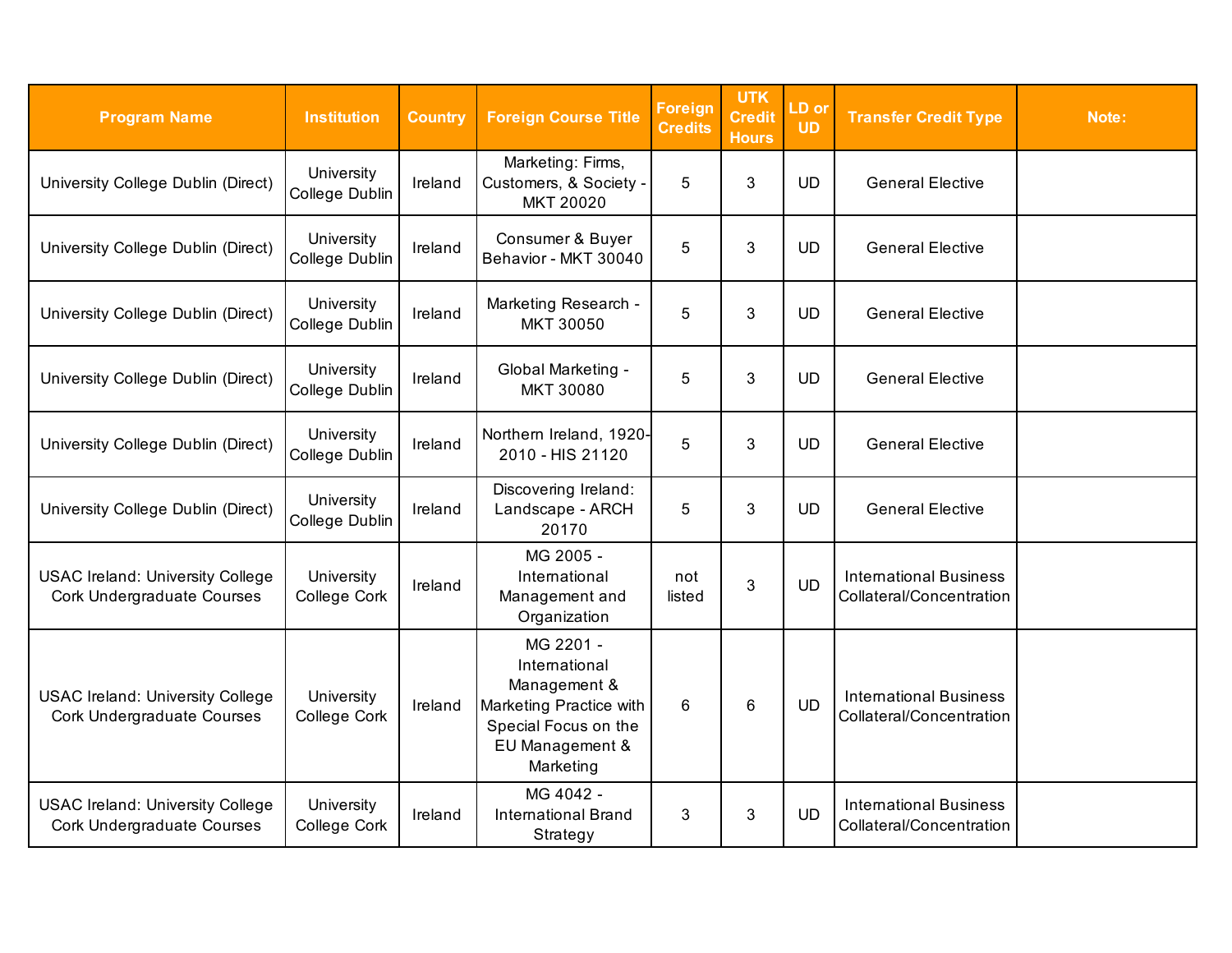| <b>Program Name</b>                                                          | <b>Institution</b>                | <b>Country</b> | <b>Foreign Course Title</b>                                                     | <b>Foreign</b><br><b>Credits</b> | <b>UTK</b><br><b>Credit</b><br><b>Hours</b> | LD or<br><b>UD</b> | <b>Transfer Credit Type</b>                               | Note: |
|------------------------------------------------------------------------------|-----------------------------------|----------------|---------------------------------------------------------------------------------|----------------------------------|---------------------------------------------|--------------------|-----------------------------------------------------------|-------|
| <b>USAC Ireland: University College</b><br><b>Cork Undergraduate Courses</b> | University<br>College Cork        | Ireland        | EC 2112 -<br>Macroeconomics: Irish<br>& International<br><b>Business Cycles</b> | not<br>listed                    | 3                                           | <b>UD</b>          | <b>International Business</b><br>Collateral/Concentration |       |
| <b>USAC Ireland: University College</b><br><b>Cork Undergraduate Courses</b> | University<br>College Cork        | Ireland        | EC 3214 -<br><b>International Finance</b>                                       | 3                                | 3                                           | <b>UD</b>          | <b>International Business</b><br>Collateral/Concentration |       |
| <b>USAC Ireland: University College</b><br><b>Cork Undergraduate Courses</b> | University<br>College Cork        | Ireland        | <b>EC 4218 - Macro</b><br>Finance in a<br><b>Globalized Economy</b>             | not<br>listed                    | 3                                           | <b>UD</b>          | <b>International Business</b><br>Collateral/Concentration |       |
| <b>USAC Ireland: University College</b><br><b>Cork Undergraduate Courses</b> | University<br>College Cork        | Ireland        | FE 2201 - International<br><b>Food Policy</b>                                   | not<br>listed                    | $\mathbf{3}$                                | UD                 | <b>General Elective</b>                                   |       |
| <b>USAC Ireland: University College</b><br><b>Cork Undergraduate Courses</b> | University<br>College Cork        | Ireland        | Europe: Rural<br>Societies, Economies,<br>& Policies - ES 1004                  | 3                                | 3                                           | LD                 | <b>General Elective</b>                                   |       |
| <b>USAC Ireland: University College</b><br><b>Cork Undergraduate Courses</b> | University<br>College Cork        | Ireland        | IS 4438 - Global<br><b>Markets</b>                                              | not<br>listed                    | $\mathfrak{S}$                              | <b>UD</b>          | <b>General Elective</b>                                   |       |
|                                                                              |                                   |                | <b>Italy</b>                                                                    |                                  |                                             |                    |                                                           |       |
| American University of Rome                                                  | American<br>University of<br>Rome | Italy          | <b>Business</b><br>Administration<br>Management - MGT<br>309                    | 3                                | $\mathfrak{S}$                              | <b>UD</b>          | <b>International Business</b><br>Collateral/Concentration |       |
| American University of Rome                                                  | American<br>University of<br>Rome | Italy          | Introduction to<br><b>International Business -</b><br><b>BUS 300</b>            | 3                                | 3                                           | <b>UD</b>          | <b>International Business</b><br>Collateral/Concentration |       |
| American University of Rome                                                  | American<br>University of<br>Rome | Italy          | <b>International Relations</b><br><b>Political Science - POL</b><br>314         | 3                                | 3                                           | <b>UD</b>          | <b>General Elective</b>                                   |       |
| American University of Rome                                                  | American<br>University of<br>Rome | Italy          | <b>Business Psychology -</b><br><b>MGT 307</b>                                  | 3                                | not<br>listed                               | not<br>listed      | <b>General Elective</b>                                   |       |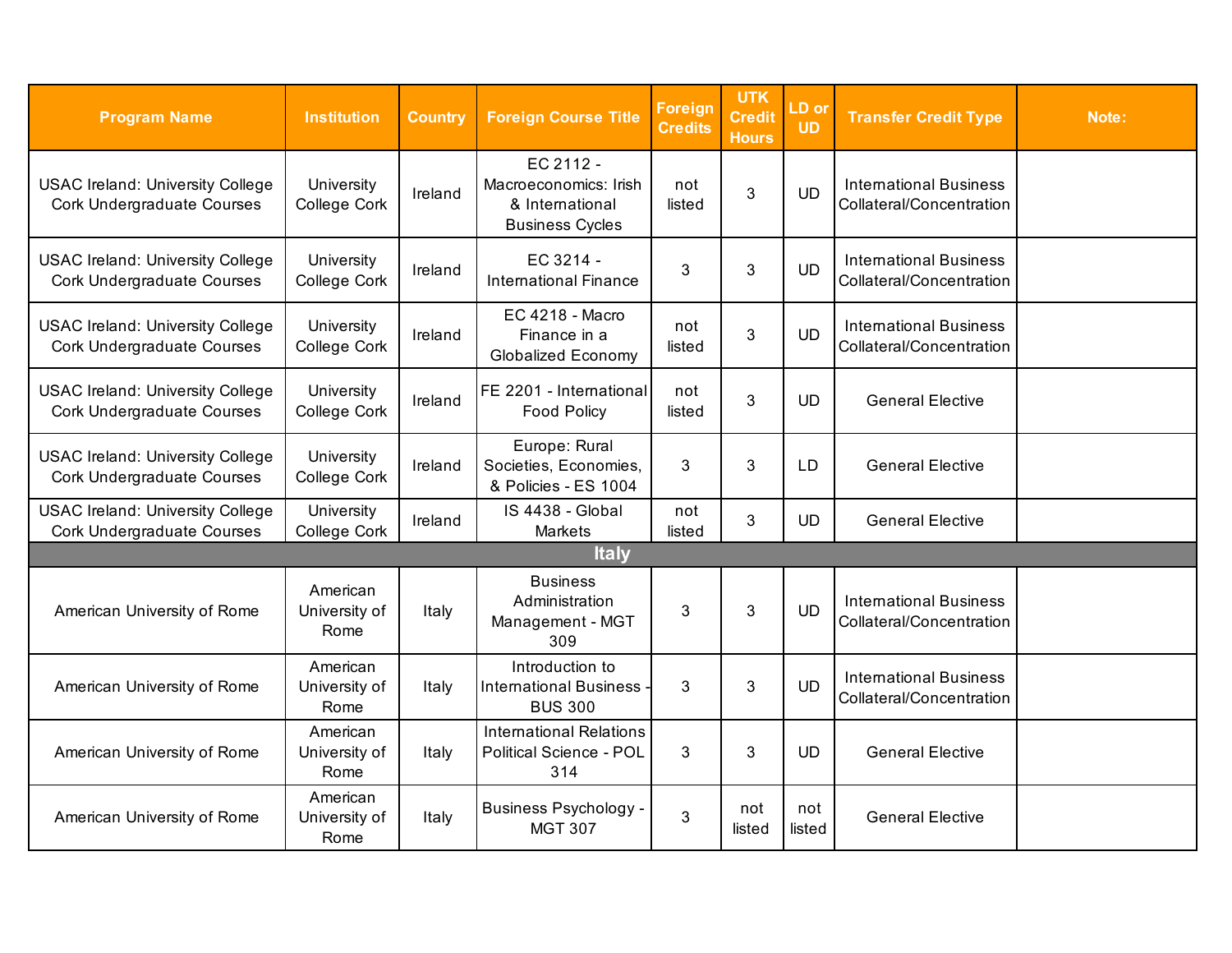| <b>Program Name</b>                                               | <b>Institution</b>                         | <b>Country</b> | <b>Foreign Course Title</b>                                                                 | <b>Foreign</b><br><b>Credits</b> | <b>UTK</b><br><b>Credit</b><br><b>Hours</b> | LD or<br><b>UD</b> | <b>Transfer Credit Type</b>                                                                        | Note:                                              |
|-------------------------------------------------------------------|--------------------------------------------|----------------|---------------------------------------------------------------------------------------------|----------------------------------|---------------------------------------------|--------------------|----------------------------------------------------------------------------------------------------|----------------------------------------------------|
| IES Abroad - Internship                                           | <b>IES Milan</b><br>Summer<br>Internship   | Italy          | <b>IES Abroad Milan</b><br>Summer Internship -<br>IN39SB: Leading<br><b>Across Cultures</b> | 6                                | $6\phantom{1}6$                             | <b>UD</b>          | IB 492 - 3 or 6 credits<br>depending on<br>placement                                               |                                                    |
| IES Abroad Siena - Business &<br>Economics of Italian Food & Wine | Universita di<br>Siena                     | Italy          | Managing Small<br><b>Business Enterprises</b><br>with a Farm-to-Table<br>Focus              | 3                                | 3                                           | <b>UD</b>          | <b>International Business</b><br>Collateral/Concentration                                          |                                                    |
| IES Abroad Siena - Business &<br>Economics of Italian Food & Wine | Universita di<br>Siena                     | Italy          | <b>Marketing Strategy:</b><br>Focus on Italian Food<br>& Wine                               | 3                                | 3                                           | <b>UD</b>          | <b>International Business</b><br>Collateral/Concentration                                          |                                                    |
| IES Abroad Siena - Business &<br>Economics of Italian Food & Wine | Universita di<br>Siena                     | Italy          | Economic Policy in the<br>EU and its Impact on<br><b>Global Food Markets</b>                | 3                                | 3                                           | <b>UD</b>          | <b>International Business</b><br>Collateral/Concentration                                          |                                                    |
| IES Abroad Siena - Business &<br>Economics of Italian Food & Wine | Universita di<br>Siena                     | Italy          | The Italian Wine<br>Industry and its<br>Evolution in Tuscany                                | 3                                | 3                                           | <b>UD</b>          | <b>General Elective</b>                                                                            | Not appropriate for IB<br>collateral/concentration |
| IES Abroad Siena - Business &<br>Economics of Italian Food & Wine | Universita di<br>Siena                     | Italy          | The Economics of<br>Social & Environmental<br>Sustainability                                | 3                                | 3                                           | <b>UD</b>          | <b>General Elective</b>                                                                            |                                                    |
| IES Abroad Siena - Business &<br>Economics of Italian Food & Wine | Universita di<br>Siena                     | Italy          | Italian Language in<br>Context (101 or 301)                                                 | 3                                | 3                                           | LD/U<br>D          | <b>General Education</b>                                                                           |                                                    |
| ISA - Business, Communications,<br>& Italian Culture              | Universitá<br>Cattolica Del<br>Sacro Cuore | Italy          | Strategic Management<br>& Entrepreneurship:<br>The Italian Perspective<br>- IB/MG340        | 6                                | $\mathbf{3}$                                | <b>UD</b>          | Entrepreneurship Minor<br>Elective OR<br><b>International Business</b><br>Collateral/Concentration |                                                    |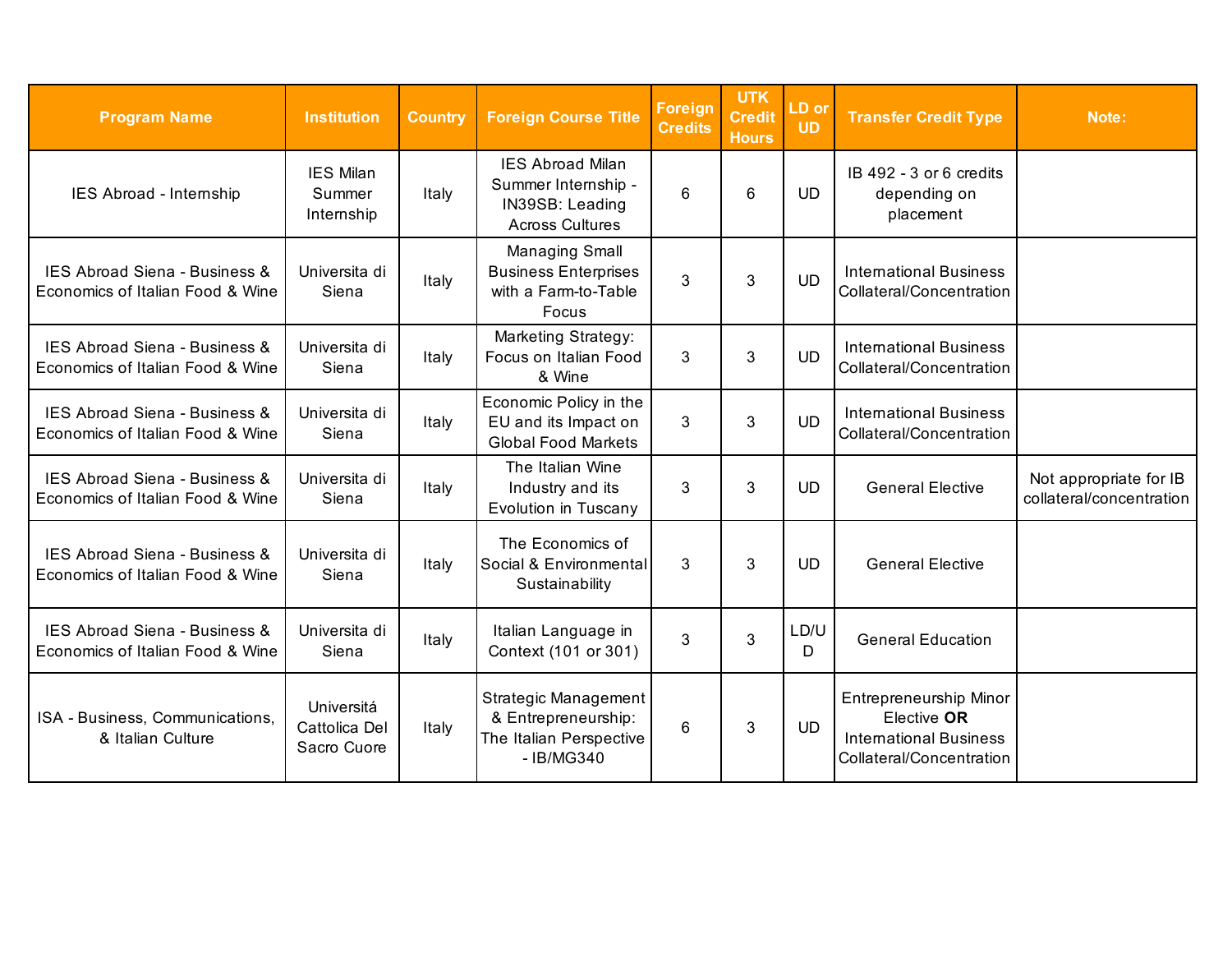| <b>Program Name</b>                                  | <b>Institution</b>                         | <b>Country</b> | <b>Foreign Course Title</b>                                                               | Foreign<br><b>Credits</b> | <b>UTK</b><br><b>Credit</b><br><b>Hours</b> | LD or<br><b>UD</b> | <b>Transfer Credit Type</b>                               | Note:                                                             |
|------------------------------------------------------|--------------------------------------------|----------------|-------------------------------------------------------------------------------------------|---------------------------|---------------------------------------------|--------------------|-----------------------------------------------------------|-------------------------------------------------------------------|
| ISA - Business, Communications,<br>& Italian Culture | Universitá<br>Cattolica Del<br>Sacro Cuore | Italy          | Entrepreneurship Lab:<br>Creating a New<br><b>Business - IB/MG</b><br>34026               | 6                         | 3                                           | <b>UD</b>          | Elective                                                  | Entrepreneurship Minor   See IPSA for additional<br>course review |
| ISA - Business, Communications,<br>& Italian Culture | Universitá<br>Cattolica Del<br>Sacro Cuore | Italy          | Entrepreneurial<br>Finance - IB/MG 360                                                    | 6                         | 3                                           | <b>UD</b>          | <b>Entrepreneurship Minor</b><br>Elective                 |                                                                   |
| ISA - Business, Communications,<br>& Italian Culture | Universitá<br>Cattolica Del<br>Sacro Cuore | Italy          | A Fashion Brand: From<br>Line Creation to<br>Market Placement. A<br>Case Study IB/CM 320  | 6                         | 3                                           | <b>UD</b>          | <b>MKTG Elective</b>                                      |                                                                   |
| ISA - Business, Communications,<br>& Italian Culture | Universitá<br>Cattolica Del<br>Sacro Cuore | Italy          | Green Management &<br><b>Sustainability IB/MG</b><br>350                                  | 6                         | 3                                           | <b>UD</b>          | <b>General Elective</b>                                   | See IPSA for additional<br>course review                          |
| ISA - Business, Communications,<br>& Italian Culture | Universitá<br>Cattolica Del<br>Sacro Cuore | Italy          | The Globalization of<br>Finance: Managing<br><b>Returns and Risks</b><br><b>IB/FI 315</b> | 6                         | 3                                           | <b>UD</b>          | <b>International Business</b><br>Collateral/Concentration |                                                                   |
| ISA - Business, Communications,<br>& Italian Culture | Universitá<br>Cattolica Del<br>Sacro Cuore | Italy          | The Economics of<br>European Integration                                                  | 6                         | 3                                           | <b>UD</b>          | <b>International Business</b><br>Collateral/Concentration |                                                                   |
| ISA - Business, Communications,<br>& Italian Culture | Universitá<br>Cattolica Del<br>Sacro Cuore | Italy          | <b>Luxury Business</b><br>Insights IB/CM310                                               | 6                         | 3                                           | <b>LD</b>          | <b>General Elective</b>                                   | Not appropriate for IB<br>collateral/concentration                |
| ISA - Business, Communications,<br>& Italian Culture | Universitá<br>Cattolica Del<br>Sacro Cuore | Italy          | <b>Business, Government</b><br>& the Global Economy<br><b>IB/EC 320</b>                   | 6                         | 3                                           | <b>UD</b>          | <b>General Elective</b>                                   | Not appropriate for IB<br>collateral/concentration                |
| ISA Study Abroad in Rome                             | American<br>University of<br>Rome          | Italy          | <b>Global Fashion</b><br>Marketing - MKT 316                                              | 3                         | 3                                           | <b>UD</b>          | <b>International Business</b><br>Collateral/Concentration |                                                                   |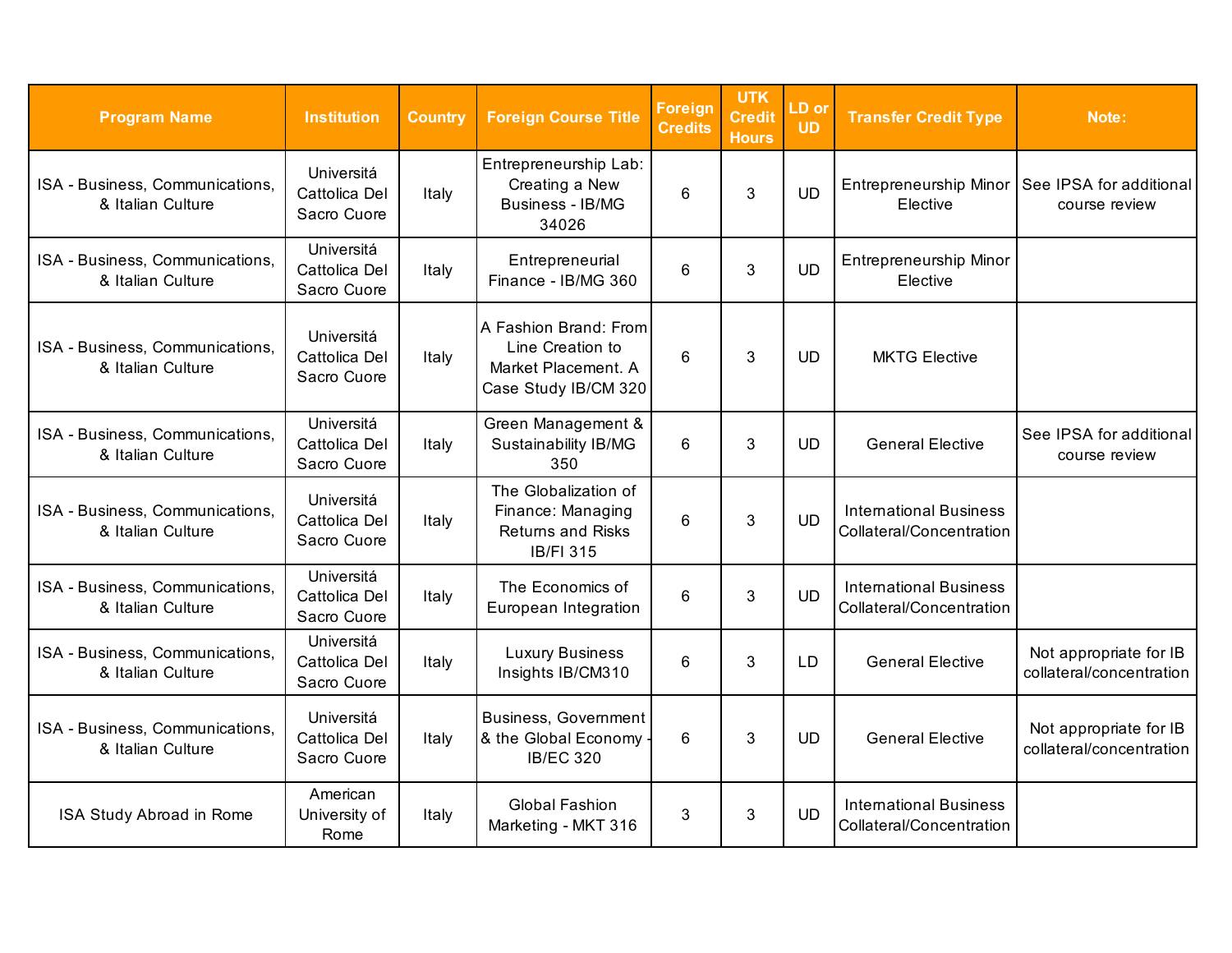| <b>Program Name</b>                               | <b>Institution</b>                    | <b>Country</b> | <b>Foreign Course Title</b>                                            | <b>Foreign</b><br><b>Credits</b> | <b>UTK</b><br><b>Credit</b><br><b>Hours</b> | LD or<br><b>UD</b> | <b>Transfer Credit Type</b>                               | Note:                        |
|---------------------------------------------------|---------------------------------------|----------------|------------------------------------------------------------------------|----------------------------------|---------------------------------------------|--------------------|-----------------------------------------------------------|------------------------------|
| ISA Study Abroad in Rome                          | American<br>University of<br>Rome     | Italy          | Food Tourism -MKT<br>312                                               | 3                                | 3                                           | <b>UD</b>          | <b>General Elective</b>                                   |                              |
| ISA Study Abroad in Rome                          | American<br>University of<br>Rome     | Italy          | Italian Food and<br>Culture - IS 212                                   | 3                                | 3                                           | LD                 | <b>ITAL 314</b>                                           |                              |
| SAI Programs - Florence University<br>of the Arts | Florence<br>University of<br>the Arts | Italy          | <b>International Marketing</b><br>-BUMKIT 320                          | 3                                | 3                                           | <b>UD</b>          | <b>International Business</b><br>Collateral/Concentration |                              |
| SAI Programs - Florence University<br>of the Arts | Florence<br>University of<br>the Arts | Italy          | <b>Global Economy: Hist</b><br>& EUBI - BUEGGE350                      | 3                                | 3                                           | <b>UD</b>          | <b>International Business</b><br>Collateral/Concentration | Can also satisfy BUAD<br>361 |
| SAI Programs - Florence University<br>of the Arts | Florence<br>University of<br>the Arts | Italy          | The Marketing Mix:<br>Product, Price, Place<br>and Promotion 315       | 3                                | 3                                           | <b>UD</b>          | <b>MARK 350</b>                                           |                              |
| SAI Programs - Florence University<br>of the Arts | Florence<br>University of<br>the Arts | Italy          | Entrepreneurial<br>Marketing - BUEREM<br>305                           | 3                                | 3                                           | <b>UD</b>          | <b>Marketing Elective</b>                                 |                              |
| SAI Programs - Florence University<br>of the Arts | Florence<br>University of<br>the Arts | Italy          | Entrepreneurial<br>Marketing, Experiential<br>Learning - BUEREM<br>310 | 6                                | $6\phantom{1}$                              | <b>UD</b>          | <b>Marketing Elective</b>                                 |                              |
| SAI Programs - Florence University<br>of the Arts | Florence<br>University of<br>the Arts | Italy          | Intro to Marketing - BU<br><b>MK IM 280</b>                            | 3                                | 3                                           | <b>UD</b>          | <b>BUAD 332 - CBM 1:</b><br>Demand Management             |                              |
| SAI Programs - Florence University<br>of the Arts | Florence<br>University of<br>the Arts | Italy          | Ethics in<br>Communciation 315                                         | 3                                | 3                                           | <b>UD</b>          | <b>General Elective</b>                                   |                              |
| SAI Programs - Florence University<br>of the Arts | Florence<br>University of<br>the Arts | Italy          | Cultural Introduction to<br>Italy 200                                  | 3                                | 3                                           | <b>UD</b>          | <b>General Elective</b>                                   |                              |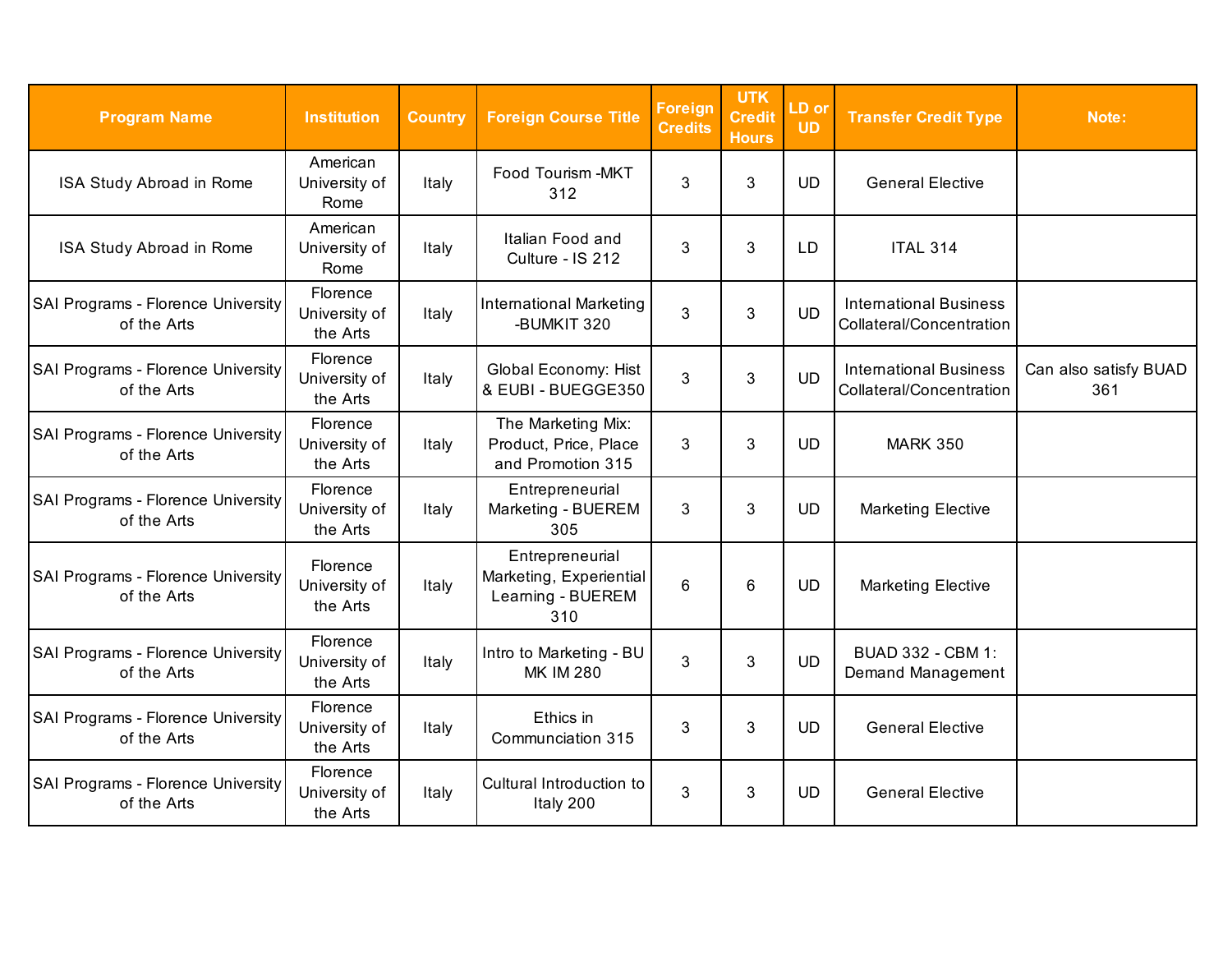| <b>Program Name</b>                               | <b>Institution</b>                    | <b>Country</b> | <b>Foreign Course Title</b>                                       | Foreign<br><b>Credits</b> | <b>UTK</b><br><b>Credit</b><br><b>Hours</b> | LD or<br><b>UD</b> | <b>Transfer Credit Type</b>                               | Note:                                      |
|---------------------------------------------------|---------------------------------------|----------------|-------------------------------------------------------------------|---------------------------|---------------------------------------------|--------------------|-----------------------------------------------------------|--------------------------------------------|
| SAI Programs - Florence University<br>of the Arts | Florence<br>University of<br>the Arts | Italy          | Introduction to Art<br>History 210                                | 3                         | 3                                           | <b>LD</b>          | <b>General Elective</b>                                   | Can petition for A&H<br>credit upon return |
| SAI Programs - Florence University<br>of the Arts | Florence<br>University of<br>the Arts | Italy          | Introduction to Italian<br>Food Traditions 260                    | 3                         | 3                                           | <b>UD</b>          | <b>General Elective</b>                                   |                                            |
| SAI Programs - Florence University<br>of the Arts | Florence<br>University of<br>the Arts | Italy          | International Tourism-<br>HPHTIN320                               | 3                         | 3                                           | <b>UD</b>          | <b>General Elective</b>                                   |                                            |
| SAI Programs - Florence University<br>of the Arts | Florence<br>University of<br>the Arts | Italy          | Travel Photography -<br>DIPHTP225                                 | 3                         | 3                                           | <b>UD</b>          | <b>General Elective</b>                                   |                                            |
| SAI Programs - Florence University<br>of the Arts | Florence<br>University of<br>the Arts | Italy          | Human Resource<br>Management-<br>HPHTHR350                        | 3                         | 3                                           | <b>UD</b>          | <b>General Elective</b>                                   |                                            |
| SAI Programs - John Cabot<br>University           | John Cabot<br>University              | Italy          | Statistics 1 MA 206                                               | 3                         | 3                                           | LD                 | <b>STAT 201</b>                                           |                                            |
| SAI Programs - John Cabot<br>University           | John Cabot<br>University              | Italy          | <b>Business Ethics- BUS</b><br>301                                |                           | 3                                           | <b>UD</b>          | <b>Business Ethics</b>                                    |                                            |
| SAI Programs - John Cabot<br>University           | John Cabot<br>University              | Italy          | <b>International Business</b><br><b>Negotiations - BUS</b><br>340 | 3                         | 3                                           | <b>UD</b>          | <b>International Business</b><br>Collateral/Concentration |                                            |
| SAI Programs - John Cabot<br>University           | John Cabot<br>University              | Italy          | Principles of<br>Macroeconomics - EC<br>202                       | 3                         | 3                                           | <b>LD</b>          | <b>ECON 213</b>                                           |                                            |
| SAI Programs - John Cabot<br>University           | John Cabot<br>University              | Italy          | <b>Principles of Marketing</b><br><b>MKT 301</b>                  | 3                         | 3                                           | <b>UD</b>          | <b>BUAD 332 - CBM 1:</b><br>Demand Management             |                                            |
| SAI Programs - John Cabot<br>University           | John Cabot<br>University              | Italy          | Finance- FIN 301                                                  | 3                         | 3                                           | <b>UD</b>          | FINC 301- Finance<br>Management                           | *For Non Finance<br>Majors Only            |
| SAI Programs - John Cabot<br>University           | John Cabot<br>University              | Italy          | <b>International Business</b><br><b>BUS 330</b>                   | 3                         | 3                                           | <b>UD</b>          | <b>International Business</b><br>Collateral/Concentration |                                            |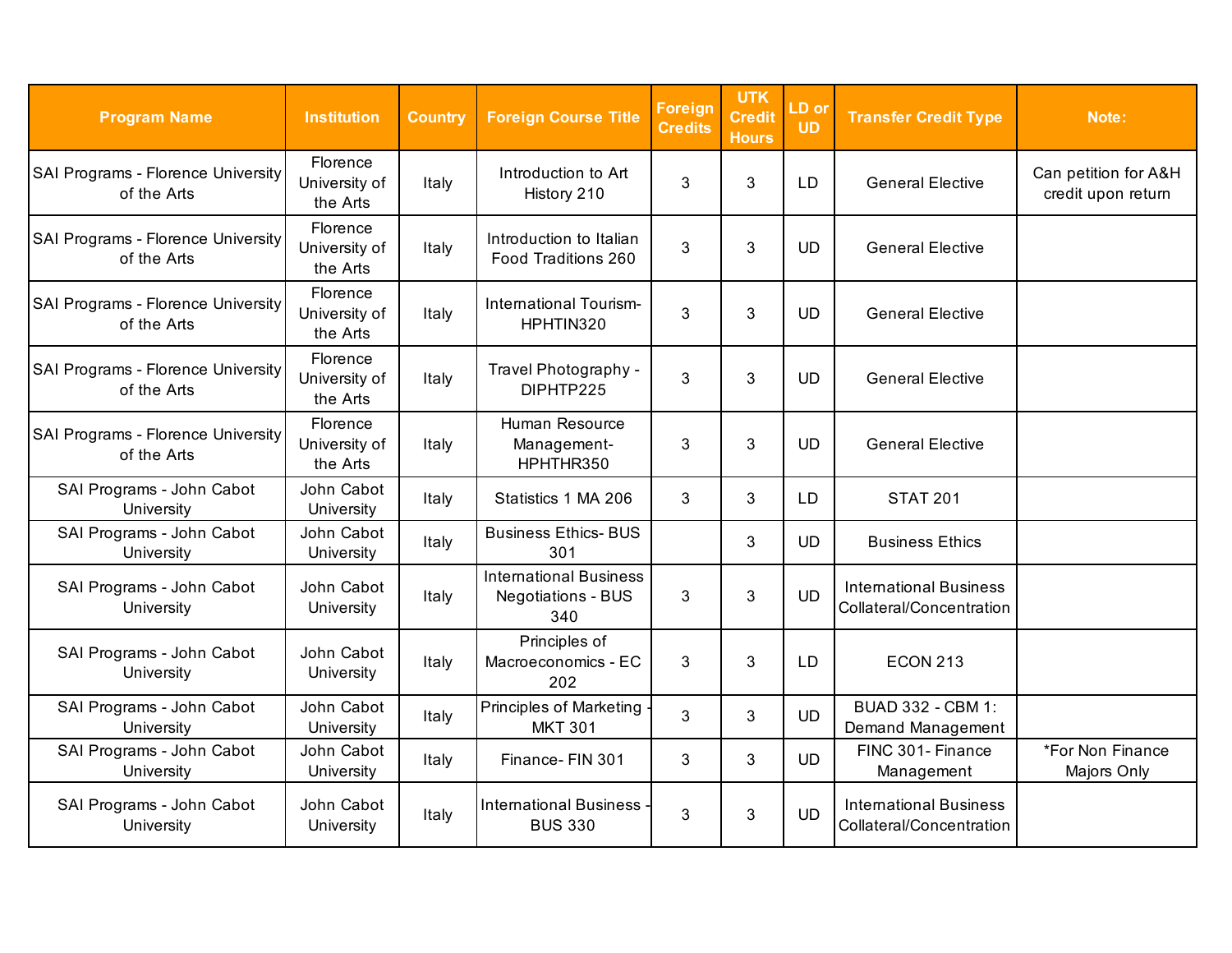| <b>Program Name</b>                                                                                     | <b>Institution</b>       | <b>Country</b> | <b>Foreign Course Title</b>                                            | <b>Foreign</b><br><b>Credits</b> | <b>UTK</b><br><b>Credit</b><br><b>Hours</b> | LD or<br><b>UD</b> | <b>Transfer Credit Type</b>                               | Note:                                   |
|---------------------------------------------------------------------------------------------------------|--------------------------|----------------|------------------------------------------------------------------------|----------------------------------|---------------------------------------------|--------------------|-----------------------------------------------------------|-----------------------------------------|
| SAI Programs - John Cabot<br>University                                                                 | John Cabot<br>University | Italy          | <b>Leading Multinational</b><br><b>Negotiations - BUS</b><br>340       | 3                                | 3                                           | <b>UD</b>          | <b>International Business</b><br>Collateral/Concentration |                                         |
| SAI Programs - John Cabot<br>University                                                                 | John Cabot<br>University | Italy          | International<br>Management - MGT<br>326                               | 3                                | $\mathfrak{B}$                              | <b>UD</b>          | <b>International Business</b><br>Collateral/Concentration |                                         |
| SAI Programs - John Cabot<br>University                                                                 | John Cabot<br>University | Italy          | <b>International Marketing</b><br>- MKT 330                            | 3                                | 3                                           | <b>UD</b>          | <b>International Business</b><br>Collateral/Concentration |                                         |
| SAI Programs - John Cabot<br>University                                                                 | John Cabot<br>University | Italy          | International<br>Economics-EC 316                                      | 3                                | 3                                           | <b>UD</b>          | <b>International Business</b><br>Collateral/Concentration |                                         |
| SAI Programs - John Cabot<br>University                                                                 | John Cabot<br>University | Italy          | <b>International Business</b><br>Law- LAW 323                          | 3                                | 3                                           | <b>UD</b>          | <b>International Business</b><br>Collateral/Concentration |                                         |
| SAI Programs - John Cabot<br>University                                                                 | John Cabot<br>University | Italy          | Legal Environment of<br><b>Business Law - LAW</b><br>219               | 3                                | 3                                           | <b>LD</b>          | <b>General Electtive</b>                                  |                                         |
| SAI Programs - John Cabot<br>University                                                                 | John Cabot<br>University | Italy          | <b>Business Law-LAW</b><br>321                                         |                                  | 3                                           | <b>UD</b>          | <b>General Electtive</b>                                  | Not suitable for<br><b>Business Law</b> |
| SAI Programs - John Cabot<br>University                                                                 | John Cabot<br>University | Italy          | Intercultural<br><b>Communications - CMS</b><br>280                    | 3                                | 3                                           | <b>LD</b>          | <b>General Electtive</b>                                  |                                         |
| <b>USAC Italy: International</b><br>Business, Architecture/Design/Art,<br>and Italian Studies in Torino | University of<br>Torino  | Italy          | <b>Economic and Political</b><br>Institutions of the<br>European Union | 3                                | 3                                           | <b>UD</b>          | <b>Public Admin Elective</b>                              |                                         |
| <b>USAC Italy: International</b><br>Business, Architecture/Design/Art,<br>and Italian Studies in Torino | University of<br>Torino  | Italy          | <b>International Human</b><br>Resource<br>Management                   | 3                                | 3                                           | <b>UD</b>          | <b>International Business</b><br>Collateral/Concentration |                                         |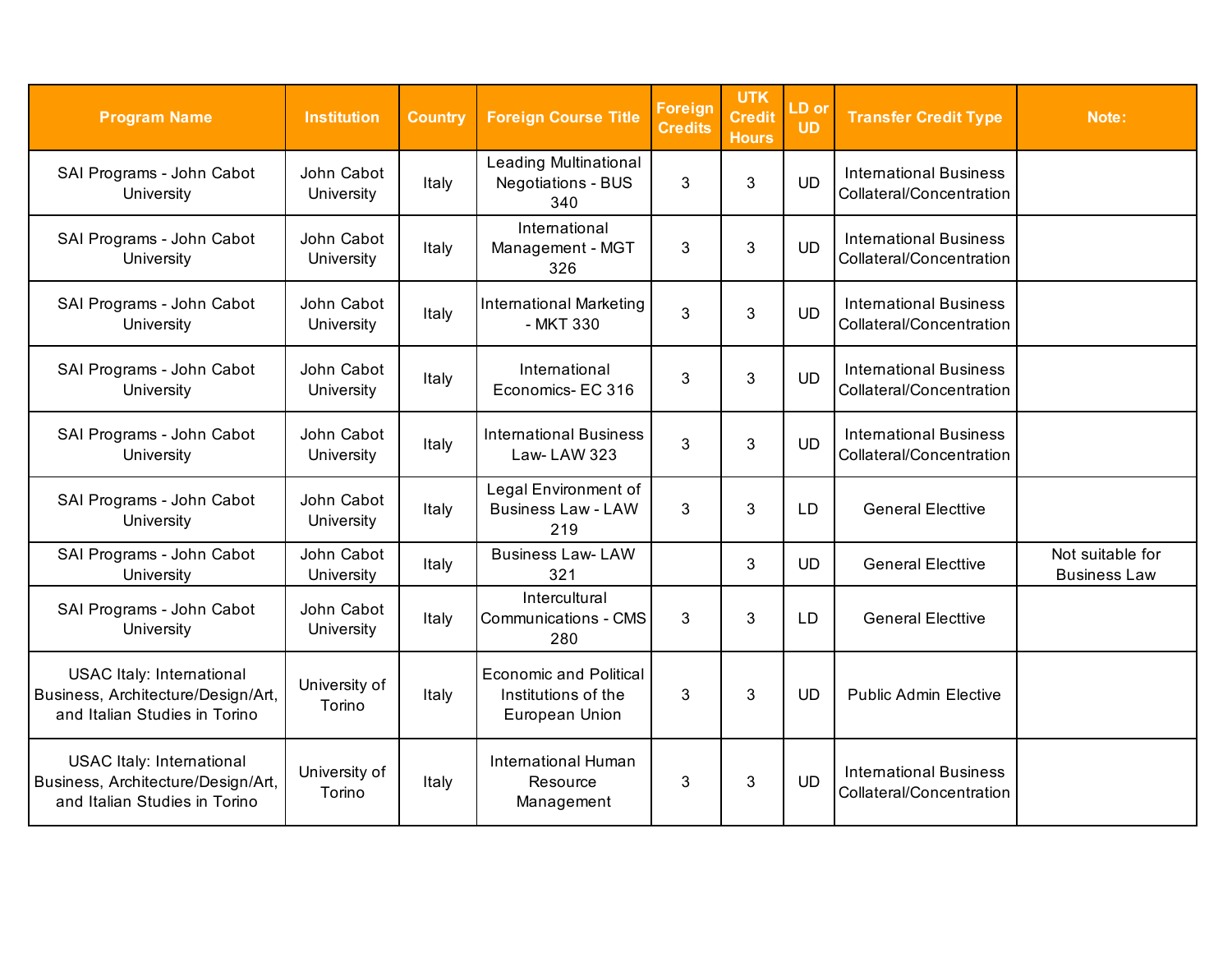| <b>Program Name</b>                                                                                     | <b>Institution</b>                | <b>Country</b> | <b>Foreign Course Title</b>                              | <b>Foreign</b><br><b>Credits</b> | <b>UTK</b><br>Credit<br><b>Hours</b> | LD or<br><b>UD</b> | <b>Transfer Credit Type</b>                               | Note: |
|---------------------------------------------------------------------------------------------------------|-----------------------------------|----------------|----------------------------------------------------------|----------------------------------|--------------------------------------|--------------------|-----------------------------------------------------------|-------|
| <b>USAC Italy: International</b><br>Business, Architecture/Design/Art,<br>and Italian Studies in Torino | University of<br>Torino           | Italy          | <b>International Finance</b><br>308                      | 3                                | 3                                    | <b>UD</b>          | <b>International Business</b><br>Collateral/Concentration |       |
| <b>USAC Italy: International</b><br>Business, Architecture/Design/Art,<br>and Italian Studies in Torino | University of<br>Torino           | Italy          | <b>International Marketing</b><br>456                    | 3                                | 3                                    | <b>UD</b>          | <b>International Business</b><br>Collateral/Concentration |       |
| <b>USAC Italy: International</b><br>Business, Architecture/Design/Art,<br>and Italian Studies in Torino | University of<br>Torino           | Italy          | <b>Economic Integration</b><br>and Common Markets<br>460 | 3                                | 3                                    | <b>UD</b>          | <b>International Business</b><br>Collateral/Concentration |       |
| <b>USAC Italy: International</b><br>Business, Architecture/Design/Art,<br>and Italian Studies in Torino | University of<br>Torino           | Italy          | Intercultural<br>Communications                          | 3                                | 3                                    | <b>UD</b>          | <b>General Elective</b>                                   |       |
| USAC Italy: Italian Language,<br>Culture, and Business Studies in<br>Verona                             | University of<br>Nevada -<br>Reno | Italy          | <b>International Finance</b>                             | 3                                | 3                                    | <b>UD</b>          | <b>International Business</b><br>Collateral/Concentration |       |
| USAC Italy: Italian Language,<br>Culture, and Business Studies in<br>Verona                             | University of<br>Nevada -<br>Reno | Italy          | <b>International Marketing</b>                           | 3                                | 3                                    | <b>UD</b>          | <b>International Business</b><br>Collateral/Concentration |       |
| USAC Italy: Italian Language,<br>Culture, and Business Studies in<br>Verona                             | University of<br>Nevada -<br>Reno | Italy          | <b>International Sports</b><br><b>Business</b>           | 3                                | 3                                    | <b>UD</b>          | <b>International Business</b><br>Collateral/Concentration |       |
| USAC Italy: Italian Language,<br>Culture, and Business Studies in<br>Verona                             | University of<br>Nevada -<br>Reno | Italy          | Italian Fashion<br><b>Business Field Study</b>           | 1                                | 1                                    | LD                 | <b>General Elective</b>                                   |       |
| USAC Italy: Italian Language,<br>Culture, and Business Studies in<br>Verona                             | University of<br>Nevada -<br>Reno | Italy          | Elementary Italian                                       | 4                                | 4                                    | <b>LD</b>          | <b>General Elective</b>                                   |       |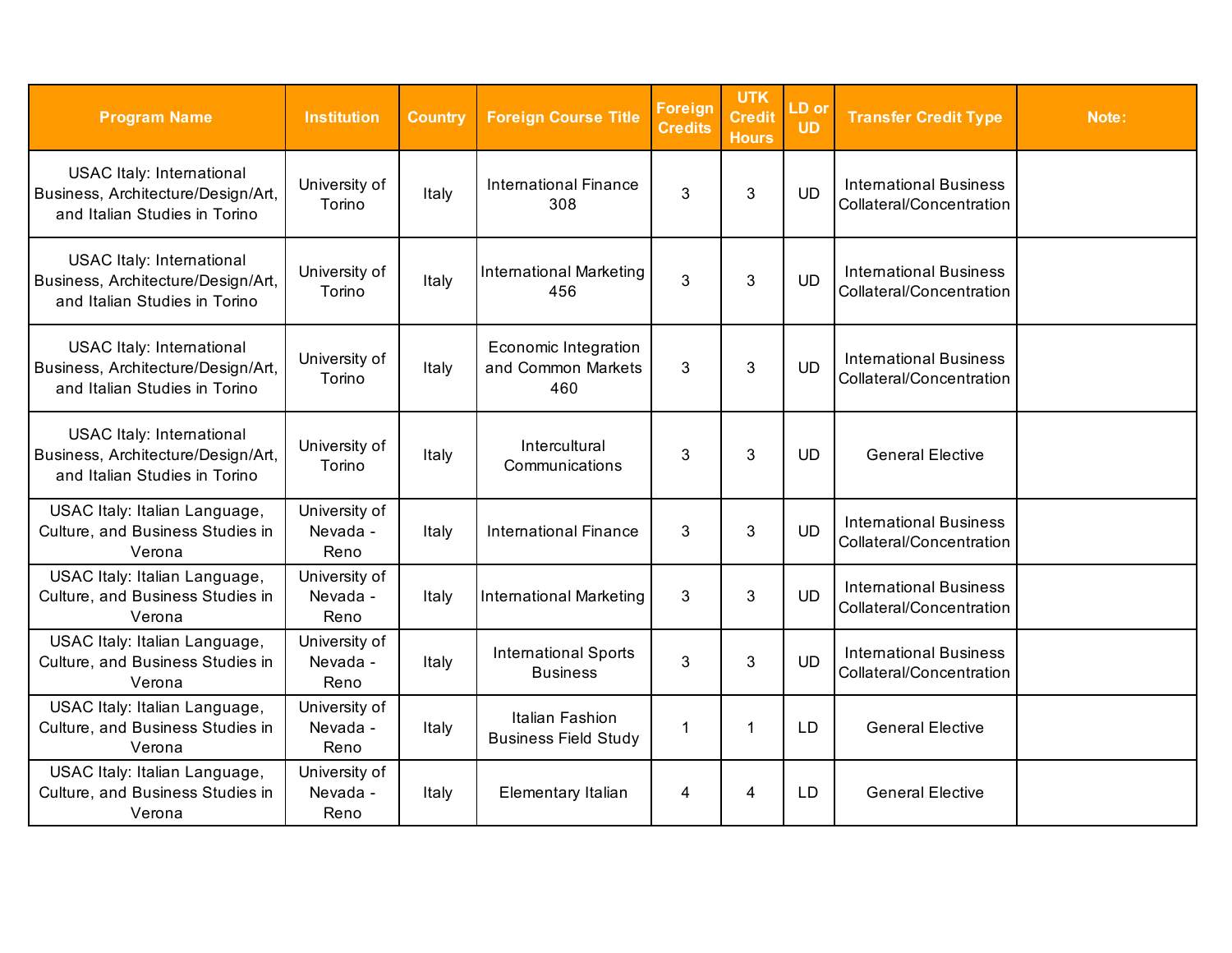| <b>Program Name</b> | <b>Institution</b>   | <b>Country</b> | <b>Foreign Course Title</b>                                  | <b>Foreign</b><br><b>Credits</b> | <b>UTK</b><br><b>Credit</b><br><b>Hours</b> | LD or<br><b>UD</b> | <b>Transfer Credit Type</b>                               | Note:                                           |
|---------------------|----------------------|----------------|--------------------------------------------------------------|----------------------------------|---------------------------------------------|--------------------|-----------------------------------------------------------|-------------------------------------------------|
| UT in Florence      | Lorenzo de<br>Medici | Italy          | Principles of<br>Macroeconomics - BUS<br>180F                | 3                                | 3                                           | <b>LD</b>          | <b>ECON 213</b>                                           |                                                 |
| UT in Florence      | Lorenzo de<br>Medici | Italy          | Corporate Social<br>Responsibility - BUS<br>200F             | 3                                | 3                                           | <b>LD</b>          | <b>Business Ethics</b>                                    | *Only if no other<br>options for classes        |
| UT in Florence      | Lorenzo de<br>Medici | Italy          | Introduction to<br>Statistics - MAT186F/<br><b>MATH 130L</b> | 3                                | 3                                           | <b>LD</b>          | <b>STAT 201</b>                                           |                                                 |
| UT in Florence      | Lorenzo de<br>Medici | Italy          | War and Media - POL<br>301F                                  | 3                                | 3                                           | <b>UD</b>          | <b>Public Admin Elective</b>                              |                                                 |
| UT in Florence      | Lorenzo de<br>Medici | Italy          | International Law -<br><b>POL 315F</b>                       | 3                                | 3                                           | <b>UD</b>          | <b>Public Admin Elective</b>                              |                                                 |
| UT in Florence      | Lorenzo de<br>Medici | Italy          | Italy and the European<br>Union - POL 272F                   | 3                                | 3                                           | <b>UD</b>          | <b>Public Admin Elective</b>                              |                                                 |
| UT in Florence      | Lorenzo de<br>Medici | Italy          | Principles of Finance -<br>ECON 332 (marist<br>code)         | 3                                | 3                                           | <b>UD</b>          | <b>FINC 301</b>                                           | *For Non Finance<br>Majors Only                 |
| UT in Florence      | Lorenzo de<br>Medici | Italy          | Corporate Finance -<br><b>BUS 344</b>                        | not<br>listed                    | 3                                           | <b>UD</b>          | <b>FINC 301</b>                                           | *For Non Finance<br>Majors Only                 |
| UT in Florence      | Lorenzo de<br>Medici | Italy          | Wine Business &<br>Marketing - BUS 252F                      | 3                                | 3                                           | <b>UD</b>          | <b>Marketing Elective</b>                                 |                                                 |
| UT in Florence      | Lorenzo de<br>Medici | Italy          | International Art<br>Business - BUS 344                      | not<br>listed                    | 3                                           | <b>UD</b>          | <b>International Business</b><br>Collateral/Concentration |                                                 |
| UT in Florence      | Lorenzo de<br>Medici | Italy          | Social Media Marketing                                       | 3                                | 3                                           | <b>UD</b>          | <b>International Business</b><br>Collateral/Concentration | Also approved as a<br><b>Marketing Elective</b> |
| UT in Florence      | Lorenzo de<br>Medici | Italy          | <b>Luxury Brand</b><br>Management - BUS<br>352F              | 3                                | 3                                           | <b>UD</b>          | <b>International Business</b><br>Collateral/Concentration | Also approved as a<br><b>Marketing Elective</b> |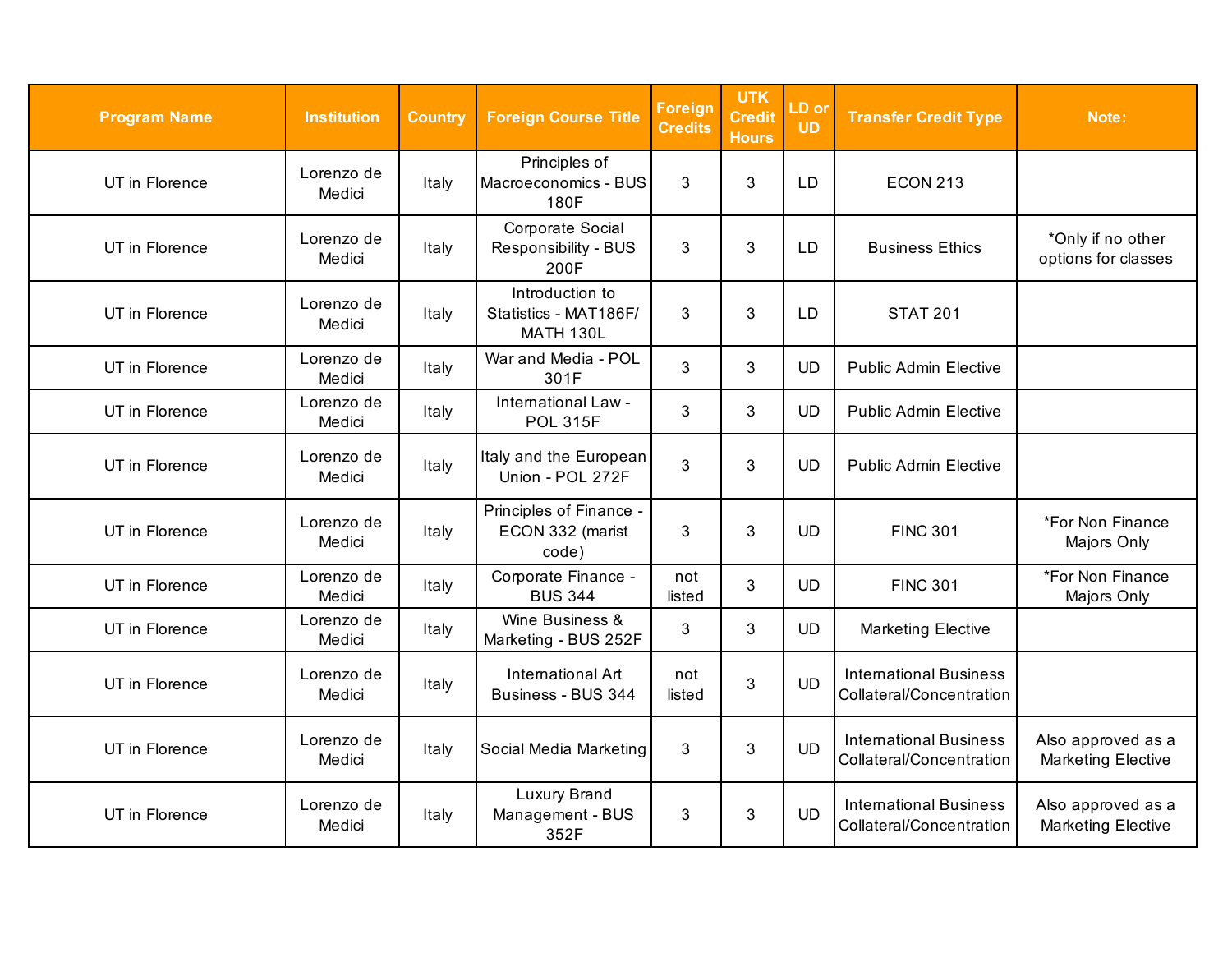| <b>Program Name</b> | <b>Institution</b>   | <b>Country</b> | <b>Foreign Course Title</b>                                    | <b>Foreign</b><br><b>Credits</b> | <b>UTK</b><br><b>Credit</b><br><b>Hours</b> | LD or<br><b>UD</b> | <b>Transfer Credit Type</b>                               | Note:                                              |
|---------------------|----------------------|----------------|----------------------------------------------------------------|----------------------------------|---------------------------------------------|--------------------|-----------------------------------------------------------|----------------------------------------------------|
| UT in Florence      | Lorenzo de<br>Medici | Italy          | <b>Global Financial</b><br>Markets - BUS 363                   | 3                                | $\mathfrak{S}$                              | <b>UD</b>          | <b>International Business</b><br>Collateral/Concentration |                                                    |
| UT in Florence      | Lorenzo de<br>Medici | Italy          | Crosscultural<br>Communication in the<br>Workplace - BUS 370   | 3                                | 3                                           | <b>UD</b>          | <b>International Business</b><br>Collateral/Concentration |                                                    |
| UT in Florence      | Lorenzo de<br>Medici | Italy          | China's Development<br>and Global Shift -<br><b>ECON 306</b>   | 3                                | 3                                           | <b>UD</b>          | <b>International Business</b><br>Collateral/Concentration | Also approved as a<br><b>Public Admin Elective</b> |
| UT in Florence      | Lorenzo de<br>Medici | Italy          | Economics of<br>European Union -<br><b>ECON 442</b>            | 3                                | 3                                           | <b>UD</b>          | <b>International Business</b><br>Collateral/Concentration |                                                    |
| UT in Florence      | Lorenzo de<br>Medici | Italy          | <b>Principles of Marketing</b><br><b>BUS 210F</b>              | 3                                | not<br>listed                               | not<br>listed      | <b>General Elective</b>                                   |                                                    |
| UT in Florence      | Lorenzo de<br>Medici | Italy          | <b>Integrated Marketing</b><br><b>Communication BUS</b><br>352 | 3                                | 3                                           | <b>UD</b>          | <b>General Elective</b>                                   |                                                    |
| UT in Florence      | Lorenzo de<br>Medici | Italy          | Consumer Behavior -<br><b>BUS 307F</b>                         | 3                                | 3                                           | not<br>listed      | <b>General Elective</b>                                   |                                                    |
| UT in Florence      | Lorenzo de<br>Medici | Italy          | <b>Global Business and</b><br>Society - BUS 310F               | 3                                | 3                                           | LD                 | <b>General Elective</b>                                   | Not appropriate for IB<br>collateral/concentration |
| UT in Florence      | Lorenzo de<br>Medici | Italy          | Organizational<br>Behavior - BUS 311F                          | 3                                | 3                                           | not<br>listed      | <b>General Elective</b>                                   |                                                    |
| UT in Florence      | Lorenzo de<br>Medici | Italy          | International Marketing<br>- BUS 312F                          |                                  | 3                                           | <b>LD</b>          | <b>General Elective</b>                                   | Not appropriate for IB<br>collateral/concentration |
| UT in Florence      | Lorenzo de<br>Medici | Italy          | Developing Leadership<br>Skills - BUS 400F                     | 3                                | not<br>listed                               | not<br>listed      | <b>General Elective</b>                                   |                                                    |
| UT in Florence      | Lorenzo de<br>Medici | Italy          | Event Planning - BUS<br>232F                                   | 3                                | 3                                           | LD                 | <b>General Elective</b>                                   |                                                    |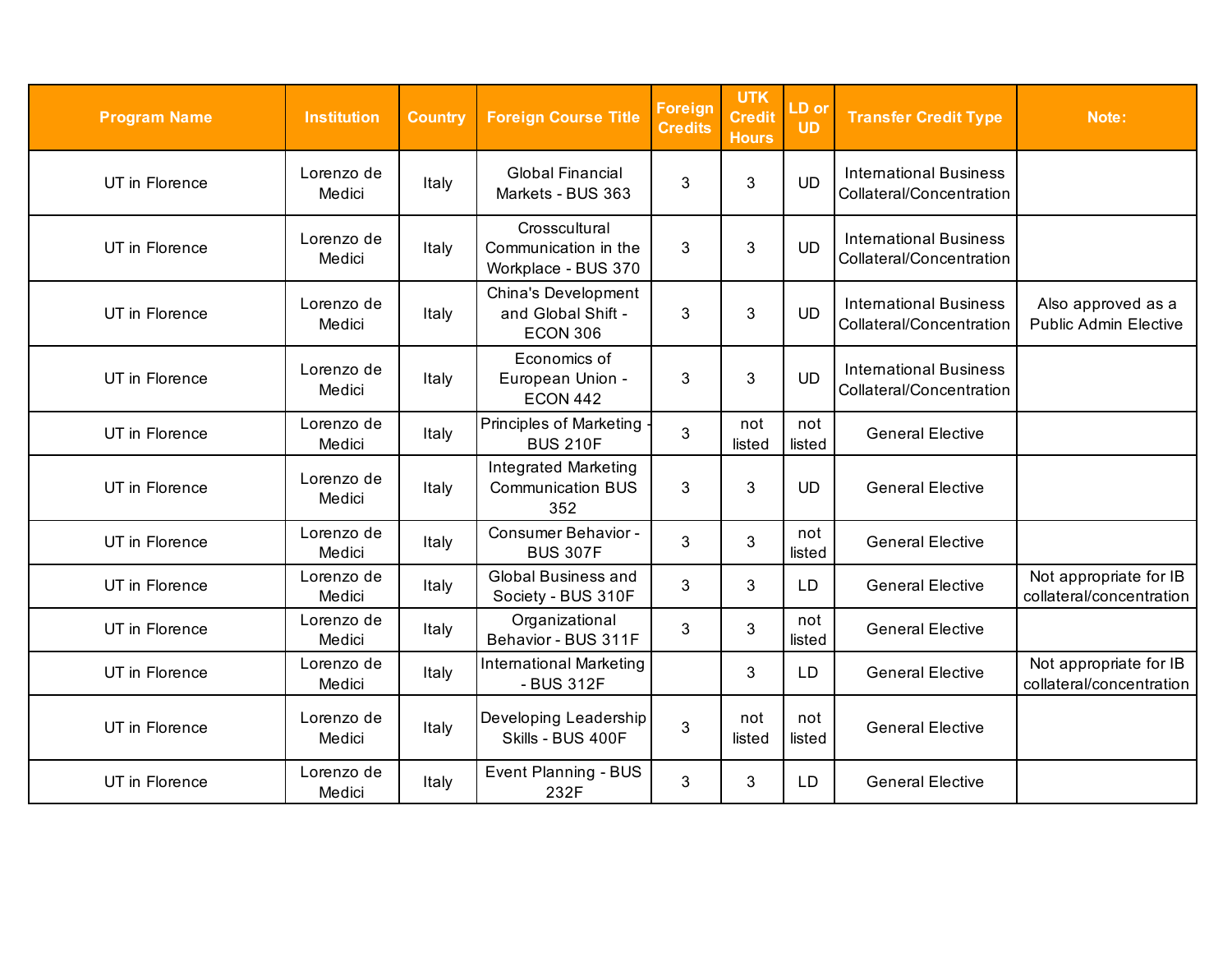| <b>Program Name</b> | <b>Institution</b>   | <b>Country</b> | <b>Foreign Course Title</b>                                         | <b>Foreign</b><br><b>Credits</b> | <b>UTK</b><br><b>Credit</b><br><b>Hours</b> | LD or<br><b>UD</b> | <b>Transfer Credit Type</b>                    | Note:                               |
|---------------------|----------------------|----------------|---------------------------------------------------------------------|----------------------------------|---------------------------------------------|--------------------|------------------------------------------------|-------------------------------------|
| UT in Florence      | Lorenzo de<br>Medici | Italy          | Human Resource<br>Management - BUS<br>301F                          | 3                                | 3                                           | <b>LD</b>          | <b>General Elective</b>                        |                                     |
| UT in Florence      | Lorenzo de<br>Medici | Italy          | Wine and Culture I:<br>Wine of Italy - NUH<br>170F                  | 3                                | 3                                           | <b>LD</b>          | <b>General Elective</b>                        |                                     |
| UT in Florence      | Lorenzo de<br>Medici | Italy          | Italian Food & Culture:<br>Pairing Food & Wine -<br><b>NUH 245F</b> | 3                                | 3                                           | <b>LD</b>          | <b>General Elective</b>                        | Can petition for A&H<br>upon return |
| UT in Florence      | <b>LDM</b> Institute | Italy          | <b>International Conflict</b><br>Resolution - POL 242F              | 3                                | 3                                           | LD/U<br>D          | <b>General Elective (since</b><br>LD for POLI) |                                     |
| UT in Florence      | <b>LDM</b> Institute | Italy          | Globalization and<br>Social Change - POL<br>250 F                   | 3                                | 3                                           | <b>LD</b>          | <b>General Elective</b>                        |                                     |
| UT in Florence      | <b>LDM</b> Institute | Italy          | International Politics -<br><b>POL 288F</b>                         | $\mathbf{3}$                     | 3                                           | LD                 | <b>General Elective</b>                        |                                     |
| UT in Florence      | <b>LDM</b> Institute | Italy          | Anthropology of<br>Violence and Conflict -<br><b>POL 326</b>        | 3                                | 3                                           | <b>LD</b>          | <b>General Elective</b>                        |                                     |
| UT in Florence      | Lorenzo de<br>Medici | Italy          | Italian - ITL101F                                                   |                                  | 3                                           | <b>LD</b>          | <b>General Elective</b>                        |                                     |
| UT in Florence      | Lorenzo de<br>Medici | Italy          | Art History: Antiquity<br>and Early Renaissance<br>- ART180F        |                                  | 3                                           | <b>LD</b>          | <b>General Elective</b>                        | Can petition for A&H<br>upon return |
| UT in Florence      | Lorenzo de<br>Medici | Italy          | <b>IGC 245 F</b>                                                    | 3                                | 3                                           | <b>LD</b>          | <b>General Elective</b>                        |                                     |
| UT in Florence      | Lorenzo de<br>Medici | Italy          | Palaces of Florence<br>301 - ART 245F                               | 3                                | 3                                           | LD                 | <b>General Elective</b>                        | Can petition for A&H<br>upon return |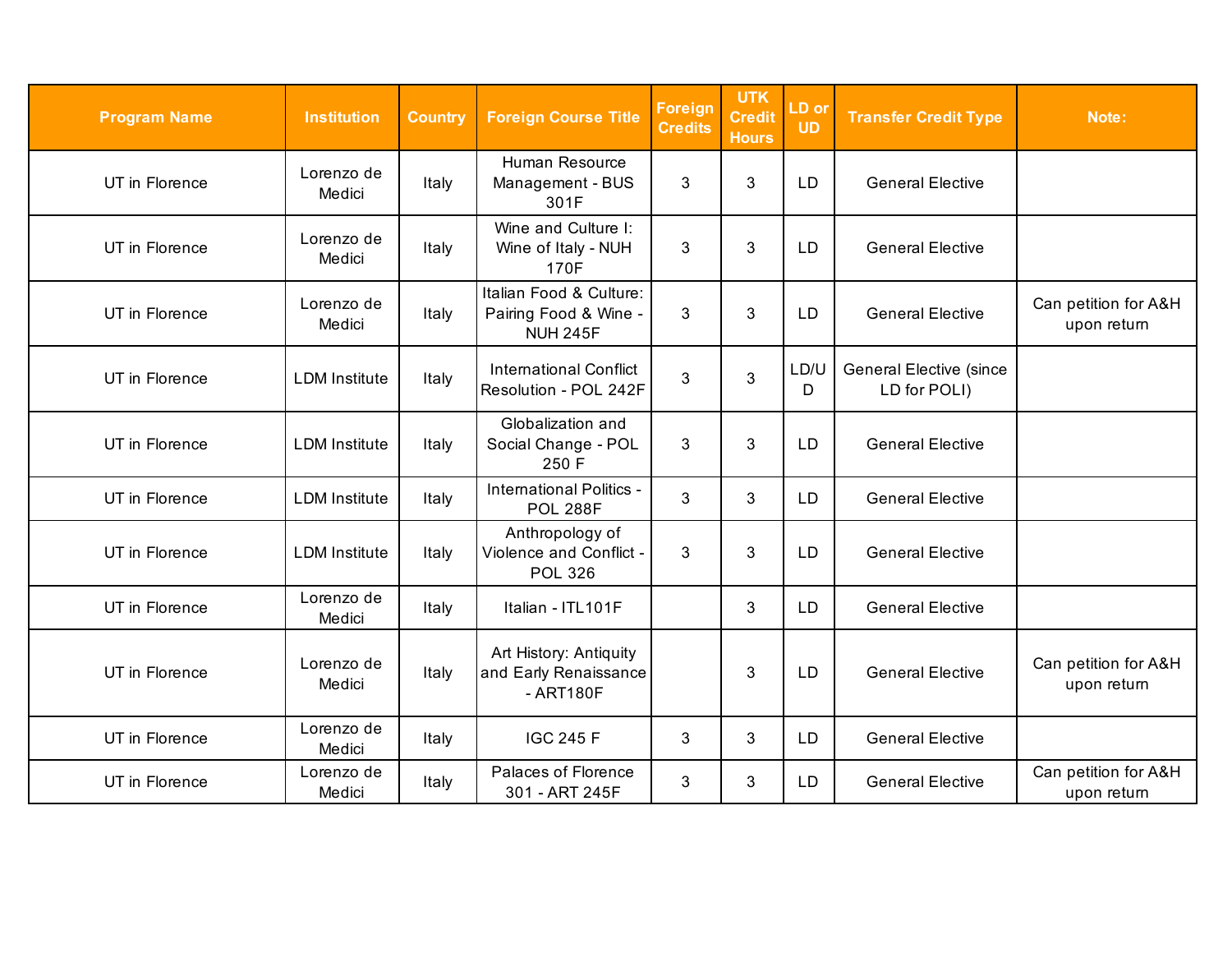| <b>Program Name</b> | <b>Institution</b>                         | <b>Country</b> | <b>Foreign Course Title</b>                                                              | <b>Foreign</b><br><b>Credits</b> | <b>UTK</b><br><b>Credit</b><br><b>Hours</b> | $LD$ or<br><b>UD</b> | <b>Transfer Credit Type</b>        | Note:                                              |
|---------------------|--------------------------------------------|----------------|------------------------------------------------------------------------------------------|----------------------------------|---------------------------------------------|----------------------|------------------------------------|----------------------------------------------------|
| UT in Florence      | Lorenzo de<br>Medici                       | Italy          | The Quarters of<br>Florence: History and<br>Culture HIS 250F                             | 3                                | 3                                           | LD                   | <b>General Elective</b>            |                                                    |
| UT in Florence      | Lorenzo de<br>Medici                       | Italy          | The Quarters of<br>Florence: History and<br>Culture HIS 250F                             | 3                                | 3                                           | <b>LD</b>            | <b>General Elective</b>            |                                                    |
| UT in Florence      | Lorenzo de<br>Medici                       | Italy          | Foundation of Oil<br>Painting - PDM 141F                                                 | 3                                | 3                                           | <b>LD</b>            | <b>General Elective</b>            |                                                    |
| UT in Florence      | Lorenzo de<br>Medici                       | Italy          | FASH 335 N Buying,<br>Planning, and<br>Allocation                                        | 3                                | 3                                           | <b>UD</b>            | <b>General Elective</b>            |                                                    |
| UT in Florence      | Lorenzo de<br>Medici                       | Italy          | FASH 341 N Branding<br>and Licensing                                                     | 3                                | 3                                           | <b>UD</b>            | <b>General Elective</b>            |                                                    |
| UT in Florence      | Lorenzo de<br>Medici                       | Italy          | Introduction to Digital<br>Photography - PHO<br>131F                                     | 3                                | 3                                           | <b>UD</b>            | <b>General Elective</b>            |                                                    |
| UT in Milan         | Universitá<br>Cattolica Del<br>Sacro Cuore | Italy          | <b>Business Ethics</b>                                                                   | 6                                | 3                                           | <b>UD</b>            | Ethics                             |                                                    |
| UT in Milan         | Universitá<br>Cattolica Del<br>Sacro Cuore | Italy          | Entrepreneurship Lab:<br>Creating a New<br>Business - IB/MG<br>34026                     | 6                                | 3                                           | <b>UD</b>            | Entrepreneurship Minor<br>Elective | Not appropriate for IB<br>collateral/concentration |
| UT in Milan         | Universitá<br>Cattolica Del<br>Sacro Cuore | Italy          | Entrepreneurial<br>Finance - IB/MG 360                                                   | 6                                | 3                                           | <b>UD</b>            | Entrepreneurship Minor<br>Elective | Not appropriate for IB<br>collateral/concentration |
| UT in Milan         | Universitá<br>Cattolica Del<br>Sacro Cuore | Italy          | A Fashion Brand: From<br>Line Creation to<br>Market Placement. A<br>Case Study IB/CM 320 | 6                                | 3                                           | <b>UD</b>            | <b>MKTG Elective</b>               | Not appropriate for IB<br>collateral/concentration |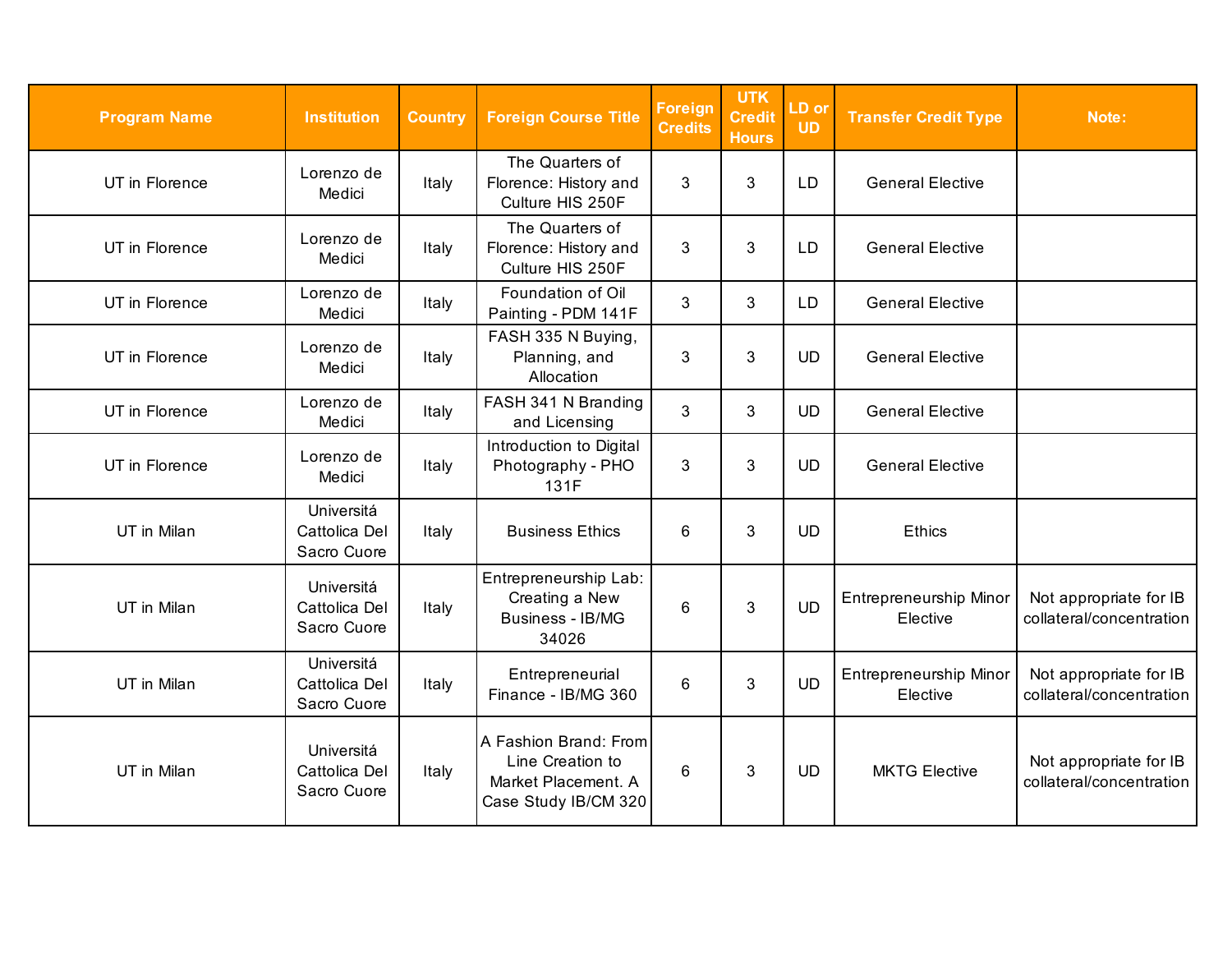| <b>Program Name</b> | <b>Institution</b>                         | <b>Country</b> | <b>Foreign Course Title</b>                                                                 | Foreign<br><b>Credits</b> | <b>UTK</b><br><b>Credit</b><br><b>Hours</b> | LD or<br><b>UD</b> | <b>Transfer Credit Type</b>                               | Note:                                             |
|---------------------|--------------------------------------------|----------------|---------------------------------------------------------------------------------------------|---------------------------|---------------------------------------------|--------------------|-----------------------------------------------------------|---------------------------------------------------|
| UT in Milan         | Universitá<br>Cattolica Del<br>Sacro Cuore | Italy          | Green is the New<br><b>Black</b>                                                            | 6                         | 3                                           | <b>UD</b>          | <b>MKTG Elective</b>                                      |                                                   |
| UT in Milan         | Universitá<br>Cattolica Del<br>Sacro Cuore | Italy          | The Fashion Market:<br><b>Struct Play</b>                                                   | 6                         | 3                                           | <b>UD</b>          | <b>MKTG Elective</b>                                      |                                                   |
| UT in Milan         | Universitá<br>Cattolica Del<br>Sacro Cuore | Italy          | Strategic Management<br>& Entrepreneurship:<br>The Italian Perspective<br>- IB/MG340        | $6\phantom{1}$            | 3                                           | <b>UD</b>          | <b>International Business</b><br>Collateral/Concentration | Can also be<br>Entrepreneurship Minor<br>Elective |
| UT in Milan         | Universitá<br>Cattolica Del<br>Sacro Cuore | Italy          | <b>Cross Cultural</b><br>Management -<br>CE9835                                             | 8                         | 4                                           | <b>UD</b>          | <b>International Business</b><br>Collateral/Concentration |                                                   |
| UT in Milan         | Universitá<br>Cattolica Del<br>Sacro Cuore | Italy          | International Corporate<br>Finance - CEB067                                                 | 8                         | 4                                           | <b>UD</b>          | <b>International Business</b><br>Collateral/Concentration |                                                   |
| UT in Milan         | Universitá<br>Cattolica Del<br>Sacro Cuore | Italy          | International<br>Economics - ABD740                                                         | 8                         | 4                                           | <b>UD</b>          | <b>International Business</b><br>Collateral/Concentration |                                                   |
| UT in Milan         | Universitá<br>Cattolica Del<br>Sacro Cuore | Italy          | Transnational<br><b>Business Law-</b><br><b>CEI371</b>                                      | 8                         | 4                                           | <b>UD</b>          | <b>International Business</b><br>Collateral/Concentration |                                                   |
| UT in Milan         | Universitá<br>Cattolica Del<br>Sacro Cuore | Italy          | The Fashion Market:<br>Structure, Players, and<br><b>Success Factors</b><br><b>IB/CM300</b> | 6                         | 3                                           | <b>UD</b>          | <b>International Business</b><br>Collateral/Concentration |                                                   |
| UT in Milan         | Universitá<br>Cattolica Del<br>Sacro Cuore | Italy          | Green Management &<br><b>Sustainability IB/MG</b><br>350                                    | 6                         | 3                                           | <b>UD</b>          | <b>International Business</b><br>Collateral/Concentration |                                                   |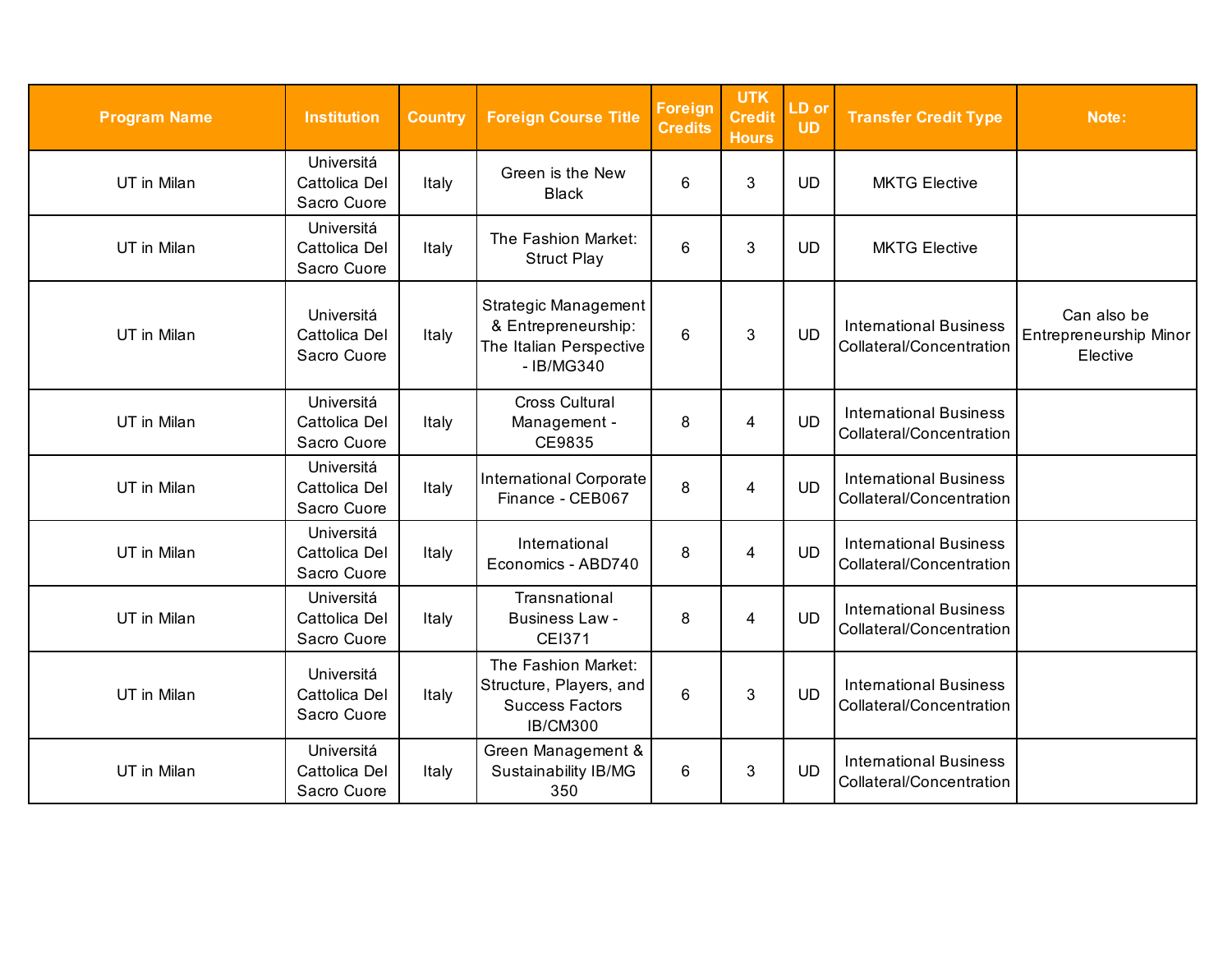| <b>Program Name</b> | <b>Institution</b>                         | <b>Country</b> | <b>Foreign Course Title</b>                                                                  | <b>Foreign</b><br><b>Credits</b> | <b>UTK</b><br><b>Credit</b><br><b>Hours</b> | LD or<br><b>UD</b> | <b>Transfer Credit Type</b>                               | Note:                                              |
|---------------------|--------------------------------------------|----------------|----------------------------------------------------------------------------------------------|----------------------------------|---------------------------------------------|--------------------|-----------------------------------------------------------|----------------------------------------------------|
| UT in Milan         | Universitá<br>Cattolica Del<br>Sacro Cuore | Italy          | The Globalization of<br>Finance: Managing<br><b>Returns and Risks</b><br><b>IB/FI 315</b>    | $6\phantom{1}$                   | $\mathbf{3}$                                | <b>UD</b>          | <b>International Business</b><br>Collateral/Concentration |                                                    |
| UT in Milan         | Universitá<br>Cattolica Del<br>Sacro Cuore | Italy          | The Economics of<br>European Integration                                                     | 6                                | 3                                           | <b>UD</b>          | <b>International Business</b><br>Collateral/Concentration |                                                    |
| UT in Milan         | Universitá<br>Cattolica Del<br>Sacro Cuore | Italy          | <b>Luxury Business</b><br>Insights IB/CM310                                                  | 6                                | $\mathbf{3}$                                | $UD^*$             | <b>International Business</b><br>Collateral/Concentration |                                                    |
| UT in Milan         | Universitá<br>Cattolica Del<br>Sacro Cuore | Italy          | <b>Business, Government</b><br>& the Global Economy -<br><b>IB/EC 320</b>                    | $6\phantom{1}$                   | $\mathfrak{B}$                              | <b>UD</b>          | <b>International Business</b><br>Collateral/Concentration |                                                    |
| UT in Milan         | Universitá<br>Cattolica Del<br>Sacro Cuore | Italy          | Italy, a Country to<br>Savor - CU310                                                         | 6                                | 3                                           | <b>UD</b>          | <b>General Elective</b>                                   | Not appropriate for IB<br>collateral/concentration |
| UT in Milan         | Universitá<br>Cattolica Del<br>Sacro Cuore | Italy          | Leadership Coaching:<br><b>Bringing Potential to</b><br>the Stage of Work<br><b>IB/CM330</b> | $6\phantom{1}$                   | $\mathfrak{S}$                              | <b>UD</b>          | <b>General Elective</b>                                   |                                                    |
| UT in Milan         | Universitá<br>Cattolica Del<br>Sacro Cuore | Italy          | Digital Journalism and<br>Digital Media in Italy<br><b>CM/SO 320</b>                         | 6                                | 3                                           | <b>UD</b>          | <b>General Elective</b>                                   |                                                    |
| UT in Milan         | Universitá<br>Cattolica Del<br>Sacro Cuore | Italy          | Television, Advertising,<br>Music: The Italian<br>Approach to the Media<br><b>CM/SO 300</b>  | 6                                | $\mathbf{3}$                                | <b>UD</b>          | <b>General Elective</b>                                   |                                                    |
| UT in Milan         | Universitá<br>Cattolica Del<br>Sacro Cuore | Italy          | The Discovery of Italy<br>Through its Culinary<br><b>Traditions CU300</b>                    | $6\phantom{1}$                   | 3                                           | <b>UD</b>          | <b>General Elective</b>                                   |                                                    |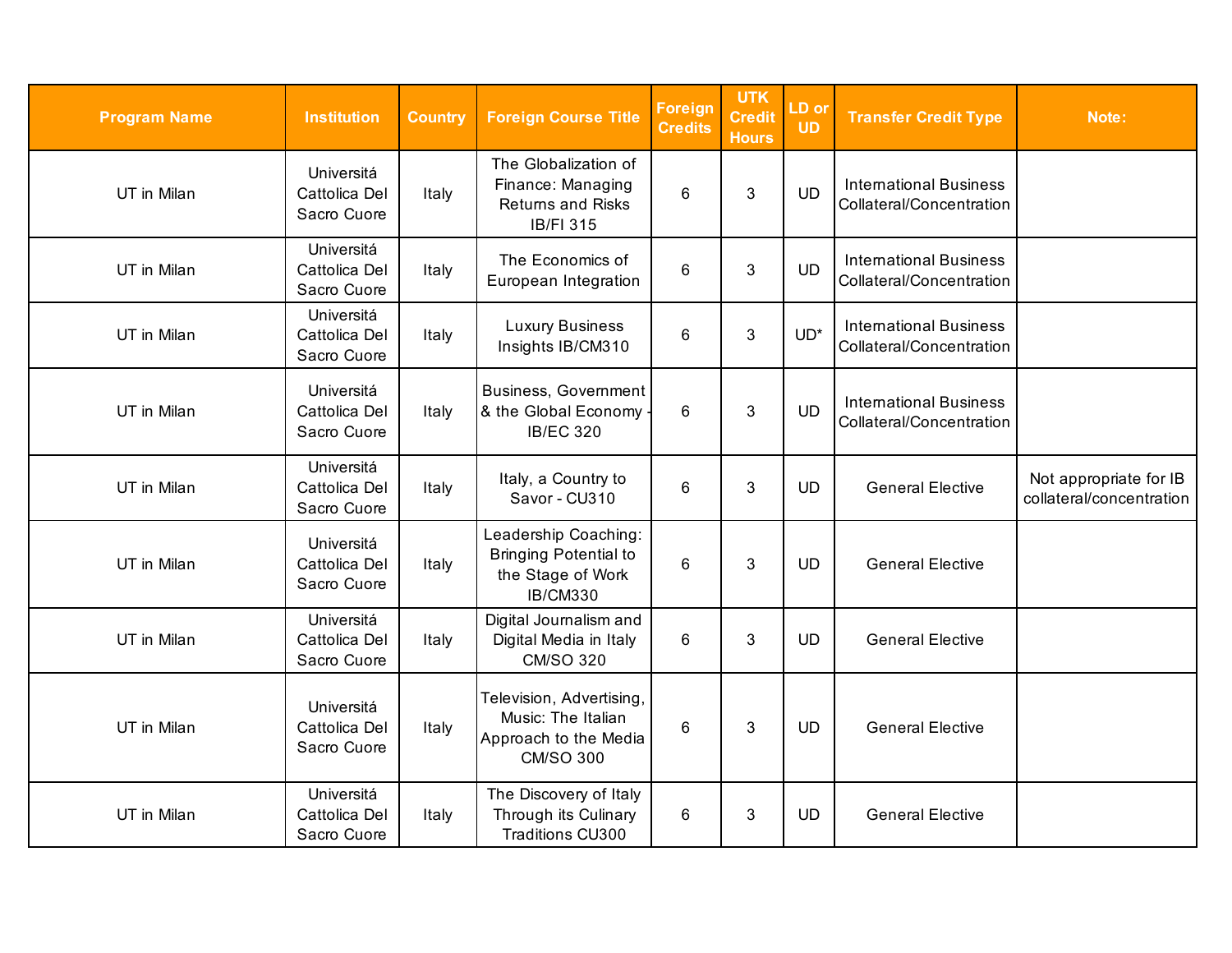| <b>Program Name</b> | <b>Institution</b>                                | <b>Country</b> | <b>Foreign Course Title</b>                                                                                    | <b>Foreign</b><br><b>Credits</b> | <b>UTK</b><br><b>Credit</b><br><b>Hours</b> | LD or<br><b>UD</b> | <b>Transfer Credit Type</b>                               | Note: |  |  |
|---------------------|---------------------------------------------------|----------------|----------------------------------------------------------------------------------------------------------------|----------------------------------|---------------------------------------------|--------------------|-----------------------------------------------------------|-------|--|--|
| UT in Milan         | Universitá<br>Cattolica Del<br>Sacro Cuore        | Italy          | <b>Personal Marketing:</b><br>Performance Skills at<br>Work                                                    | 6                                | 3                                           | <b>UD</b>          | <b>General Elective</b>                                   |       |  |  |
| UT in Milan         | Universitá<br>Cattolica Del<br>Sacro Cuore        | Italy          | Creative Italian<br>Storytelling: from<br>Literature to Cinema to<br>Other Forms of Fiction<br><b>LT/AR320</b> | 6                                | 3                                           | <b>UD</b>          | <b>General Elective</b>                                   |       |  |  |
| UT in Milan         | Universitá<br>Cattolica Del<br>Sacro Cuore        | Italy          | From the Catwalk to<br>the Classroom: An<br>Intro to Modern Italian<br>Fashion                                 | $6\phantom{1}6$                  | 3                                           | <b>UD</b>          | <b>General Elective</b>                                   |       |  |  |
| Japan               |                                                   |                |                                                                                                                |                                  |                                             |                    |                                                           |       |  |  |
| Japan ICU           | Japan<br>International<br>Christian<br>University | Japan          | Management of<br>Multinational<br>Enterprises BUS 207                                                          | 3                                | 3                                           | <b>UD</b>          | <b>International Business</b><br>Collateral/Concentration |       |  |  |
| Japan ICU           | Japan<br>International<br>Christian<br>University | Japan          | <b>International Marketing</b><br><b>BUS 205</b>                                                               | 3                                | 3                                           | <b>UD</b>          | <b>International Business</b><br>Collateral/Concentration |       |  |  |
| Japan ICU           | Japan<br>International<br>Christian<br>University | Japan          | Japanese Economy<br><b>ECO 263</b>                                                                             | 3                                | 3                                           | <b>UD</b>          | <b>International Business</b><br>Collateral/Concentration |       |  |  |
| Japan ICU           | Japan<br>International<br>Christian<br>University | Japan          | <b>International Trade</b>                                                                                     | 3                                | 3                                           | <b>UD</b>          | <b>International Business</b><br>Collateral/Concentration |       |  |  |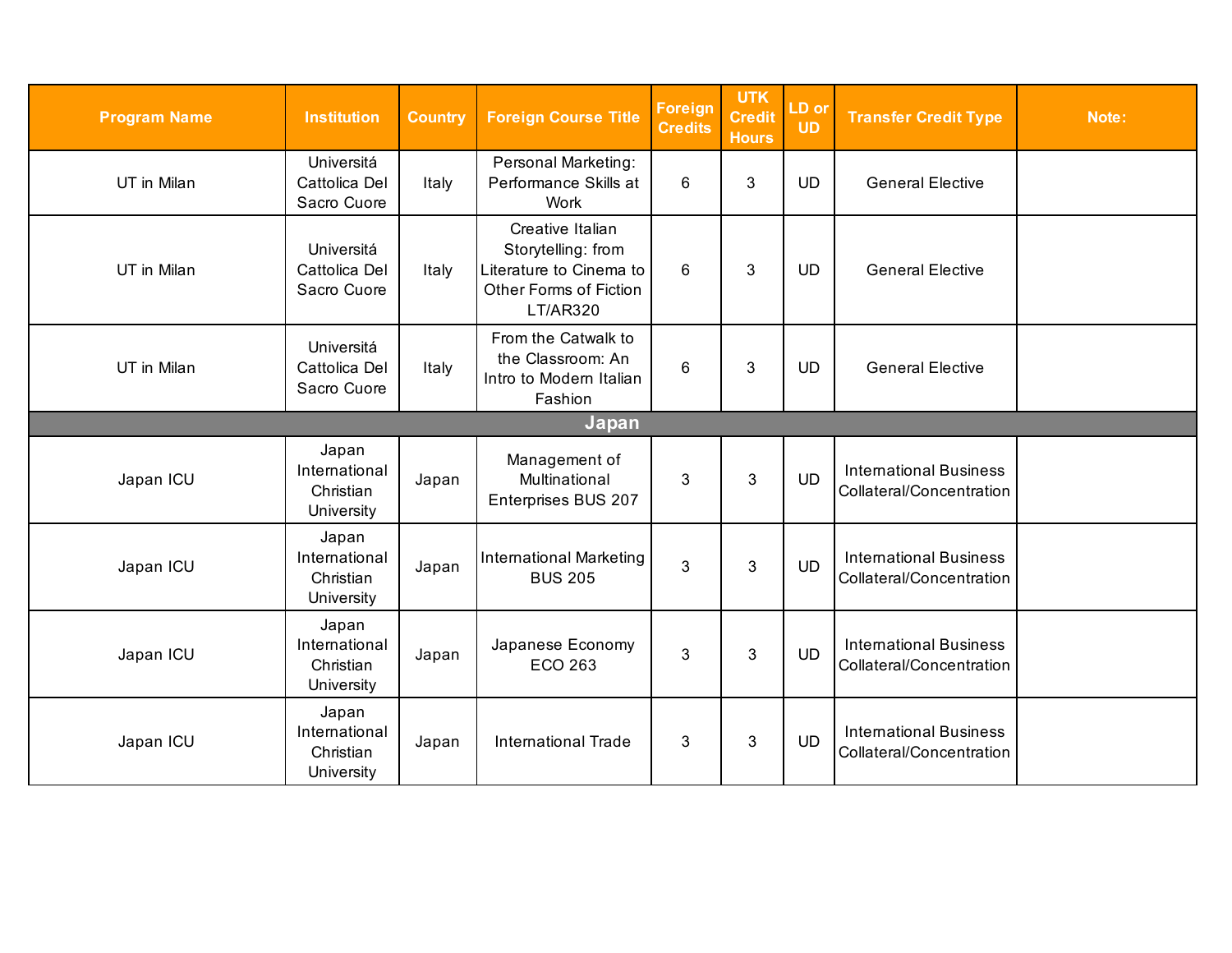| <b>Program Name</b>                  | <b>Institution</b>                                | <b>Country</b> | <b>Foreign Course Title</b>                                                                   | <b>Foreign</b><br><b>Credits</b> | <b>UTK</b><br><b>Credit</b><br><b>Hours</b> | LD or<br><b>UD</b> | <b>Transfer Credit Type</b>                               | Note: |
|--------------------------------------|---------------------------------------------------|----------------|-----------------------------------------------------------------------------------------------|----------------------------------|---------------------------------------------|--------------------|-----------------------------------------------------------|-------|
| Japan ICU                            | Japan<br>International<br>Christian<br>University | Japan          | Money Banking and<br><b>Financial Markets ECO</b><br>259                                      | 3                                | 3                                           | <b>UD</b>          | <b>General Elective</b>                                   |       |
| Japan ICU                            | Japan<br>International<br>Christian<br>University | Japan          | Readings in<br>International; Economy<br>and Management BUS<br>309                            | $\overline{2}$                   | $\overline{2}$                              | <b>UD</b>          | <b>General Elective</b>                                   |       |
| Kansai Gaidai University<br>Exchange | Kansai Gaidai<br>University                       | Japan          | Japanese/Asian Law B<br>- International<br><b>Business Law</b>                                | 3                                | 3                                           | <b>UD</b>          | <b>International Business</b><br>Collateral/Concentration |       |
| Kansai Gaidai University<br>Exchange | Kansai Gaidai<br>University                       | Japan          | Japanese Asian<br><b>Business B - Marketing</b><br><b>Across Culture</b>                      | 3                                | 3                                           | <b>UD</b>          | <b>International Business</b><br>Collateral/Concentration |       |
| Kansai Gaidai University<br>Exchange | Kansai Gaidai<br>University                       | Japan          | Japanese/Asian<br><b>Business B -</b><br><b>International Business</b>                        | 3                                | 3                                           | <b>UD</b>          | <b>International Business</b><br>Collateral/Concentration |       |
| Kansai Gaidai University<br>Exchange | Kansai Gaidai<br>University                       | Japan          | Japanese/Asian<br><b>Business B - Japanese</b><br>Management: A Global<br>Perspective         | 3                                | 3                                           | <b>UD</b>          | <b>International Business</b><br>Collateral/Concentration |       |
| Kansai Gaidai University<br>Exchange | Kansai Gaidai<br>University                       | Japan          | Japanese/Asian<br><b>Business B -</b><br>International<br>Entrepreneurship:<br>Focus on Japan | 3                                | 3                                           | <b>UD</b>          | <b>International Business</b><br>Collateral/Concentration |       |
| Kansai Gaidai University<br>Exchange | Kansai Gaidai<br>University                       | Japan          | Organizational<br>Behavior in Asian<br>Corporations                                           | 3                                | 3                                           | <b>UD</b>          | <b>International Business</b><br>Collateral/Concentration |       |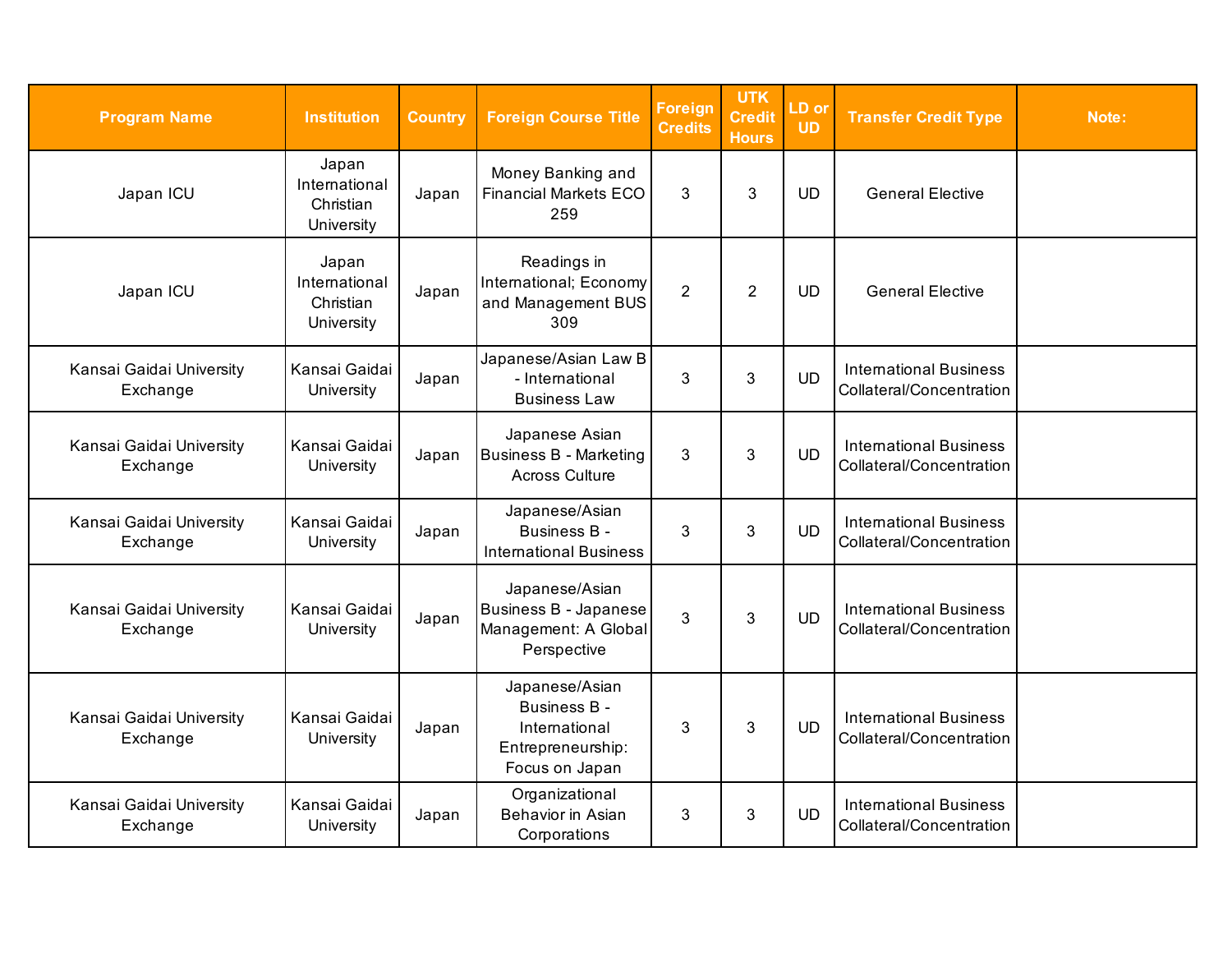| <b>Program Name</b>                  | <b>Institution</b>          | <b>Country</b> | <b>Foreign Course Title</b>                                                                                            | <b>Foreign</b><br><b>Credits</b> | <b>UTK</b><br><b>Credit</b><br><b>Hours</b> | LD or<br><b>UD</b> | <b>Transfer Credit Type</b>                               | Note:                                     |
|--------------------------------------|-----------------------------|----------------|------------------------------------------------------------------------------------------------------------------------|----------------------------------|---------------------------------------------|--------------------|-----------------------------------------------------------|-------------------------------------------|
| Kansai Gaidai University<br>Exchange | Kansai Gaidai<br>University | Japan          | <b>Management Across</b><br>Cultures                                                                                   | 3                                | 3                                           | <b>UD</b>          | <b>International Business</b><br>Collateral/Concentration |                                           |
| Kansai Gaidai University<br>Exchange | Kansai Gaidai<br>University | Japan          | <b>Cutlural and Creative</b><br>Industries in<br>Japan/East Asia                                                       | 3                                | 3                                           | <b>UD</b>          | <b>International Business</b><br>Collateral/Concentration |                                           |
| Kansai Gaidai University<br>Exchange | Kansai Gaidai<br>University | Japan          | Japanese/Asian<br>Business B -<br>International<br><b>Negotiation: Resolving</b><br>the Conflict & Closing<br>the Deal | 3                                | 3                                           | <b>UD</b>          | <b>International Business</b><br>Collateral/Concentration |                                           |
| Kansai Gaidai University<br>Exchange | Kansai Gaidai<br>University | Japan          | Japanese/Asian<br><b>Economies: Varieties</b><br>of Capitolism in East<br>Asia: Japan, South<br>Korea, Taiwan & China  | 3                                | 3                                           | <b>UD</b>          | <b>International Business</b><br>Collateral/Concentration |                                           |
| Kansai Gaidai University<br>Exchange | Kansai Gaidai<br>University | Japan          | Japanese B - Level 4                                                                                                   | 5                                | 1 LD, 4<br><b>UD</b>                        | LD,<br><b>UD</b>   | <b>JAPA 252</b>                                           |                                           |
| Waseda University Summer<br>Program  | Waseda<br>University        | Japan          | <b>Summer Session</b><br>(Business I) 01                                                                               |                                  | $\overline{2}$                              | <b>LD</b>          | <b>International Business</b><br>Collateral/Concentration | Content needs to be<br>reviewed each term |
| Waseda University Summer<br>Program  | Waseda<br>University        | Japan          | <b>Summer Session</b><br>(Business II) 01                                                                              |                                  | 2                                           | <b>LD</b>          | <b>International Business</b><br>Collateral/Concentration | Content needs to be<br>reviewed each term |
| <b>Waseda University</b>             | Waseda<br>University        | Japan          | International Corporate<br>Governance and<br>Strategy 1                                                                |                                  | 2                                           | <b>UD</b>          | <b>International Business</b><br>Collateral/Concentration |                                           |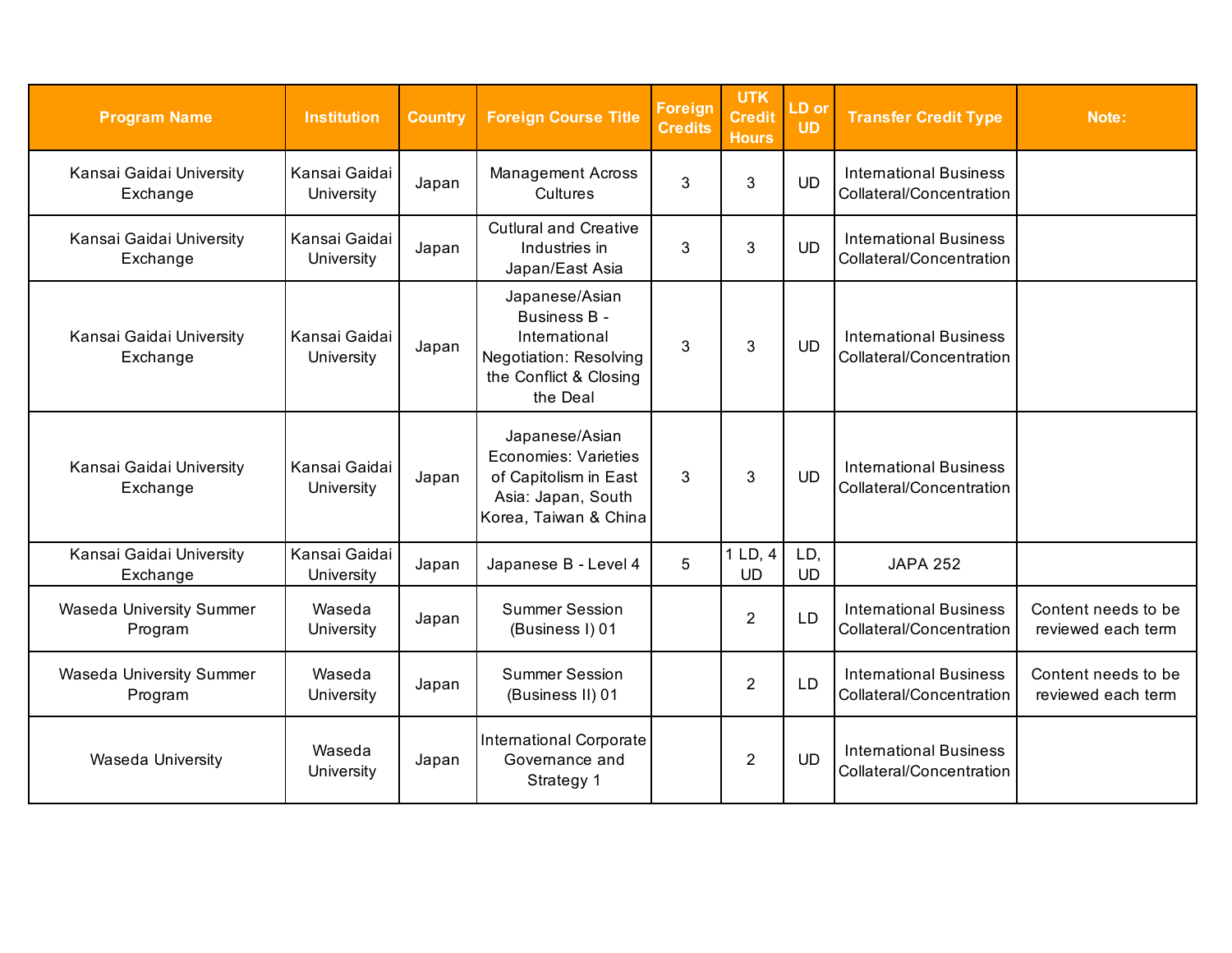| <b>Program Name</b>      | <b>Institution</b>   | <b>Country</b> | <b>Foreign Course Title</b>                                                          | <b>Foreign</b><br><b>Credits</b> | <b>UTK</b><br><b>Credit</b><br><b>Hours</b> | LD or<br><b>UD</b> | <b>Transfer Credit Type</b>                               | Note:                                                  |
|--------------------------|----------------------|----------------|--------------------------------------------------------------------------------------|----------------------------------|---------------------------------------------|--------------------|-----------------------------------------------------------|--------------------------------------------------------|
| Waseda University        | Waseda<br>University | Japan          | International Role of<br>Japanese Business                                           |                                  | $\overline{2}$                              | <b>UD</b>          | <b>International Business</b><br>Collateral/Concentration |                                                        |
| <b>Waseda University</b> | Waseda<br>University | Japan          | <b>Financial Markets in</b><br>Asia                                                  | $\overline{2}$                   | $\overline{2}$                              | <b>UD</b>          | <b>International Business</b><br>Collateral/Concentration |                                                        |
| <b>Waseda University</b> | Waseda<br>University | Japan          | Introduction to<br>Macroeconomics -<br>210EB20600                                    | $\overline{2}$                   | $\overline{2}$                              | <b>LD</b>          | <b>ECON 213</b>                                           | Will have to request 3rd<br>hour requirement<br>waived |
| <b>Waseda University</b> | Waseda<br>University | Japan          | Kanji 3                                                                              |                                  | $\mathbf{1}$                                | <b>LD</b>          | <b>JAPA 352</b>                                           |                                                        |
| <b>Waseda University</b> | Waseda<br>University | Japan          | Translation and<br>Creativity in Modern<br>Japanese Literature                       |                                  | 2                                           | LD                 | JAPA 300-400 level<br>course                              |                                                        |
| <b>Waseda University</b> | Waseda<br>University | Japan          | Comprehensive<br>Japanese 4                                                          |                                  | 5                                           | <b>LD</b>          | <b>JAPA 352</b>                                           |                                                        |
| <b>Waseda University</b> | Waseda<br>University | Japan          | Modern Japanese<br>Fiction in Translation                                            |                                  | 4                                           | <b>UD</b>          | JAPA 300-400 level<br>course                              |                                                        |
| Waseda University        | Waseda<br>University | Japan          | <b>International Political</b><br>Economy 01                                         | 4                                | $\overline{2}$                              | LD                 | <b>General Elective</b>                                   |                                                        |
| <b>Waseda University</b> | Waseda<br>University | Japan          | Money and Financial<br>Economics                                                     | $\overline{2}$                   | $\overline{2}$                              | LD                 | <b>General Elective</b>                                   |                                                        |
| Waseda University        | Waseda<br>University | Japan          | <b>Foundations of Global</b><br>Leadership (Asian<br>Culture and Society)<br>01      | $\overline{2}$                   | $\overline{2}$                              | <b>LD</b>          | <b>General Elective</b>                                   |                                                        |
| <b>Waseda University</b> | Waseda<br>University | Japan          | Foundation of Global<br>Leadership<br>(Negotiation Skills for<br>Global Business) 01 | $\overline{2}$                   | 2                                           | <b>LD</b>          | <b>General Elective</b>                                   |                                                        |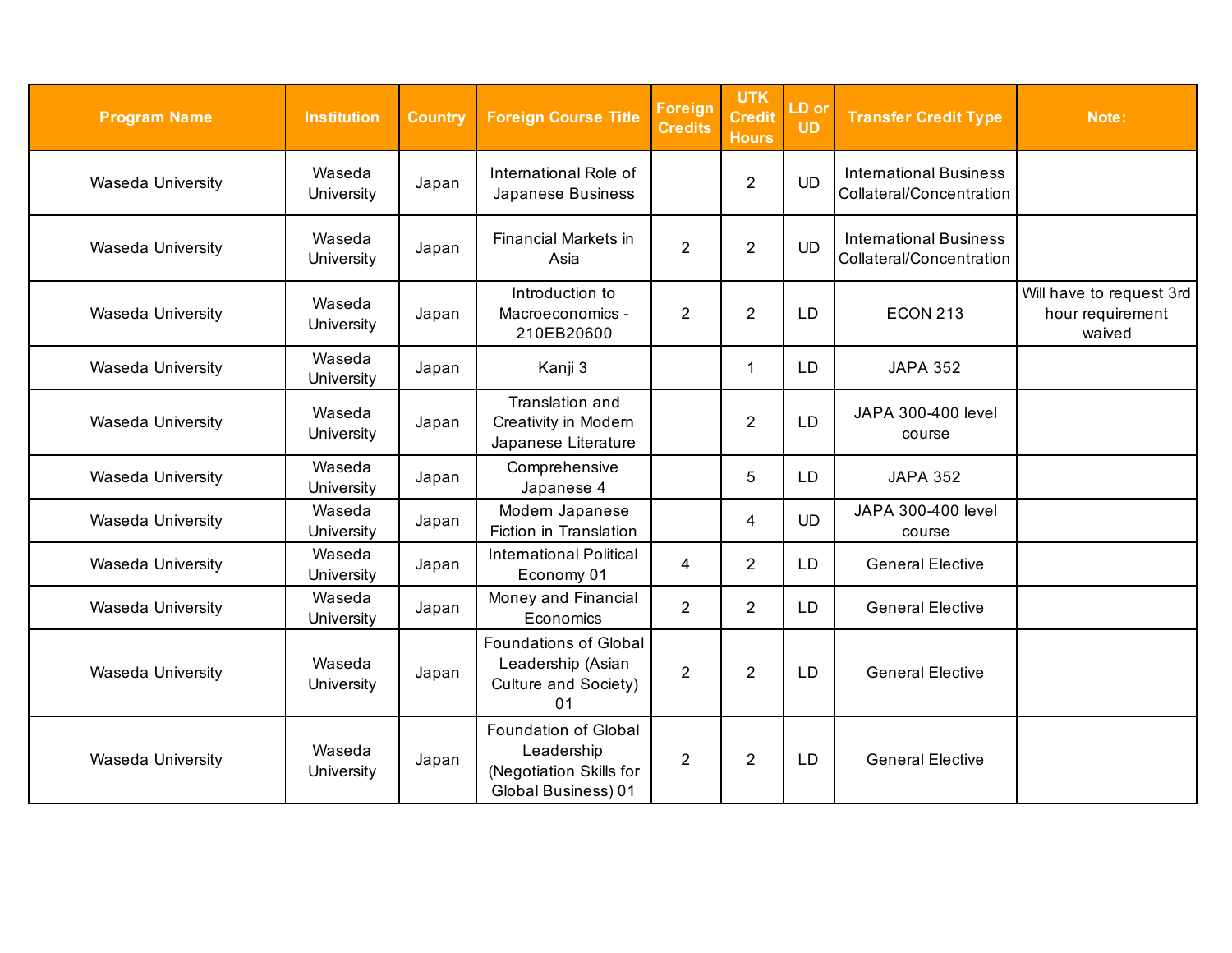| <b>Program Name</b>                    | <b>Institution</b>                | <b>Country</b>  | <b>Foreign Course Title</b>                                         | <b>Foreign</b><br><b>Credits</b> | <b>UTK</b><br><b>Credit</b><br><b>Hours</b> | LD or<br><b>UD</b> | <b>Transfer Credit Type</b>                               | Note: |  |
|----------------------------------------|-----------------------------------|-----------------|---------------------------------------------------------------------|----------------------------------|---------------------------------------------|--------------------|-----------------------------------------------------------|-------|--|
|                                        |                                   |                 | <b>Scotland</b>                                                     |                                  |                                             |                    |                                                           |       |  |
| <b>Edinburgh Napier University</b>     | Edinburgh<br>Napier<br>University | Scotland        | Consumer Behavior -<br>MKT07102                                     | 5                                | not<br>listed                               | LD                 | <b>General Elective</b>                                   |       |  |
| <b>South Africa</b>                    |                                   |                 |                                                                     |                                  |                                             |                    |                                                           |       |  |
| University of Cape Town                | University of<br>Cape Town        | South<br>Africa | <b>International Trade</b><br>and Finance - ECO<br>3024F            | 3                                | 3                                           | <b>UD</b>          | <b>International Business</b><br>Collateral/Concentration |       |  |
| University of Cape Town                | University of<br>Cape Town        | South<br>Africa | Marketing IIA - BUS<br>3041                                         | 3                                | 3                                           | <b>UD</b>          | <b>International Business</b><br>Collateral/Concentration |       |  |
| University of Cape Town                | University of<br>Cape Town        | South<br>Africa | People Management-<br><b>BUS 3039F</b>                              | 3                                | 3                                           | <b>UD</b>          | <b>General Elective</b>                                   |       |  |
| University of Cape Town                | University of<br>Cape Town        | South<br>Africa | Organizational<br><b>Behavior Employee</b><br>Relations - BUS 2018F | 3                                | 3                                           | LD                 | <b>General Elective</b>                                   |       |  |
|                                        |                                   |                 | <b>South Korea</b>                                                  |                                  |                                             |                    |                                                           |       |  |
| CIEE - Seoul                           | Yonsei<br>University              | outh Kore       | ISM2105 -<br>International<br>Economics                             | 3                                | 3                                           | <b>UD</b>          | <b>International Business</b><br>Collateral/Concentration |       |  |
| CIEE - Seoul                           | Yonsei<br>University              | outh Kore       | International<br>Management IEE3330                                 | 3                                | 3                                           | <b>UD</b>          | <b>International Business</b><br>Collateral/Concentration |       |  |
| CIEE - Seoul                           | Yonsei<br>University              | outh Kore       | <b>International Human</b><br>Resource<br>Management IE3590         | 3                                | 3                                           | <b>UD</b>          | <b>International Business</b><br>Collateral/Concentration |       |  |
| Haslam College of Business in<br>Seoul | Korea<br>University               | South<br>Korea  | <b>International Business</b><br><b>BUSS313</b>                     | 3                                | 3                                           | <b>UD</b>          | <b>International Business</b><br>Collateral/Concentration |       |  |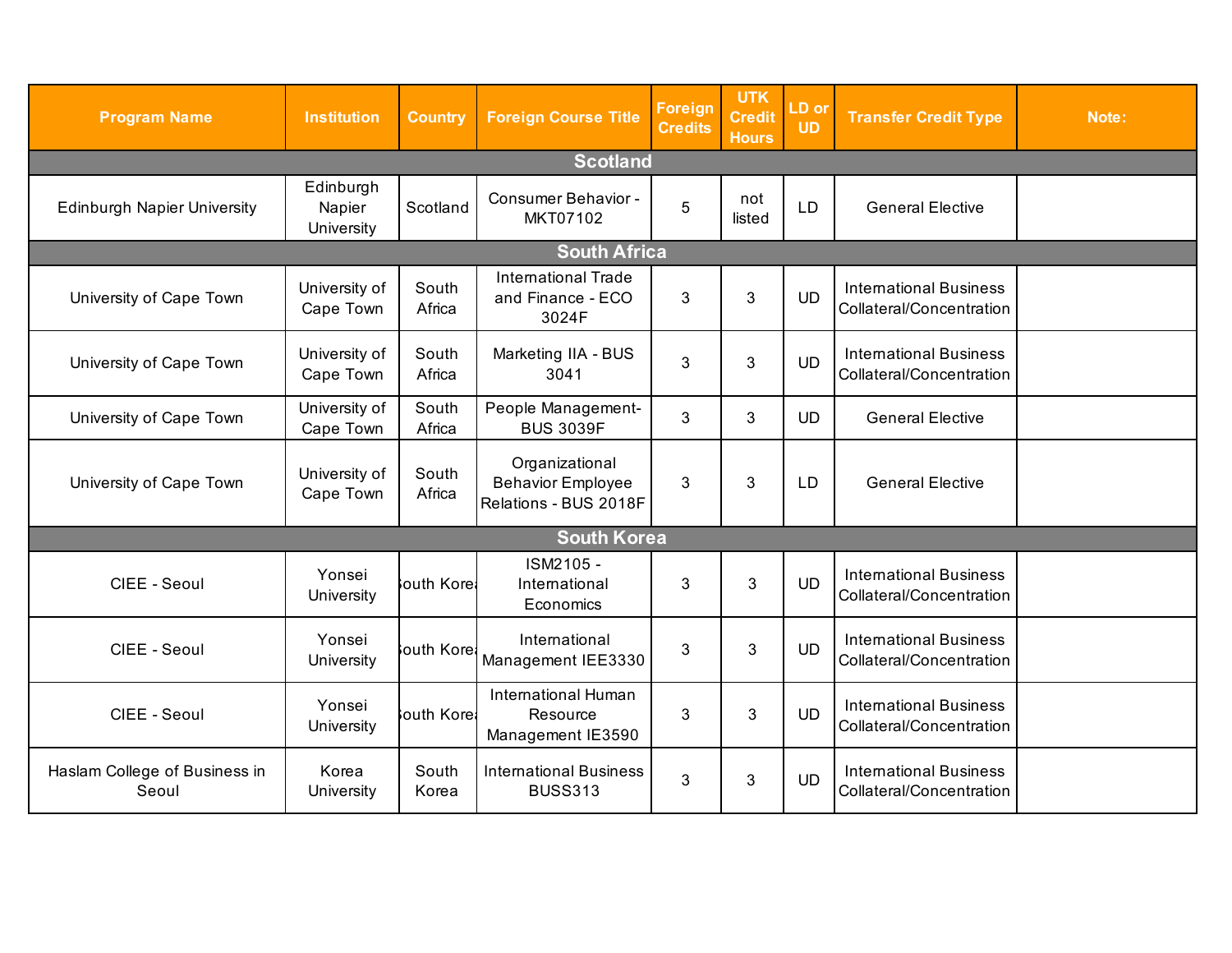| <b>Program Name</b>                    | <b>Institution</b>  | <b>Country</b> | <b>Foreign Course Title</b>                                                     | <b>Foreign</b><br><b>Credits</b> | <b>UTK</b><br><b>Credit</b><br><b>Hours</b> | LD or<br><b>UD</b> | <b>Transfer Credit Type</b>                               | Note:                                                                                                                               |
|----------------------------------------|---------------------|----------------|---------------------------------------------------------------------------------|----------------------------------|---------------------------------------------|--------------------|-----------------------------------------------------------|-------------------------------------------------------------------------------------------------------------------------------------|
| Haslam College of Business in<br>Seoul | Korea<br>University | South<br>Korea | <b>International Finance</b><br><b>BUSS344</b>                                  | 3                                | 3                                           | <b>UD</b>          | <b>International Business</b><br>Collateral/Concentration | Only one of these<br>courses can recieve<br>credit (either BUSS344<br>OR DISS357) Also<br>approved for a<br><b>FINANCE</b> elective |
| Haslam College of Business in<br>Seoul | Korea<br>University | South<br>Korea | <b>International Financial</b><br>Markets and<br>Institutions<br><b>DISS357</b> | 3                                | 3                                           | <b>UD</b>          | <b>International Business</b><br>Collateral/Concentration | Only one of these<br>courses can recieve<br>credit (either BUSS344<br>OR DISS357) Also<br>approved for a<br><b>FINANCE</b> elective |
| Haslam College of Business in<br>Seoul | Korea<br>University | South<br>Korea | <b>International Financial</b><br>Management<br><b>BUSS367</b>                  | 3                                | 3                                           | <b>UD</b>          | <b>International Business</b><br>Collateral/Concentration |                                                                                                                                     |
| Haslam College of Business in<br>Seoul | Korea<br>University | South<br>Korea | Korean Business and<br>Management in the<br>Asian Context<br><b>BUSS320</b>     | 3                                | 3                                           | <b>UD</b>          | <b>International Business</b><br>Collateral/Concentration |                                                                                                                                     |
| Haslam College of Business in<br>Seoul | Korea<br>University | South<br>Korea | <b>International Trade</b><br>ECON336                                           | 3                                | 3                                           | <b>UD</b>          | <b>International Business</b><br>Collateral/Concentration |                                                                                                                                     |
| Haslam College of Business in<br>Seoul | Korea<br>University | South<br>Korea | Beginner's Korean I<br><b>IFLS108</b>                                           | 3                                | 3                                           | <b>LD</b>          | <b>General Elective</b>                                   |                                                                                                                                     |
| Haslam College of Business in<br>Seoul | Korea<br>University | South<br>Korea | Principles of<br>International<br>Commerce<br><b>DISS114</b>                    | 3                                | 3                                           | LD                 | <b>General Elective</b>                                   |                                                                                                                                     |
| Haslam College of Business in<br>Seoul | Korea<br>University | South<br>Korea | <b>Regional Studies</b><br>(Japan) - BUSS 332                                   | 3                                | 3                                           | <b>UD</b>          | <b>General Elective</b>                                   |                                                                                                                                     |
| Haslam College of Business in<br>Seoul | Korea<br>University | South<br>Korea | <b>Business Negotiation -</b><br><b>BUSS 394</b>                                | 3                                | 3                                           | <b>UD</b>          | <b>General Elective</b>                                   |                                                                                                                                     |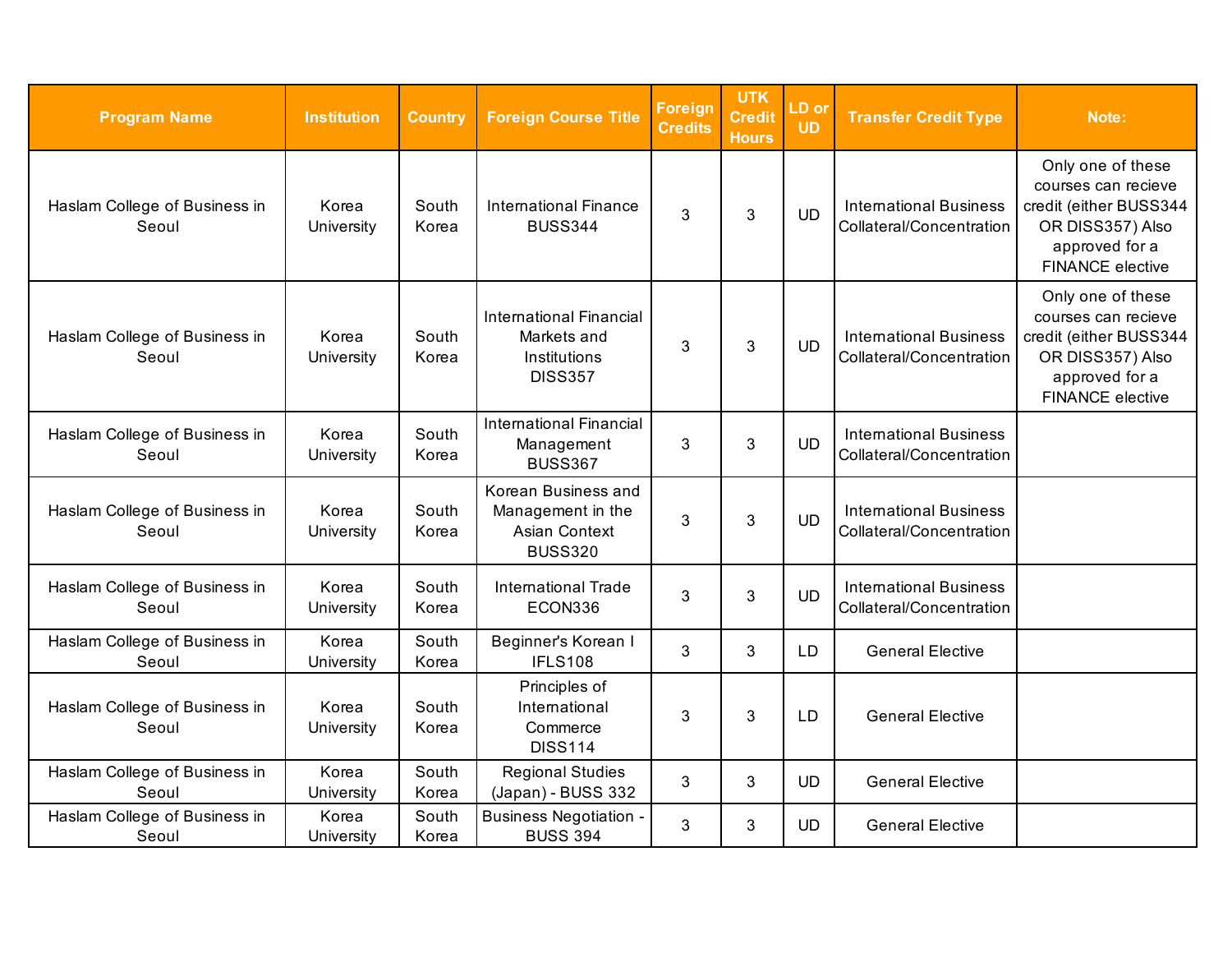| <b>Program Name</b>                                                    | <b>Institution</b>   | <b>Country</b> | <b>Foreign Course Title</b>                                                                       | <b>Foreign</b><br><b>Credits</b> | <b>UTK</b><br><b>Credit</b><br><b>Hours</b> | LD or<br><b>UD</b> | <b>Transfer Credit Type</b>                               | Note: |
|------------------------------------------------------------------------|----------------------|----------------|---------------------------------------------------------------------------------------------------|----------------------------------|---------------------------------------------|--------------------|-----------------------------------------------------------|-------|
| Haslam College of Business in<br>Seoul                                 | Korea<br>University  | South<br>Korea | Leadership: Theory<br>and Practice - BUSS<br>420                                                  | 3                                | 3                                           | <b>UD</b>          | <b>General Elective</b>                                   |       |
| Haslam College of Business in<br>Seoul                                 | Korea<br>University  | South<br>Korea | Social Network and<br>Competitive<br>Advantage - BUSS<br>425                                      | 3                                | 3                                           | <b>UD</b>          | <b>General Elective</b>                                   |       |
| Haslam College of Business in<br>Seoul                                 | Korea<br>University  | South<br>Korea | <b>Product and Brand</b><br>Management - BUSS<br>454                                              | 3                                | 3                                           | <b>UD</b>          | <b>General Elective</b>                                   |       |
| Haslam College of Business in<br>Seoul                                 | Korea<br>University  | South<br>Korea | Beginning Korean I -<br><b>IKL211</b>                                                             | 3                                | 3                                           | LD                 | <b>General Elective</b>                                   |       |
| Haslam College of Business in<br>Seoul                                 | Korea<br>University  | South<br>Korea | Organizational<br>Behavior- ISC309                                                                | 3                                | 3                                           | <b>UD</b>          | <b>General Elective</b>                                   |       |
| Haslam College of Business in<br>Seoul                                 | Korea<br>University  | South<br>Korea | Social Psychology-<br><b>ISC263</b>                                                               | 3                                | 3                                           | <b>LD</b>          | <b>General Elective</b>                                   |       |
| Haslam College of Business in<br>Seoul                                 | Korea<br>University  | South<br>Korea | Global Leadership and<br>Management- ISC 311                                                      | 3                                | 3                                           | <b>UD</b>          | <b>General Elective</b>                                   |       |
| Haslam College of Business in<br>Seoul                                 | Korea<br>University  | South<br>Korea | East Asia-Tradition<br>and Today- ISC 264                                                         | 3                                | 3                                           | LD                 | <b>General Elective</b>                                   |       |
| <b>USAC Korea: Yonsei University</b><br>Undergraduate Courses in Seoul | Yonsei<br>University | South<br>Korea | <b>Business Ethics &amp;</b><br>Corporate Social<br>Responsiblity: A<br>Psychological<br>Approach | 3                                | 3                                           | <b>UD</b>          | <b>Ethics</b>                                             |       |
| <b>USAC Korea: Yonsei University</b><br>Undergraduate Courses in Seoul | Yonsei<br>University | South<br>Korea | International<br>Management                                                                       | 3                                | 3                                           | <b>UD</b>          | <b>International Business</b><br>Collateral/Concentration |       |
| <b>USAC Korea: Yonsei University</b><br>Undergraduate Courses in Seoul | Yonsei<br>University | South<br>Korea | <b>International Business</b><br>Communication                                                    | 3                                | $\mathbf{3}$                                | <b>UD</b>          | <b>International Business</b><br>Collateral/Concentration |       |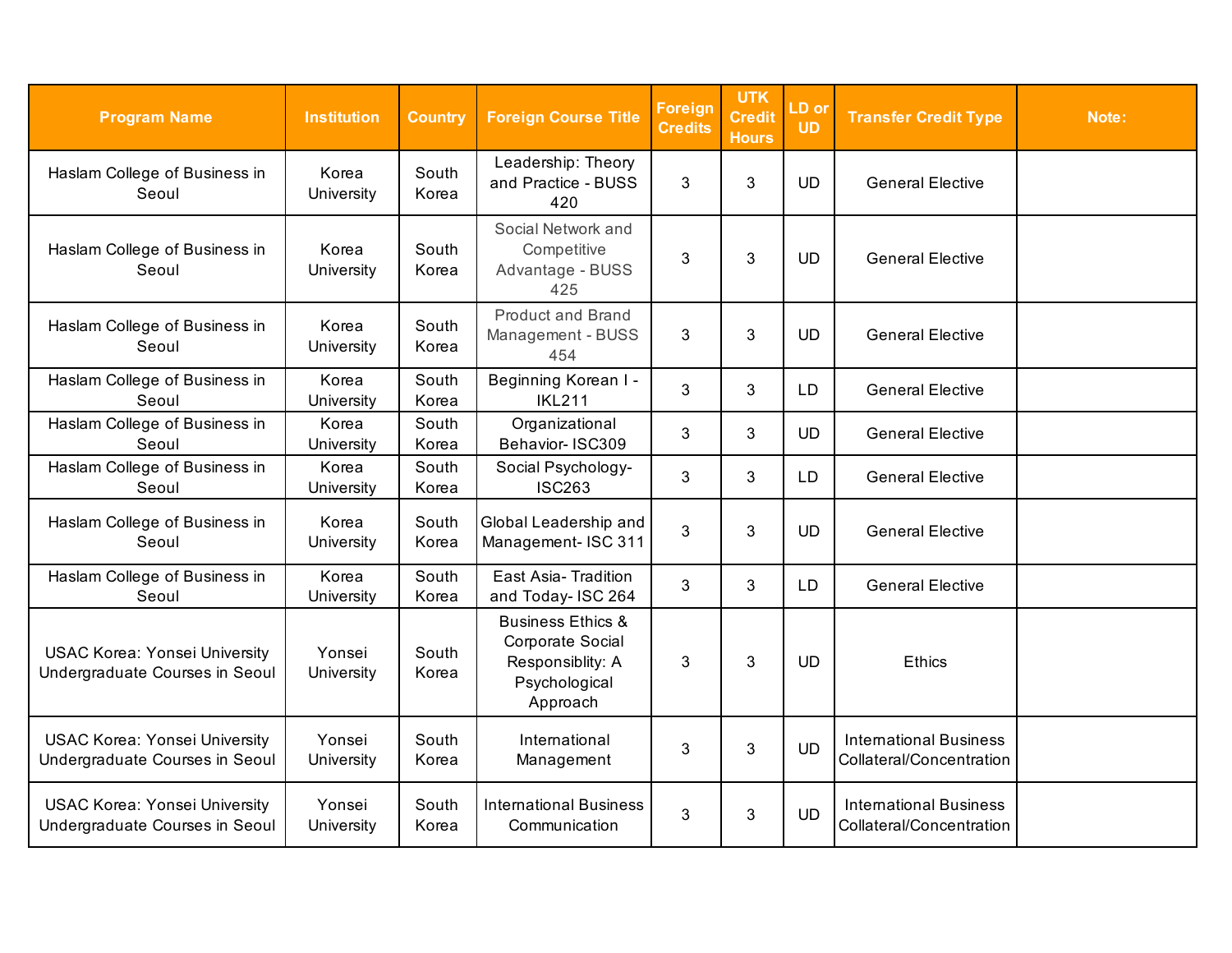| <b>Program Name</b>                                                    | <b>Institution</b>   | <b>Country</b> | <b>Foreign Course Title</b>                              | <b>Foreign</b><br><b>Credits</b> | <b>UTK</b><br><b>Credit</b><br><b>Hours</b> | LD or<br><b>UD</b> | <b>Transfer Credit Type</b>                               | Note:                           |
|------------------------------------------------------------------------|----------------------|----------------|----------------------------------------------------------|----------------------------------|---------------------------------------------|--------------------|-----------------------------------------------------------|---------------------------------|
| <b>USAC Korea: Yonsei University</b><br>Undergraduate Courses in Seoul | Yonsei<br>University | South<br>Korea | <b>International Trade</b>                               | 3                                | 3                                           | <b>UD</b>          | <b>International Business</b><br>Collateral/Concentration |                                 |
| <b>USAC Korea: Yonsei University</b><br>Undergraduate Courses in Seoul | Yonsei<br>University | South<br>Korea | Korean Economy -<br>ECO3112-02                           |                                  | $\mathbf{3}$                                | <b>UD</b>          | <b>International Business</b><br>Collateral/Concentration |                                 |
| <b>USAC Korea: Yonsei University</b><br>Undergraduate Courses in Seoul | Yonsei<br>University | South<br>Korea | <b>Global Business</b><br>Environment - B12<br>4131-01   |                                  | 3                                           | <b>UD</b>          | <b>International Business</b><br>Collateral/Concentration |                                 |
| <b>USAC Korea: Yonsei University</b><br>Undergraduate Courses in Seoul | Yonsei<br>University | South<br>Korea | <b>International Marketing</b><br>- BI 23135-01          | 3                                | 3                                           | <b>UD</b>          | <b>International Business</b><br>Collateral/Concentration |                                 |
| <b>USAC Korea: Yonsei University</b><br>Undergraduate Courses in Seoul | Yonsei<br>University | South<br>Korea | <b>International Political</b><br>Economy POL 3142       | 3                                | 3                                           | <b>UD</b>          | <b>International Business</b><br>Collateral/Concentration |                                 |
| <b>USAC Korea: Yonsei University</b><br>Undergraduate Courses in Seoul | Yonsei<br>University | South<br>Korea | Managing Global<br><b>Alliance Formation BIZ</b><br>3191 | 3                                | 3                                           | <b>UD</b>          | <b>International Business</b><br>Collateral/Concentration |                                 |
| <b>USAC Korea: Yonsei University</b><br>Undergraduate Courses in Seoul | Yonsei<br>University | South<br>Korea | Managing in Emerging<br>Markets - BIZ 4148               | 3                                | 3                                           | <b>UD</b>          | <b>International Business</b><br>Collateral/Concentration |                                 |
| <b>USAC Korea: Yonsei University</b><br>Undergraduate Courses in Seoul | Yonsei<br>University | South<br>Korea | Financial Management<br>$-BIZ2119$                       | 3                                | 3                                           | LD                 | <b>FINC 301</b>                                           | *For Non Finance<br>Majors Only |
| <b>USAC Korea: Yonsei University</b><br>Undergraduate Courses in Seoul | Yonsei<br>University | South<br>Korea | Korean Popular<br>Culture & Korean<br>Wave               | 3                                | 3                                           | <b>LD</b>          | <b>General Elective</b>                                   |                                 |
| <b>USAC Korea: Yonsei University</b><br>Undergraduate Courses in Seoul | Yonsei<br>University | South<br>Korea | Politics of International<br>Trade POL 4106              | 3                                | 3                                           | <b>UD</b>          | <b>General Elective</b>                                   |                                 |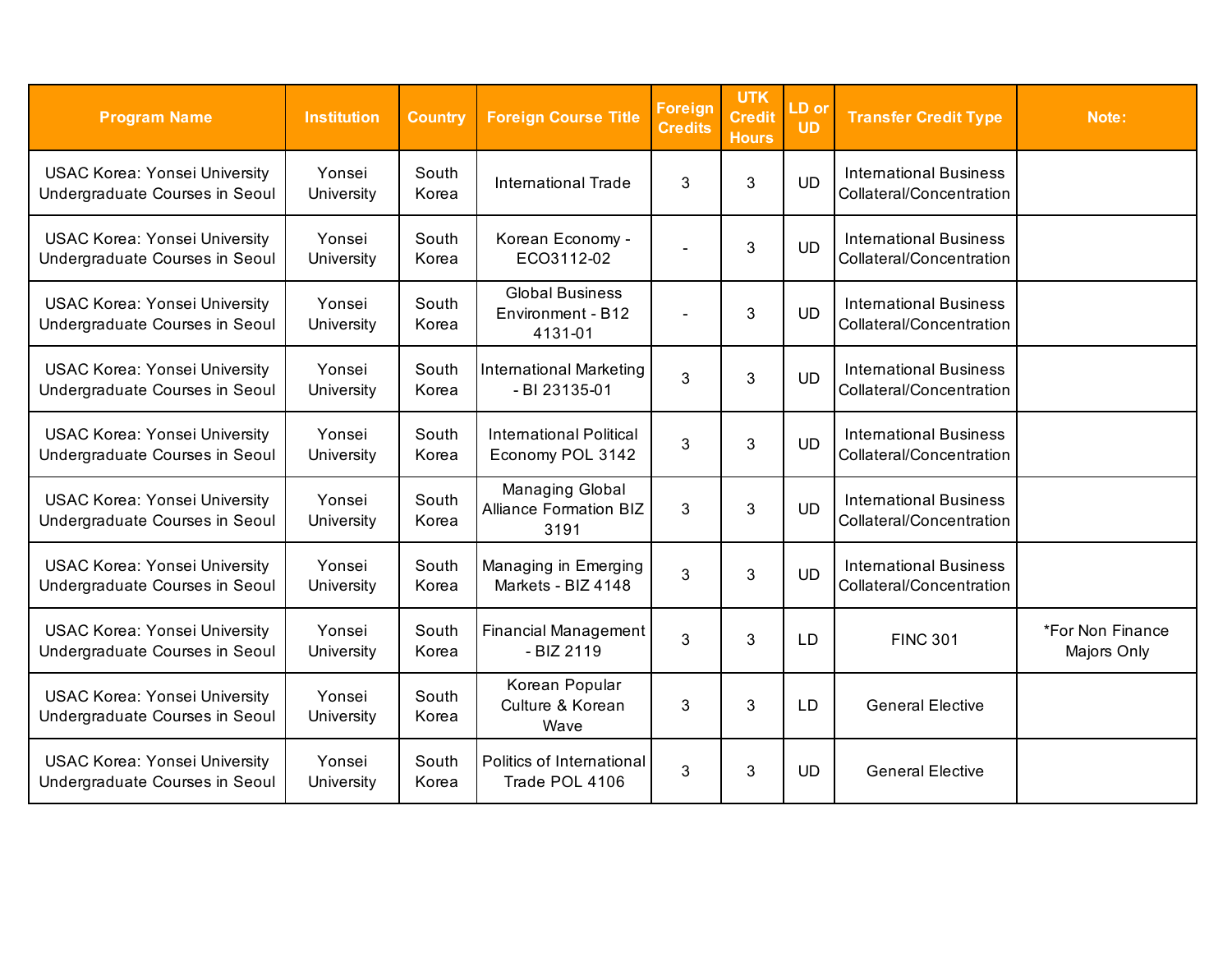| <b>Program Name</b>                                                    | <b>Institution</b>                | <b>Country</b> | <b>Foreign Course Title</b>                                  | <b>Foreign</b><br><b>Credits</b> | <b>UTK</b><br><b>Credit</b><br><b>Hours</b> | LD or<br><b>UD</b> | <b>Transfer Credit Type</b>                               | Note:                                              |  |  |
|------------------------------------------------------------------------|-----------------------------------|----------------|--------------------------------------------------------------|----------------------------------|---------------------------------------------|--------------------|-----------------------------------------------------------|----------------------------------------------------|--|--|
| <b>USAC Korea: Yonsei University</b><br>Undergraduate Courses in Seoul | Yonsei<br>University              | South<br>Korea | Korean Traditional<br>Music & Culture - IEE<br>2021-01       | $\overline{\phantom{0}}$         | 3                                           | <b>LD</b>          | <b>General Elective</b>                                   |                                                    |  |  |
| Spain                                                                  |                                   |                |                                                              |                                  |                                             |                    |                                                           |                                                    |  |  |
| <b>CEA Barcelona</b>                                                   | <b>CEA</b><br>Barcelona<br>Center | Spain          | <b>International Business</b><br>300                         | 3                                | 3                                           | <b>UD</b>          | <b>International Business</b><br>Collateral/Concentration | Also approved for<br><b>BUAD 361</b>               |  |  |
| <b>CEA Barcelona</b>                                                   | <b>CEA</b><br>Barcelona<br>Center | Spain          | <b>International Business</b><br><b>BUS 320</b>              | 3                                | 3                                           | <b>UD</b>          | <b>International Business</b><br>Collateral/Concentration |                                                    |  |  |
| <b>CEA Barcelona</b>                                                   | <b>CEA</b><br>Barcelona<br>Center | Spain          | <b>International Marketing</b><br>- MKT 320                  | 3                                | 3                                           | <b>UD</b>          | <b>International Business</b><br>Collateral/Concentration |                                                    |  |  |
| <b>CEA Barcelona</b>                                                   | <b>CEA</b><br>Barcelona<br>Center | Spain          | Entrepreneurship: The<br>Art of Creative<br><b>Business</b>  | 3                                | 3                                           | <b>UD</b>          | <b>General Elective</b>                                   | Not appropriate for IB<br>collateral/concentration |  |  |
| <b>CEA Barcelona</b>                                                   | <b>CEA</b><br>Barcelona<br>Center | Spain          | Sport & Culture in<br>Contemporary Spain -<br><b>CUL 351</b> | 3                                | 3                                           | <b>UD</b>          | <b>General Elective</b>                                   |                                                    |  |  |
| CEA Barcelona                                                          | <b>CEA</b><br>Barcelona<br>Center | Spain          | Photography in<br>Barcelona - PHT 301<br><b>BCN</b>          | 3                                | 3                                           | <b>UD</b>          | <b>General Elective</b>                                   |                                                    |  |  |
| <b>CEA Barcelona</b>                                                   | <b>CEA</b><br>Barcelona<br>Center | Spain          | Beginner Spanish I -<br><b>SPN 101</b>                       | 3                                | not<br>listed                               | <b>UD</b>          | <b>General Elective</b>                                   |                                                    |  |  |
| <b>CEA Barcelona</b>                                                   | <b>CEA</b><br>Barcelona<br>Center | Spain          | Beginning Spanish I -<br>100                                 | 3                                | 3                                           | <b>LD</b>          | <b>General Elective</b>                                   |                                                    |  |  |
| <b>CEA Barcelona</b>                                                   | <b>CEA</b><br>Barcelona<br>Center | Spain          | Beginner Spanish I -<br><b>SPN 102</b>                       | 3                                | not<br>listed                               | <b>UD</b>          | <b>General Elective</b>                                   |                                                    |  |  |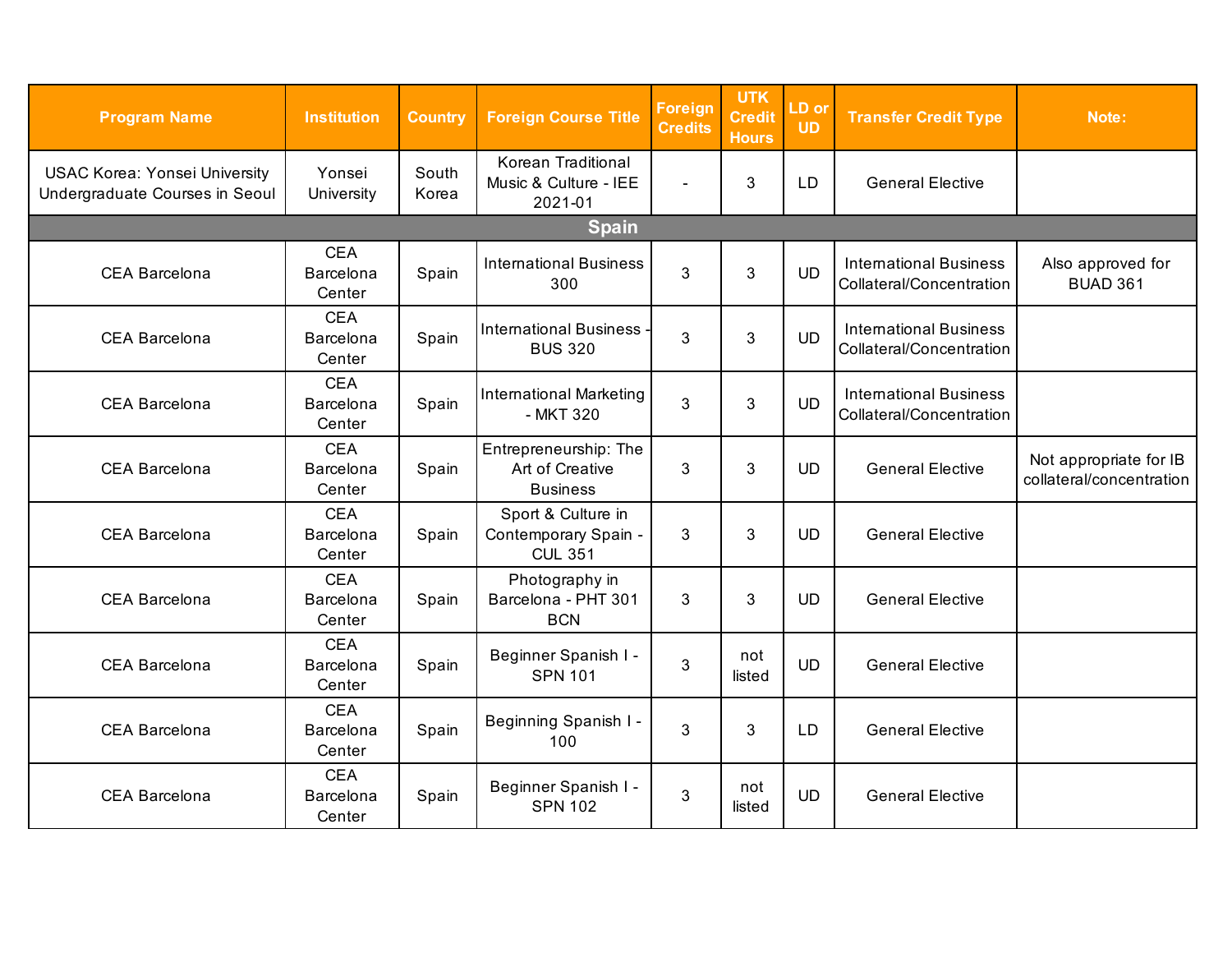| <b>Program Name</b>                                                                 | <b>Institution</b>                              | <b>Country</b> | <b>Foreign Course Title</b>                    | <b>Foreign</b><br><b>Credits</b> | <b>UTK</b><br><b>Credit</b><br><b>Hours</b> | LD or<br><b>UD</b> | <b>Transfer Credit Type</b>                               | Note: |
|-------------------------------------------------------------------------------------|-------------------------------------------------|----------------|------------------------------------------------|----------------------------------|---------------------------------------------|--------------------|-----------------------------------------------------------|-------|
| <b>CEA Barcelona</b>                                                                | <b>CEA</b><br>Barcelona<br>Center               | Spain          | Intermediate Spanish I<br>- SPN 201            | 3                                | not<br>listed                               | <b>UD</b>          | SPAN 211 (pending)                                        |       |
| <b>CEA Barcelona</b>                                                                | <b>CEA</b><br>Barcelona<br>Center               | Spain          | Intermediate Spanish I<br>$-200$               | 3                                | 3                                           | <b>LD</b>          | Spanish Intermediate I<br>credit                          |       |
| <b>CEA Barcelona</b>                                                                | <b>CEA</b><br>Barcelona<br>Center               | Spain          | Intermediate Spanish<br><b>II - SPN 202</b>    | 3                                | not<br>listed                               | <b>UD</b>          | SPAN 212 (pending)                                        |       |
| CEA Barcelona                                                                       | <b>CEA</b><br>Barcelona<br>Center               | Spain          | Intermediate Spanish<br>$II - 200$             | 3                                | 3                                           | <b>LD</b>          | Spanish Intermediate II<br>credit                         |       |
| <b>CIEE Summer Business + Culture</b><br>in Barcelona, Spain                        | <b>CIEE</b><br>Barcelona<br><b>Study Center</b> | Spain          | International<br>Management - MGMT<br>3001     | 3                                | 3                                           | <b>UD</b>          | <b>General Elective</b>                                   |       |
| CIEE Summer Global Internship in<br>Barcelona, Spain                                | <b>CIEE Seville</b>                             | Spain          | Academic Internship in<br>the Global Workplace | $3-6$                            | $3-6$                                       | <b>UD</b>          | <b>International Business</b><br>Collateral/Concentration |       |
| CIEE Summer Global Internship in<br>Seville, Spain                                  | <b>CIEE Seville</b>                             | Spain          | <b>INSH 3806 HYBR-</b><br>Academic Internship  | $3-6$                            | $3-6$                                       | <b>UD</b>          | <b>International Business</b><br>Collateral/Concentration |       |
| ISA Bilbao Computer Science,<br>Design & Innovation, Business &<br>Spanish Language | Universidad<br>de Deusto                        | Spain          | <b>International Financial</b><br>System       | 3                                | 3                                           | <b>UD</b>          | <b>International Business</b><br>Collateral/Concentration |       |
| ISA Bilbao Computer Science,<br>Design & Innovation, Business &<br>Spanish Language | Universidad<br>de Deusto                        | Spain          | <b>International Business</b>                  | 3                                | 3                                           | <b>UD</b>          | <b>International Business</b><br>Collateral/Concentration |       |
| ISA Bilbao Computer Science,<br>Design & Innovation, Business &<br>Spanish Language | Universidad<br>de Deusto                        | Spain          | <b>International Marketing</b>                 | 3                                | $\mathbf{3}$                                | <b>UD</b>          | <b>International Business</b><br>Collateral/Concentration |       |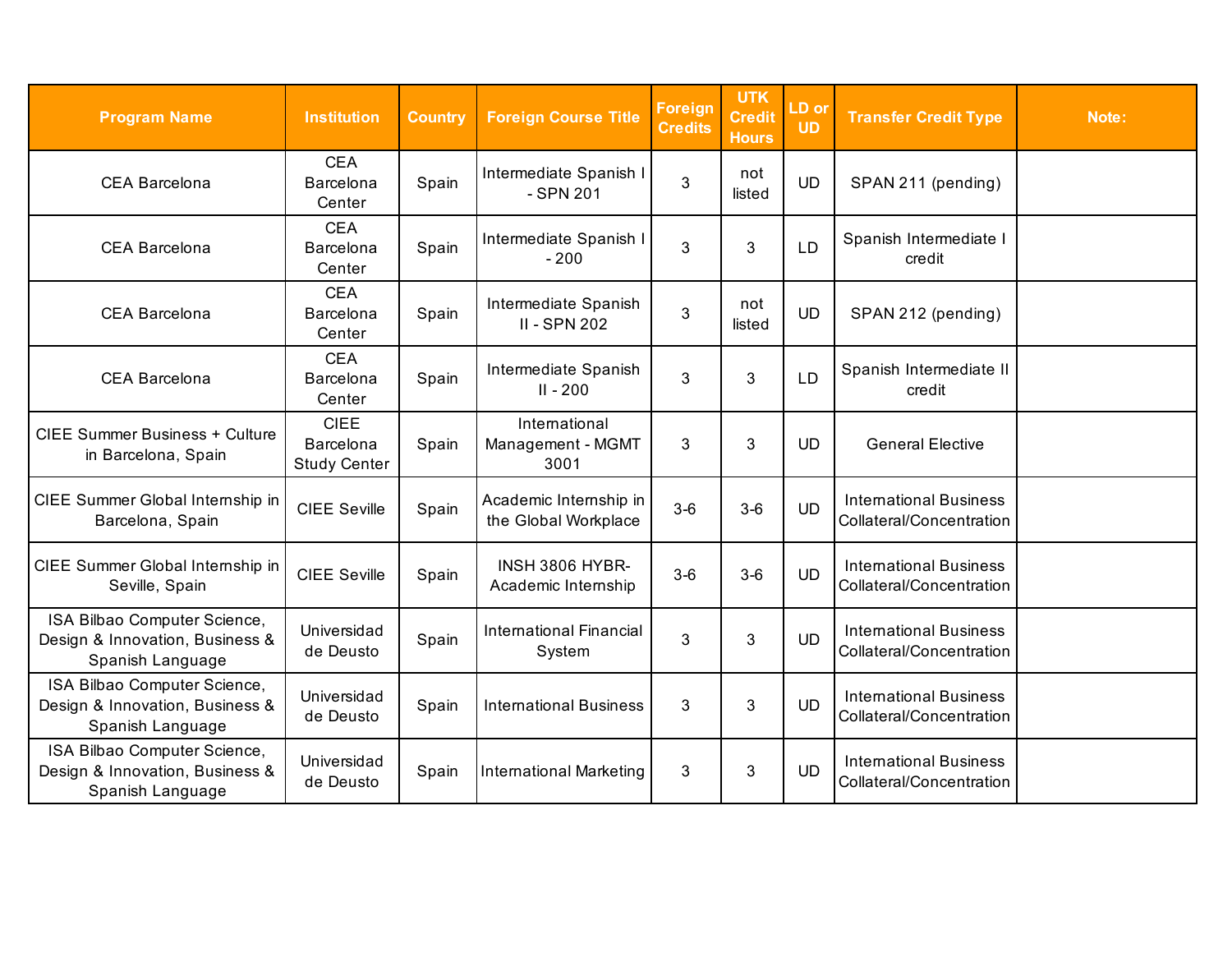| <b>Program Name</b>                                                                   | <b>Institution</b>                                                      | <b>Country</b> | <b>Foreign Course Title</b>                                      | <b>Foreign</b><br><b>Credits</b> | <b>UTK</b><br><b>Credit</b><br><b>Hours</b> | LD or<br><b>UD</b> | <b>Transfer Credit Type</b>                               | Note: |
|---------------------------------------------------------------------------------------|-------------------------------------------------------------------------|----------------|------------------------------------------------------------------|----------------------------------|---------------------------------------------|--------------------|-----------------------------------------------------------|-------|
| ISA Bilbao Computer Science,<br>Design & Innovation, Business &<br>Spanish Language   | Universidad<br>de Deusto                                                | Spain          | Organizational<br>Behavior                                       | 3                                | 3                                           | <b>UD</b>          | <b>General Elective</b>                                   |       |
| ISA Valencia, Spain: Business,<br>Sciences & Liberal Arts -<br>Academic Year/Semester | <b>Florida State</b><br>University -<br>Valencia<br><b>Study Center</b> | Spain          | <b>Multinational Business</b><br><b>Operations - MAN</b><br>3600 | 3                                | 3                                           | <b>UD</b>          | <b>International Business</b><br>Collateral/Concentration |       |
| ISA Valencia, Spain: Business,<br>Sciences & Liberal Arts -<br>Academic Year/Semester | <b>Florida State</b><br>University -<br>Valencia<br><b>Study Center</b> | Spain          | Organizational<br>Behavior - MAN 3240                            | not<br>listed                    | 3                                           | <b>UD</b>          | <b>International Business</b><br>Collateral/Concentration |       |
| ISA Valencia, Spain: Business,<br>Sciences & Liberal Arts -<br>Academic Year/Semester | <b>Florida State</b><br>University -<br>Valencia<br><b>Study Center</b> | Spain          | <b>Business</b><br>Communication - GEB<br>3213                   | not<br>listed                    | 3                                           | <b>UD</b>          | <b>International Business</b><br>Collateral/Concentration |       |
| ISA Valencia, Spain: Business,<br>Sciences & Liberal Arts -<br>Academic Year/Semester | <b>Florida State</b><br>University -<br>Valencia<br><b>Study Center</b> | Spain          | Food and Society -<br><b>HUN 2125</b>                            | not<br>listed                    | 3                                           | <b>UD</b>          | <b>General Elective</b>                                   |       |
| Universidad de Salamanca                                                              | Universidad<br>de Salamanca                                             | Spain          | <b>Business Ethics</b>                                           | 3                                | 3                                           | <b>UD</b>          | <b>Ethics</b>                                             |       |
| Universidad de Salamanca                                                              | Universidad<br>de Salamanca                                             | Spain          | <b>International Business</b>                                    | 3                                | 3                                           | <b>UD</b>          | <b>International Business</b><br>Collateral/Concentration |       |
| Universidad de Salamanca                                                              | Universidad<br>de Salamanca                                             | Spain          | <b>International Finance</b>                                     | 3                                | 3                                           | <b>UD</b>          | <b>International Business</b><br>Collateral/Concentration |       |
| Universidad de Salamanca                                                              | Universidad<br>de Salamanca                                             | Spain          | <b>International Marketing</b>                                   | 3                                | 3                                           | <b>UD</b>          | <b>International Business</b><br>Collateral/Concentration |       |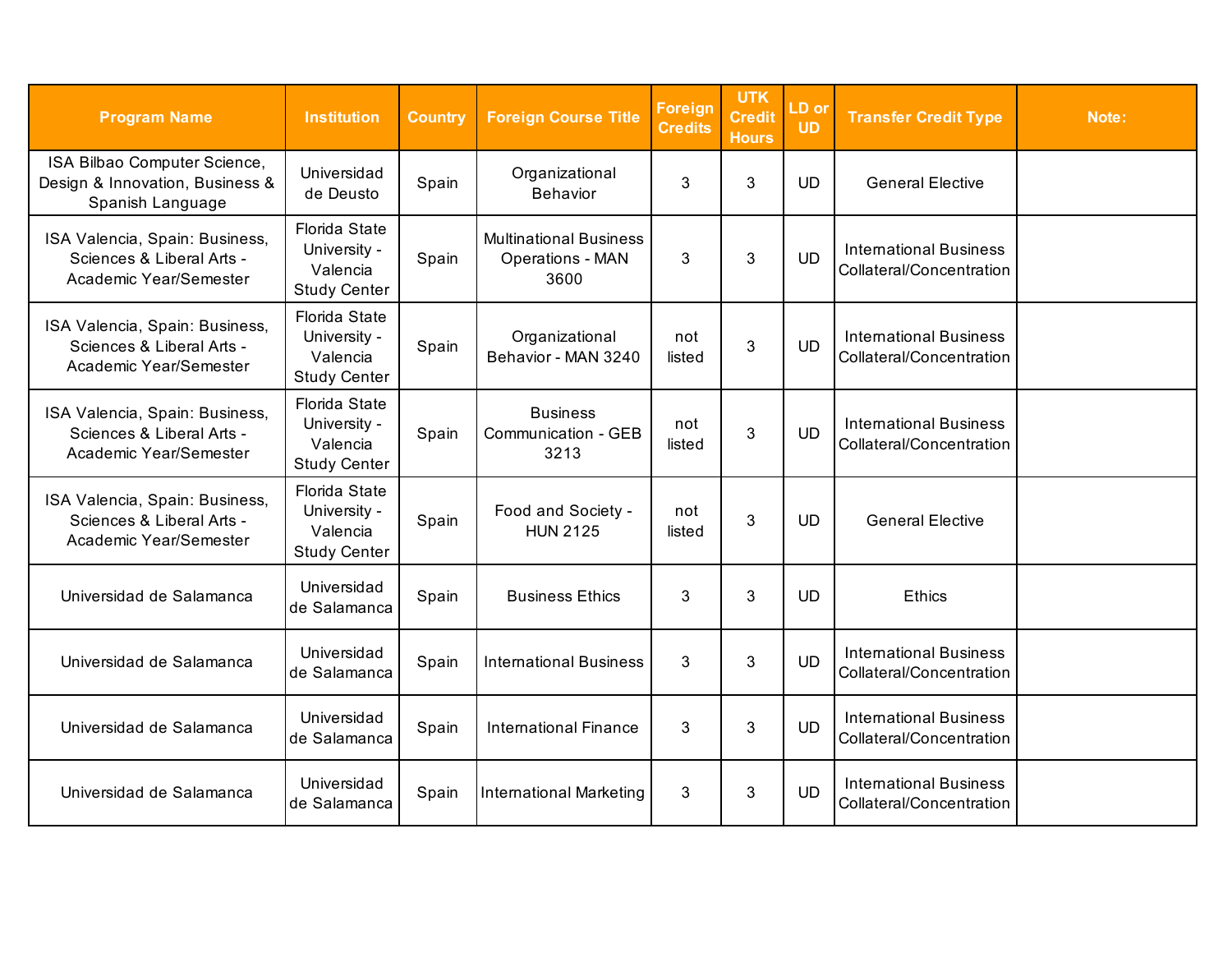| <b>Program Name</b>      | <b>Institution</b>                      | <b>Country</b> | <b>Foreign Course Title</b>                                        | <b>Foreign</b><br><b>Credits</b> | <b>UTK</b><br>Credit<br><b>Hours</b> | LD or<br><b>UD</b> | <b>Transfer Credit Type</b>                               | Note: |
|--------------------------|-----------------------------------------|----------------|--------------------------------------------------------------------|----------------------------------|--------------------------------------|--------------------|-----------------------------------------------------------|-------|
| Universidad de Salamanca | Universidad<br>de Salamanca             | Spain          | Economics/Political<br>Science: European<br>Union                  | 3                                | 3                                    | <b>UD</b>          | <b>International Business</b><br>Collateral/Concentration |       |
| Universidad de Salamanca | Universidad<br>de Salamanca             | Spain          | E-Commerce & Social<br>Media Marketing                             | 3                                | 3                                    | <b>UD</b>          | <b>General Elective</b>                                   |       |
| Universidad de Salamanca | Universidad<br>de Salamanca             | Spain          | Spanish for<br><b>Professional Purposes</b>                        | not<br>listed                    | 3                                    | LD/U<br>D          | <b>General Elective</b>                                   |       |
| UT in Barcelona          | Universidad<br>Autonoma de<br>Barcelona | Spain          | <b>Business in Action:</b><br>Local Companies in a<br>Global World | 6                                | 3                                    | <b>UD</b>          | <b>International Business</b><br>Collateral/Concentration |       |
| UT in Barcelona          | Universidad<br>Autonoma de<br>Barcelona | Spain          | <b>International Marketing</b><br><b>Strategies</b>                | $6\phantom{1}$                   | 3                                    | <b>UD</b>          | <b>International Business</b><br>Collateral/Concentration |       |
| UT in Barcelona          | Universidad<br>Autonoma de<br>Barcelona | Spain          | <b>International Finance</b>                                       | 6                                | 3                                    | <b>UD</b>          | <b>International Business</b><br>Collateral/Concentration |       |
| UT in Barcelona          | Universidad<br>Autonoma de<br>Barcelona | Spain          | Cross-Cultural<br>Management                                       | 6                                | 3                                    | <b>UD</b>          | <b>International Business</b><br>Collateral/Concentration |       |
| UT in Barcelona          | Universidad<br>Autonoma de<br>Barcelona | Spain          | <b>International Business</b>                                      | 6                                | $\mathbf{3}$                         | <b>UD</b>          | <b>International Business</b><br>Collateral/Concentration |       |
| UT in Barcelona          | Universidad<br>Autonoma de<br>Barcelona | Spain          | International<br>Economics                                         | 6                                | 3                                    | <b>UD</b>          | <b>International Business</b><br>Collateral/Concentration |       |
| UT in Barcelona          | Universidad<br>Autonoma de<br>Barcelona | Spain          | <b>Brand Barcelona:</b><br>Marketing the Global<br>City            | 6                                | 3                                    | <b>UD</b>          | <b>International Business</b><br>Collateral/Concentration |       |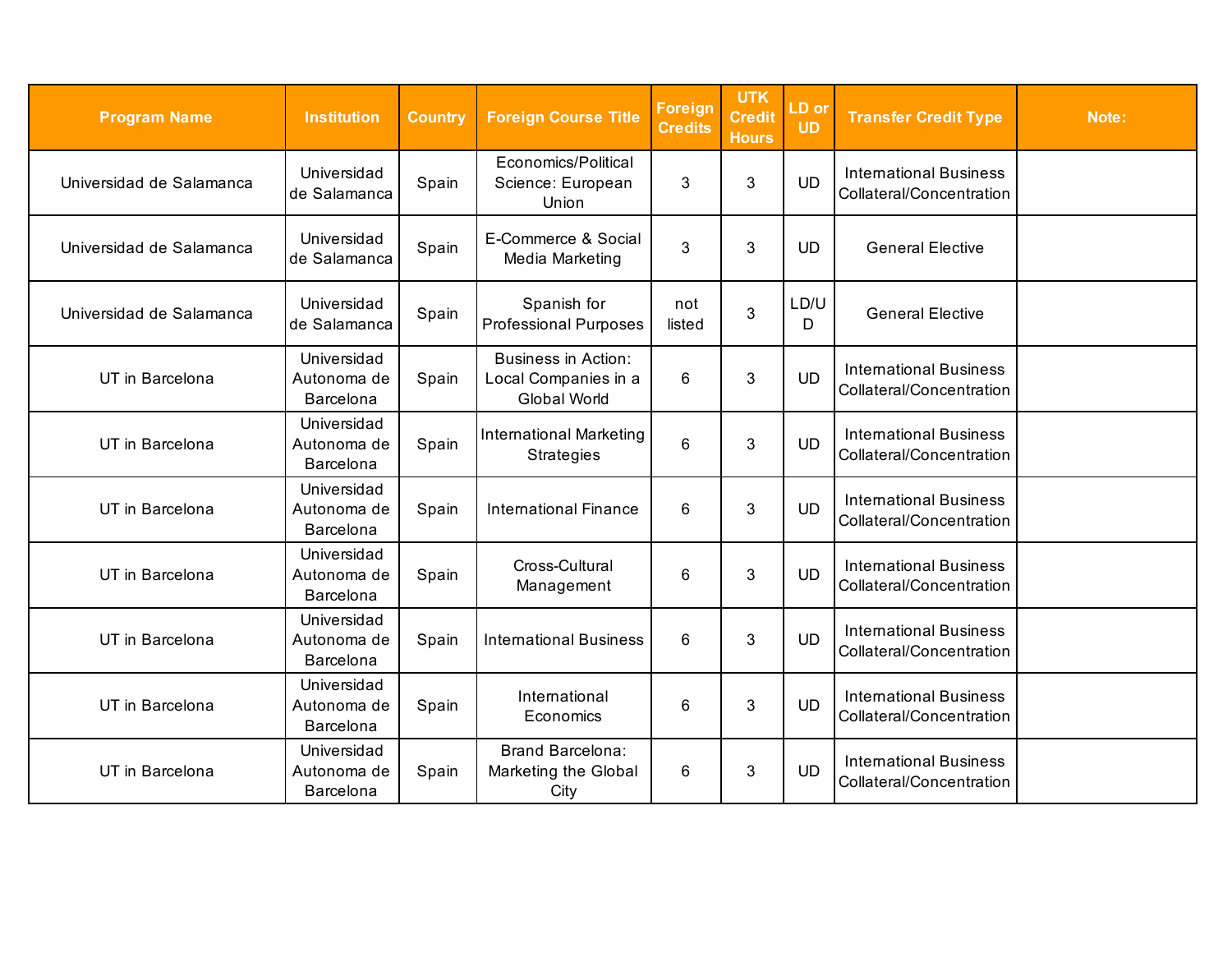| <b>Program Name</b> | <b>Institution</b>                      | <b>Country</b> | <b>Foreign Course Title</b>                                              | <b>Foreign</b><br><b>Credits</b> | <b>UTK</b><br><b>Credit</b><br><b>Hours</b> | LD or<br><b>UD</b> | <b>Transfer Credit Type</b>                               | Note:                                              |
|---------------------|-----------------------------------------|----------------|--------------------------------------------------------------------------|----------------------------------|---------------------------------------------|--------------------|-----------------------------------------------------------|----------------------------------------------------|
| UT in Barcelona     | Universidad<br>Autonoma de<br>Barcelona | Spain          | Doing Business in<br><b>Emerging Markets</b>                             | 6                                | 3                                           | <b>UD</b>          | <b>International Business</b><br>Collateral/Concentration |                                                    |
| UT in Barcelona     | Universidad<br>Autonoma de<br>Barcelona | Spain          | <b>Behavior</b> and<br>Incentives in<br>Economics: The Case<br>of Soccer | 6                                | 3                                           | <b>UD</b>          | <b>International Business</b><br>Collateral/Concentration |                                                    |
| UT in Barcelona     | Universidad<br>Autonoma de<br>Barcelona | Spain          | E-Commerce and<br><b>Online Business</b>                                 | 6                                | 3                                           | <b>UD</b>          | <b>General Elective</b>                                   | Not appropriate for IB<br>collateral/concentration |
| UT in Barcelona     | Universidad<br>Autonoma de<br>Barcelona | Spain          | Managerial Skills for<br><b>International Business</b>                   | 6                                | 3                                           | <b>UD</b>          | <b>International Business</b><br>Collateral/Concentration |                                                    |
| UT in Barcelona     | Universidad<br>Autonoma de<br>Barcelona | Spain          | Understanding the<br>European Economy                                    | 6                                | 3                                           | <b>UD</b>          | <b>International Business</b><br>Collateral/Concentration |                                                    |
| UT in Barcelona     | Universidad<br>Autonoma de<br>Barcelona | Spain          | An Urban Approach to<br>Spain and Europe                                 | 6                                | $\mathfrak{B}$                              | <b>UD</b>          | <b>General Elective</b>                                   |                                                    |
| UT in Barcelona     | Universidad<br>Autonoma de<br>Barcelona | Spain          | Entrepreneurship and<br><b>New Venture</b>                               | $6\phantom{1}6$                  | 3                                           | <b>UD</b>          | <b>General Elective</b>                                   | Not appropriate for IB<br>collateral/concentration |
| UT in Barcelona     | Universidad<br>Autonoma de<br>Barcelona | Spain          | Human Resource<br>Management -<br><b>SA2044E</b>                         | 6                                | 3                                           | <b>UD</b>          | <b>General Elective</b>                                   |                                                    |
| UT in Barcelona     | Universidad<br>Autonoma de<br>Barcelona | Spain          | <b>Managing Services</b>                                                 | 6                                | 3                                           | <b>UD</b>          | <b>General Elective</b>                                   |                                                    |
| UT in Barcelona     | Universidad<br>Autonoma de<br>Barcelona | Spain          | Human Resources<br>Management: Finding<br>Your Place in<br>Organization  | 6                                | 3                                           | <b>UD</b>          | <b>General Elective</b>                                   | Not appropriate for IB<br>collateral/concentration |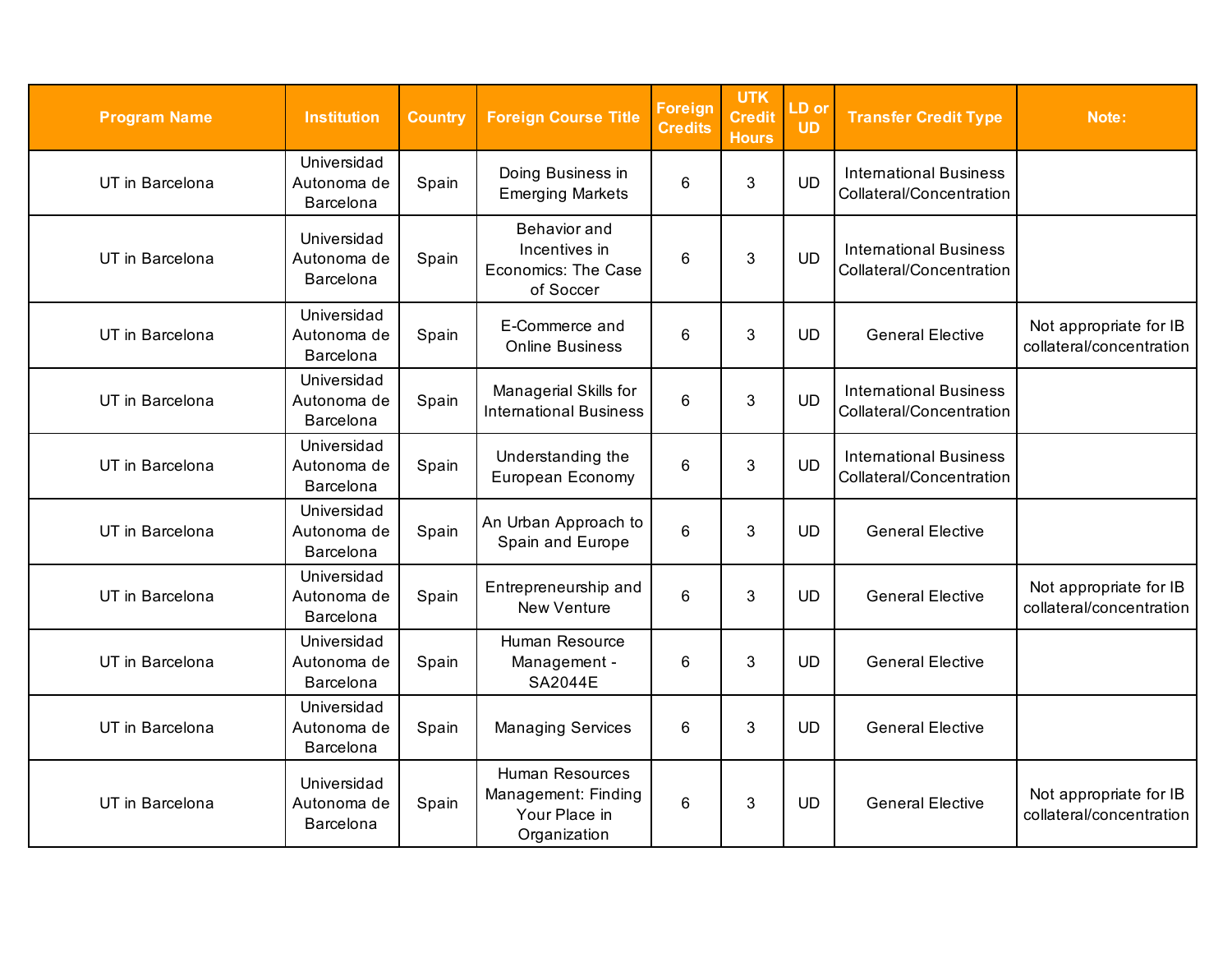| <b>Program Name</b> | <b>Institution</b>                      | <b>Country</b> | <b>Foreign Course Title</b>                           | <b>Foreign</b><br><b>Credits</b> | <b>UTK</b><br><b>Credit</b><br><b>Hours</b> | LD or<br><b>UD</b> | <b>Transfer Credit Type</b> | Note:                                              |
|---------------------|-----------------------------------------|----------------|-------------------------------------------------------|----------------------------------|---------------------------------------------|--------------------|-----------------------------|----------------------------------------------------|
| UT in Barcelona     | Universidad<br>Autonoma de<br>Barcelona | Spain          | Intercultural<br>Communication -<br>SA3049E           | 6                                | 3                                           | <b>UD</b>          | <b>General Elective</b>     | Not appropriate for IB<br>collateral/concentration |
| UT in Barcelona     | Universidad<br>Autonoma de<br>Barcelona | Spain          | Inequality, Poverty &<br>Globalization -<br>SA2035E   | 6                                | 3                                           | <b>UD</b>          | <b>General Elective</b>     |                                                    |
| UT in Barcelona     | Universidad<br>Autonoma de<br>Barcelona | Spain          | Mediterranean Culture<br>and History                  | 6                                | 3                                           | LD                 | <b>General Elective</b>     |                                                    |
| UT in Barcelona     | Universidad<br>Autonoma de<br>Barcelona | Spain          | Barcelona: City<br>Planning and<br>Architecture       | 6                                | 3                                           | <b>LD</b>          | <b>General Elective</b>     |                                                    |
| UT in Barcelona     | Universidad<br>Autonoma de<br>Barcelona | Spain          | Spanish Art and<br><b>Cultural Heritage</b>           | 6                                | 3                                           | <b>LD</b>          | <b>General Elective</b>     | Can Petition for Arts &<br><b>Humanities</b>       |
| UT in Barcelona     | Universidad<br>Autonoma de<br>Barcelona | Spain          | Spanish Contemporary<br>Art                           | 6                                | 3                                           | <b>LD</b>          | <b>General Elective</b>     | Can Petition for Arts &<br><b>Humanities</b>       |
| UT in Barcelona     | Universidad<br>Autonoma de<br>Barcelona | Spain          | Urban Interventions,<br>Graffiti, Public<br>Sculpture | 6                                | 3                                           | <b>UD</b>          | <b>General Elective</b>     | Can Petition for Arts &<br><b>Humanities</b>       |
| UT in Barcelona     | Universidad<br>Autonoma de<br>Barcelona | Spain          | Digital Photography -<br>SA 3042E                     | 6                                | 3                                           | <b>UD</b>          | <b>General Elective</b>     | Can Petition for Arts &<br><b>Humanities</b>       |
| UT in Barcelona     | Universidad<br>Autonoma de<br>Barcelona | Spain          | The Image of<br>Barcelona in Literature<br>$-SA3044E$ | 6                                | 3                                           | <b>UD</b>          | <b>General Elective</b>     |                                                    |
| UT in Barcelona     | Universidad<br>Autonoma de<br>Barcelona | Spain          | Spanish Civilization<br>and Culture - SA<br>3023E     | 6                                | 3                                           | <b>UD</b>          | <b>General Elective</b>     |                                                    |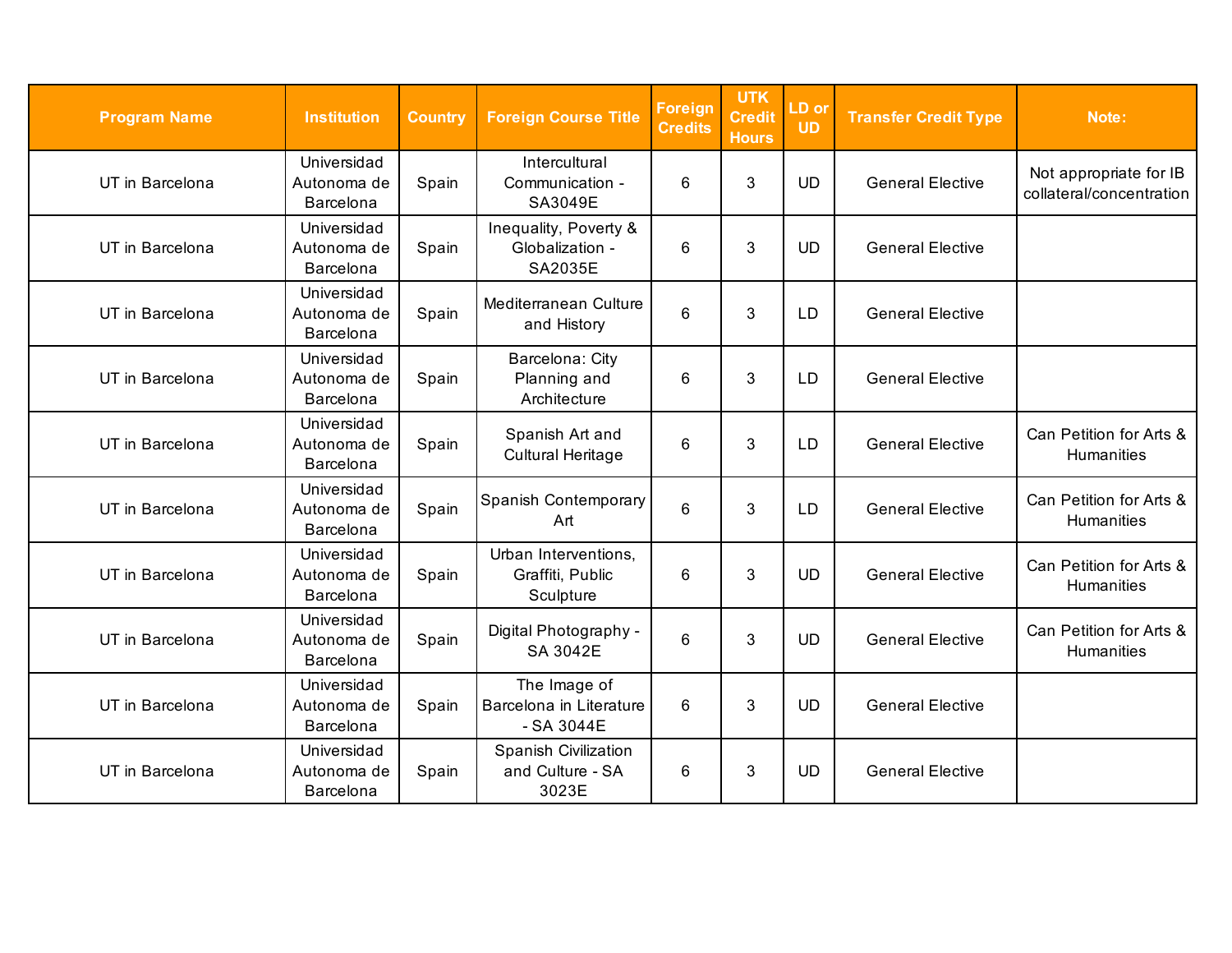| <b>Program Name</b> | <b>Institution</b>                      | <b>Country</b> | <b>Foreign Course Title</b>                                       | <b>Foreign</b><br><b>Credits</b> | <b>UTK</b><br><b>Credit</b><br><b>Hours</b> | LD or<br><b>UD</b> | <b>Transfer Credit Type</b>                               | Note: |
|---------------------|-----------------------------------------|----------------|-------------------------------------------------------------------|----------------------------------|---------------------------------------------|--------------------|-----------------------------------------------------------|-------|
| UT in Barcelona     | Universidad<br>Autonoma de<br>Barcelona | Spain          | New Tendencies in<br>Spanish Contemporary<br>Art                  | 6                                | $\mathbf{3}$                                | <b>UD</b>          | <b>General Elective</b>                                   |       |
| UT in Barcelona     | Universidad<br>Autonoma de<br>Barcelona | Spain          | Spanish Language -<br>Advanced (B2.1) - 45<br>hr. class           | 6                                | 3                                           | <b>UD</b>          | <b>General Elective</b>                                   |       |
| UT in Barcelona     | Universidad<br>Autonoma de<br>Barcelona | Spain          | <b>Business Spanish -</b><br>SA1005S                              | 6                                | $\mathfrak{S}$                              | <b>UD</b>          | <b>General Elective</b>                                   |       |
| UT in Barcelona     | Universidad<br>Autonoma de<br>Barcelona | Spain          | Spanish Language -<br><b>Beginner Level</b>                       | 6                                | 3                                           | LD                 | <b>General Elective</b>                                   |       |
| UT in Barcelona     | Universidad<br>Autonoma de<br>Barcelona | Spain          | The Seven Wonders of<br>Spain, Spanish<br>Architecture, & History | 6                                | 3                                           | <b>UD</b>          | Arts & Humanities                                         |       |
| UT in Barcelona     | Universidad<br>Autonoma de<br>Barcelona | Spain          | Lengua Espanola -<br>SA10015                                      | 12                               | $6\phantom{1}$                              | LD                 | <b>SPAN 123 - UD</b><br>Intensive Spanish                 |       |
| UT in Barcelona     | Universidad<br>Autonoma de<br>Barcelona | Spain          | Spanish Language -<br>Intermediate (B1.2)                         |                                  | 3                                           | LD                 | <b>SPAN 211</b>                                           |       |
| UT in Barcelona     | Universidad<br>Pompeu<br>Fabra          | Spain          | International<br>Management                                       | not<br>listed                    | 3                                           | <b>UD</b>          | <b>International Business</b><br>Collateral/Concentration |       |
| UT in Barcelona     | Universidad<br>Pompeu<br>Fabra          | Spain          | Doing Business in<br>Europe                                       | not<br>listed                    | 3                                           | <b>UD</b>          | <b>International Business</b><br>Collateral/Concentration |       |
| UT in Barcelona     | Universidad<br>Pompeu<br>Fabra          | Spain          | New Trends in<br>International Marketing                          | not<br>listed                    | $\mathbf{3}$                                | <b>UD</b>          | <b>International Business</b><br>Collateral/Concentration |       |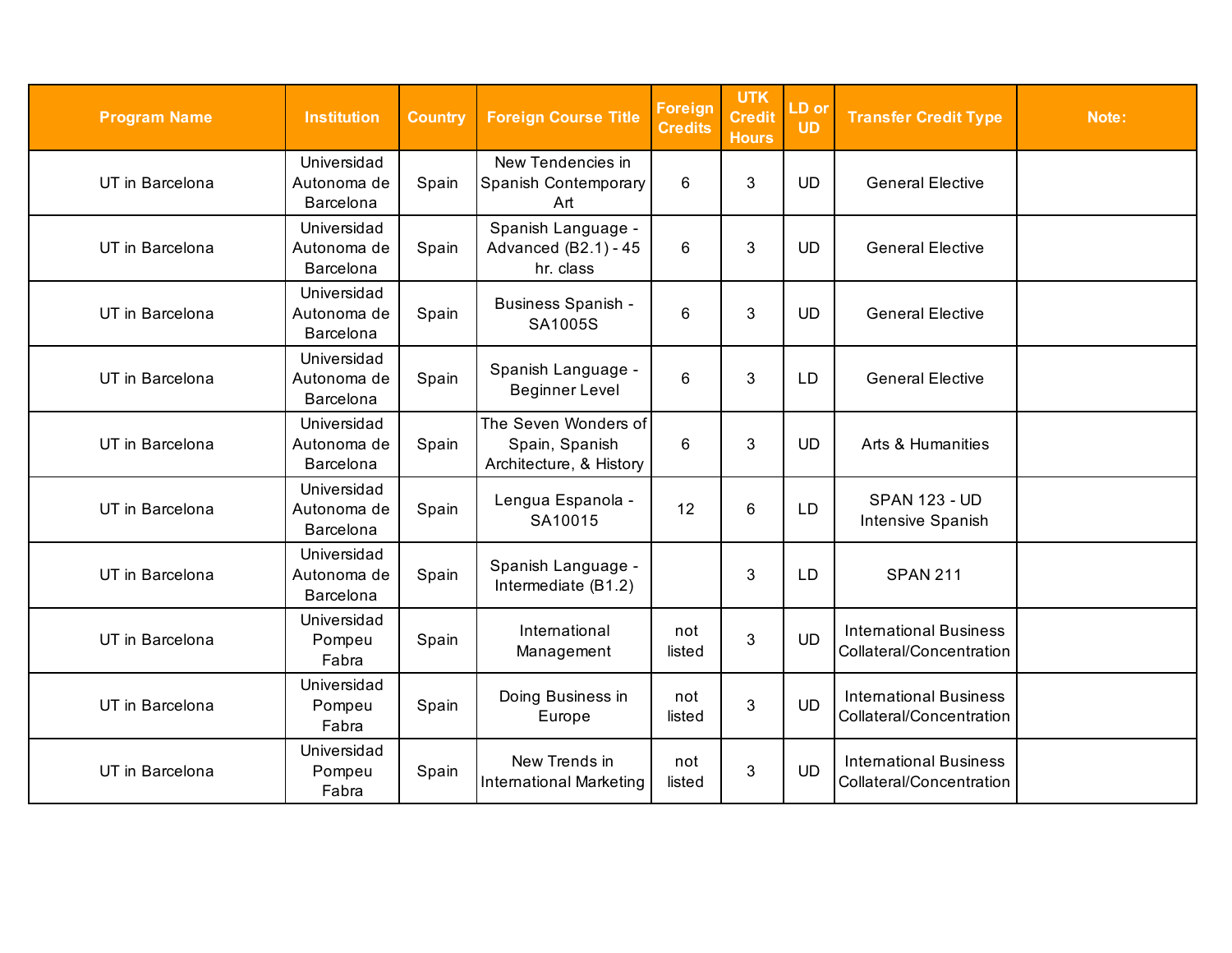| <b>Program Name</b>                          | <b>Institution</b>                      | <b>Country</b> | <b>Foreign Course Title</b>                                                           | <b>Foreign</b><br><b>Credits</b> | <b>UTK</b><br><b>Credit</b><br><b>Hours</b> | LD or<br><b>UD</b> | <b>Transfer Credit Type</b>                               | Note: |
|----------------------------------------------|-----------------------------------------|----------------|---------------------------------------------------------------------------------------|----------------------------------|---------------------------------------------|--------------------|-----------------------------------------------------------|-------|
| UT in Barcelona                              | Universidad<br>Autonoma de<br>Barcelona | Spain          | Politics, War, and<br>Economics in the Age<br>of Globalization -<br>SA2019E           | 6                                | 3                                           | <b>UD</b>          | <b>International Business</b><br>Collateral/Concentration |       |
| UT in Barcelona: Universidad<br>Pompeu Fabra | Universidad<br>Pompeu<br>Fabra          | Spain          | <b>Strategic Brand</b><br>Marketing                                                   | 6                                | 3                                           | <b>UD</b>          | <b>Marketing Elective</b>                                 |       |
| UT in Barcelona: Universidad<br>Pompeu Fabra | Universidad<br>Pompeu<br>Fabra          | Spain          | <b>Consumer Behavior</b>                                                              | 4                                | 3                                           | <b>UD</b>          | General elective                                          |       |
| UT in Barcelona: Universidad<br>Pompeu Fabra | Universidad<br>Pompeu<br>Fabra          | Spain          | Global Marketing and<br>Culture of Football<br>Club                                   | 6                                | 3                                           | <b>UD</b>          | General elective                                          |       |
| UT in Barcelona: Universidad<br>Pompeu Fabra | Universidad<br>Pompeu<br>Fabra          | Spain          | Gender-based<br>Violence and<br>International<br>Protection of Human<br><b>Rights</b> | 6                                | 3                                           | UD                 | General elective                                          |       |
| UT in Barcelona: Universidad<br>Pompeu Fabra | Universidad<br>Pompeu<br>Fabra          | Spain          | Art, Mind, and the<br><b>Brain</b>                                                    | 5                                | 3                                           | <b>UD</b>          | General elective                                          |       |
| UT in Madrid                                 | Universidad<br>Carlos III de<br>Madrid  | Spain          | <b>International Business</b><br>Management (13202)                                   | 6                                | 3                                           | <b>UD</b>          | <b>International Business</b><br>Collateral/Concentration |       |
| UT in Madrid                                 | Universidad<br>Carlos III de<br>Madrid  | Spain          | Demography                                                                            | 6                                | 3                                           | <b>UD</b>          | <b>General Elective</b>                                   |       |
| UT in Madrid                                 | Universidad<br>Carlos III de<br>Madrid  | Spain          | Culture and Identity in<br>Globalization                                              | 6                                | 3                                           | <b>UD</b>          | <b>General Elective</b>                                   |       |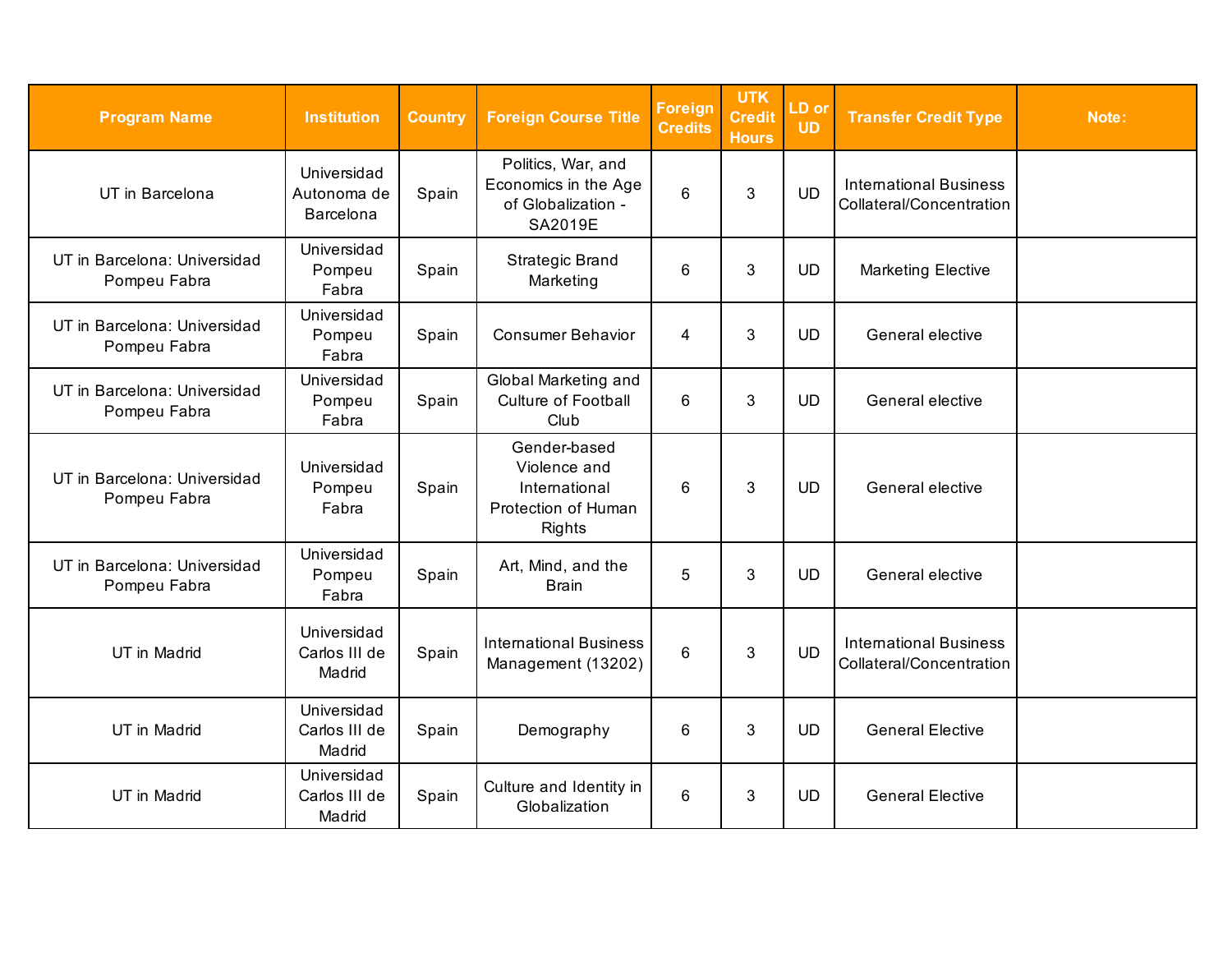| <b>Program Name</b> | <b>Institution</b>                     | <b>Country</b> | <b>Foreign Course Title</b>                    | <b>Foreign</b><br><b>Credits</b> | <b>UTK</b><br><b>Credit</b><br><b>Hours</b> | LD or<br><b>UD</b> | <b>Transfer Credit Type</b>                               | Note:                                           |
|---------------------|----------------------------------------|----------------|------------------------------------------------|----------------------------------|---------------------------------------------|--------------------|-----------------------------------------------------------|-------------------------------------------------|
| UT in Madrid        | Universidad<br>Carlos III de<br>Madrid | Spain          | Logic and<br>Argumentation<br>16529            | 6                                | 3                                           | <b>UD</b>          | <b>General Elective</b>                                   |                                                 |
| UT in Madrid        | Universidad<br>Carlos III de<br>Madrid | Spain          | Media Psychology                               | 6                                | 3                                           | LD                 | <b>General Elective</b>                                   |                                                 |
| UT in Madrid        | Universidad<br>Carlos III de<br>Madrid | Spain          | <b>Film Narrative</b>                          | 6                                | 3                                           | LD                 | <b>General Elective</b>                                   |                                                 |
| UT in Madrid        | Universidad<br>Carlos III de<br>Madrid | Spain          | <b>International Trade</b><br>(13195)          | 6                                | 3                                           | <b>UD</b>          | <b>International Business</b><br>Collateral/Concentration |                                                 |
| UT in Madrid        | Universidad<br>Carlos III de<br>Madrid | Spain          | Financial Economics -<br>13166                 | 6                                | 3                                           | <b>LD</b>          | <b>FINC 301</b>                                           | *For Non Finance<br>Majors Only                 |
| UT in Madrid        | Universidad<br>Carlos III de<br>Madrid | Spain          | <b>International Financing</b>                 | 6                                | 3                                           | <b>UD</b>          | <b>International Business</b><br>Collateral/Concentration |                                                 |
| UT in Madrid        | Universidad<br>Carlos III de<br>Madrid | Spain          | International<br>Organization                  | 6                                | 3                                           | <b>UD</b>          | <b>International Business</b><br>Collateral/Concentration |                                                 |
| UT in Madrid        | Universidad<br>Antonio de<br>Nebrija   | Spain          | Intermediate Spanish<br>Language               | 45<br>contact<br>hours           | 3                                           | LD                 | <b>Geneneral Elective</b>                                 | Possible Spanish 211<br>or 212 credit - see MFL |
| UT in Madrid        | Universidad<br>Antonio de<br>Nebrija   | Spain          | <b>International Business</b><br>Code: De 1124 | 45<br>contact<br>hours           | 3                                           | <b>UD</b>          | <b>International Business</b><br>Collateral/Concentration |                                                 |
| UT in Madrid        | Universidad<br>Antonio de<br>Nebrija   | Spain          | International<br>Management<br>Code: DE 4554   | 45<br>contact<br>hours           | $\mathbf{3}$                                | <b>UD</b>          | <b>International Business</b><br>Collateral/Concentration |                                                 |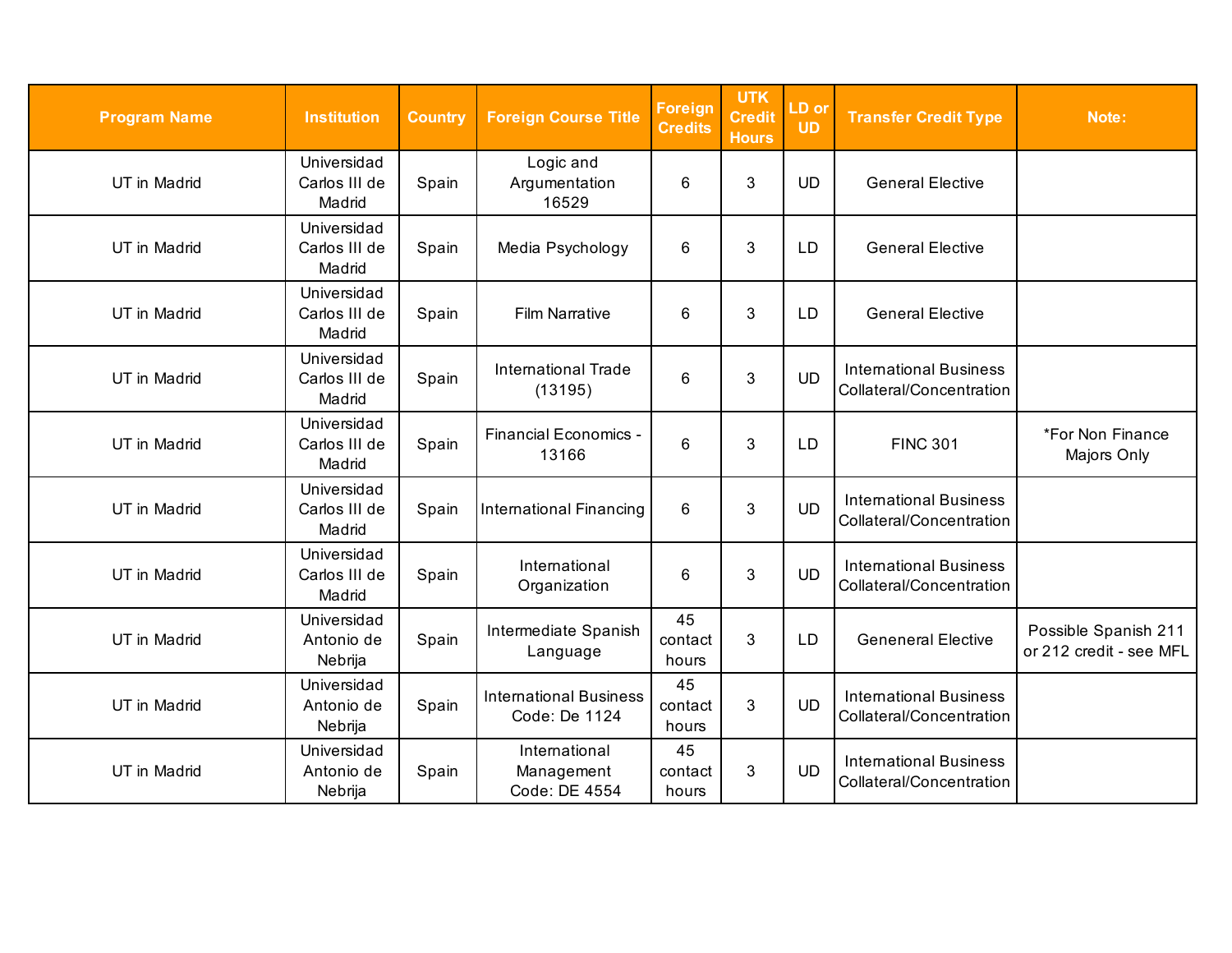| <b>Program Name</b> | <b>Institution</b>                   | <b>Country</b> | <b>Foreign Course Title</b>                                   | <b>Foreign</b><br><b>Credits</b> | <b>UTK</b><br><b>Credit</b><br><b>Hours</b> | LD or<br><b>UD</b> | <b>Transfer Credit Type</b>                               | Note: |
|---------------------|--------------------------------------|----------------|---------------------------------------------------------------|----------------------------------|---------------------------------------------|--------------------|-----------------------------------------------------------|-------|
| UT in Madrid        | Universidad<br>Antonio de<br>Nebrija | Spain          | <b>International Marketing</b><br>Code: CM 2124               | 45<br>contact<br>hours           | 3                                           | <b>UD</b>          | <b>International Business</b><br>Collateral/Concentration |       |
| UT in Madrid        | Universidad<br>Antonio de<br>Nebrija | Spain          | International<br>Communications<br>Code: PB 1157              | 45<br>contact<br>hours           | 3                                           | LD                 | <b>General Elective</b>                                   |       |
| UT in Madrid        | Universidad<br>Antonio de<br>Nebrija | Spain          | The EU: Culture,<br>History and Institutions<br>Code: HU 1172 | 45<br>contact<br>hours           | 3                                           | LD                 | <b>General Elective</b>                                   |       |
| UT in Madrid        | Universidad<br>Antonio de<br>Nebrija | Spain          | <b>International Finance</b>                                  | 45<br>contact<br>hours           | $\mathfrak{S}$                              | <b>UD</b>          | <b>International Business</b><br>Collateral/Concentration |       |
| UT in Madrid        | Universidad<br>Antonio de<br>Nebrija | Spain          | International<br>Management DE 4554                           | 3                                | 3                                           | <b>UD</b>          | <b>International Business</b><br>Collateral/Concentration |       |
| UT in Madrid        | Universidad<br>Antonio de<br>Nebrija | Spain          | <b>Business Spanish BH</b><br>3421                            | 45<br>contact<br>hours           | 3                                           | <b>UD</b>          | <b>SPAN 346</b>                                           |       |
| UT in Madrid        | Universidad<br>Antonio de<br>Nebrija | Spain          | Curso: Panorama of<br>Spanish Literature CH<br>3131           | 45<br>contact<br>hours           | 3                                           | <b>UD</b>          | <b>SPAN 334</b>                                           |       |
| UT in Madrid        | Universidad<br>Antonio de<br>Nebrija | Spain          | Spanish for Tourism<br>CH3671                                 | 45<br>contact<br>hours           | 3                                           | <b>UD</b>          | <b>SPAN 489</b>                                           |       |
| UT in Madrid        | Universidad<br>Antonio de<br>Nebrija | Spain          | Conversation and<br>Composition CH3051                        | 45<br>contact<br>hours           | 3                                           | <b>UD</b>          | <b>SPAN 423</b>                                           |       |
| UT in Madrid        | Universidad<br>Antonio de<br>Nebrija | Spain          | High Intermediate<br>Spanish Language CH<br>3001              | 45<br>contact<br>hours           | $\mathbf{3}$                                | <b>UD</b>          | <b>SPAN 461</b>                                           |       |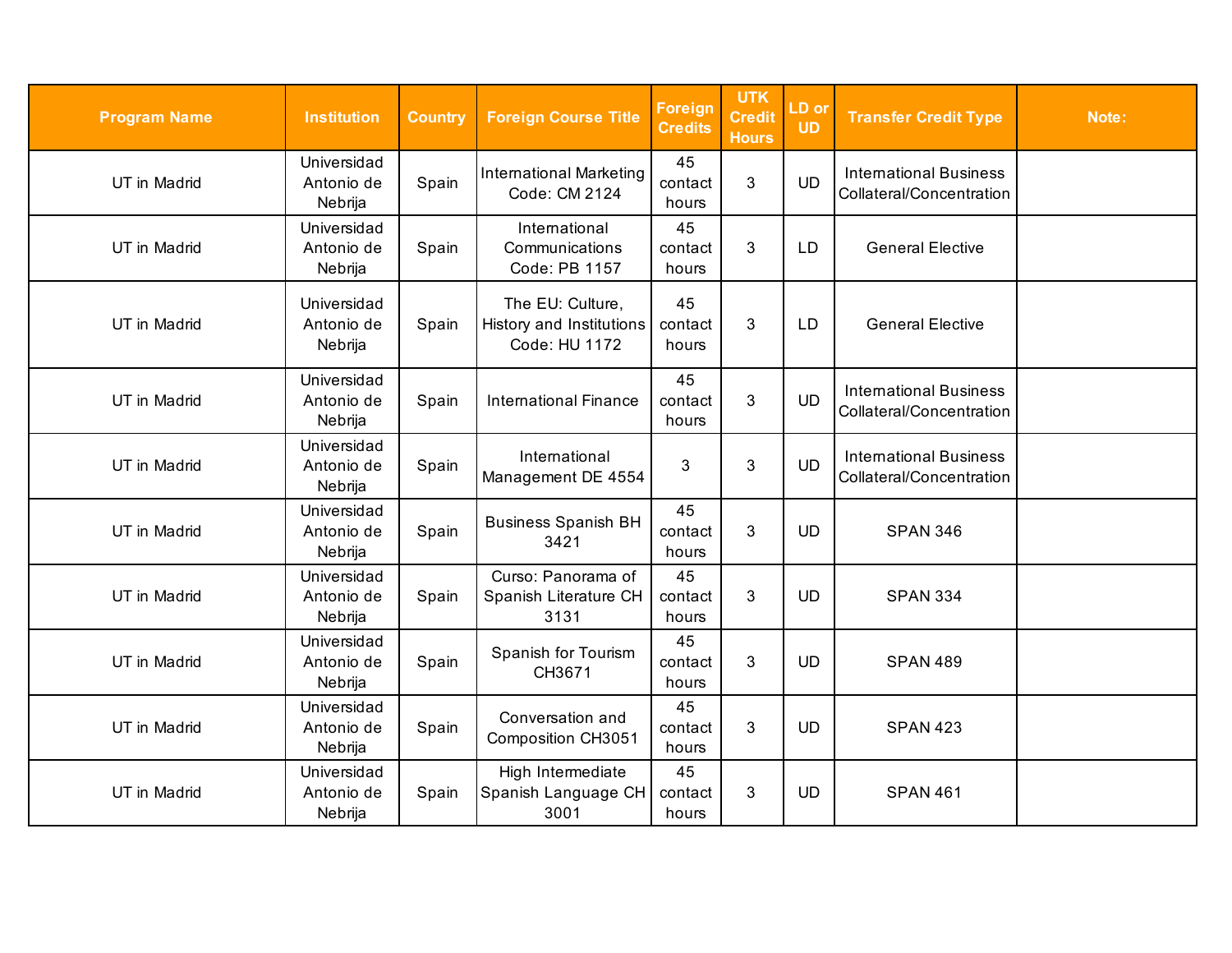| <b>Program Name</b> | <b>Institution</b>                                 | <b>Country</b> | <b>Foreign Course Title</b>                                       | <b>Foreign</b><br><b>Credits</b> | <b>UTK</b><br><b>Credit</b><br><b>Hours</b> | LD or<br><b>UD</b> | <b>Transfer Credit Type</b>                               | Note: |
|---------------------|----------------------------------------------------|----------------|-------------------------------------------------------------------|----------------------------------|---------------------------------------------|--------------------|-----------------------------------------------------------|-------|
| UT in Madrid        | Universidad<br>Antonio de<br>Nebrija               | Spain          | <b>International Marketing</b><br>$-$ CM 2124                     | 45<br>contact<br>hours           | 3                                           | <b>LD</b>          | General elective                                          |       |
| UT in Madrid        | Universidad<br>Antonio de<br>Nebrija               | Spain          | Global Skills for<br><b>Internationa Business</b><br>Environments | 6 ECTS                           | 3                                           | LD                 | <b>General Elective</b>                                   |       |
| UT in Madrid        | Universidad<br>Antonio de<br>Nebrija               | Spain          | Online Marketing in the<br>Digital Era                            | 45<br>contact<br>hours           | 3                                           | LD                 | <b>General Elective</b>                                   |       |
| UT in Madrid        | Universidad<br>Antonio de<br>Nebrija               | Spain          | <b>Consumer Behavior</b>                                          | 6 ECTS                           | 3                                           | LD                 | <b>General Elective</b>                                   |       |
| UT in Madrid        | Universidad<br>Antonio de<br>Nebrija               | Spain          | Coporate Psychology                                               | 6 ECTS                           | 3                                           | <b>LD</b>          | <b>General Elective</b>                                   |       |
| UT in Madrid        | Universidad<br>Antonio de<br>Nebrija               | Spain          | International Relations                                           | 6 ECTS                           | 3                                           | LD                 | <b>General Elective</b>                                   |       |
| UT in Madrid        | Universidad<br>Antonio de<br>Nebrija               | Spain          | Trends of the Global<br>Economy                                   | 6 ECTS                           | 3                                           | LD                 | <b>General Elective</b>                                   |       |
| UT in Madrid        | Universidad<br>Antonio de<br>Nebrija               | Spain          | <b>International Relations</b><br>Code: CH 3141                   | 45<br>contact<br>hours           | 3                                           | <b>UD</b>          | <b>General Elective</b>                                   |       |
| UT in Madrid        | Universidad<br>Antonio de<br>Nebrija               | Spain          | CH3161 Art in Spain                                               | 6 ECTS                           | 3                                           | <b>UD</b>          | <b>General Elective</b>                                   |       |
| UT in Seville       | Universidad<br>Internacional<br>Menéndez<br>Pelayo | Spain          | <b>International Business</b><br><b>BUS 320E</b>                  | 3                                | 3                                           | <b>UD</b>          | <b>International Business</b><br>Collateral/Concentration |       |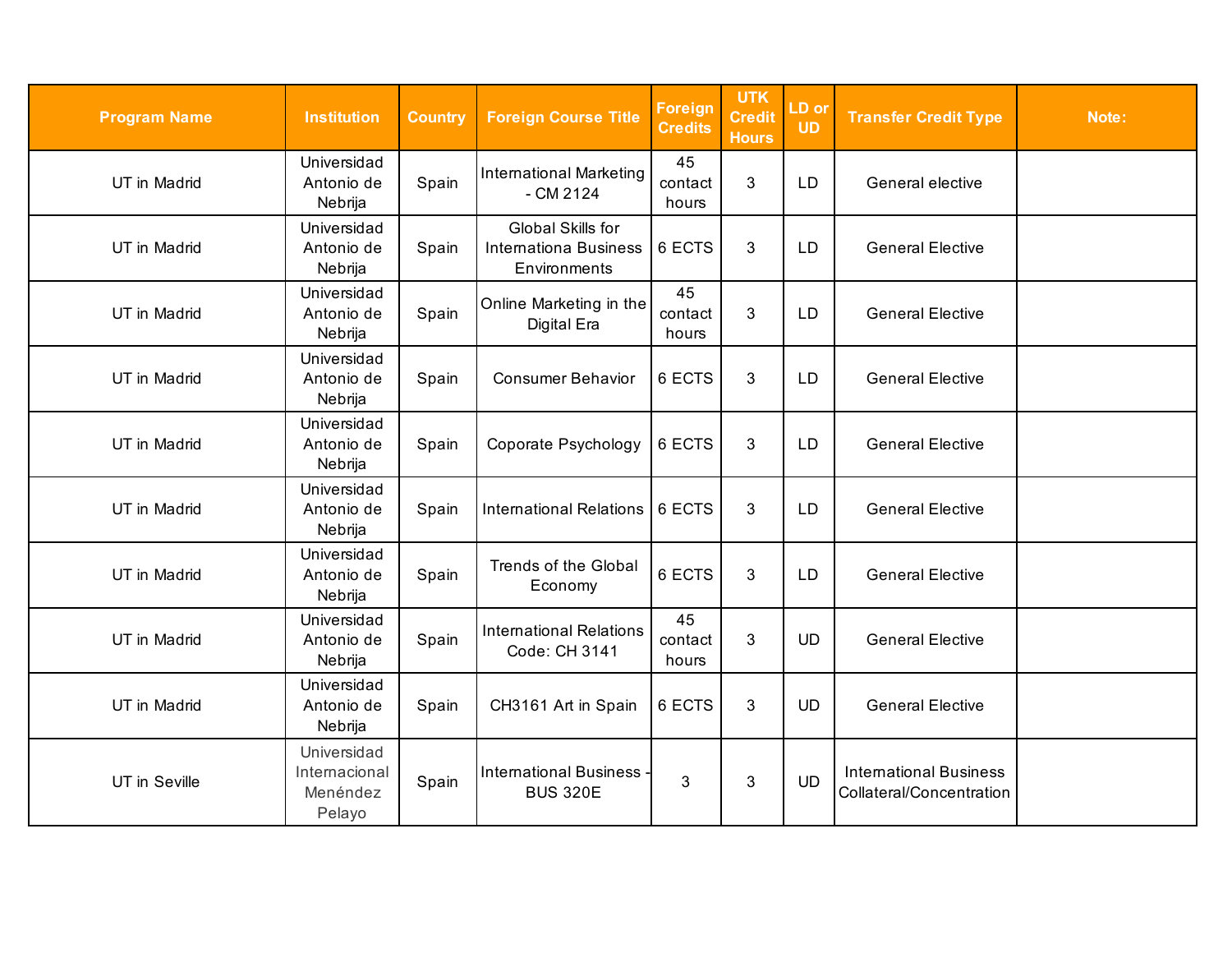| <b>Program Name</b> | <b>Institution</b>                                 | <b>Country</b> | <b>Foreign Course Title</b>                                       | <b>Foreign</b><br><b>Credits</b> | <b>UTK</b><br><b>Credit</b><br><b>Hours</b> | LD or<br><b>UD</b> | <b>Transfer Credit Type</b>                               | Note: |
|---------------------|----------------------------------------------------|----------------|-------------------------------------------------------------------|----------------------------------|---------------------------------------------|--------------------|-----------------------------------------------------------|-------|
| UT in Seville       | Universidad<br>Internacional<br>Menéndez<br>Pelayo | Spain          | Intercultural<br>Management - BUS<br>330E                         | 3                                | 3                                           | <b>UD</b>          | <b>International Business</b><br>Collateral/Concentration |       |
| UT in Seville       | Universidad<br>Internacional<br>Menéndez<br>Pelayo | Spain          | International Marketing<br>- BUS 340E                             | 3                                | 3                                           | <b>UD</b>          | <b>International Business</b><br>Collateral/Concentration |       |
| UT in Seville       | Universidad<br>Internacional<br>Menéndez<br>Pelayo | Spain          | International Trade in<br>the Global Economy -<br><b>ECO 370E</b> | 3                                | 3                                           | <b>UD</b>          | <b>International Business</b><br>Collateral/Concentration |       |
| UT in Seville       | Universidad<br>Internacional<br>Menéndez<br>Pelayo | Spain          | Economics & Politics of<br>the EU -<br>ECO/POL330E                | 3                                | 3                                           | <b>UD</b>          | <b>International Business</b><br>Collateral/Concentration |       |
| UT in Seville       | Universidad<br>Internacional<br>Menéndez<br>Pelayo | Spain          | Comparative Economic<br>Systems (in English)                      | 3                                | 3                                           | <b>UD</b>          | <b>International Business</b><br>Collateral/Concentration |       |
| UT in Seville       | Universidad<br>Internacional<br>Menéndez<br>Pelayo | Spain          | International Finance -<br><b>FIN 340E</b>                        |                                  | 3                                           | <b>UD</b>          | <b>International Business</b><br>Collateral/Concentration |       |
| UT in Seville       | Universidad<br>Internacional<br>Menéndez<br>Pelayo | Spain          | <b>International Business</b><br>of Sports                        | 3                                | 3                                           | <b>LD</b>          | <b>International Business</b><br>Collateral/Concentration |       |
| UT in Seville       | Universidad<br>Internacional<br>Menéndez<br>Pelayo | Spain          | European Cinema -<br>COMM/ART 350E                                | 3                                | $\mathfrak{B}$                              | <b>UD</b>          | <b>General Elective</b>                                   |       |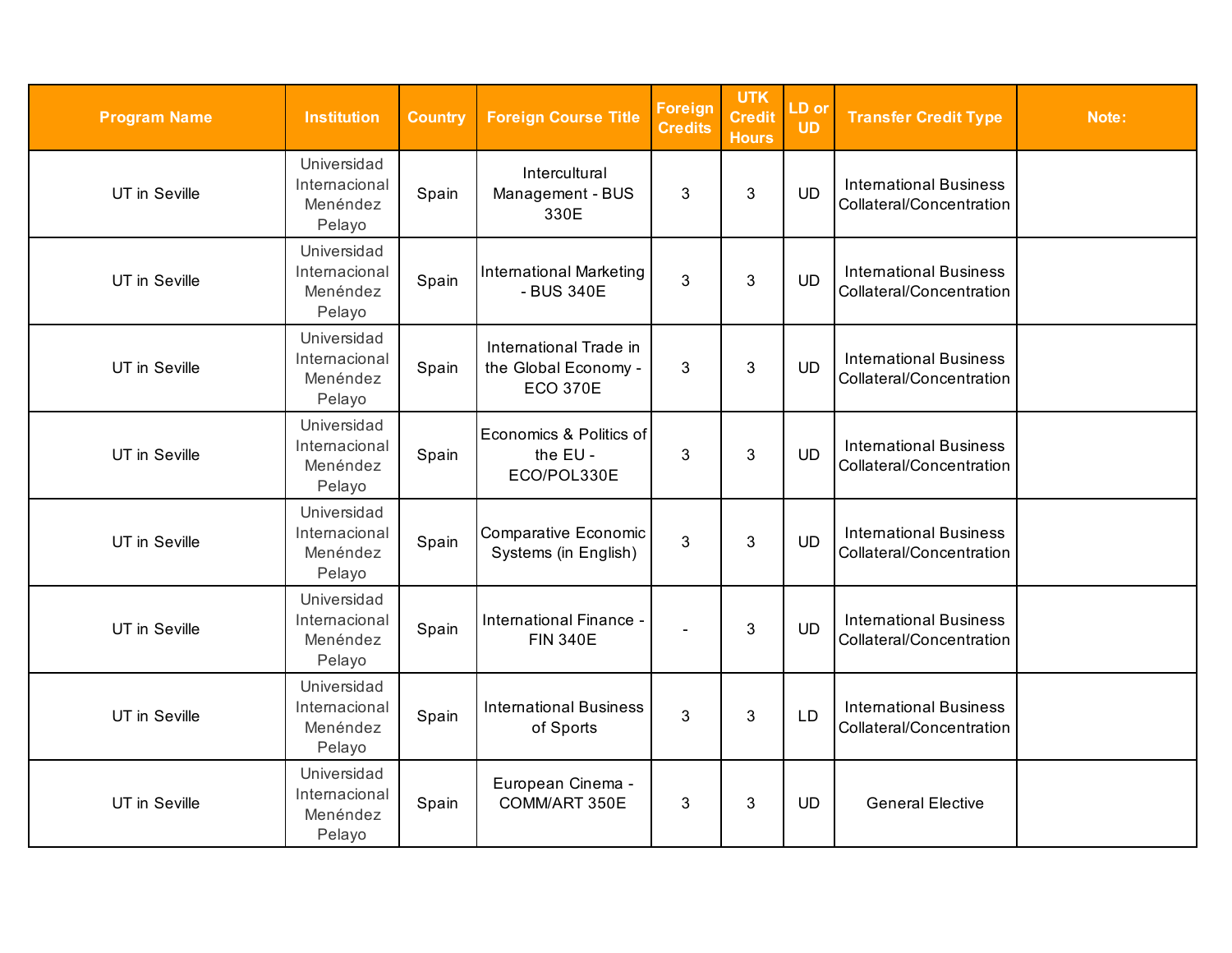| <b>Program Name</b> | <b>Institution</b>                                 | <b>Country</b> | <b>Foreign Course Title</b>                                                                                   | <b>Foreign</b><br><b>Credits</b> | <b>UTK</b><br><b>Credit</b><br><b>Hours</b> | LD or<br><b>UD</b> | <b>Transfer Credit Type</b>         | Note: |
|---------------------|----------------------------------------------------|----------------|---------------------------------------------------------------------------------------------------------------|----------------------------------|---------------------------------------------|--------------------|-------------------------------------|-------|
| UT in Seville       | Universidad<br>Internacional<br>Menéndez<br>Pelayo | Spain          | <b>Cultures and Religions:</b><br>Muslims, Jews,<br><b>Christians in Southern</b><br>Europe - CUL/HIS<br>325E | 3                                | 3                                           | <b>UD</b>          | <b>General Elective</b>             |       |
| UT in Seville       | Universidad<br>Internacional<br>Menéndez<br>Pelayo | Spain          | New Terrorism and<br>Globalization - POL<br>350E                                                              | 3                                | 3                                           | <b>UD</b>          | <b>General Elective</b>             |       |
| UT in Seville       | Universidad<br>Internacional<br>Menéndez<br>Pelayo | Spain          | Spanish Art &<br>Architecture - ART<br>260E                                                                   | 3                                | 3                                           | LD                 | <b>General Elective</b>             |       |
| UT in Seville       | Universidad<br>Internacional<br>Menéndez<br>Pelayo | Spain          | Introduction to<br>Photography:<br>Photography in Seville<br><b>ART 240E</b>                                  |                                  | 3                                           | LD                 | <b>General Elective</b>             |       |
| UT in Seville       | Universidad<br>Internacional<br>Menéndez<br>Pelayo | Spain          | Making Sense of the<br>Middle East - POL/CUL<br>350E                                                          | 3                                | 3                                           | <b>UD</b>          | <b>General Elective</b>             |       |
| UT in Seville       | Universidad<br>Internacional<br>Menéndez<br>Pelayo | Spain          | <b>International Relations</b><br><b>POL 340E</b>                                                             | 3                                | 3                                           | <b>UD</b>          | <b>General Elective</b>             |       |
| UT in Seville       | Universidad<br>Internacional<br>Menéndez<br>Pelayo | Spain          | Spanish Culture (SPA<br>2255)                                                                                 | 3                                | 3                                           | <b>LD</b>          | <b>General Elective/SPAN</b><br>331 |       |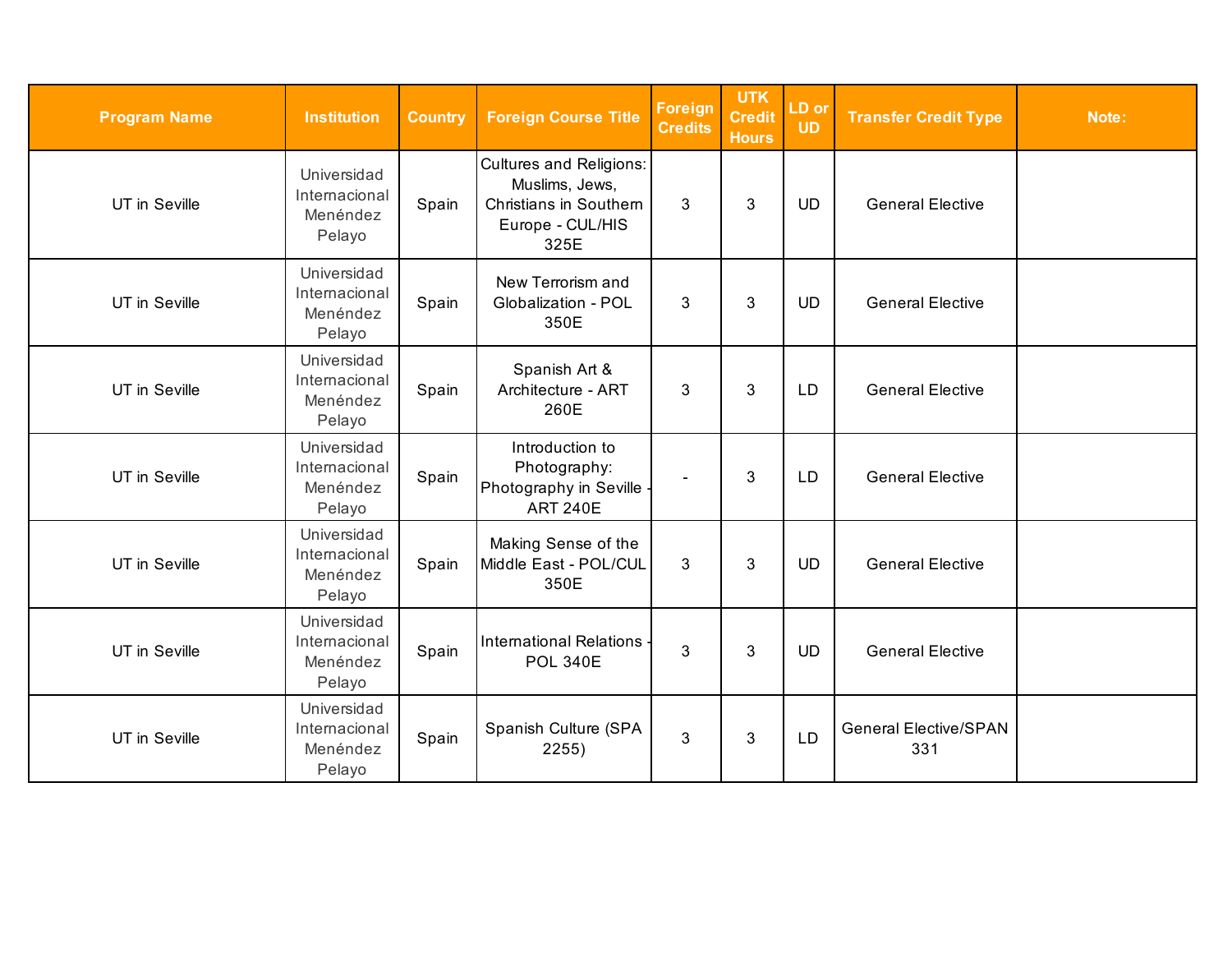| <b>Program Name</b> | <b>Institution</b>                                 | <b>Country</b> | <b>Foreign Course Title</b>                                                             | Foreign<br><b>Credits</b> | <b>UTK</b><br><b>Credit</b><br><b>Hours</b> | LD or<br><b>UD</b> | <b>Transfer Credit Type</b> | Note: |
|---------------------|----------------------------------------------------|----------------|-----------------------------------------------------------------------------------------|---------------------------|---------------------------------------------|--------------------|-----------------------------|-------|
| UT in Seville       | Universidad<br>Internacional<br>Menéndez<br>Pelayo | Spain          | Introduction to<br>Photography:<br>Photography in Seville<br>(in English) - ART<br>240E | 3                         | 3                                           | <b>LD</b>          | <b>General Elective</b>     |       |
| UT in Seville       | Universidad<br>Internacional<br>Menéndez<br>Pelayo | Spain          | Spanish Culture &<br>Civilization - SPA 3255                                            | 3                         | 3                                           | <b>UD</b>          | <b>SPAN 331</b>             |       |
| UT in Seville       | Universidad<br>Internacional<br>Menéndez<br>Pelayo | Spain          | <b>Business Spanish -</b><br><b>SPA 355S</b>                                            | 3                         | 3                                           | <b>UD</b>          | <b>SPAN 346</b>             |       |
| UT in Seville       | Universidad<br>Internacional<br>Menéndez<br>Pelayo | Spain          | Contemporary Spanish<br>Cinema - SPA 3505                                               | 3                         | 3                                           | <b>UD</b>          | <b>SPAN 461</b>             |       |
| UT in Seville       | Universidad<br>Internacional<br>Menéndez<br>Pelayo | Spain          | <b>Spanish Composition</b><br>and Conversation -<br><b>SPA 302S</b>                     | 3                         | $\mathbf{3}$                                | <b>UD</b>          | <b>SPAN 423</b>             |       |
| UT in Seville       | Universidad<br>Internacional<br>Menéndez<br>Pelayo | Spain          | Spanish Language -<br><b>SPA 201S</b>                                                   | 5                         | 5                                           | LD                 | SPAN 111 + SPAN 112         |       |
| UT in Seville       | Universidad<br>Internacional<br>Menéndez<br>Pelayo | Spain          | Introduction to<br>Spanish Literature -<br><b>SPA 3605</b>                              | 3                         | 3                                           | <b>UD</b>          | <b>SPAN 332</b>             |       |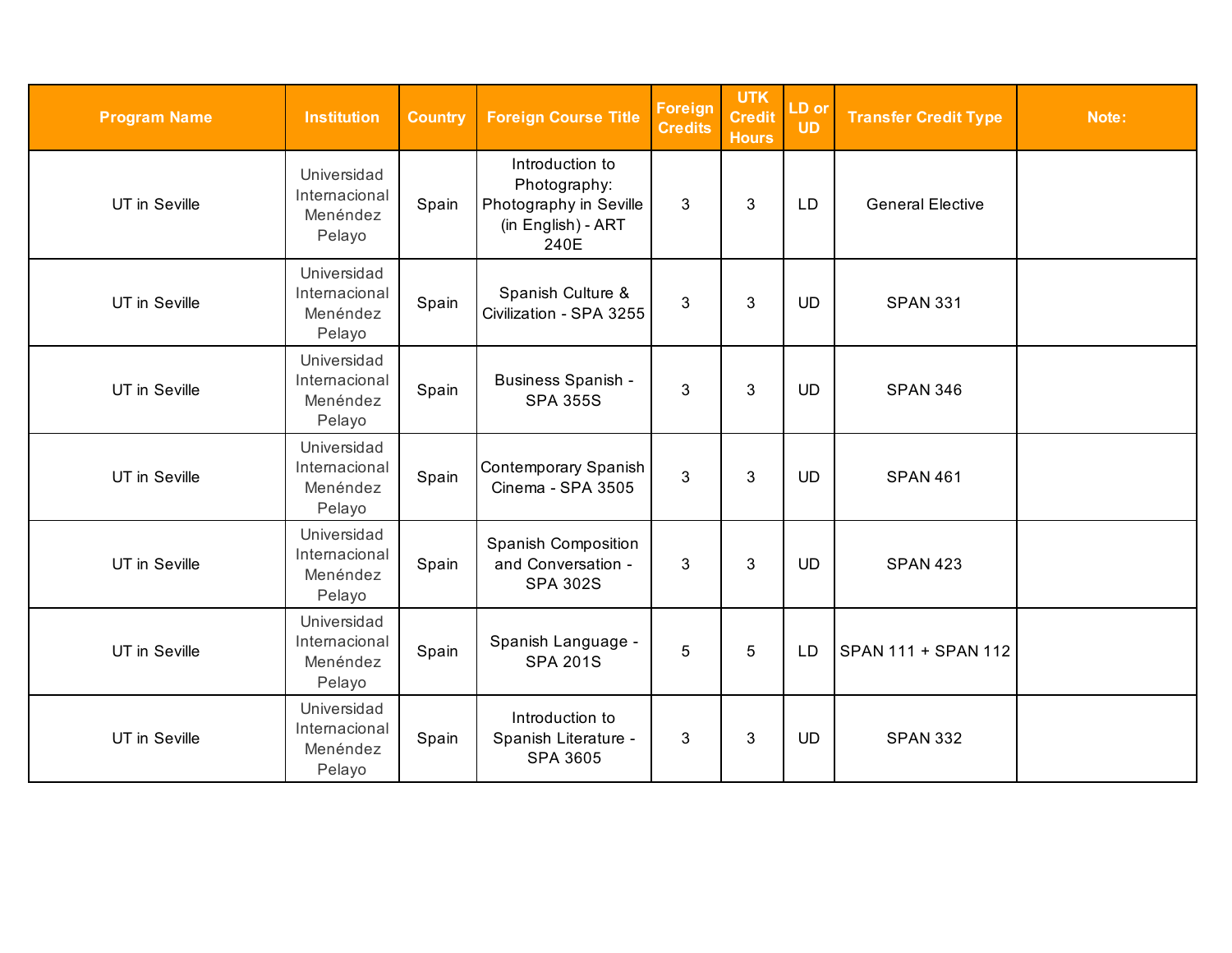| <b>Program Name</b> | <b>Institution</b>                                 | <b>Country</b> | <b>Foreign Course Title</b>                                        | <b>Foreign</b><br><b>Credits</b> | <b>UTK</b><br><b>Credit</b><br><b>Hours</b> | LD or<br><b>UD</b> | <b>Transfer Credit Type</b>                               | Note: |
|---------------------|----------------------------------------------------|----------------|--------------------------------------------------------------------|----------------------------------|---------------------------------------------|--------------------|-----------------------------------------------------------|-------|
| UT in Seville       | Universidad<br>Internacional<br>Menéndez<br>Pelayo | Spain          | Intermediate Level<br>Spanish Language A<br>(SPA 2035)             | 3                                | 3                                           | LD                 | SPAN 423 - Advanced<br>Conversation                       |       |
| UT in Seville       | Universidad<br>Internacional<br>Menéndez<br>Pelayo | Spain          | Intermediate Level<br>Spanish - Level A<br>(SPA 2035)              | 3                                | 3                                           | LD                 | SPAN 211 Intermediate                                     |       |
| UT in Seville       | Universidad<br>Internacional<br>Menéndez<br>Pelayo | Spain          | Intermediate Level<br>Spanish - Level B<br>(SPA 2045)              | 3                                | $\mathfrak{S}$                              | LD                 | SPAN 212 Intermediate<br>Ш                                |       |
| UT in Seville       | Universidad<br>Internacional<br>Menéndez<br>Pelayo | Spain          | Advanced Spanish<br>Language (SPA 3015)                            |                                  | 3                                           | <b>UD</b>          | SPAN 423 - Advanced<br>Conversation                       |       |
| UT in Seville       | Universidad<br>Pablo de<br>Olavide                 | Spain          | International Marketing<br>- BUS 325 E                             | 3                                | 3                                           | <b>UD</b>          | <b>International Business</b><br>Collateral/Concentration |       |
| UT in Seville       | Universidad<br>Pablo de<br>Olavide                 | Spain          | International<br>Management - BUS<br>334E                          | 3                                | $\mathfrak{S}$                              | <b>UD</b>          | <b>International Business</b><br>Collateral/Concentration |       |
| UT in Seville       | Universidad<br>Pablo de<br>Olavide                 | Spain          | International Finance -<br><b>BUS 346E</b>                         | 3                                | 3                                           | <b>UD</b>          | <b>International Business</b><br>Collateral/Concentration |       |
| UT in Seville       | Universidad<br>Pablo de<br>Olavide                 | Spain          | <b>International Financial</b><br>Accounting - BUS<br>353E         | 3                                | $\mathfrak{S}$                              | <b>UD</b>          | <b>International Business</b><br>Collateral/Concentration |       |
| UT in Seville       | Universidad<br>Pablo de<br>Olavide                 | Spain          | <b>International Human</b><br>Resource<br>Management - BUS<br>355E | 3                                | $\mathfrak{S}$                              | <b>UD</b>          | <b>International Business</b><br>Collateral/Concentration |       |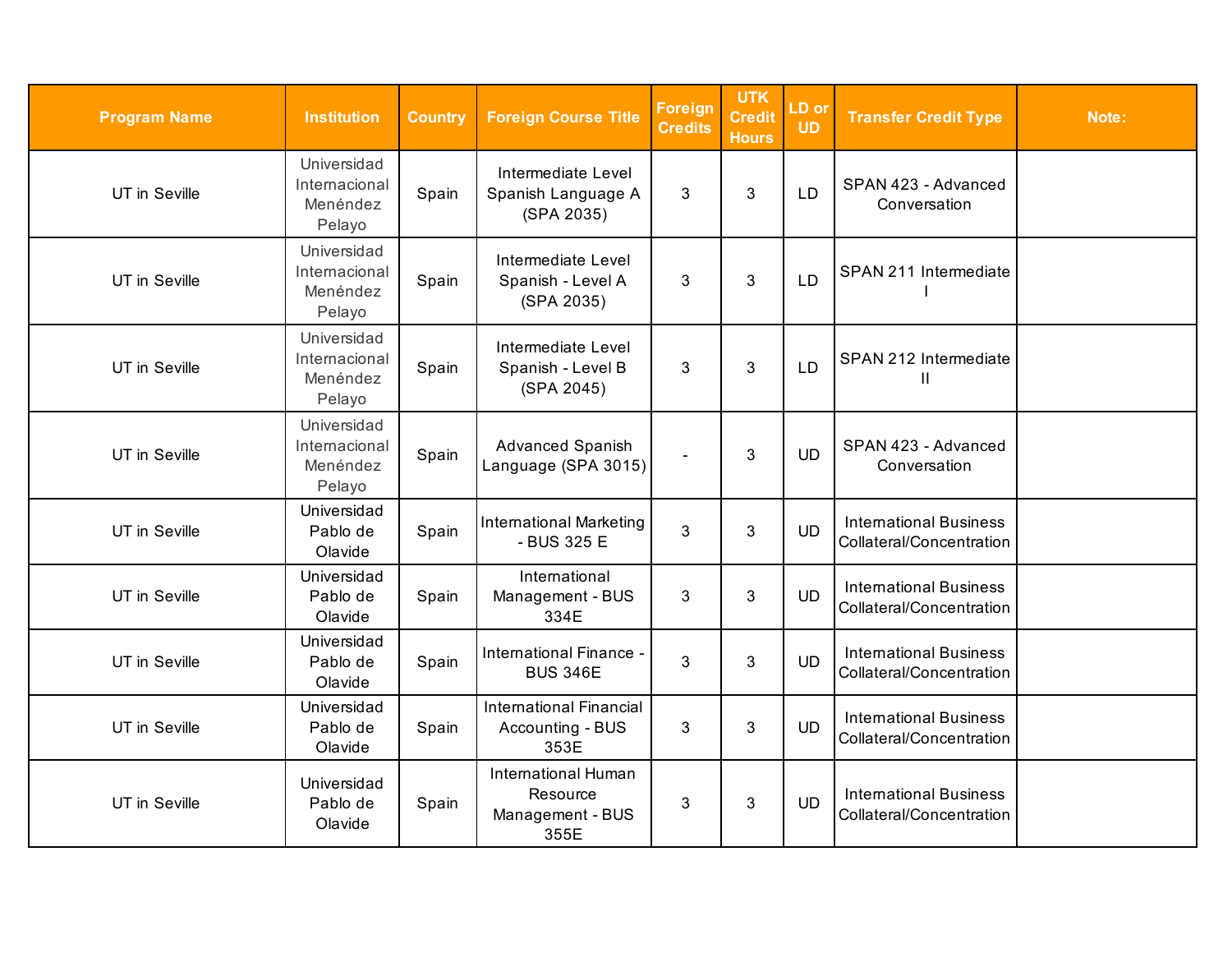| <b>Program Name</b> | <b>Institution</b>                 | <b>Country</b> | <b>Foreign Course Title</b>                                                     | <b>Foreign</b><br><b>Credits</b> | <b>UTK</b><br><b>Credit</b><br><b>Hours</b> | LD or<br><b>UD</b> | <b>Transfer Credit Type</b>                               | Note:                |
|---------------------|------------------------------------|----------------|---------------------------------------------------------------------------------|----------------------------------|---------------------------------------------|--------------------|-----------------------------------------------------------|----------------------|
| UT in Seville       | Universidad<br>Pablo de<br>Olavide | Spain          | The European Union -<br>ECON/POL 321E                                           | 3                                | 3                                           | <b>UD</b>          | <b>International Business</b><br>Collateral/Concentration |                      |
| UT in Seville       | Universidad<br>Pablo de<br>Olavide | Spain          | The Global Economy -<br>ECON 331E                                               | 3                                | 3                                           | <b>UD</b>          | <b>International Business</b><br>Collateral/Concentration |                      |
| UT in Seville       | Universidad<br>Pablo de<br>Olavide | Spain          | Nobel Prizes in<br>Spanish and Latin<br>American Literature -<br><b>LIT 367</b> | 3                                | 3                                           | <b>UD</b>          | <b>General Elective</b>                                   |                      |
| UT in Seville       | Universidad<br>Pablo de<br>Olavide | Spain          | Christianity, Islam &<br>Judaism in the<br>Spanish Context -<br>REL/HIS 357E    | 6                                | 3                                           | <b>UD</b>          | <b>General Elective</b>                                   | May petition for A&H |
| UT in Seville       | Universidad<br>Pablo de<br>Olavide | Spain          | Intermediate Spanish I<br>- SPAN 201                                            | 45                               | 3                                           | LD                 | <b>General Elective</b>                                   |                      |
| UT in Seville       | Universidad<br>Pablo de<br>Olavide | Spain          | History of Spanish Art -<br><b>ART 313E</b>                                     | 3                                | 3                                           | <b>UD</b>          | Arts and Humanities<br>Elective                           |                      |
| UT in Seville       | Universidad<br>Pablo de<br>Olavide | Spain          | Spanish Identity: Film,<br>Advertising and Pop<br>Music - COMM/ART<br>341E      | 3                                | 3                                           | <b>UD</b>          | Arts and Humanities<br>Elective                           |                      |
| UT in Seville       | Universidad<br>Pablo de<br>Olavide | Spain          | Advanced Spanish I -<br><b>SPAN 311</b>                                         |                                  | 3                                           | <b>UD</b>          | <b>SPAN 323</b>                                           |                      |
| UT in Seville       | Universidad<br>Pablo de<br>Olavide | Spain          | Contemporary Spanish<br>Literature - LIT 365                                    | $\overline{a}$                   | $\mathfrak{B}$                              | <b>UD</b>          | <b>SPAN 330</b>                                           |                      |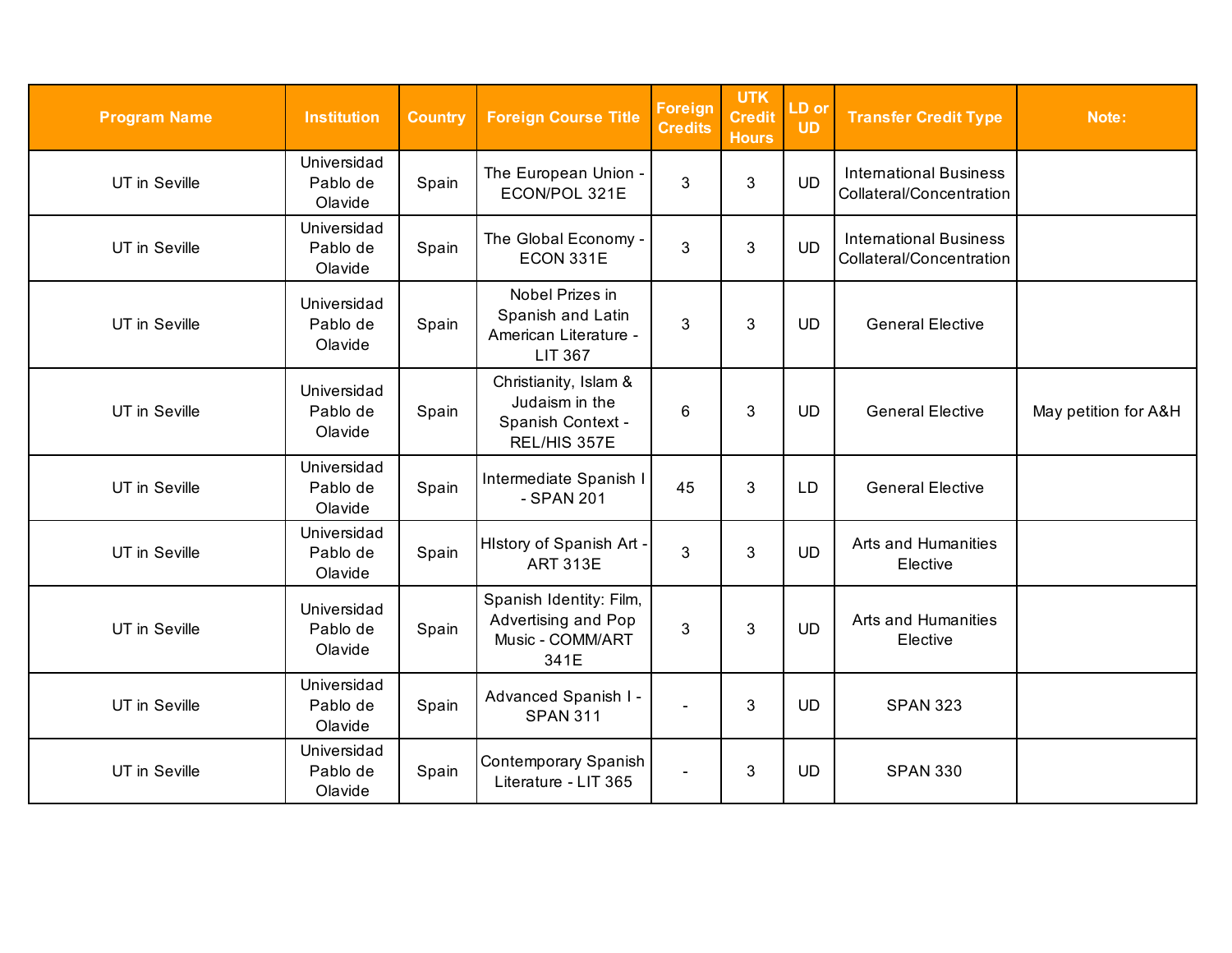| <b>Program Name</b>       | <b>Institution</b>                 | <b>Country</b>         | <b>Foreign Course Title</b>                                                  | <b>Foreign</b><br><b>Credits</b> | <b>UTK</b><br><b>Credit</b><br><b>Hours</b> | LD or<br><b>UD</b> | <b>Transfer Credit Type</b>                               | Note:                                   |
|---------------------------|------------------------------------|------------------------|------------------------------------------------------------------------------|----------------------------------|---------------------------------------------|--------------------|-----------------------------------------------------------|-----------------------------------------|
| UT in Seville             | Universidad<br>Pablo de<br>Olavide | Spain                  | Spanish Literature (the<br>Spanish Golden Age:<br>Don Quixote) - LIT 374     |                                  | 3                                           | <b>UD</b>          | <b>SPAN 332</b>                                           |                                         |
| UT in Seville             | Universidad<br>Pablo de<br>Olavide | Spain                  | Spanish Civilization<br>and Culture - SPAN<br>315                            |                                  | 3                                           | <b>UD</b>          | <b>SPAN 331</b>                                           |                                         |
|                           |                                    |                        | <b>Thailand</b>                                                              |                                  |                                             |                    |                                                           |                                         |
| <b>Mahidol University</b> | Mahidol<br>University              | Thailand               | Macroeconomics -<br><b>ICMB 201</b>                                          | 4                                | $\overline{4}$                              | <b>LD</b>          | <b>ECON 213</b>                                           |                                         |
| <b>Mahidol University</b> | Mahidol<br>University              | Thailand               | Statistics - ICSC 303                                                        | $\overline{4}$                   | $\overline{4}$                              | <b>UD</b>          | <b>STAT 201</b>                                           | preferred option for<br><b>STAT 201</b> |
| <b>Mahidol University</b> | Mahidol<br>University              | Thailand               | <b>Fundamental Statistics</b><br>- ICNS 104                                  | 4                                | 4                                           | <b>LD</b>          | <b>STAT 201</b>                                           |                                         |
| <b>Mahidol University</b> | Mahidol<br>University              | Thailand               | <b>Business Law - ICMB</b><br>341                                            | 4                                | $\overline{4}$                              | <b>UD</b>          | <b>International Business</b><br>Collateral/Concentration |                                         |
| <b>Mahidol University</b> | Mahidol<br>University              | Thailand               | Thai Society and Thai<br>Culture - ICSS 221                                  | $\overline{4}$                   | $\overline{4}$                              | <b>LD</b>          | <b>General Elective</b>                                   |                                         |
| <b>Mahidol University</b> | Mahidol<br>University              | Thailand               | Thai History - ICSS<br>222                                                   | 4                                | $\overline{4}$                              | LD                 | <b>General Elective</b>                                   |                                         |
| <b>Mahidol University</b> | Mahidol<br>University              | Thailand               | Professional Ethics -<br><b>ICMB 341</b>                                     | 4                                | 4                                           | <b>UD</b>          | <b>General Elective</b>                                   |                                         |
| <b>Mahidol University</b> | Mahidol<br>University              | Thailand               | <b>Business Ethics - ICMB</b><br>432                                         | 4                                | $\overline{4}$                              | <b>UD</b>          | <b>General Elective</b>                                   |                                         |
| <b>Mahidol University</b> | Mahidol<br>University              | Thailand               | Moral and Ethical<br>Studies - ICHM 106                                      | 4                                | $\overline{4}$                              | <b>LD</b>          | <b>General Elective</b>                                   |                                         |
|                           |                                    |                        | <b>The Netherlands</b>                                                       |                                  |                                             |                    |                                                           |                                         |
| University of Amsterdam   | University of<br>Amsterdam         | The<br>Netherlan<br>ds | College of Economics<br>and Business:<br>International Money -<br>6012B0265Y | 6                                | 3                                           | <b>UD</b>          | <b>International Business</b><br>Collateral/Concentration |                                         |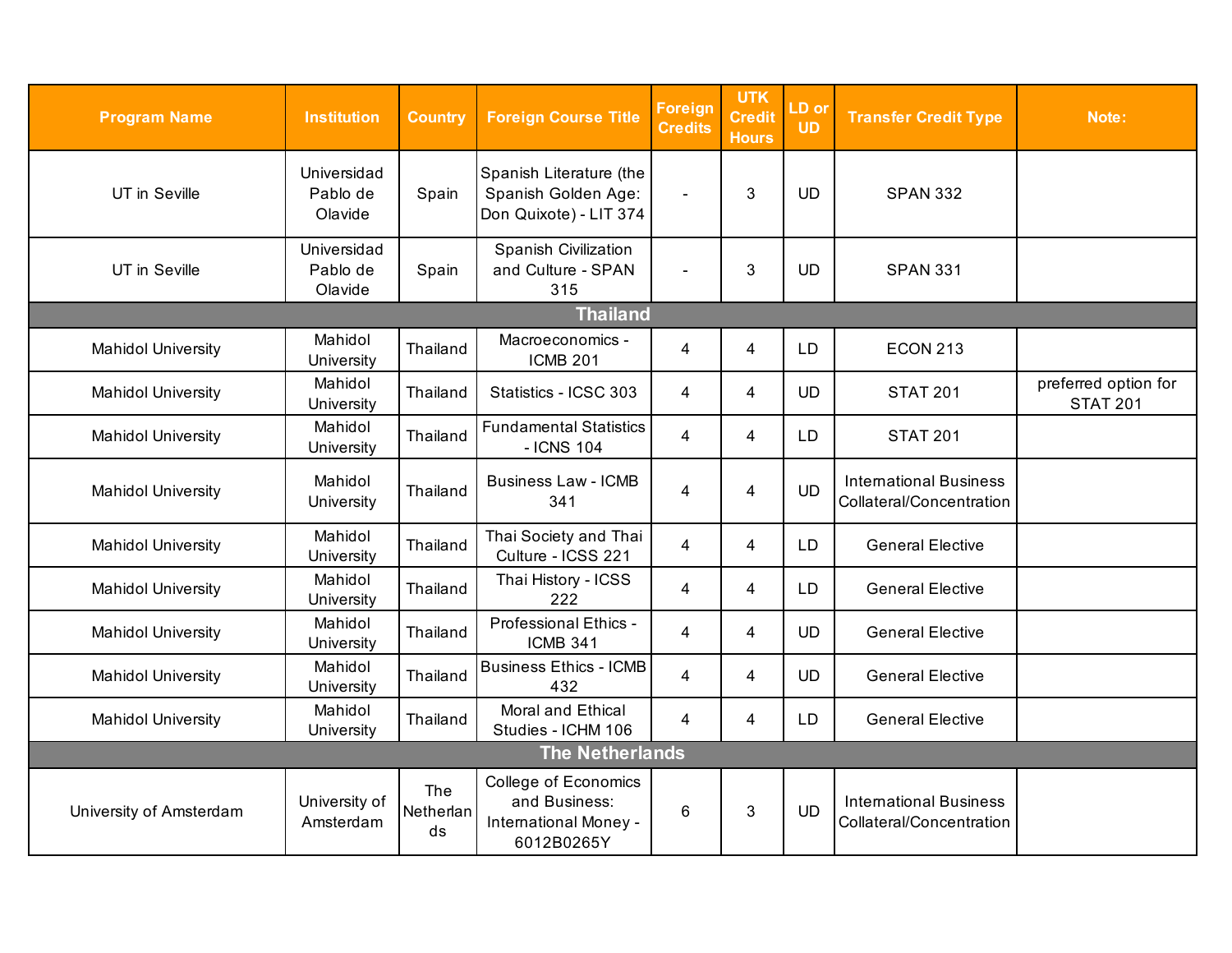| <b>Program Name</b>     | <b>Institution</b>         | <b>Country</b>                | <b>Foreign Course Title</b>                                                                             | Foreign<br><b>Credits</b> | <b>UTK</b><br><b>Credit</b><br><b>Hours</b> | LD or<br><b>UD</b> | <b>Transfer Credit Type</b>                               | Note: |
|-------------------------|----------------------------|-------------------------------|---------------------------------------------------------------------------------------------------------|---------------------------|---------------------------------------------|--------------------|-----------------------------------------------------------|-------|
| University of Amsterdam | University of<br>Amsterdam | The<br>Netherlan<br>ds        | <b>CIEE Business Culture</b><br>& Social Scienes:<br><b>Dutch Business</b><br>Culture -<br>BUSI3001AMBC | 3                         | 3                                           | <b>UD</b>          | <b>International Business</b><br>Collateral/Concentration |       |
| University of Amsterdam | University of<br>Amsterdam | The<br>Netherlan<br>ds        | College of Economics<br>and Business:<br>Strategy and<br>Organization -<br>6012B0257Y                   | 6                         | 3                                           | <b>UD</b>          | <b>General Elective</b>                                   |       |
| University of Amsterdam | University of<br>Amsterdam | <b>The</b><br>Netherlan<br>ds | College of Economics<br>and Business:<br>Management,<br>Accounting,<br>Intermediate -<br>6012B0322Y     | 6                         | 3                                           | <b>UD</b>          | <b>General Elective</b>                                   |       |
| University of Amsterdam | University of<br>Amsterdam | <b>The</b><br>Netherlan<br>ds | College of Economics<br>and Business:<br>Marketing<br>Management -<br>6012B0239Y                        | 6                         | 3                                           | <b>UD</b>          | <b>General Elective</b>                                   |       |
| University of Amsterdam | University of<br>Amsterdam | The<br>Netherlan<br>ds        | Beginning Dutch -<br>DUTC 1003 NETH                                                                     | 3                         | 3                                           | LD                 | <b>General Elective</b>                                   |       |
| University of Amsterdam | University of<br>Amsterdam | The<br>Netherlan<br>ds        | College of Humanities -<br>Evil in Thought &<br>Literature -<br>136211176Y                              | 6                         | $\mathfrak{B}$                              | LD                 | <b>General Elective</b>                                   |       |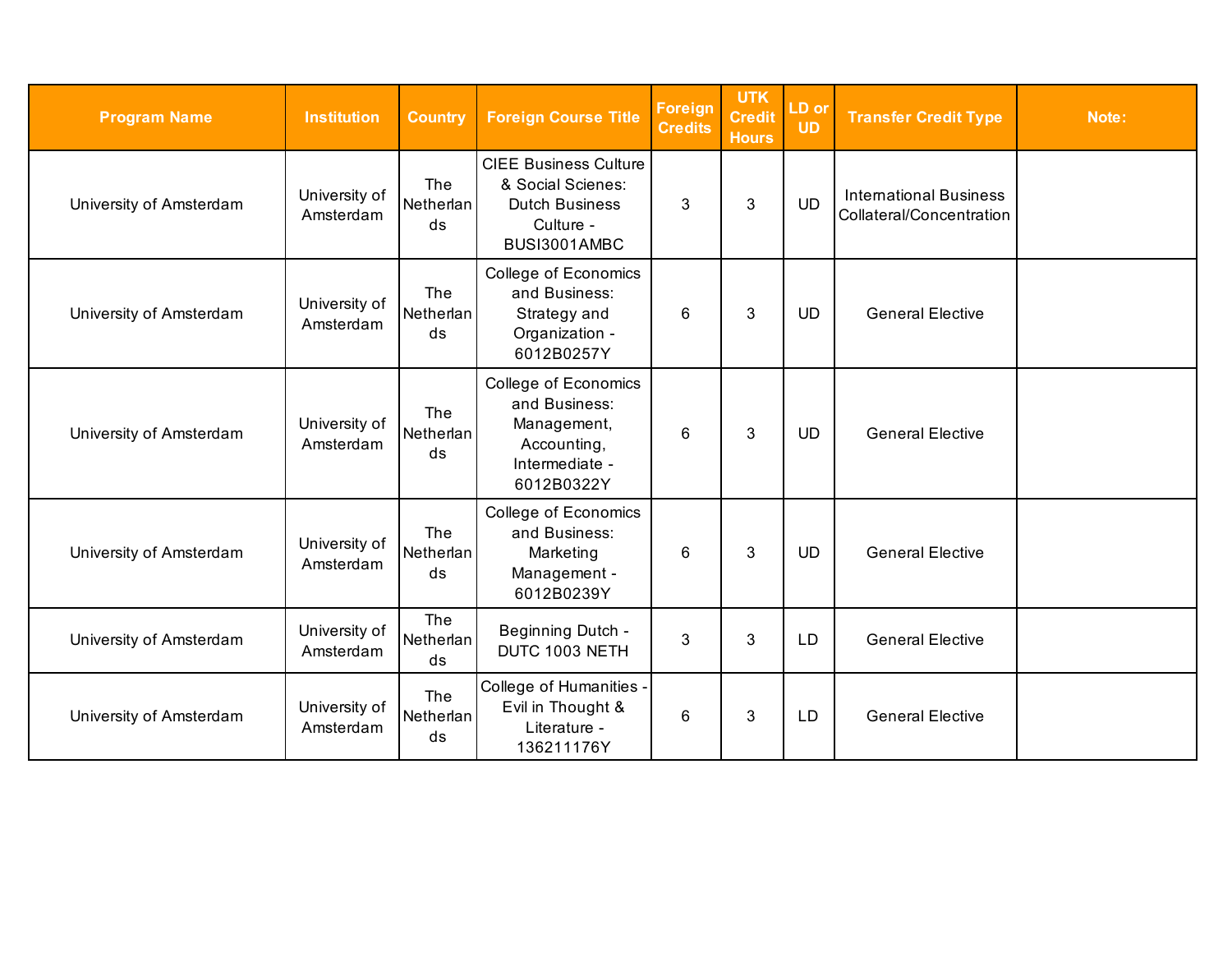| <b>Program Name</b>                                        | <b>Institution</b>         | <b>Country</b>         | <b>Foreign Course Title</b>                                                                                 | <b>Foreign</b><br><b>Credits</b> | <b>UTK</b><br><b>Credit</b><br><b>Hours</b> | LD or<br><b>UD</b> | <b>Transfer Credit Type</b>                               | Note: |  |  |
|------------------------------------------------------------|----------------------------|------------------------|-------------------------------------------------------------------------------------------------------------|----------------------------------|---------------------------------------------|--------------------|-----------------------------------------------------------|-------|--|--|
| University of Amsterdam                                    | University of<br>Amsterdam | The<br>Netherlan<br>ds | College of Humanities -<br>English Literature 2:<br>Medieval and Early<br>Modern Literature -<br>123111296Y | 6                                | 3                                           | <b>UD</b>          | <b>General Elective</b>                                   |       |  |  |
| University of Amsterdam                                    | University of<br>Amsterdam | The<br>Netherlan<br>ds | College of Humanities -<br>Literature and Film: An<br>Introduction -<br>105214026Y                          | 6                                | 3                                           | LD                 | <b>General Elective</b>                                   |       |  |  |
| University of Amsterdam                                    | University of<br>Amsterdam | The<br>ds              | College of Humanities -<br>Netherlan Shakespeare in Focus -<br>123011282Y                                   | 12                               | $6\phantom{1}6$                             | <b>UD</b>          | <b>General Elective</b>                                   |       |  |  |
| <b>United Arab Emirates</b>                                |                            |                        |                                                                                                             |                                  |                                             |                    |                                                           |       |  |  |
| CIEE Business, Engineering, Arts,<br>& Sciences at Sharjah | American U of<br>Sharjah   | <b>UAE</b>             | The Business of<br>Luxury - MKT 39411                                                                       |                                  | 3                                           | <b>UD</b>          | <b>Marketing Elective</b>                                 |       |  |  |
| CIEE Business, Engineering, Arts,<br>& Sciences at Sharjah | American U of<br>Sharjah   | <b>UAE</b>             | <b>Real Estate Investing</b><br><b>FIN 304</b>                                                              |                                  | 3                                           | <b>UD</b>          | <b>Finance Elective</b>                                   |       |  |  |
| CIEE Business, Engineering, Arts,<br>& Sciences at Sharjah | American U of<br>Sharjah   | <b>UAE</b>             | <b>Advanced Financial</b><br>Markets - FIN 389                                                              |                                  | 3                                           | <b>UD</b>          | <b>Finance Elective</b>                                   |       |  |  |
| CIEE Business, Engineering, Arts,<br>& Sciences at Sharjah | American U of<br>Sharjah   | <b>UAE</b>             | <b>Brand Management -</b><br><b>MKT 370</b>                                                                 |                                  | 3                                           | <b>UD</b>          | <b>MARK 464</b>                                           |       |  |  |
| CIEE Business, Engineering, Arts,<br>& Sciences at Sharjah | American U of<br>Sharjah   | <b>UAE</b>             | Entrepreneurship -<br><b>MGT 403</b>                                                                        |                                  | 3                                           | <b>UD</b>          | <b>ENTR 350</b>                                           |       |  |  |
| CIEE Business, Engineering, Arts,<br>& Sciences at Sharjah | American U of<br>Sharjah   | <b>UAE</b>             | Development<br>Economics - ECO 310                                                                          |                                  | 3                                           | <b>UD</b>          | <b>International Business</b><br>Collateral/Concentration |       |  |  |
| CIEE Business, Engineering, Arts,<br>& Sciences at Sharjah | American U of<br>Sharjah   | <b>UAE</b>             | International<br>Accounting Standards<br><b>ACC 420</b>                                                     |                                  | 3                                           | <b>UD</b>          | <b>International Business</b><br>Collateral/Concentration |       |  |  |
| CIEE Business, Engineering, Arts,<br>& Sciences at Sharjah | American U of<br>Sharjah   | <b>UAE</b>             | International Business<br><b>MGT 305</b>                                                                    |                                  | 3                                           | <b>UD</b>          | <b>International Business</b><br>Collateral/Concentration |       |  |  |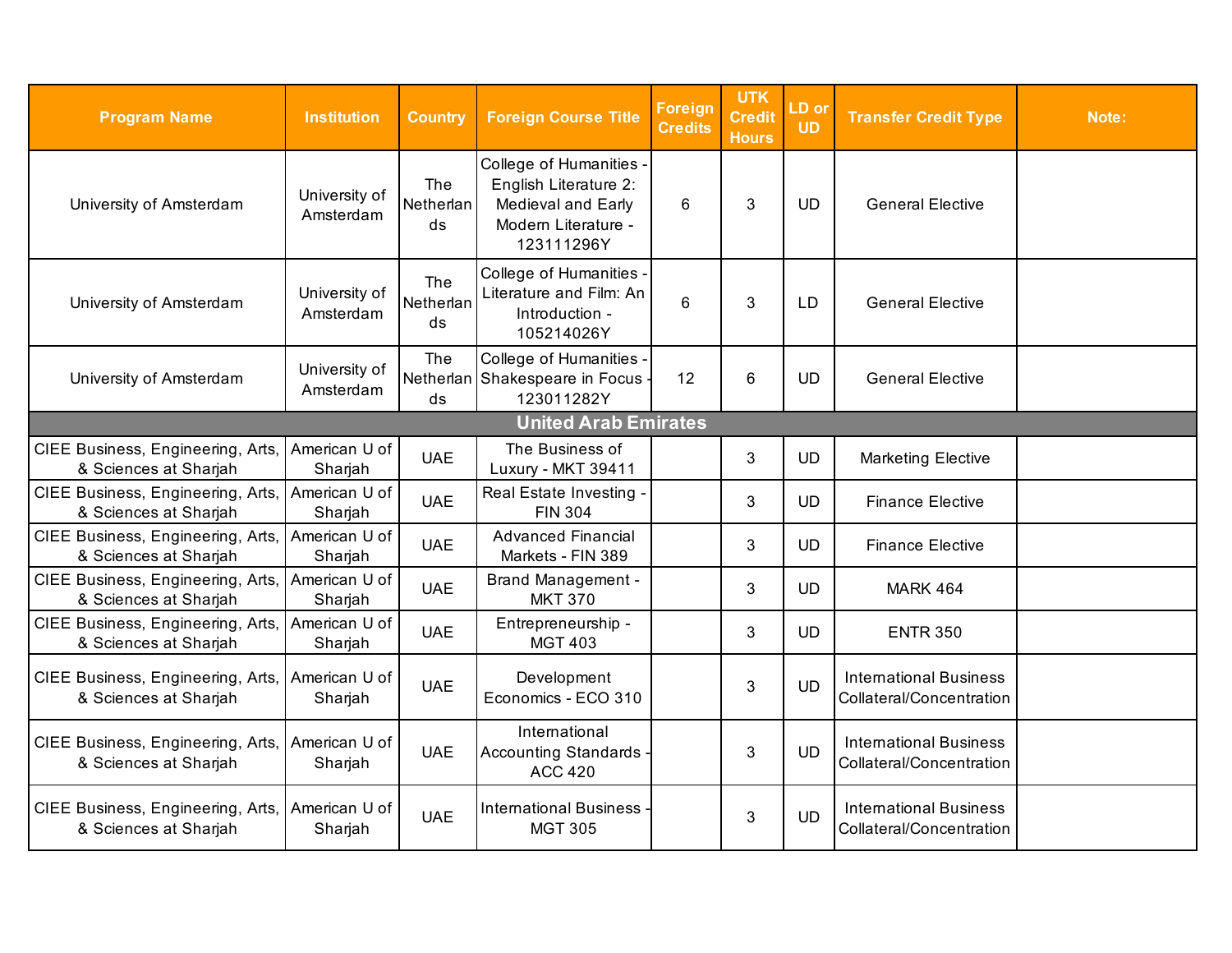| <b>Program Name</b>                                        | <b>Institution</b>       | <b>Country</b> | <b>Foreign Course Title</b>                               | <b>Foreign</b><br><b>Credits</b> | <b>UTK</b><br><b>Credit</b><br><b>Hours</b> | LD or<br><b>UD</b> | <b>Transfer Credit Type</b>                               | Note:                              |  |  |
|------------------------------------------------------------|--------------------------|----------------|-----------------------------------------------------------|----------------------------------|---------------------------------------------|--------------------|-----------------------------------------------------------|------------------------------------|--|--|
| CIEE Business, Engineering, Arts,<br>& Sciences at Sharjah | American U of<br>Sharjah | <b>UAE</b>     | <b>International Monetary</b><br>Economics - ECO 306      |                                  | 3                                           | <b>UD</b>          | <b>International Business</b><br>Collateral/Concentration |                                    |  |  |
| CIEE Business, Engineering, Arts,<br>& Sciences at Sharjah | American U of<br>Sharjah | <b>UAE</b>     | International Trade -<br><b>ECO 305</b>                   |                                  | 3                                           | <b>UD</b>          | <b>International Business</b><br>Collateral/Concentration |                                    |  |  |
| CIEE Business, Engineering, Arts,<br>& Sciences at Sharjah | American U of<br>Sharjah | <b>UAE</b>     | <b>Islamic Finance - FIN</b><br>370                       |                                  | 3                                           | <b>UD</b>          | <b>International Business</b><br>Collateral/Concentration | Also approved for FINC<br>elective |  |  |
| CIEE Business, Engineering, Arts,<br>& Sciences at Sharjah | American U of<br>Sharjah | <b>UAE</b>     | <b>Trading and Financial</b><br>Markets - FIN 375         |                                  | 3                                           | <b>UD</b>          | <b>International Business</b><br>Collateral/Concentration | Also approved for FINC<br>elective |  |  |
| <b>Wales</b>                                               |                          |                |                                                           |                                  |                                             |                    |                                                           |                                    |  |  |
| Swansea University                                         | Swansea<br>University    | Wales          | <b>Business and</b><br>Employment Law - MN-<br>2504       | 3                                | 4.5                                         | <b>UD</b>          | <b>Business Law 301</b>                                   |                                    |  |  |
| Swansea University                                         | Swansea<br>University    | Wales          | <b>Business and</b><br><b>Employment Law - MN</b><br>3542 | 15                               | 3                                           | <b>UD</b>          | <b>General Elective</b>                                   |                                    |  |  |
| Swansea University                                         | Swansea<br>University    | Wales          | <b>Business Ethics - MN-</b><br>3512                      | 3                                | 4.5                                         | <b>UD</b>          | <b>Ethics</b>                                             |                                    |  |  |
| Swansea University                                         | Swansea<br>University    | Wales          | Corporate Social<br>Responsibility                        |                                  | 4.5                                         | <b>UD</b>          | <b>Ethics</b>                                             |                                    |  |  |
| Swansea University                                         | Swansea<br>University    | Wales          | <b>Applied Statistics - MA</b><br>192                     | 15                               | 4.5                                         | <b>LD</b>          | STAT 201 - Intro to<br><b>Stats</b>                       |                                    |  |  |
| Swansea University                                         | Swansea<br>University    | Wales          | Managing People and<br>Operations - MN 1508               | 15                               | 4.5                                         | <b>LD</b>          | MGT 201 - Into to Bus.<br>Management                      |                                    |  |  |
| Swansea University                                         | Swansea<br>University    | Wales          | <b>International Business</b><br>MN-2511                  | 15                               | 4.5                                         | <b>UD</b>          | <b>International Business</b><br>Collateral/Concentration |                                    |  |  |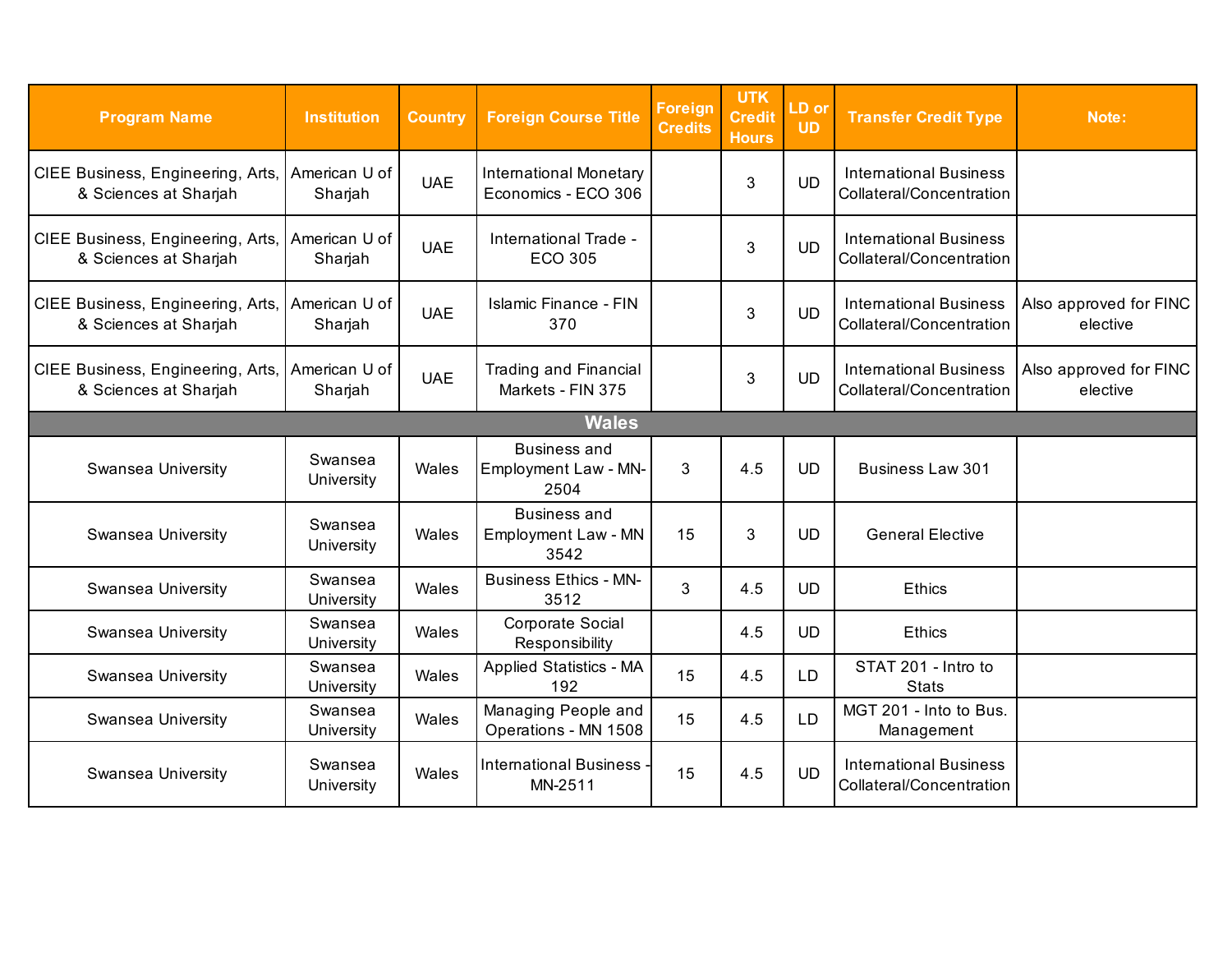| <b>Program Name</b>       | <b>Institution</b>    | <b>Country</b> | <b>Foreign Course Title</b>                                     | <b>Foreign</b><br><b>Credits</b> | <b>UTK</b><br><b>Credit</b><br><b>Hours</b> | LD or<br><b>UD</b> | <b>Transfer Credit Type</b>                               | Note: |
|---------------------------|-----------------------|----------------|-----------------------------------------------------------------|----------------------------------|---------------------------------------------|--------------------|-----------------------------------------------------------|-------|
| Swansea University        | Swansea<br>University | Wales          | International<br>Management - MN-<br>M528                       | 15                               | 4.5                                         | <b>UD</b>          | <b>International Business</b><br>Collateral/Concentration |       |
| Swansea University        | Swansea<br>University | Wales          | International Human<br>Resource<br>Management - MN-<br>3013     | 15                               | 4.5                                         | <b>UD</b>          | <b>International Business</b><br>Collateral/Concentration |       |
| Swansea University        | Swansea<br>University | Wales          | <b>International Financial</b><br>Management - MN-<br>2560      | 15                               | 4.5                                         | <b>UD</b>          | <b>International Business</b><br>Collateral/Concentration |       |
| <b>Swansea University</b> | Swansea<br>University | Wales          | eBusiness - MN-2518                                             | 15                               | 4.5                                         | <b>UD</b>          | <b>General Elective</b>                                   |       |
| Swansea University        | Swansea<br>University | Wales          | Management<br>Consulting I - MN-2505                            | 15                               | 4.5                                         | <b>UD</b>          | <b>General Elective</b>                                   |       |
| Swansea University        | Swansea<br>University | Wales          | Fundamental<br>Principles of<br>International Law - LA-<br>1241 | 3                                | 6                                           | <b>UD</b>          | <b>General Elective</b>                                   |       |
| Swansea University        | Swansea<br>University | Wales          | Macro-Economics 1 -<br>MN 1512                                  | 15                               | 4.5                                         | <b>LD</b>          | <b>General Elective</b>                                   |       |
| <b>Swansea University</b> | Swansea<br>University | Wales          | Managing People and<br>Operations - MN-1508                     | 15                               | 4.5                                         | LD                 | <b>General Elective</b>                                   |       |
| <b>Swansea University</b> | Swansea<br>University | Wales          | Decision Analysis - MN-<br>2549                                 | 15                               | 4.5                                         | <b>UD</b>          | <b>General Elective</b>                                   |       |
| Swansea University        | Swansea<br>University | Wales          | <b>Business Analytics -</b><br>MN-2520                          | 15                               | 4.5                                         | <b>UD</b>          | <b>General Elective</b>                                   |       |
| <b>Swansea University</b> | Swansea<br>University | Wales          | Foundation<br>Geography - GEG 010                               | 15                               | 4.5                                         | <b>UD</b>          | <b>General Elective</b>                                   |       |
| <b>Swansea University</b> | Swansea<br>University | Wales          | Introducing Film<br>Studies - DAB 016                           | 20                               | 6                                           | <b>LD</b>          | Elective - possible Arts<br>& Humanities                  |       |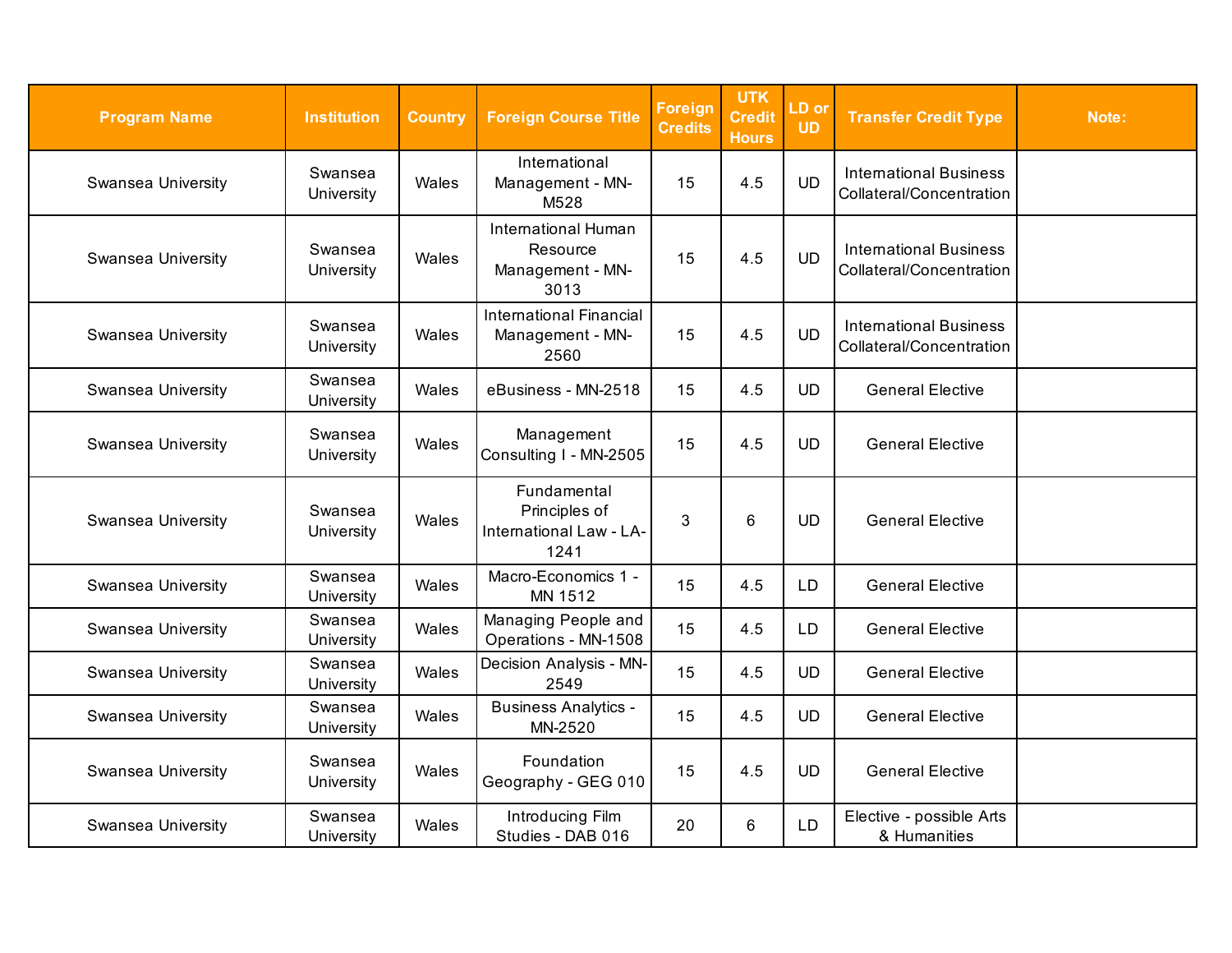| <b>Program Name</b>                                    | <b>Institution</b>          | <b>Country</b> | <b>Foreign Course Title</b>                                                                | Foreign<br><b>Credits</b> | <b>UTK</b><br><b>Credit</b><br><b>Hours</b> | LD or<br><b>UD</b> | <b>Transfer Credit Type</b>                               | Note:                                              |  |  |  |  |
|--------------------------------------------------------|-----------------------------|----------------|--------------------------------------------------------------------------------------------|---------------------------|---------------------------------------------|--------------------|-----------------------------------------------------------|----------------------------------------------------|--|--|--|--|
|                                                        | <b>UT Open Campus</b>       |                |                                                                                            |                           |                                             |                    |                                                           |                                                    |  |  |  |  |
| CIEE Global Institute - London:<br>Open Campus Program | CIEE Study<br>Center        | England        | <b>Business Ethics and</b><br>Leadership - MGMT<br>3001 LNEN                               | 3                         | 3                                           | <b>UD</b>          | <b>Ethics</b>                                             |                                                    |  |  |  |  |
| CIEE Global Institute - London:<br>Open Campus Program | <b>CIEE Study</b><br>Center | England        | International Finance -<br>BUSI 3002 LNEN                                                  | 3                         | 3                                           | <b>UD</b>          | <b>International Business</b><br>Collateral/Concentration |                                                    |  |  |  |  |
| CIEE Global Institute - London:<br>Open Campus Program | <b>CIEE Study</b><br>Center | England        | Entrepreneurship and<br>Start-Up Culture in<br>Europe - BUSI 3008<br><b>LNEN</b>           | 3                         | 3                                           | <b>UD</b>          | <b>International Business</b><br>Collateral/Concentration |                                                    |  |  |  |  |
| CIEE Global Institute - London:<br>Open Campus Program | <b>CIEE Study</b><br>Center | England        | Internship Seminar -<br>INSH 3801 LNEN                                                     | 3                         | 3                                           | <b>UD</b>          | <b>International Business</b><br>Collateral/Concentration |                                                    |  |  |  |  |
| CIEE Global Institute - London:<br>Open Campus Program | <b>CIEE Study</b><br>Center | England        | Contemporary<br>Controversies in<br>International Relations -<br>INRE 4007 LNEN            | 3                         | 3                                           | <b>UD</b>          | <b>General Elective</b>                                   | Not appropriate for IB<br>collateral/concentration |  |  |  |  |
| CIEE Global Institute - London:<br>Open Campus Program | <b>CIEE Study</b><br>Center | England        | European Immigration<br>INRE 3009 LNEN                                                     | 3                         | 3                                           | <b>UD</b>          | <b>General Elective</b>                                   | Not appropriate for IB<br>collateral/concentration |  |  |  |  |
| CIEE Global Institute - London:<br>Open Campus Program | <b>CIEE Study</b><br>Center | England        | Imagined<br>Communities:<br>Fracturing of the British<br>Nation - ANTH 3001<br><b>LNEN</b> | 3                         | 3                                           | <b>UD</b>          | <b>General Elective</b>                                   |                                                    |  |  |  |  |
| CIEE Global Institute - London:<br>Open Campus Program | CIEE Study<br>Center        | England        | Intercultural<br>Communication and<br>Leadership - COMM<br>3301 LNEN                       | 3                         | 3                                           | <b>UD</b>          | <b>General Elective</b>                                   | Not appropriate for IB<br>collateral/concentration |  |  |  |  |